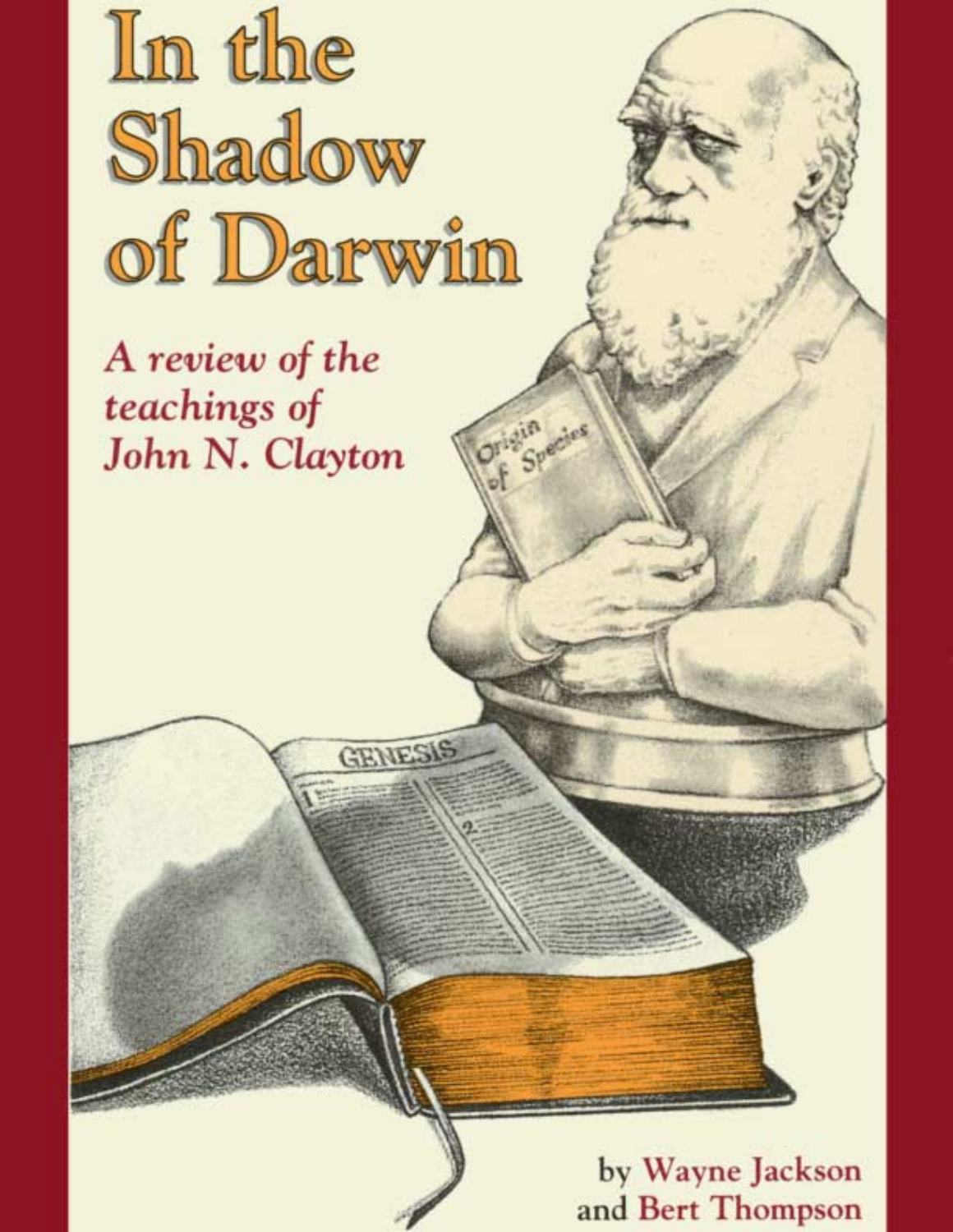# **IN THE SHADOW OF DARWIN [A REVIEW OF THE TEACHINGS OF JOHN N. CLAYTON]**

by

# **Wayne Jackson, M.A. and Bert Thompson, Ph.D.**

# **Copyright © 1992**

All rights reserved. This document may be printed or stored on computer media, on the condition that it will not be republished in print, on-line (including reposting on any personal Web sites, corporate Web sites, organizational Web sites, electronic bulletin boards, etc.), or on computer media, and will not be used for any commercial purposes. Further, it must be copied with source statements (publisher, author, title, bibliographic references, etc.), and must include this paragraph granting limited rights for copying and reproduction, along with the name and address of the publisher and owner of these rights, as listed below. Except for those exclusions mentioned above, and brief quotations in articles or critical reviews, or distribution for educational purposes (including students in classes), no part of this book may be reproduced in any form without permission from the publisher.

> **Apologetics Press, Inc.**  230 Landmark Drive Montgomery, AL 36117 U.S.A. 334/272-8558 800/234-8558



**www.ApologeticsPress.org**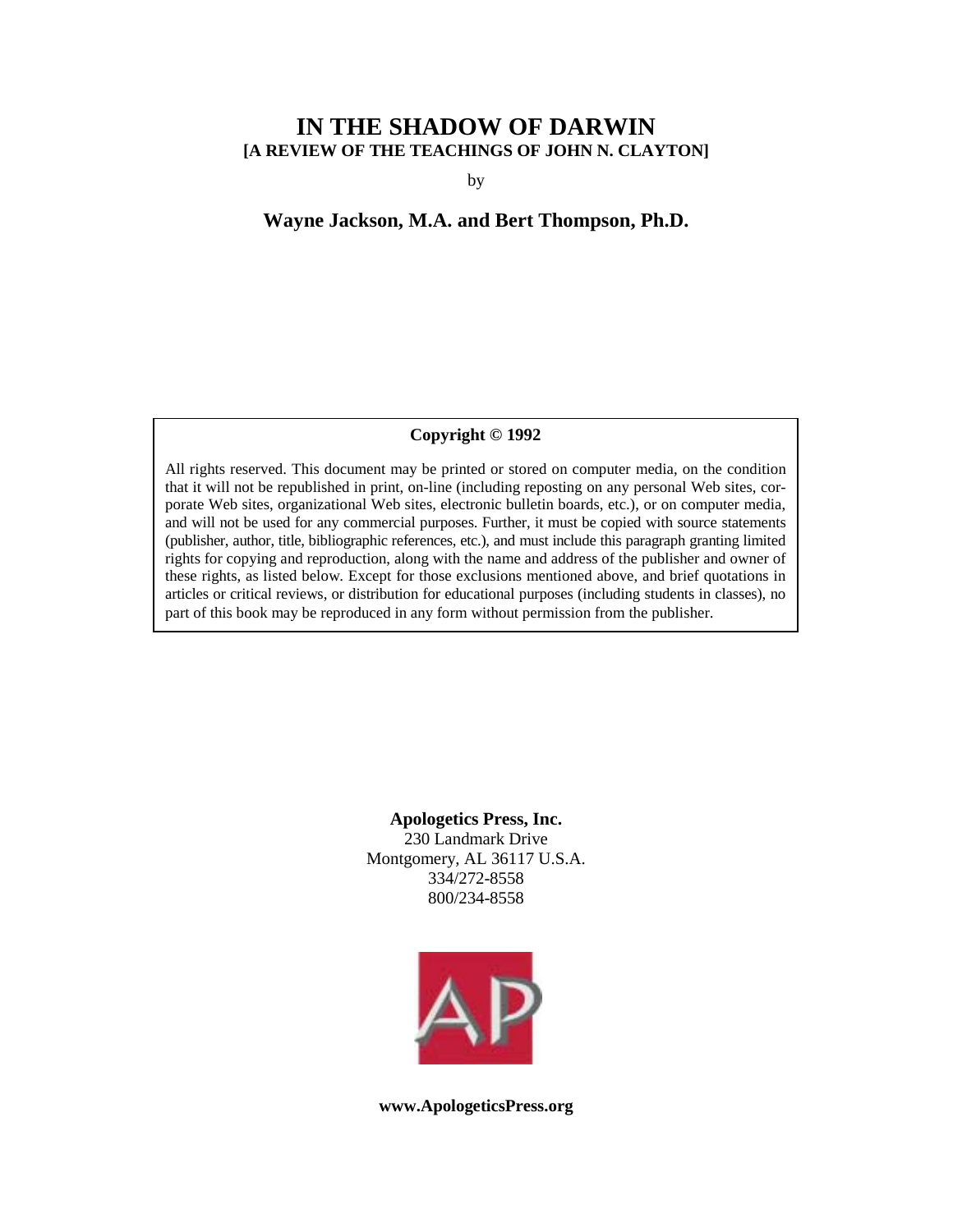# **PREFACE**

One of the most widely traveled speakers in the church in the field of Christian evidences is<br>John N. Clayton of South Bend, Indiana. Brother Clayton generally is busy several weekends<br>of each month throughout the year wit John N. Clayton of South Bend, Indiana. Brother Clayton generally is busy several weekends of each month throughout the year with his "Does God Exist?" program, which operates under the oversight of the elders of the Donmoyer Avenue Church of Christ in South Bend, Indiana. In addition to his public lectures, John edits a bimonthly paper, also titled *Does God Exist?*, with a circulation of some 29,000+ readers. He is a prodigious producer of a variety of materials, including audio and video tapes, correspondence courses, etc. While all of this truly would be wonderful if brother Clayton were teaching faithfully the truth pertaining to Christian evidences, the sad fact is, John propagates a host of errors that are so foreign to the plain teaching of the Bible, and so damaging to the faith of both young and old alike, it has become imperative that a thorough exposure of his teachings be made.

We do not write on these matters lightly. It is a serious thing to oppose a brother in Christ. Our opposition to brother Clayton's teachings is fueled neither by a personal vendetta nor by any other illconceived motive. Rather, our opposition is due to the fact that—and we say this as kindly as we know how—in our judgment there are few in our great brotherhood who have taught more error, on more topics, more frequently, than John Clayton.

We do not make such a statement from a position of ignorance. While some (and this would certainly include many of John's supporters) have only a cursory knowledge of what he teaches, we have spent well over a decade-and-a-half seriously studying the teachings of this brother. We have read his periodical, viewed his films, listened to his audio tapes, examined his correspondence courses, attended his lectures, read his books, and even met with him personally to discuss his doctrinal positions. When we say we believe that no one in the brotherhood knows the teachings of John Clayton as well as we do, it is not intended as a boast, but rather as a plain statement of fact. We have invested hundreds of hours in an exhaustive study of John's teachings. This will be evident to the reader as the contents of this review are examined.

The book you now hold in your hands is not the first of its kind. John Clayton began his "Does God Exist?" program in 1969. By the early 1970s, a number of brethren already had begun to discern serious errors in his teachings on a number of important points. Accordingly, they corresponded with John, seeking information, asking for clarification, etc., in areas on which they knew John to be wrong. We have in our files copies of letters to John that date as far back as 1972—letters from sound brethren who saw the direction in which John seemed to be headed, and who wanted to try to do something to prevent his apostasy. As the years passed, it became quite clear to those involved in what came to be known as "the Clayton controversy" that John not only had no intention of repenting of his many erroneous teachings, but was becoming even more "solidified" in those positions. Finally, after many years of trying to communicate with John in an attempt to help him see the errors of his way, one by one brethren found themselves being told by John that he no longer would correspond with them on these matters.

It became clear that John was not to be dissuaded from the course he had set for himself. It became equally clear that many in the brotherhood were willing to support and/or endorse John only because he billed himself as a "former atheist." [It was popular—and in many circles still is—to find someone who could boast of being a "former skeptic," "former denominationalist," etc., and therefore possessed a special appeal that could be used to draw an audience.] The point we are making is that in many instances the people inviting John to speak had little or no knowledge of what he actually believed and taught. All they knew was that he was a "former atheist" who could draw a crowd. That, apparently, was enough.

Adding to John's popularity were two other factors. First, John was practically alone in his area of instruction. Others who had gone before him in teaching Christian evidences (e.g., Dr. Russell C. Artist, former chairman of the biology department at David Lipscomb University) were either in retirement or rapidly approaching it. John virtually had the field to himself, and he rapidly took good advantage of it to build quite a following. Second, those of us in the churches of Christ, by everyone's admission, had done a poor-to-pitiful job in the past of teaching in the areas of Christian apologetics and Christian evidences. As a result, John's message—wrong though it was—fell on untrained ears. Since John is quite a good public speaker, and since he was being billed as a "former atheist," the **messenger** overshadowed the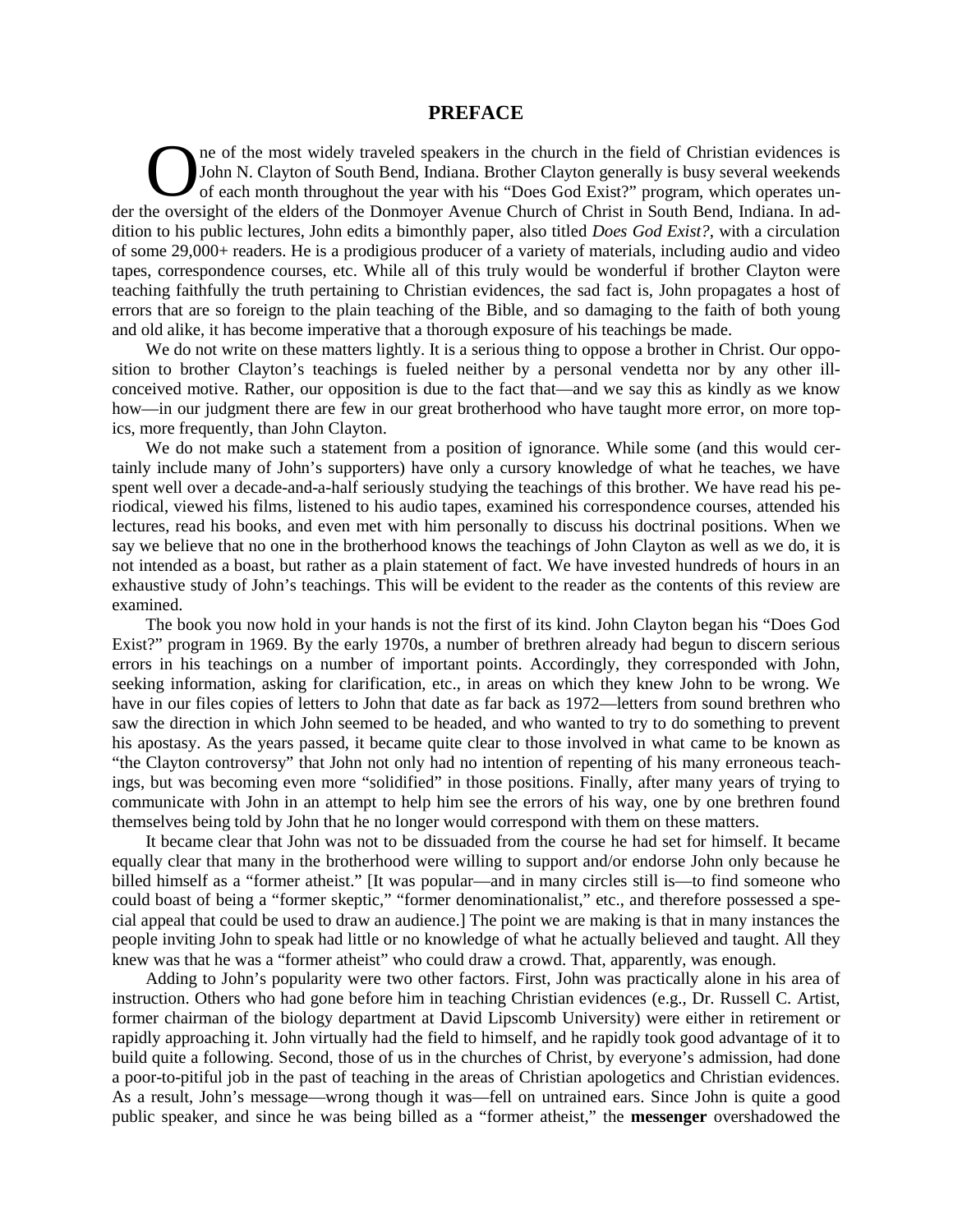**message**. Many people either heard what they wanted to hear, or simply had not been taught well enough to know that what they were hearing was wrong; subsequently John's popularity grew. Unfortunately, as his popularity increased, so did the amount of erroneous teaching that he propagated.

Pleas for John to change—even pleas made by those whom he considered his friends—fell on deaf ears. He made it clear that: (a) he was not one to accept graciously constructive criticism; and (b) he had a great disdain for those who felt themselves smart enough to try to teach him anything. In a letter to Jon Gary Williams of LaVergne, Tennessee, John wrote:

In the Bible belt, I have found that nearly half of the preachers trained in many of our preacher training schools do not encourage what I understand the whole New Testament church to be about. Preachers are given "canned" answers to specific points of view quoted from other preachers, or authorities in the field.... I seriously question whether the Church as the Lord intended it even exists in many communities in that part of the country... (1975f, p. 2).

Some among us felt that perhaps the brotherhood could be likened to a "sleeping giant" in regard to John Clayton. That is to say, if the alarm were sounded, the "giant" would awaken, examine the facts, and realize that the hour was much later than anyone at first had suspected. We were certainly to be counted among the number of concerned brethren who had faith in that "sleeping giant." As we spoke with others who shared our concern, the idea was conceived of putting together a compendium on the erroneous teachings of brother Clayton, in the hopes that our great brotherhood **could** be warned, and that brother Clayton **could** be turned from his errors. We were encouraged by a great number of brethren to pursue this course of action. Over a period of several years, our offices were deluged by letters and phone calls from sincere people who were greatly concerned and deeply grieved about the teaching that had come to be known simply as "Claytonism." We genuinely felt that the time had come to speak out.

Subsequently, we authored a series of fourteen articles that first appeared in the religious journal *Words of Truth,* edited by the late Bobby Duncan and published by the Sixth Avenue church of Christ in Jasper, Alabama. Those articles appeared during the dates of May 11 through August 10, 1979. Later, in September of that same year, those articles were reprinted in a thirty-two-page book titled *Evolutionary Creationism—A Review of the Teaching of John Clayton*, the immediate popularity of which took us by surprise. Ultimately, over 10,000 copies were distributed free of charge. The impact this review had on John's program is something that only he and God know. But it quickly became evident that the book was alerting brethren who previously had been ignorant of these matters. We began to receive reports of cancellations of John's program at various congregations, as well as reports of congregations that had planned to invite him, but, upon seeing the review, thought better of such an idea. So devastated was John's program that he immediately published a two-page letter, which received wide distribution, attempting to counter the impact of the book. [His letter, however, did not address any of the book's facts; it merely made personal attacks upon its authors.] Eventually, in January of 1980, John was forced to prepare an audio tape (*A Response to Evolutionary Creationism*) attempting to rebut the review.

*Evolutionary Creationism* never went out of print. However, it has been over a decade since it was first published, and much additional material has come from John Clayton that, we believe, necessitates a revision of the original work. Those familiar with the first review will no doubt be shocked at some of the revelations contained in this newly revised version. Whereas we had hoped that brother Clayton's errors would have been corrected, exactly the opposite has occurred. His errors have increased not only in number, but in the nature of their seriousness as well. This claim is documented in great detail in the pages that follow.

We truly regretted having to write the first book reviewing John's erroneous teachings. But, scripturally speaking, we had little choice. Such passages as Jude 3, Galatians 2:4-5, 2 Timothy 4:1-3, and 2 Peter 2:1ff. make it clear that we are to contend earnestly for the faith, and that we must oppose error (even publicly, if need be). We regret having to publish this revision as well. But brother Clayton continues to spread his erroneous teachings—in some areas unchecked. We simply cannot remain silent and allow the propagation of such errors to continue unopposed.

It is a mild understatement to say that writing a book such as this is a most unpleasant undertaking. Only the authors actually can know just how unpleasant it really is. A person would have to be spiritually deficient, it seems to us, to enjoy such a task. We certainly have not enjoyed it. But we deemed it abso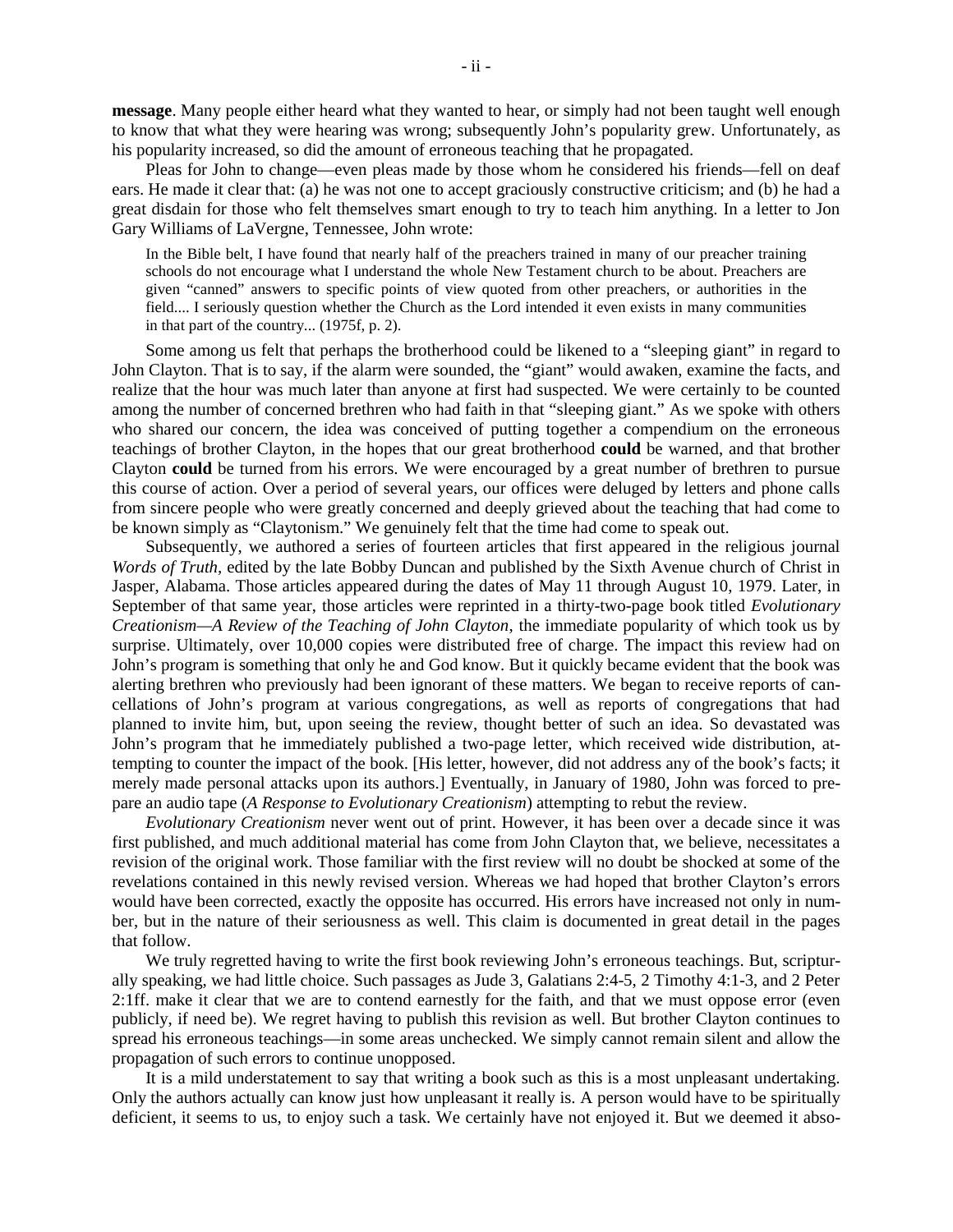lutely necessary. Our prayer is no different now than when we published the first edition of this book in 1979—that John will come to a deeper faith in the Bible as God's Word, renounce the error in which he has become so entrenched, and join hands with those who respect the authority of the Word of God.

We ask that you carefully and prayerfully consider the documented evidence introduced here. Compare brother Clayton's teachings with the plain, uncomplicated statements of Scripture. We believe you will see that John's teachings are seriously at odds with the Bible and, for that reason, must be opposed.

Wayne Jackson and Bert Thompson

## **ADDENDUM**

Brother Clayton often has argued that his critics speak from ignorance because they have not attended his weekend seminars, and therefore are unable to judge whether his teachings are correct or incorrect. We therefore would like to point out here that we **have** attended his seminars (Bert Thompson has attended three; Wayne Jackson has attended one). Furthermore, it matters little whether or not one attends even a single seminar because it is an easy matter to listen to John's audio tapes, view his video tapes, subscribe to his periodical, and read his many writings. Such works are readily available for a careful perusal by any interested party, and such works speak for themselves, independent of the seminars.

Additionally, we would like to make this point. For well over a decade we tried to set up either private or public meetings with John, to discuss his peculiar ideas. But time after time, John abjectly refused such a meeting. Several brotherhood lectureship directors invited him to discuss his teachings on their programs, but he declined. Editors of journals published debate propositions, but again he refused. More than one eldership wrote to us, and to John, offering to provide a place for a meeting, airfare for all parties concerned, and even an honorarium for John. Still he declined. Finally, however, the opportunity for such a meeting presented itself. Joe Orvelo, one of John Clayton's strongest supporters and a minister with the church of Christ in Manteca, California (where John was scheduled to hold a weekend seminar) misspoke himself and suggested that John gladly would agree to meet. As a result—after more than a decade of being unsuccessful in getting John to agree to a meeting—we finally had stumbled upon a situation in which brother Clayton simply had no choice but to meet with us. That discussion occurred on July 20, 1991. You will find references to it throughout this book, as well as comments on the positions that John defended in that meeting. [There is an interesting sidelight to the Manteca meeting. In the spring of 1991, when word began to spread that the Manteca church, under the dominating influence of Joe Orvelo, had secured the services of John Clayton for a summer seminar, great consternation swept through many of the churches in the San Joaquin Valley. Accordingly, a petitionary letter was sent to the Northside church in Manteca, urging these brethren to refrain from injecting brother Clayton's liberal influence into this area. The letter was signed by **twenty-five** regional gospel preachers! Tragically, Joe Orvelo was able to dissuade most of his brethren from considering the wishes of sound brethren throughout north/central California. As an aftermath, however, a number of faithful saints left the Manteca church.]

[AUTHORS' NOTE: The reader will notice the use of the literary abbreviation "[sic]" throughout this review. While most will be familiar with its usage, some may not. Perhaps, therefore, an explanation is in order. Whenever this abbreviation is employed, it is a writer's method of explaining to the reader that there is a mistake, an error, or an improper concept **in the material being quoted**. The abbreviation "sic" is from the Latin meaning "thus so," and when placed in brackets within the text, informs the reader that the mistake, error, or improper concept is **not that of the person doing the writing**, but that of the person being quoted. It is not deemed proper, especially in critical reviews, to "correct" such mistakes, errors, or improper concepts; rather they simply are identified for the reader by the literary device [sic] as they are throughout this book.]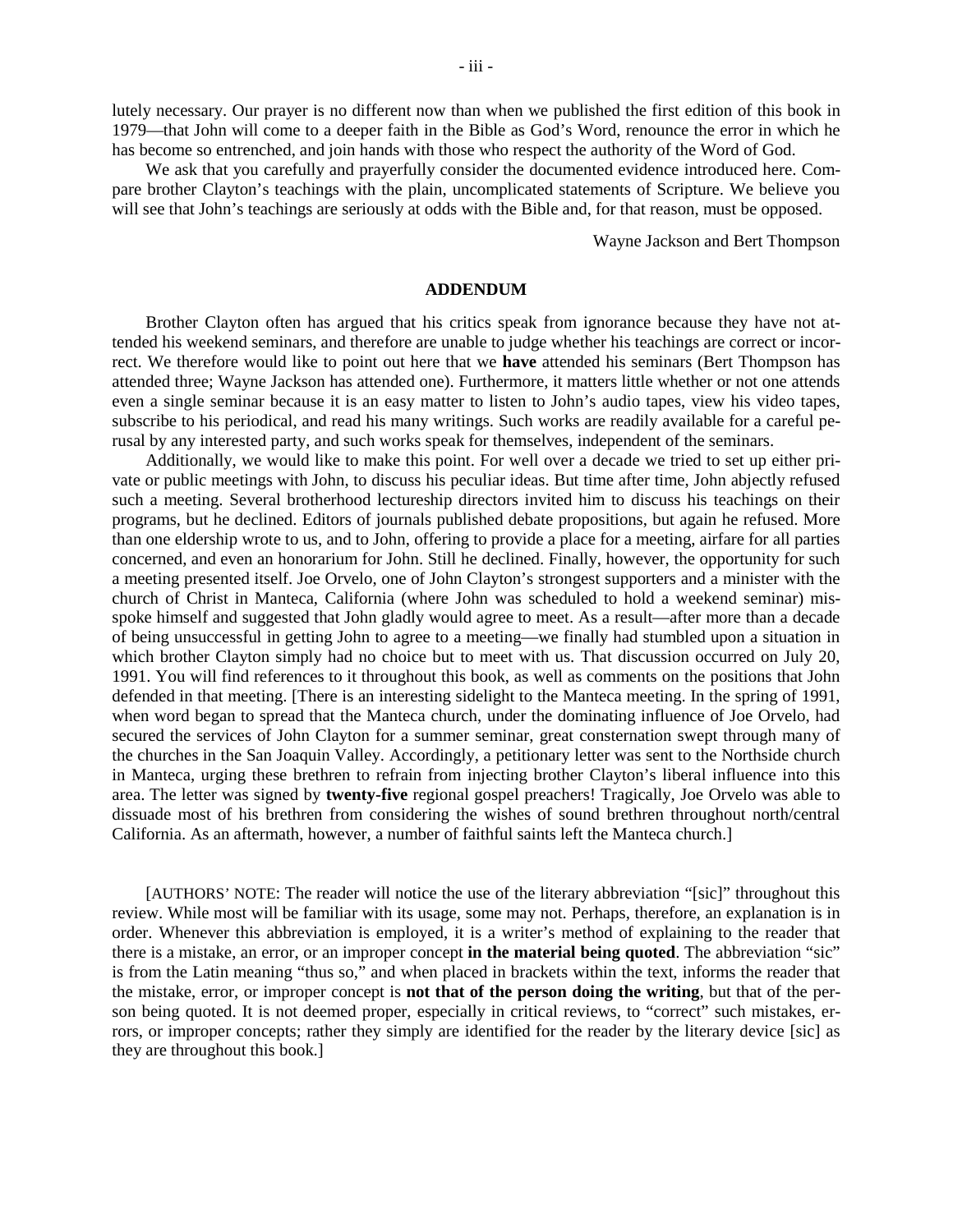# **INTRODUCTION**

In February of 1969, John N. Clayton of South Bend, Indiana started traveling the lecture circuit with his presentations on the existence of God (1977a, p. 8). One of the most popular of his lectures was, and is, "Why I Le n February of 1969, John N. Clayton of South Bend, Indiana started traveling the lecture circuit with his presentations on the existence of God (1977a, p. 8). One of the most popular of his lectures was, and is, "Why I Left Atheism," the lesson he normally uses for his sermon at worship ten form (in a booklet by the same name), and in audio tape format. In the booklet, first published in 1968, John explained that from the earliest days of his remembrance he was taught "that there is no such thing as God—that anybody that believed in God was silly and superstitious and ignorant and had simply not looked at the evidence." His mother would ask him, "Do you really believe there's an old man, floating around in the sky, blasting things into existence here upon the earth?" As a consequence, John became a confirmed atheist. He studied the Bible, he says, "for the explicit purpose of finding scientific contradictions in it." He argued with religionists frequently and attempted (with some success) to "break" their "faith." He confessed that he conditioned himself to lie and steal, for "after all, there was no God." However, through the influence of a young Christian girl, whom he later married, he renounced his atheism and during his junior year at Indiana University became a Christian. Later, he moved to South Bend and identified with the Donmoyer Avenue church of Christ, where James Boyd was the local evangelist.

In order to understand how John got to the point, theologically, where he is today, it is necessary to know something of his educational background. John received the B.S. and M.S. degrees from Indiana University, and then in 1971 earned another M.S. degree from Notre Dame. His major area of study was in Earth sciences—**a field almost totally dominated by evolutionary thinking**. During the early years of his Christian life, John received all of his education from those who were either outright unbelievers, or from those who advocated theistic evolution and hence rejected a literal approach to the Genesis account of creation. In a letter to Jon Gary Williams on August 1, 1975, John boasted: "**I have some 160 hours in geology and evolution** from Indiana and Notre Dame and Montana State Universities, and I feel I know my content fairly well" (1975e, p. 2, emp. added). And, John himself has admitted, "I have never attended a private school operated by the Church of Christ" (1977b, p. 4). So far as we are able to determine, our brother never has received **any** Bible instruction from conservative Bible scholars who advocate a literal view of the entire creation in six days as taught in Genesis. We say this, not to suggest that one must be formally educated to have a correct concept of creation, but rather to give you an idea of the kind of training (and the source of that training) that John sought out—especially in light of his claim that he is a "specialist" (to use his own words) in Bible/science matters.

Furthermore, on numerous occasions John has objected to those who speak or write in areas in which they have neither formal training nor adequate knowledge. For example, in an article titled "Intellectual Integrity and Faith," he said: "We would like to suggest some guidelines to help in evaluating the writings of those in the field of Christian evidences, evolution, and related fields.... Are those making the presentation trained in the field they are speaking in or are they arguing in a field in which they have had no training?" (1983a, p. 15). John frequently "instructs" in matters that are involved intricately in theology, and does not hesitate to pontificate that "the Greek says..." or "the Hebrew says..." when the truth of the matter is, he cannot read a single line of either. He has no training whatsoever in what should be the most important field in which he speaks weekend after weekend—the Bible.

While John bristles at those who, in his estimation, speak on issues that lie outside their areas of expertise, he does not hesitate to do so when it suits his specific agenda. This becomes a very real problem for John because he often ventures into areas having to do with biblical teaching. His smattering of biblical knowledge simply is not enough to provide him with a base from which to expand. One example comes to mind. In the Preface of this book, we mentioned that we met privately with brother Clayton on July 20, 1991 to discuss the issues that divide us. During that three-hour meeting, we asked John to take his Bible and turn to Nehemiah 9:6 so that we could examine this passage as it relates to some of his theories regarding certain Hebrew words and their use in the Genesis creation account [more will be said about this later in the appropriate section of this book]. John picked up his Bible, paused for several sec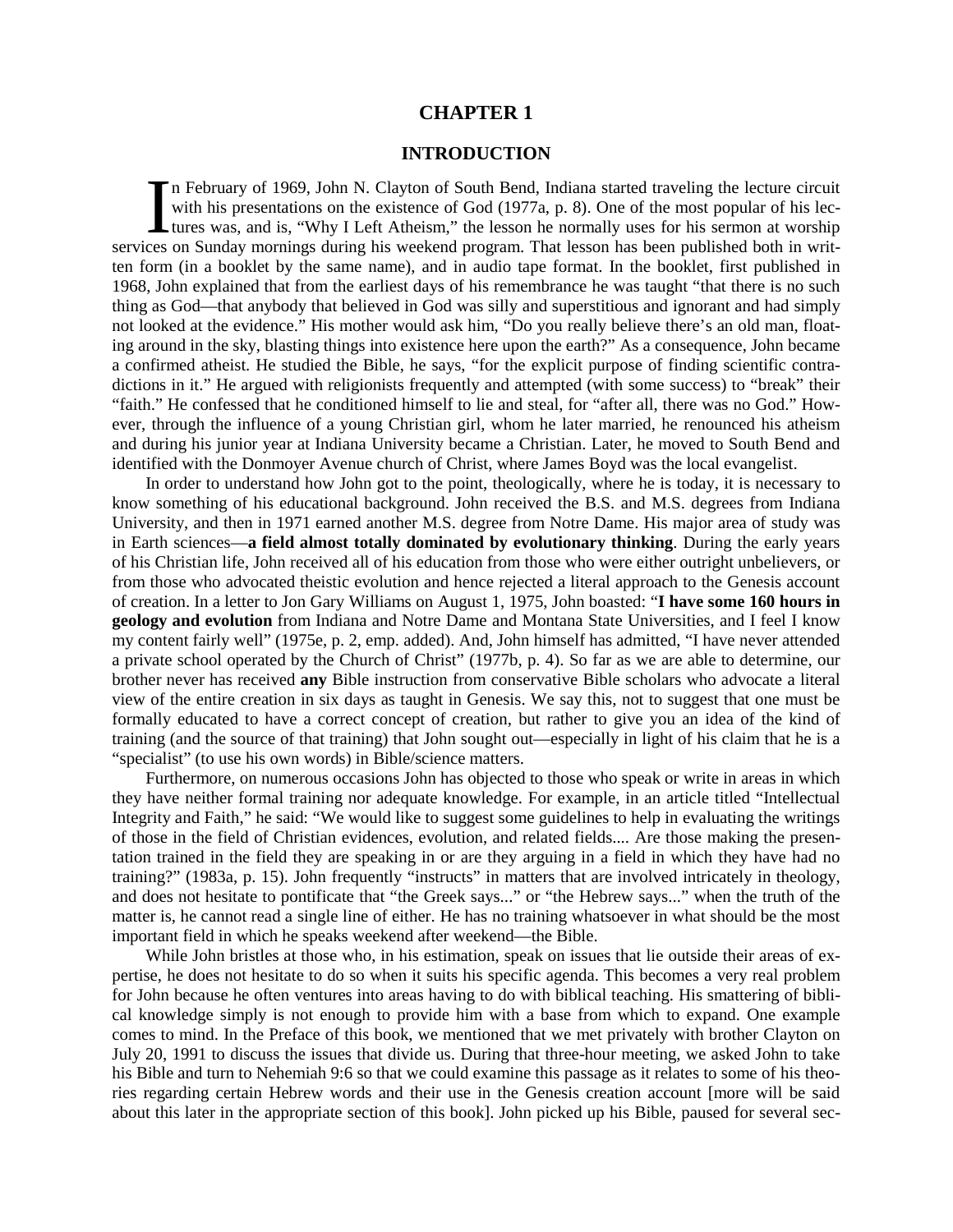onds, fumbled the pages, turned to the "Index" in the front of the book, and ran his finger down the listing to see how to locate the Old Testament book of Nehemiah. We hesitate to introduce a matter of this nature, but we feel it is absolutely necessary in view of brother Clayton's claim to be a biblical scholar.

John has complained vociferously that "there are many today who are not mature enough to be publically [sic] speaking for the Church" (1978a, p. 7). As the evidence that you are about to examine will indicate quite clearly, John Clayton is just such a person. As a result of the fact that John's formal training was derived at the feet of those who either did not believe in God in the first place, or who had little respect for God and His inspired Word, and because he has had no biblical training, John eventually came to a point where he formed his own **private theology**—a theology that bears little resemblance to Bible teaching in a significant number of areas. The documentation for this statement is the essence of this review, and substantiates the fact that John simply is too unsound in his own faith to be instructing others in the complex areas in which he now involves himself.

First, John himself has admitted that he "does not identify with any one theology" (see Francella, 1981). That statement was made in 1981. Four years earlier, John had published an article titled "I'm Disillusioned" (1977a, pp. 6-10), in which he provided ample warning that he viewed himself as being on a slippery slope in regard to his own theological viewpoints. He complained that "the Church of Christ has acquired so many denominational practices and attitudes it is in danger of losing its restoration identity," and that he was "frustrated and disillusioned." Nevertheless, he elected to remain in the fellowship of churches of Christ because "the Church of Christ is still the closest thing to the 1st Century Church available on earth today." In his 1968 booklet, *Why I Left Atheism*, John stated: "I guess in a real sense you could say that I'm still looking. I'm still trying to find that true church" (1968a, p. 10). In his 1990 correspondence course lesson, "The Logic of the Church," John wrote: "In these lessons, we are not supporting any church (small c is deliberate), we are supporting the Church that the Bible describes. Whether that Church exists on the earth today is a point we will get to later in our discussion" (1990l, p. 2, parenthetical comment in orig.). So far as we are able to determine, that point was left hanging. The question never was specifically addressed subsequently. Apparently now, over a quarter of a century after John suggested that he was "still looking" for the "true church," he has yet to find it—which is why, when pressed, he is forced to admit that he doesn't identify with "any one theology," i.e., he does not have a consistent doctrinal position.

Second, the result of John's ignorance of basic Bible issues is disastrous, both for him and for those whom he attempts to teach. His lack of understanding of the most basic hermeneutical and exegetical principles, and his desire to accommodate the biblical text to evolutionary geology, have led him to adopt the personal, frequently contradictory theology in which he is now so deeply entrenched. Some have attempted to defend brother Clayton by reminding his critics of the tremendous "good" he does in helping people believe in God. No one among us would deny that there is **some** good in John's teachings. But that is hardly the point. After all, rat poison is 99% "good." It is only the 1% poison that kills the rat. What "good" John accomplishes will be more than negated by the tremendous harm he does in teaching people so much error. We will have accomplished little if we "convert" the atheist or agnostic, only to fill the church with those who are theistic evolutionists, or who think that the church of Christ is only "the closest thing" available to the true church.

It is because John Clayton has propagated, and continues to propagate, such serious errors as these covering a plethora of issues in areas of both science and the Bible—that we invite your attention to the chapters which follow. They tell a story that is incredible. And some, no doubt, will have difficulty believing what they read for that very reason. However, every statement from John will be fully documented. John's constant complaint has been that his critics have "misunderstood" him or have taken his comments "out of context" so as to make him say something he really did not mean to say. We assure you that we have **not** misunderstood John. Surely a man who has two master's degrees can write so that the average person can understand what he is saying. The problem is—we understand **exactly** what brother Clayton is teaching. Nor have we taken his statements out of context, all of his disclaimers to the contrary notwithstanding. You be the judge. Read what is to follow, and as you do so, ask yourself this question: Could **all** of this be the result of simply a "misunderstanding," or of something having been "taken out of context"?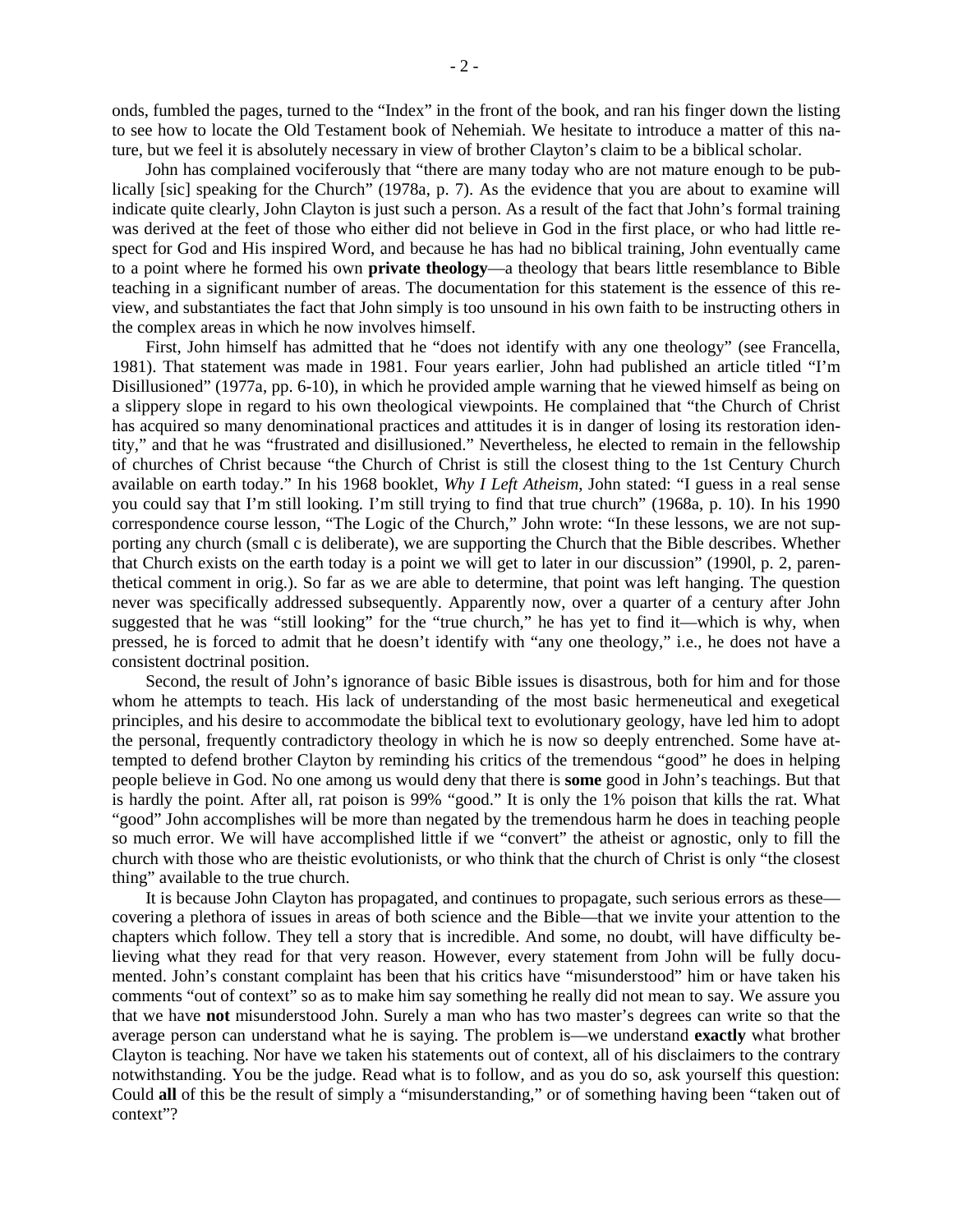# **JOHN CLAYTON ON THE EXISTENCE OF GOD**

"...I am going to tell you how God came to be God. We have imagined and supposed that God was God from all eternity. I will refute that idea, and take away the veil, so that you may see."

—Joseph Smith Jr., 1963, p. 9

"...God **came into being** before time began..."

—John Clayton, 1977e, p. 154

"...from everlasting to everlasting, thou art God"

—Psalm 90:2

#### **ON PROVING THE EXISTENCE OF GOD**

John's writings contain some good material on the existence of God, but the overall force is greatly weakened by a sort of "theistic agnosticism" that pervades the whole. It is an attitude which suggests that although we m ohn's writings contain some good material on the existence of God, but the overall force is greatly weakened by a sort of "theistic agnosticism" that pervades the whole. It is an attitude which suggests that although we may confidently "believe" that God is, the concept **cannot be** 

The most basic problem in the philosophical context is the point that **there is really no such thing as absolute truth or proof from a purely logical standpoint**. Since definitions of what is meant by reality and assumptions of what physical reality really is can always be challenged **the absence of absolute proof can be defended**. You cannot prove to me that you exist, for I can deny the use of sight by optical illusions or various other problems in interpretation (1990a, pp. 5-6, emp. added).

Clayton says that many people today are "demanding absolute proof in an area where absolute proof is no more accessible than it is in any aspect of our lives. You cannot absolutely prove to me that you exist..." (1990a, p. 188). We would respectfully suggest that any person, who feels that his **own existence** is an unprovable proposition, really does not need to be touring the country lecturing on the existence of **God**.

In his taped response to the first edition of this book, John made a feeble attempt to work himself out of this obviously erroneous position. We think the reader deserves to see his explanation:

What we're dealing with in this discussion is the question of rationality, of rational arguments. The context of the book [*The Source*—WJ/BT] at this point is that if somebody is dishonest enough to deny the reality of evidence, to deny the reality of anything's existence, then they perhaps can deny the existence of God. I'm not saying that I question my own existence, which is what Wayne Jackson says at the bottom of the paragraph. I'm saying that if somebody says to me, "Well, you can't prove to me God exists" and then he is also willing to say that he cannot prove he exists—if they're willing to be that ridiculous (and I've run into people on college campuses, I've had many philosophy professors whom, when I say, "Do you believe you exist?" say "I don't know"), well, if somebody's going to say they don't even know whether they exist or not, then I think it's a little difficult to try and deal with them on the existence of God, at least in terms of providing evidence. So if you look at the definition of absolute truth and if you look at the context, and if there had been any attempt to really look at what was being said here, I think you would see the point being made (1980a).

How does the above "explanation" somehow negate John's statement that "there is really no such thing as absolute truth or proof " ? How does it explain his statement that "the absence of absolute proof **can be defended**"? The answer is, of course, that it does not. If John wanted to say simply that some wild-eyed college philosophy professor doubts his own existence, then why didn't he just say so? John did not say that. He said that "absolute truth" and "absolute proof" **do not exist**. And, he said that this position **can be defended**. John's attempt to extricate himself from the positions he has taken in print on these matters has not succeeded.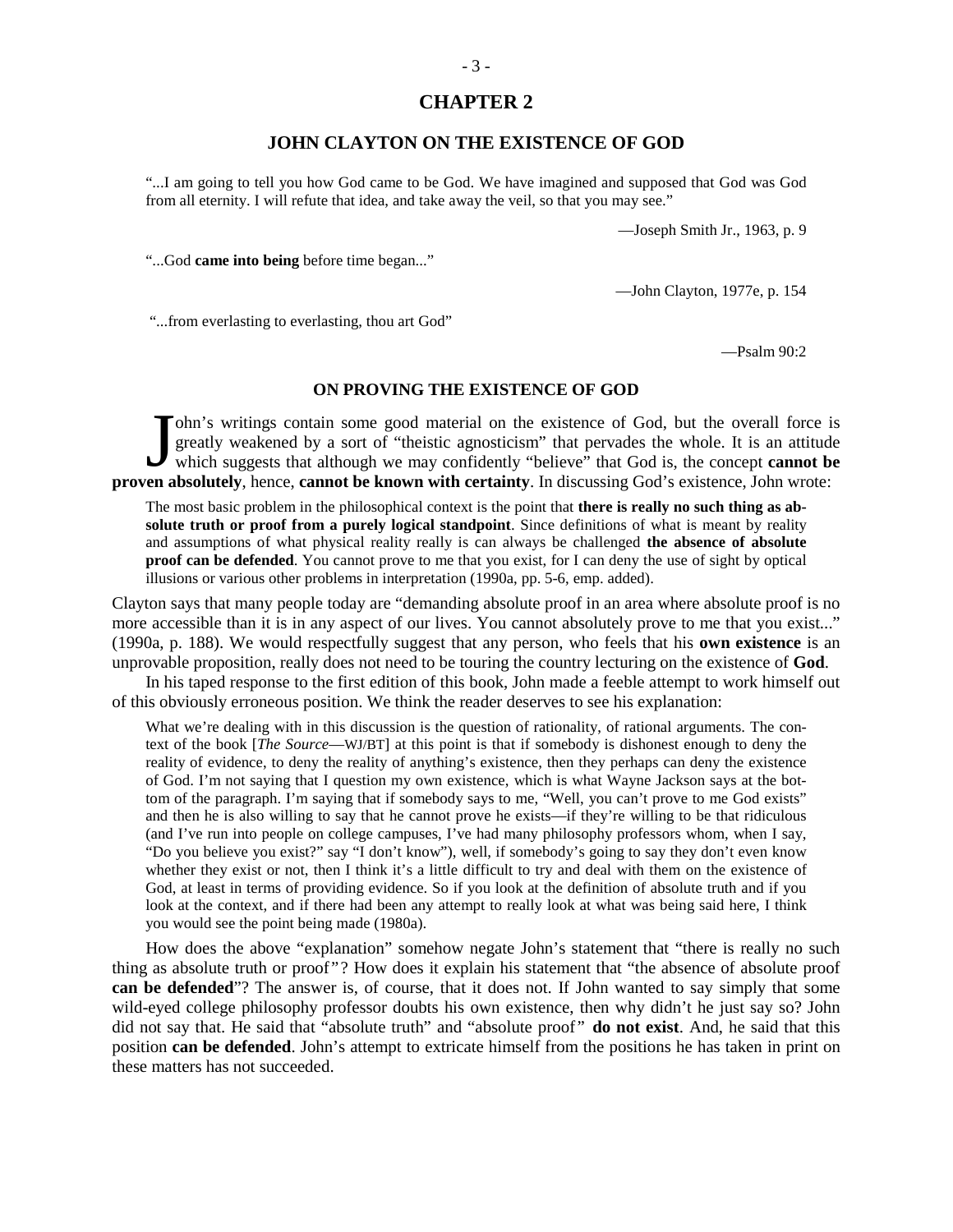### **ON THE "ORIGIN" OF GOD**

John has admitted, of course, that he has had to resort to "speculation" on occasion to offer answers to his readers. In the October 1979 issue of his periodical, he stated: "Not everything we have written in this publication has been biblical—some of it has been our own speculation..." (1979a, p. 8). Certainly, one would not disagree with that assessment! It is interesting, however, to see exactly where such speculation leads. Note these statements from John about the so-called "origin" of God. (1) "There is a leap of faith in nearly everything we do, and there are some questions relative to God, **His origin**, His plan, and His methods that cannot be totally comprehended by any of us" (1990a, p. 188, emp. added). (2) "God is love and the absence of love is hate, so **when God came into being before time began** hate also was intrinsically in existence" (1977e, p. 154, emp. added). Add to these two statements John's speculation on the origin of evil. He suggests, "Evil has existed **from before the beginning** as a natural consequence of God's existence" (1978a, p. 4, emp. added).

These are not merely radical statements; they belie an abysmal ignorance of the most basic biblical concepts concerning the nature and existence of God. Every Bible student knows that **God has no origin**. The Scriptures plainly teach that God is an eternal Being (Psalm 90:2, et al.). But Clayton affirms that there was a time when God "came into being."

In the February 1977 issue of his *Does God Exist?* journal, John penned an article by the title of "How Can I Know Who Is Right?," in which he presented nine different criteria to be used by the reader in judging matters relating to the Bible. Number two in that list was this: "If carried to its logical end, is the teaching going to make God foolish, illogical, **self-contradictory** or stupid?" (1977c, p. 5, emp. added). Comparing John's statements regarding "God's origin" with biblical statements regarding **God's eternality**, brings to view a clear contradiction indeed. On the one hand, we are told that God "came into being before time began" (John Clayton). On the other hand, we are told that God is eternal—"from everlasting to everlasting" (the inspired psalmist). One would be hard pressed to present a more contradictory picture of God.

## **ON THE EXISTENCE OF GOD AND EVOLUTION**

John frequently is given to indefensible overstatement. For example, note this statement from his book, *The Source*: "Even if you did evolve from totally nonliving inanimate matter, the question of God's existence would not be affected in the slightest" (1990a, p. 137). In his tape, *Evolution's Proof of God,*  brother Clayton asserts: "As a matter of fact, when we get into the subject of evolution, the subject is really irrelevant to the existence of God. There really is no relationship between the two subjects" (undated).

The Bible claims to be the Word of God, and can be proven to be so. In that wondrous Book, we are told of a God "who cannot lie" (Titus 1:2). In that same Book, we also are instructed on the origin of the Universe and all that it contains. Those matters are quite clear. God, through the written Word, has revealed that we were specially created by divine fiat; we did not evolve from inanimate matter. Suppose, however, that brother Clayton's statements are true. Suppose, for the sake of argument, that we **did**  evolve from inanimate matter. John would have you believe that such a circumstance would not affect the existence of God, and that the two events bear no relationship one to the other.

If it were the case that we evolved from inanimate matter, then God's Word is wrong in its information on these matters. God, in effect, would have lied to us, and therefore the **God of the Bible** does not exist. The obvious implications are: (a) the Bible is now made to be null and void as God's Word; and (b) since the teaching of the Bible on this topic is incorrect, its teaching on the existence of God may well prove to be erroneous as well.

How, in the name of common sense, can John expect anyone cognizant of the Word of God to believe him when he says that "even if you did evolve from totally nonliving matter, the question of God's existence would not be affected in the slightest"? The two are **intricately related**. There is a connection between **Creator** and **creation**! John somehow would like to separate God's existence from belief in evolution so that his personal brand of theistic evolution can be accepted in good conscience by those who believe in God. But for those who accept the Bible as the inerrant, inspired Word of God, it is evident that what John is advocating denigrates both God and His Word.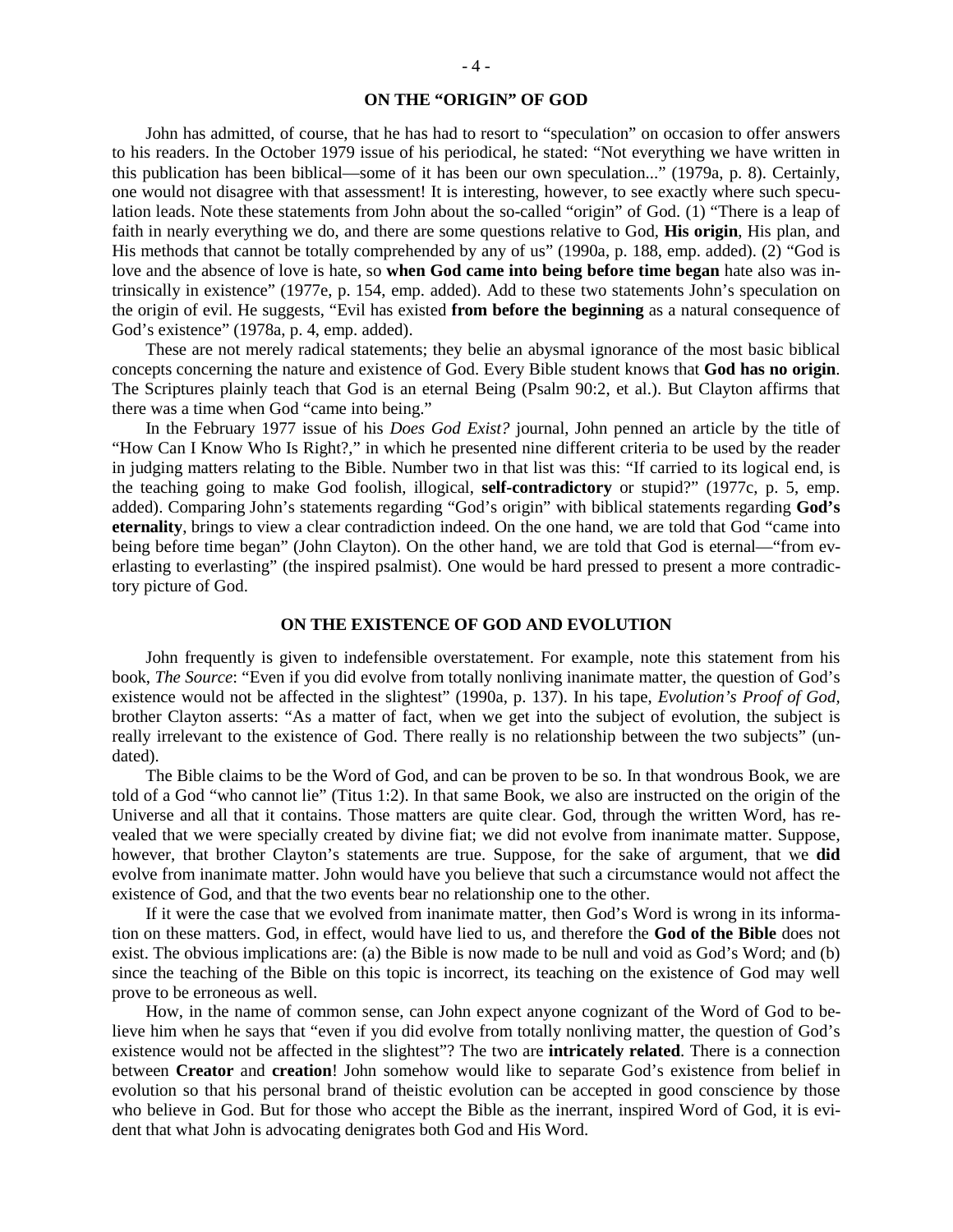# **JOHN CLAYTON AND THE BIBLE'S INSPIRATION**

"If evolution were true it would reduce the Bible to being non-literal but it would not reflect upon the Word of God"

—John Clayton, 1979c, p. 3

ne of the most important areas in any discussion on Christian evidences obviously centers on the Bible and whether or not it really is what it claims to be—inspired of God. Through the years, John Clayton has had a great deal to say on this topic. Unfortunately, much of it is erroneous. In the September 1975 issue of *Does God Exist?*, he wrote: "It seems to the writer that the concept of inspiration is, that God saw to it that His **ideas** were conveyed by the writers, but their own style and **expression technique** was [sic] allowed" (1975b, p. 8, emp. added).

While it is true that stylistic peculiarities are evident within the divine writings, it is not true that God merely gave the writers "His ideas" and thus left the **expression** of those ideas to their own techniques. Human beings do not receive ideas apart from words. This concept is an affirmation of the false notion known as "thought" inspiration, and is a denial of the proper concept known as **verbal** inspiration. David wrote: "The Spirit of Jehovah spake by me, and his **word** was upon my tongue" (2 Samuel 23:2). Paul similarly affirmed that the message he proclaimed came "not in words which man's wisdom teacheth, but which the Spirit teacheth" (1 Corinthians 2:13).

That John does not have a good grasp of the concept of verbal, plenary inspiration is evident from an article he authored in the November/December 1986 issue of *Does God Exist?*. Under the title of "The Meaning of Biblical Inspiration," he wrote: "Another view of the inspiration of the Bible is known as that of 'plenary inspiration.' The word 'plenary' means 'God-breathed' " (1986a, p. 12). W. Terry Varner, editor of the journal, *Therefore Stand*, wrote John a very kind letter on December 27, 1986 to disagree with John's unorthodox definition of "plenary" as "God-breathed." Terry correctly pointed out that the word "plenary" does not mean "God-breathed." Rather, the word plenary means "full, complete, or absolute." On January 7, 1987 John wrote a heated response to Terry, in which he stated that not only did the word "plenary" mean "God-breathed" as he had written, but that he had no less than six sources that stated such. John indicated that he would be interested in seeing Terry's sources. On January 29, 1987 Terry wrote a second letter to John, sending him the information he had requested, from major reference works, documenting that plenary did, in fact, mean "full, complete, or absolute," just as Terry had stated in his first letter. He also sent documentation from similar reference works demonstrating that the expression "God-breathed" is a translation of the Greek term *theopneustos*. He asked John for the six sources that supposedly supported John's definitions of these words.

On February 3, 1987 John wrote Terry, and capitulated on what should have been an obvious point to begin with—that the word "plenary" does, in fact, mean "full, complete, or absolute." John eventually wrote a "correction" for *Does God Exist?*, in that he acknowledged his mistake (1987e, p. 12a). Interestingly, Terry never received the six sources that John said he could produce to document his erroneous view. But the obvious question is this: How could a man who styles himself a "specialist" in **Bible**-science matters not know, after years of study in this area, one of the most fundamental concepts concerning biblical inspiration—the very definitions of the words relating to inspiration? And what of those six sources? Had they been a mere fabrication?

This was not John's first encounter with controversy over the Bible's inspiration. In both the 1976 and 1978 editions of his book, *The Source,* John had made the following unbelievable statement:

**I do not contend that it can be conclusively proven to 20th Century Americans that the Bible is inspired**, because the Bible writings have been written over a period of 4,000 years, in at least three languages and several cultures. This variability of background leads to cultural and linguistic difficulties that allow differences of opinion to creep in. There are countless examples of such difficulties (1976a, p. 89; 1978b, p. 79, emp. added).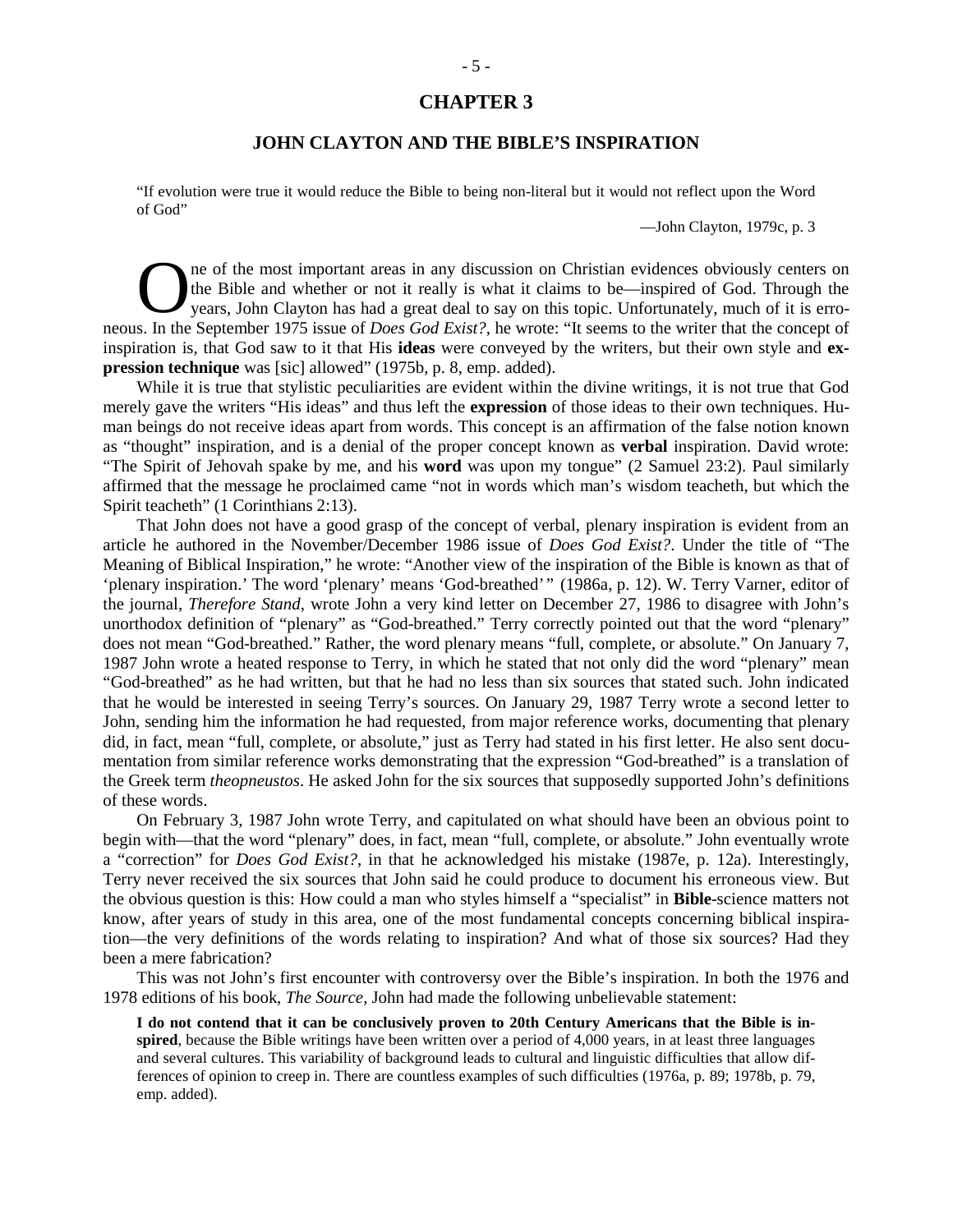This is an incredible statement, in light of the following information. First, the Bible was written over a period of some 1,600 years, not 4,000. Second, John's charge that linguistic and cultural changes have negated the Bible's absolute claim that it is the inspired Word of God (2 Timothy 3:16-17) is atrocious, and can be refuted quite easily. The Old Testament was written mostly in Hebrew (a fractional portion is in Aramaic). However, approximately two-and-a-half centuries before Christ, the Old Testament was translated into Greek. Christ frequently quoted from this Greek version, known as the *Septuagint* (cf. Matthew 4:10; 15:8-9). He called it "scripture" (John 19:36), and elsewhere declared that "the scripture cannot be broken" (John 10:35). The point is—faithful translation does not destroy inspiration. Third, while cultural transitions may make the interpretation of some passages rather difficult, such problems certainly do not militate against the infallible proofs that the Bible is the verbally inspired Word of God. If one cannot prove that the biblical documents are inspired, there is no way to establish the deity of Jesus Christ, for we are totally dependent upon the sacred writings for the proof of the Lord's divine nature. What a dangerous doctrine this is!

Though John alleges that he believes in the verbal, plenary inspiration of the Scriptures, it is clear that he needs to do some serious study in this particular area. In a letter to the editor of the *Rocky Mountain Christian* magazine in March 1979 John made this amazing statement: "If evolution were true **it would reduce the Bible to being non-literal but it would not reflect upon the Word of God**" (1979c, p. 3, emp. added). How could a man who purports to be a teacher of the Word of God make such a statement? If evolution is true (and John here clearly is speaking of organic evolution), and we therefore have evolved from inanimate matter, the Bible is not just "non-literal"—it is absolutely false! The Lord's testimony concerning the creation would be erroneous (cf. Mark 10:6, et al.), and thus His deity would be impeached. This is a most serious matter.

Interestingly, in the 1990 edition of *The Source,* John conspicuously omitted the passage (quoted above) in which he affirmed that it could not be "conclusively proven" that the Bible is inspired, and that the Bible was produced over a period of 4,000 years. It is not difficult to understand why he would omit it, of course. It has caused him much grief over the years, as people sought an explanation for its meaning. During a presentation on July 19, 1991 at Manteca, California, a seminar participant asked John if the Bible had, in fact, been written over 4,000 years, as he claimed, or over a period of 1,600 years, which is actually the truth of the matter. Here is the exchange, transcribed directly from audio tapes.

Questioner: "Was the Bible written over 4,000 years?"

John's answer: "Well, that's a question I don't think I can give an intelligent answer to."

Questioner: "Yes you can—don't you know if it was 1,600 or 4,000? There's a lot of difference."

John's answer: "I find writings that say that Moses, that some of the earlier writings of Moses were 1,500 B.C.—OK, well, 1,500 B.C. plus 1990 puts me at 3,400. Now if Job was written earlier than Moses, then you might have to add something to it. That's the reason I took that number. At 3,400, you know, I don't find anything in the Bible that says this is the exact date that Moses wrote this down, so I prefer not to nail a date down."

Questioner: "Since you used 1990, in other words you're saying the Bible was still being written up to 1990?"

John's answer: "No, I'm saying the period of time, how long an age the Bible has been written."

Questioner: "That's not what your quote said. You said it was written over a period of 4,000 years. Is that true or false?"

John's answer: "The period of time that it covers is over 4,000 years."

This exchange—rather, John's response during the exchange—is unbelievable. Here is a man who travels the country almost every weekend teaching on the Bible, and he stands before an audience to defend an obviously erroneous statement which affirms that the Bible was written over a period of 4,000 years. There is a vast difference in saying that the Bible writings **cover** a period of 4,000 years, and in saying that the Bible **was written** over a period of 4,000 years. It is no secret that the Bible was written over a period that stretches from approximately 1,500 B.C. to roughly A.D. 100 (or, a period of 1,600 years).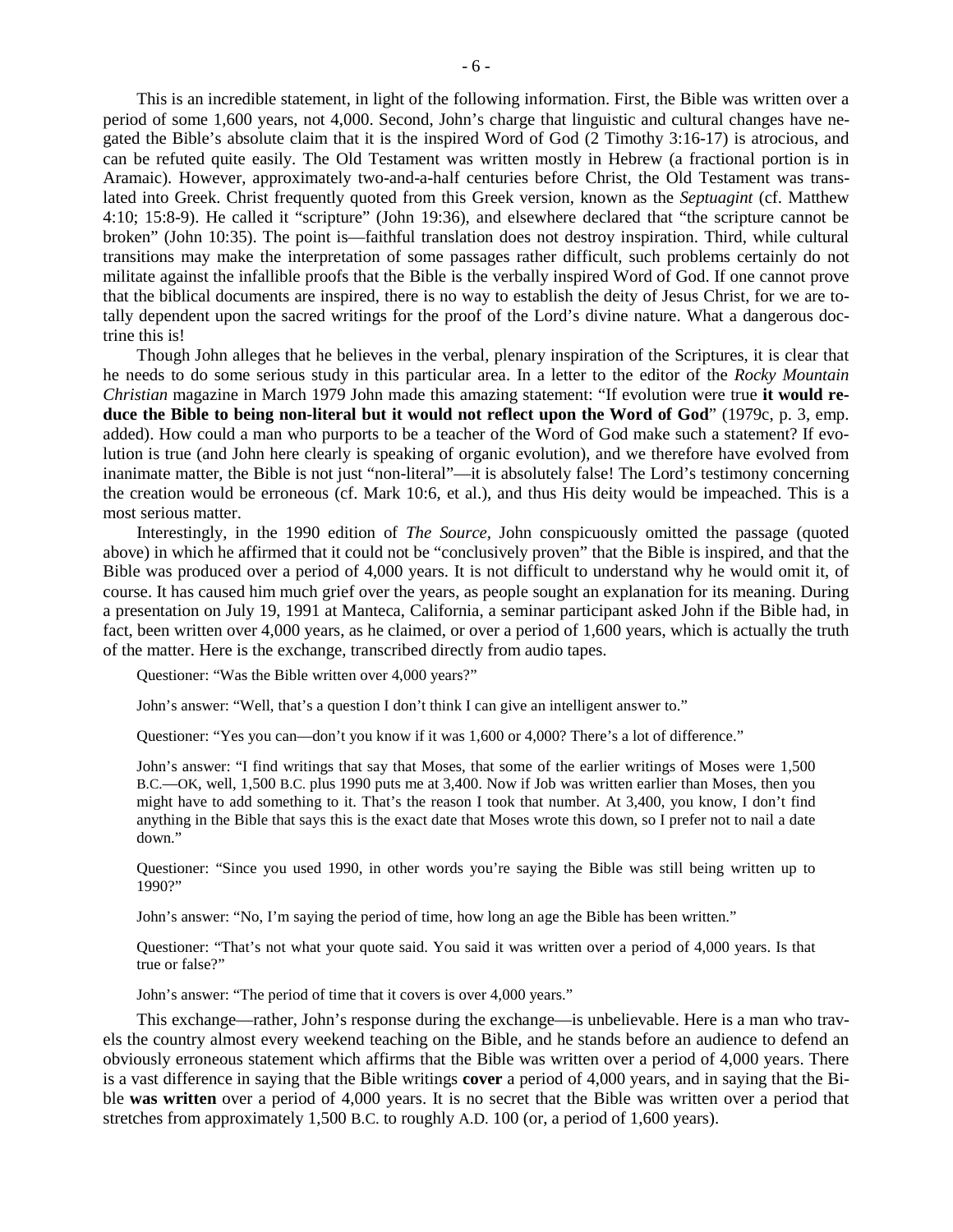The same questioner who asked John about the 1,600 vs. 4,000 year writing period of the Bible also asked him about his contention that it could not be proved conclusively that the Bible was inspired. John's response, in part, was as follows:

The point that was trying to be made by this, and I think the point is fairly obvious, is that in our world today we are not convincing everybody that the Bible is inspired. How could there be much question about that? We have thousands and thousands and thousands of people who don't believe the Bible, and who are not following it. And my point was that there's a reason for this. The reason is that we live in a complex society—you heard the quote—we live in a complex society. We live in a society where there's a lot of different values. We're not saying that there's anything wrong with the proof, but what we are saying is that realistically we live in a very complex world, and it is very, very hard to convince people the Bible is the Word of God.

Read the quotation from *The Source* again, and then compare it with John's explanation above. The quotation says one thing, and his attempted explanation addresses an entirely different point. He did not answer the real issue. He said there were "countless difficulties" having to do with the Bible's languages, translation, etc. that resulted in him being unable to prove conclusively that it is inspired. His emphasis was on the **nature of the Bible**, not the **nature of society**. The original statement said absolutely nothing about our "complex society." The quotation spoke about the Bible itself, not about the world around the Bible. John's weak attempt to relieve himself from a serious difficulty was quite unsuccessful. It is little wonder, then, that he removed the quotation from later editions of *The Source.* 

One thing can be said about all of this. When a man is as popular as John Clayton, and yet so clearly lacking in basic knowledge, it does not bode well for the future of the church.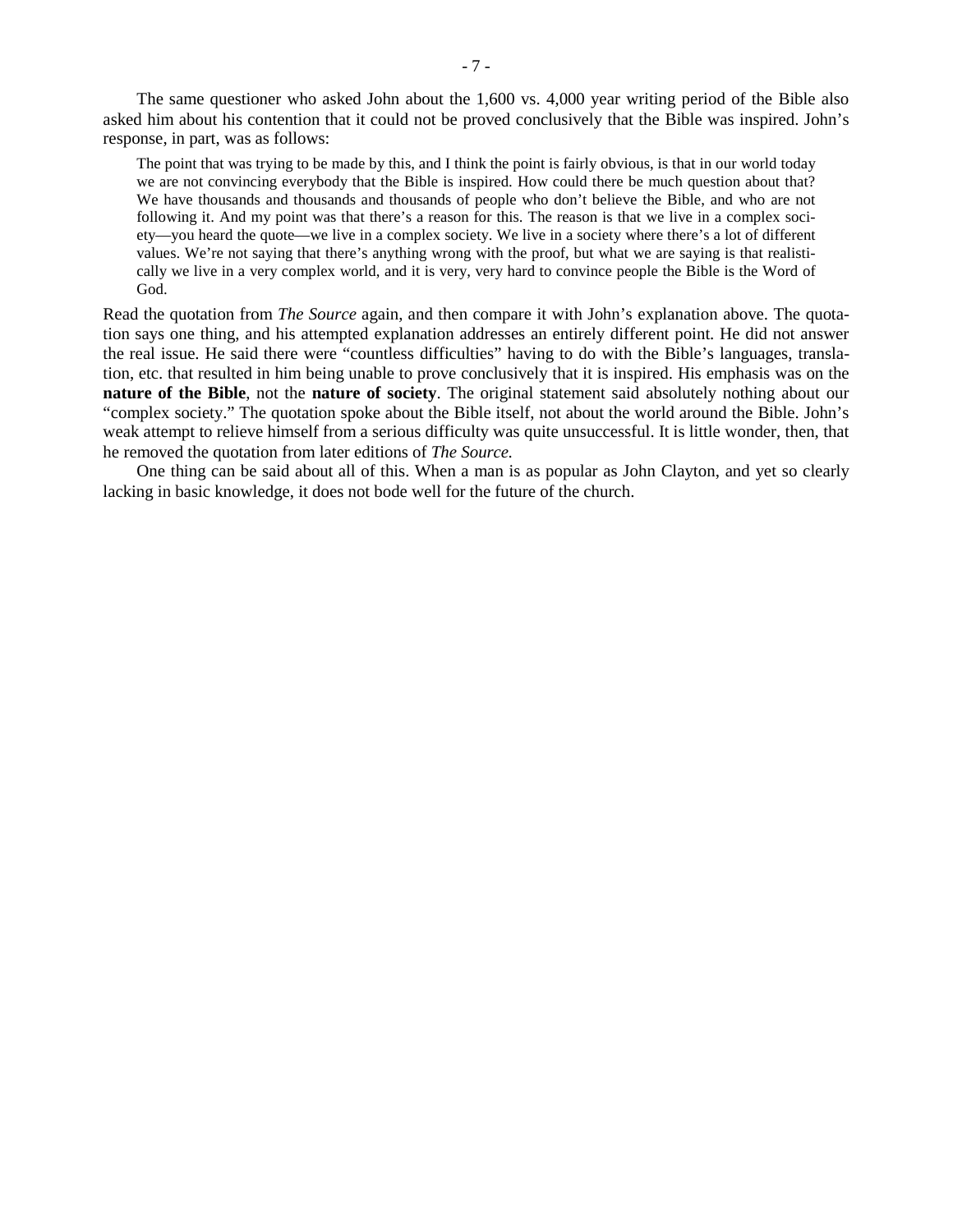# **JOHN CLAYTON'S VIEW OF JESUS**

"...in Mark 2:23-24...Jesus violates the seventh day command…."

—John Clayton, 1991b, pp. 21-22

"I always do the things that are pleasing to Him [God]"

—Jesus, John 8:29

John Clayton's views on the life and teaching of Jesus deserve careful ing examples will provide documentation for such a statement. In the issue of *Does God Exist?*, brother Clayton reviewed a book by the tip *Day*, auth ohn Clayton's views on the life and teaching of Jesus deserve careful examination. The following examples will provide documentation for such a statement. In the January/February 1991 issue of *Does God Exist?,* brother Clayton reviewed a book by the title of, *And in the Seventh* 

Our other book this month explores in detail a question that has always bugged me and which I have never really felt I had a good understanding of. The concept in question is in reference to what does it mean to say that God "rested" on the seventh day? This question gets into all kinds of things in both the New and Old Testaments. The fact that the **seventh day never has an end** has always enticed me to consider the implications of that fact. The incident in Mark 2:23-24 **where Jesus violates the seventh day command** is related to this question (1991b, pp. 21-22, emp. added).

Apart from John's incorrect allegation that the **seventh day never has ended** (an argument frequently employed in an attempt to prove the Day-Age Theory), John specifically charged that Christ **violated** the Sabbath. The implication of this statement is horrendous. If the Lord violated the Sabbath law, He sinned, for it is a sin to transgress the law (I John 3:4). We know, of course, that this cannot be the case since the Scriptures explicitly affirm that Christ never sinned (Hebrews 4:15; 1 Peter 2:22; 1 John 3:5). It thus is clear that, contrary to our brother's charge, Jesus never violated the Sabbath.

If brother Clayton had put a bit more study into this passage in Mark's gospel (2:23-24), he would not have been "bugged." First, this context does not even remotely suggest that the seventh day of creation never has ended, and John will not find any support here for the notion that a creation-week "day" could be equivalent to a long period of time. Second, not even the Pharisees, on this occasion, accused Jesus **personally** of violating the Sabbath. These Jewish leaders asked: "Why do they [the disciples] on the Sabbath day that which is not lawful?" (Mark 2:24). Christ then responded by revealing their own inconsistency with reference to strict Sabbath observance. If they did not condemn David, who clearly violated the law on one occasion (cf. Matthew 12:4), why would they now condemn the disciples who, after all, were doing nothing more than serving Him Who is "Lord of the Sabbath," which the law authorized (Matthew 12:5)? Jesus clearly said that these disciples were "guiltless" (Matthew 12:7). Brother Clayton has committed a monumental error in charging that Jesus "violated" the Sabbath.

This instance—in which a careless statement from John would imply that Jesus sinned—is not the only mistake he has made in such a matter. In the February 1978 issue of *Does God Exist?,* John wrote an article titled, "What Did Jesus Feel?," in which he made the following statement: "As Jesus led His life and conducted His ministry He was repeatedly provoked and tried. People undoubtedly offered him money. He was **sexually seduced** on numerous occasions" (1978c, pp. 12-13, emp. added).

During John's weekend seminar in Manteca, California a querist asked him about this quotation. The questioner was quite specific when he asked, "Have you ever written that Jesus was 'sexually seduced' on numerous occasions"? John immediately and angrily **denied** ever having made such a statement, and he lashed out at the questioner, suggesting that even to raise such a question was slanderous. It was only when we spoke up and offered to read his exact quotation verbatim that he finally confessed to having made the statement. He then tried to defend it by claiming that all he had meant by his "sexually seduced" allegation was that Christ had been **tempted** with sexual feelings during His earthly life. It became very clear that John had not forgotten his original article after all. He even claimed, almost as an afterthought, that he had published a **retraction** of his irresponsible statement. The audience became painfully aware that, in a moment of intense public pressure, John had lied. There simply is no other way to characterize the situation.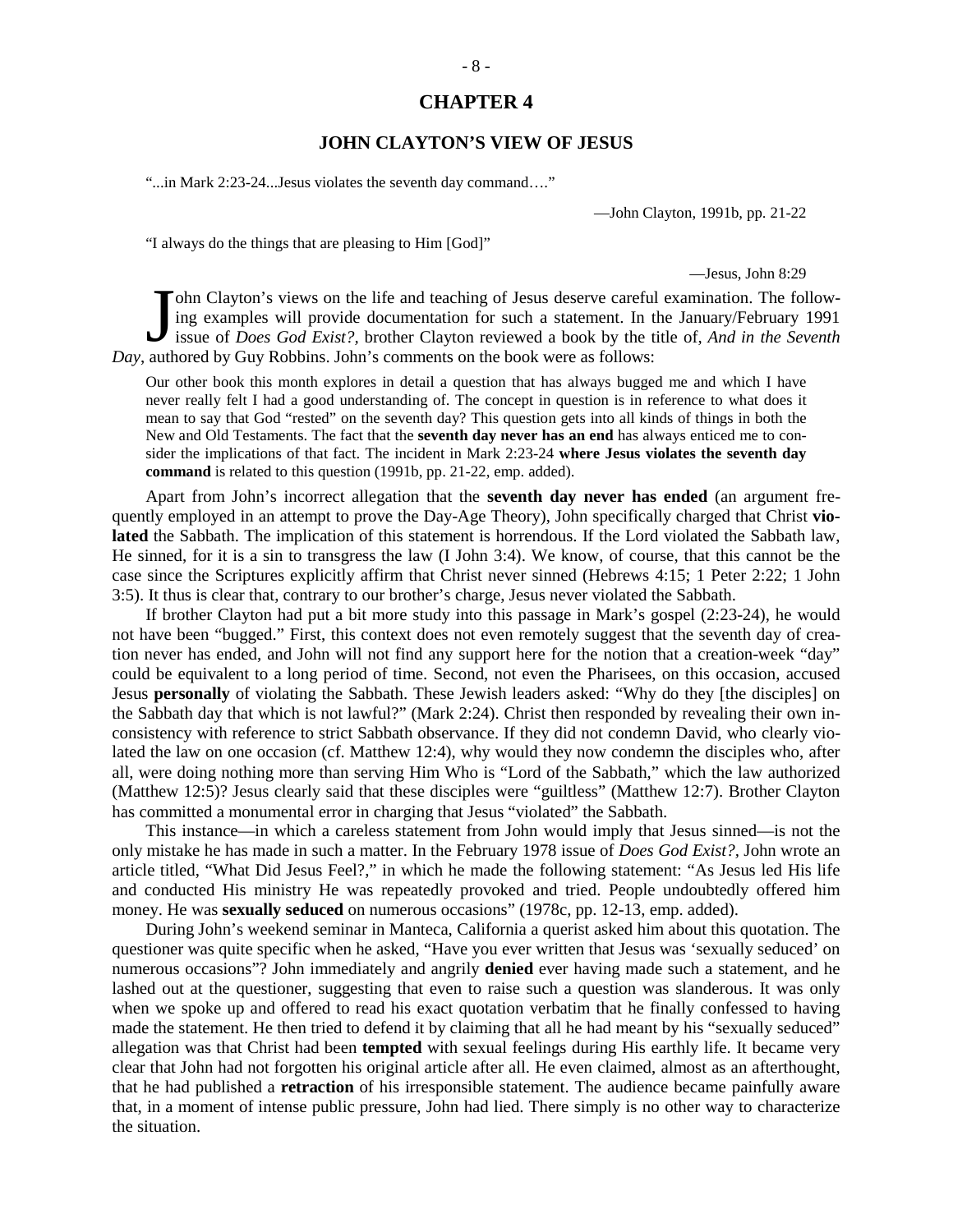Significantly, this was not the first time brother Clayton had been asked about this point. After the original article was published, we wrote John's elders and requested an explanation for this blasphemous statement. While John's elders did not reply, he did. He provided an obscure definition of "seduced" that he felt justified his position, and he considered the matter closed. However, listen to this statement from an article John wrote in the August 1981 issue of *Does God Exist?*: "It is not honest to use a term that you know different people understand differently" (1981a, p. 10). Ironically, the title of the article from which that statement is taken was "Let's Have Intellectual Integrity."

But that was not the end of the matter. During our meeting with John on July 20, 1991 we brought up the matter of the "sexually seduced" statement, and his falsehood of the previous evening. He reaffirmed his explanation regarding his unique usage of "seduced," and again made the claim of a published **retraction**. We asked John **where** the retraction had appeared, for we certainly could not recall ever having seen it (and it is not something that we likely would have overlooked). He said that he could not remember exactly where it had been published, but that he happily would send us a copy of it. After the meeting was over, we wrote him and requested a copy of his retraction. It never arrived. We then wrote a second letter. The copy of the alleged retraction still did not arrive. It appears that the "retraction story" was a ruse—a spur of the moment ploy to deliver himself from a charge that he could not answer. To this very day, the promised "retraction" regarding Jesus' alleged seduction has yet to appear.

John's view of his Lord could do with some serious improvement. If he is correct in his assertions, we are, to use Paul's words, of all men "to be most pitied." If Jesus did violate the Sabbath law, or if He truly was "sexually seduced," then He was a sinner, His deity is impeached, and His mission to Earth was a failure. Our hopes of inheriting heaven are dashed. However, we may take comfort in the fact that the **apostle** John is correct, not "the other" John.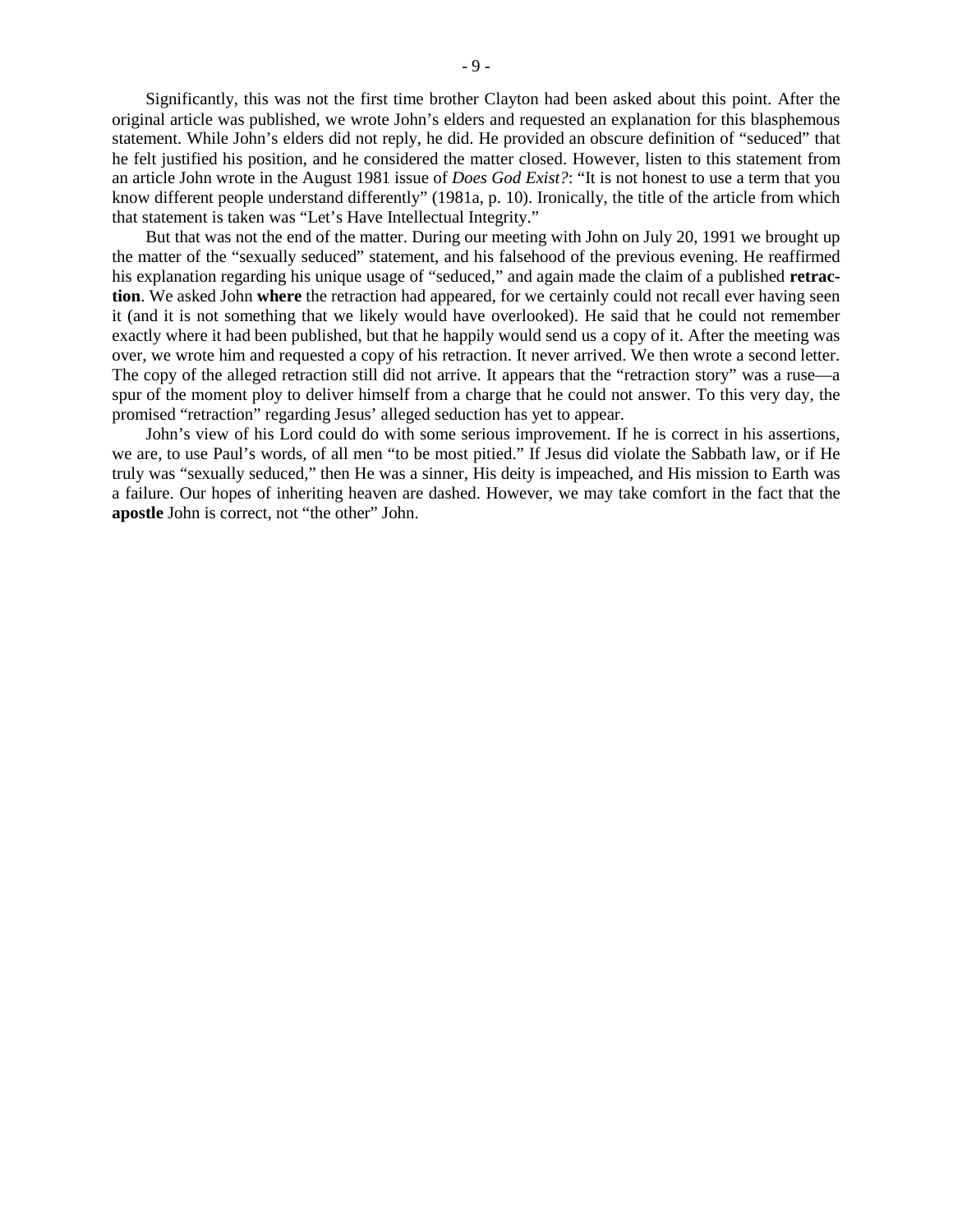# **JOHN CLAYTON AND DOCTRINAL ERROR**

"I have never been able to be comfortable with the position that a person who rejected God should suffer forever...."

—John Clayton, 1990b, p. 20

### **ON THOSE BEING LOST WHO NEVER HAVE HEARD THE GOSPEL**

We have documented elsewhere in this book that John does not hesitate to speculate on matters of which he is ill informed. It also should be noted, however, that on occasion he likewise refuses to speak where God has spoke matters of which he is ill informed. It also should be noted, however, that on occasion he Logic of Heaven and Hell" (1985a, p. 9), John asked the question: "How is God going to send the innocent native of Africa or India who never had the opportunity to hear the Gospel to eternal Hell?" John could have used this opportunity to teach about the sinful and lost condition of all men, and the fact that no accountable person is "innocent," thus stressing the importance of taking the Gospel to all men. Instead, however, John replied: "Those who try to answer this question make an error. None of us know [sic] how God will handle this kind of situation." In an earlier article, "Man's Accountability," John had commented on the same kind of situation by stating, "Second, we are assuming that God's judgment is fully understood by us. I do not know how God is going to take care of situations like this" (1979b, p. 7). It would have been a simple matter, of course, to quote passages such as Romans 3:23 and Romans 6:23 to assist the reader in understanding that all men have sinned and therefore are lost until they have accepted the grace of God through their obedience, but John avoided that altogether. Where the Bible provides an answer, John often refuses to do so. Or, where the Bible provides an answer that is not in keeping with John's private theology, he simply ignores the biblical information and offers in its place his own personal (and usually erroneous) speculation.

### **ON FELLOWSHIPPING THOSE IN DOCTRINAL ERROR**

Apparently, it does not conflict with John's private theology to participate with those who are in doctrinal error within the church. Likely few reading this review will need to be convinced of the many egregious errors of those involved in what has come to be known as the "Crossroads Movement." During the 1970s and 1980s, the Crossroads church of Christ in Gainesville, Florida did untold damage to the church as a whole as a result of its false teachings and unscriptural methodology. Entire congregations were swept away into complete apostasy; families were divided; churches were split; and the brotherhood at-large found itself having to deal with the results of such atrocities. Yet during the dates of September 27-28, 1986—at the very height of the controversy—John Clayton presented one of his weekend seminars for the so-called "mother church" in Gainesville (see *At The Crossroads,* 1986). According to the article, "Reporting What God Has Done," which appeared in the October 5, 1986 issue of the Crossroads bulletin, "the Seminar on Evolution and the Existence of God conducted by John Clayton last weekend was a tremendous success." John moves freely among various groups, regardless of their religious orientation or doctrinal stance.

It also is of particular interest to note: (a) those whom John feels comfortable in recommending; and (b) those with whom he associates. For example, in the September/October 1985 issue of *Does God Exist?*, John informed his readers of a new publication by the name of *Image* magazine. He commented that: "Attractively printed in color, this 36 page magazine has a positive objective and is edited and printed by brethren we know to have a positive concept of God and the Church. Reuel Lemmons and Denny Boultinghouse are the editors" (1985c, p. 17). This says volumes about John and his doctrinal stance. *Image* magazine and its editor, the late Reuel Lemmons, were both known for serious compromise of biblical truth. During his tenure as editor, *Image* produced articles arguing that **baptism for the remission of sins is unnecessary for salvation**, that **instrumental music in worship is acceptable** to God, and so on.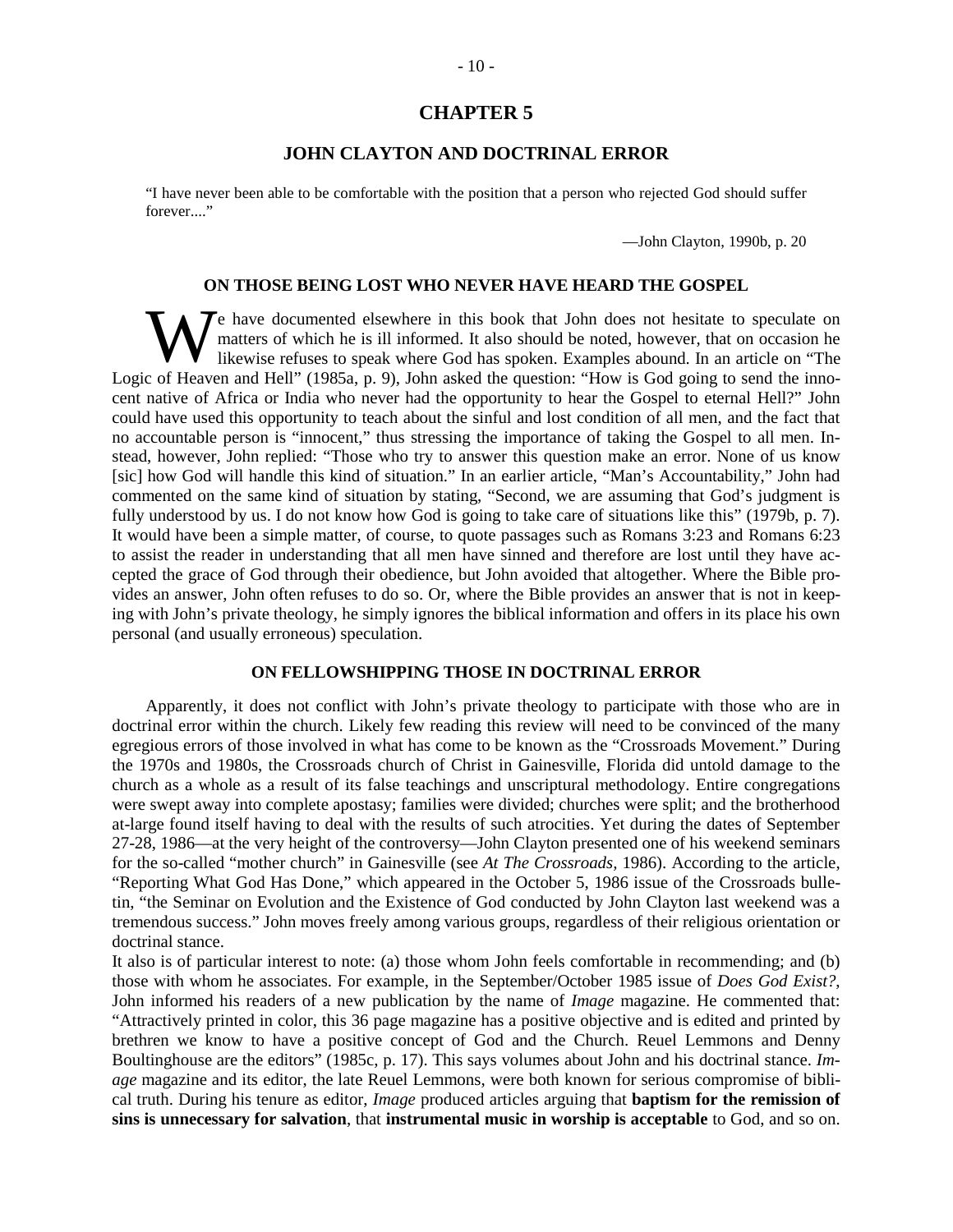In fact, *Image* and its editors/writers were prime movers in the so-called "unity meetings" of the 1980s between members of the churches of Christ and Independent Christian Church [ICC]. Brother Lemmons had no compunction whatsoever in supporting the false teachers from the ICC. He spoke on their lecture programs, promoted those programs (and others like them) in the pages of *Image*, and so on. So did most of his staff writers. John labels such compromise as a "positive view of God and the Church." We do not.

On several occasions John has run articles by, or highly recommended, Donald England of Harding University, who is widely known for his false teachings on Genesis. Dr. England is the one who developed the compromising "Non-World View" in his book, *A Christian View of Origins* (1972). In fact, in the June 1977 issue of *Does God Exist?*, John ran an article titled "The 'Non-World View' of Genesis," for which he gave credit to Dr. England. In that article, John said this of Genesis 2: "...it has a different **non-historical** purpose" (1977f, p. 7, emp. added).

John also has recommended the book, *God's Time Records in Ancient Sediments*, by Dan Wonderly. In the August 1978 issue of *Does God Exist?*, John produced a review of Wonderly's book in which he stated: "The thing that makes this book unusual is that it is an accurate scientific examination of the geological record of the history of the Earth written by a man who believes in God and accepts the Bible as His word. Other works comparable to this are either atheistic in their approach or written by creationists who are ignorant in geology...." And just what is Mr. Wonderly's "accurate scientific" approach to these matters? John explains this statement by discussing the four appendices in the back of the book. The first appendix, says John, "espouses Mr. Wonderly's theological position on the age of the Earth which is the 'day-age theory.' While he doesn't support his view in this area, he has done an excellent job of supporting that interpretation" (1978g, pp. 7-8). That last sentence is incomprehensible. How can a man **not** support a view **while supporting** the interpretation?

Wonderly's book is a compendium of old-Earth progressive creationism, in which John delights. Wonderly accepts, in its entirety, the standard evolutionary geologic timetable, as does John, which is why John says "we recommend this book highly." It says a great deal about a man when he consistently recommends publications, and the men who produce them, that are well known to teach false doctrine.

Anyone aware of conditions within the church today knows that the "restoration principle" is under heavy assault from a progressive breed of liberals who advocate a so-called "new hermeneutic," the ultimate design of which is to form an alliance with denominationalism. One of the leading influences in this insidious movement is Cecil Hook of New Braunfels, Texas. Hook has written four books that advocate everything from the acceptance of sprinkling for immersion, to the observance of the Lord's Supper on Wednesday, to the use of instrumental music in Christian worship. He is widely known for his vicious attacks against the church of Christ.

In his book, *Free to Speak*, brother Hook has an essay titled, "Evolution or Revolution." In this irresponsible production Cecil argues that Paul's restrictions on woman's role in the church assemblies (cf. 1) Corinthians 14; 1 Timothy 2) were based upon "social traditions" and thus were not "universal." With reference to the matter of salvation, Hook boldly asserts: "He [God] accepts the individual, **as he is, where he is**, when that person resolves to follow the Savior to a nobler life and commits himself to the life of faith and obedience" (1986, p. 35). Note the language please, that God accepts the sinner as he is, where he is, and as soon as he has resolve in his heart. He may not understand one thing about baptism at this point, but God will accept him because of the condition of his attitude. That is as foreign to the New Testament as it can be. And the case of Cornelius (Acts 10) is eloquent refutation of this sectarian theory.

What does this have to do with John Clayton? In the September/October 1990 edition of *Does God Exist?*, brother Clayton reproduced Cecil Hook's article in its entirety (see Hook, 1990, pp. 17-20). There was no word of censure; rather, it was published with obvious endorsement. Apparently Cecil has his hook in John! Perhaps now we can understand why John has no problem participating in denominational programs where female worship leaders are employed (see documentation below). And can you believe that he printed Hook's "where he is, as he is" assertion **unchallenged**? Why would he do such a thing unless he endorses that sentiment?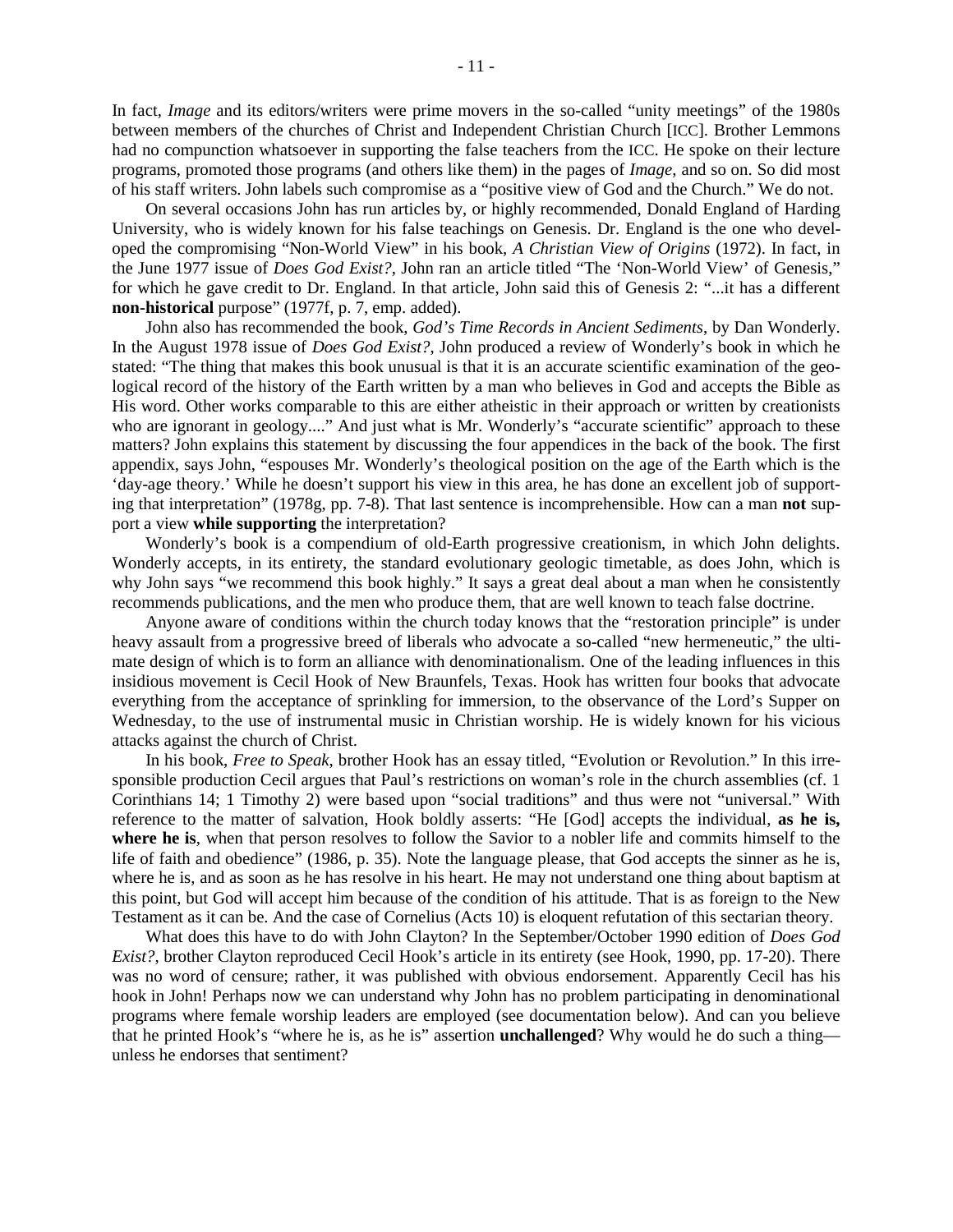#### **ON MODERN-DAY "PRIVATE MIRACLES"**

In 1987, Jimmy Jividen of Abilene, Texas published an excellent book, *Miracles—From God or Man?* In the book, brother Jividen advocated the correct, biblical position that miracles have ceased. They served their purpose in the first century (i.e., to confirm the genuineness of the Gospel message and its messengers), but no longer are needed, or possible, in the present era.

In the May/June 1987 issue of *Does God Exist?,* John highly recommended the book, but then pointed out that "the only weakness in the book is in dealing with individual relationships to God in asking God's **miraculous** help in individual lives.... The question of how God does act in individual lives in personal ways was left a little vague to me, but that is an area that can only be described as editorial quicksand, and **leaving it a little open** may be the best way to handle it" (1987a, p. 21, emp. added).

By his statement, brother Clayton has revealed that he understands neither the nature nor the purpose of biblical miracles. First, as to their nature, the miracles of the New Testament never were strictly personal and private events. In his famous *Introduction to the Critical Study and Knowledge of the Holy Scriptures,* Thomas H. Horne noted that one of the criteria for determining a genuine miracle is "that it be **instantaneously and publicly performed, and before credible witnesses**" (1841, 1:98, emp. added). His lengthy discussion of this point is valuable indeed. Second, the purpose of miracles in the first century was not primarily to bestow personal benefits; rather, signs were to confirm the reception of inspired revelation (Mark 16:17-20; Hebrews 2:2-4). Is the Lord revealing divine truth to individuals today? Should this issue be left "a little open"? If John Clayton has documentation which establishes that God's "miraculous help" is being given in individual lives today, we certainly would be happy to see it. The truth of the matter is that brother Clayton is seriously in error on this point. The case of modern-day miracles—even those in the private lives of individuals—has not been left "a little open." Either miracles have ceased, or they have not. The New Testament affirms that they have.

On February 26, 1988 Rick Popejoy, evangelist of the church of Christ in Rawlins, Wyoming, wrote John to ask him about this point, among others. Rick posed eleven very simple questions, and asked John to please provide whatever answers to them he felt were appropriate. Question number eleven was: "Do you believe and teach that the Bible does, and thus that we should, 'leave it a little open' as to 'asking God's miraculous help in individual lives'" (1988, p. 2)? One could think that such a question would be answered quite easily. However, John's response in his March 9, 1988 letter was: "Your sentence does not have a subject, and as a result of that I cannot answer it" (1988b, p. 2). John was so preoccupied with what he perceived as a grammatical flaw that he preferred not to answer the question at all.

In light of the fact that John had previously written that he **did** advocate leaving this matter of private miracles in individual lives "a little open," why could he not just say so? Perhaps the reason was that John did not want the truth of the matter to get out. You see, John was scheduled to appear at a Bible camp in Wyoming, and brother Popejoy was writing to ask about his views on a number of matters before offering his support for that upcoming visit. It appears that John thought the better part of wisdom was simply to avoid the issue rather than answer it directly. As this book demonstrates, this ploy is not unfamiliar to him in other areas where he has been questioned in a similar fashion.

#### **ON THE ULTIMATE ANNIHILATION OF THE WICKED**

In the September/October 1990 edition of *Does God Exist?*, John Clayton reviewed a book authored by Edward Fudge. In the book, *The Fire That Consumes,* Fudge argues that the final destiny of the unrighteous will be **total, everlasting extinction** (a doctrine similar to that taught by Jehovah's Witnesses). Clayton's statements about the book were these:

One of the most frequent challenges of atheists during our lectures is the question of the reasonableness of the concept of hell. Why would a loving, caring, merciful God create man as he is **knowing** that man would sin, reject God, and be condemned to eternal punishment? I have had to plead ignorance in this area because I had no logical answer that was consistent with the Bible.... I have never been able to be comfortable with the position that a person who rejected God should suffer forever and ever and ever (1990b, p. 20, emp. in orig.).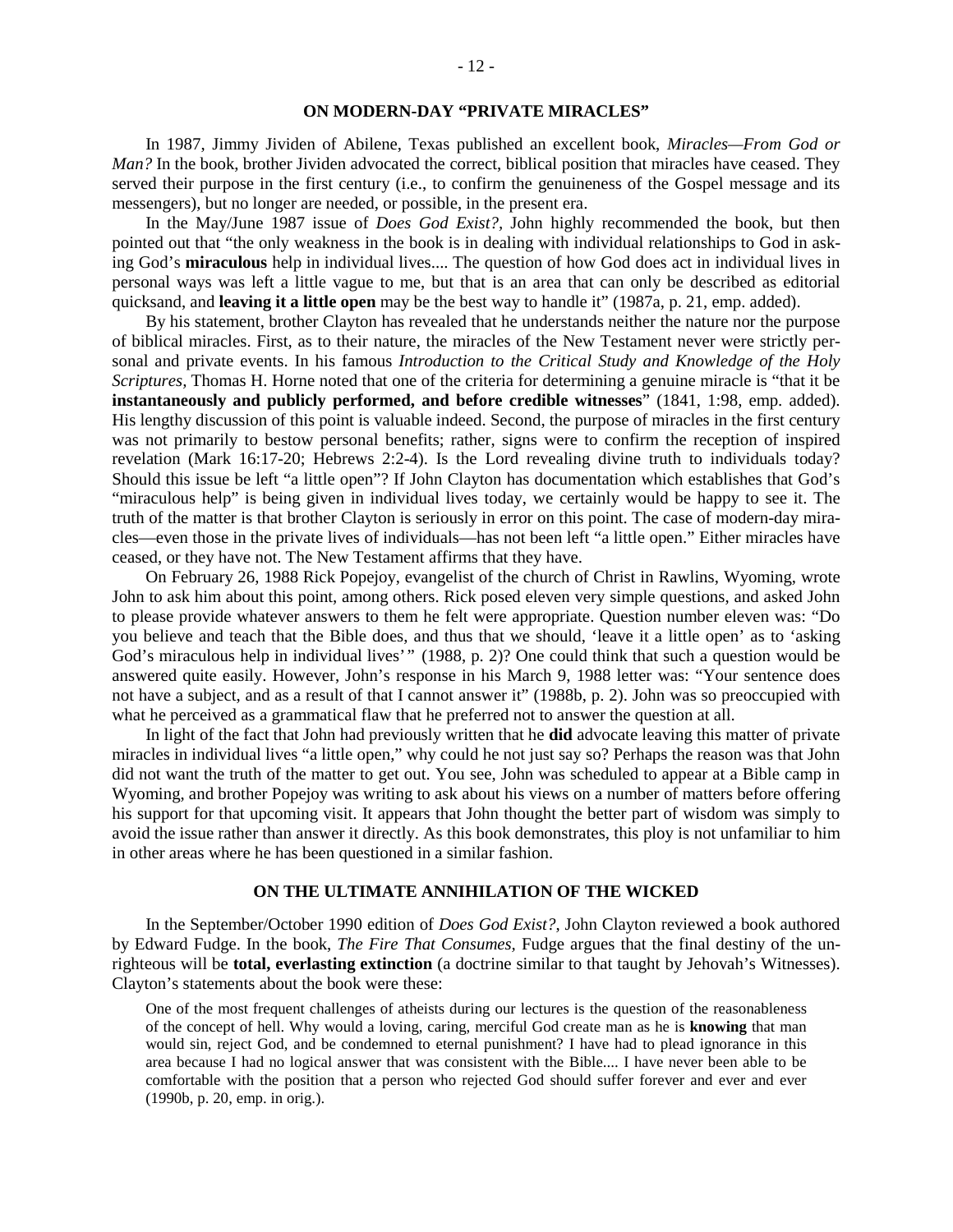Clayton describes Fudge's book as "an exhaustive, scholarly study of the subject of hell," and confidently affirms that it "will open many new viewpoints to any thinking reader" (p. 20). John concludes by saying, "**I recommend this book highly** to the serious student of the Bible who is not afraid to have some traditions challenged" (p. 21, emp. added).

Of further interest in this regard is the fact that in the 1990 edition of his book, *The Source*, John recommends Fudge's volume as one that contains "reasonably accurate scientific material" (1990a, pp. 190 191). At his weekend seminars, John makes available a written handout in which he recommends certain books from which he believes seminar participants might benefit. Fudge's book is included on that handout. And in the 1991 edition of the *Teacher's Guide* that accompanies his *Does God Exist? Christian Evidences Intermediate Course*, John offers the following suggestions to the teacher. First, in his comments on lesson number four, he says: "Some authors like Edward Fudge suggest that hell is a spiritual death which, like the gas chamber, is the ultimate penalty. *The Consuming Fire* [sic] by Fudge is worth reading along these lines, but is very deep and does not answer all the questions that this author has and probably that your students have about hell. I would not bring this up in class, but it is likely to come up" (1991a, p. 21). Second, in his comments on lesson number six, John comments that "one approach that is **very useful**, although somewhat controversial, is Edward Fudge's book *The Fire That Consumes*. Fudge deals with the subject of this lesson and takes the position that hell is the destruction of the soul. Whether you agree with that point or not, Fudge does grapple with the issue involved in this lesson" (1991a, p. 25, emp. added). Why recommend exclusively Fudge's study on this topic? Why characterize the book as "very useful"—unless, of course, to express obvious agreement with it?

After his public recommendation of Fudge's unscriptural position, once again brother Clayton received a number of serious inquiries. In our meeting with him on July 20, 1991 we, too, asked him about it. He said that he was only "investigating" the possibilities that the book raised, and that he was not certain that he would accept Fudge's position himself. An odd thing to say, **after** you've "highly recommended" the book, and listed it as containing "reasonably accurate scientific material." One cannot but wonder, first, just what **scientific** material this book might contain on the total annihilation of the soul. And second, if brother Clayton is only "investigating" the possibilities that are raised in the book, and has not yet accepted its conclusions, what kind of recommendation might he make for a volume whose conclusions he **has** accepted? What is higher than "highly recommending" a book? We know of no instance where John has recommended a work that examines the issue of eternal, conscious punishment of the wicked.

After our meeting with brother Clayton in July 1991 (and, no doubt, after he had received a considerable number of inquiries from others who were questioning his position), he published a small tidbit on this controversy in the "News and Notes" section of *Does God Exist?* for September/October 1991. After complaining that there had been a "lot of emotional criticisms by extremists" to Fudge's book, Clayton tells his readers that what he considers the **first** "academic rebuttal" to Fudge's position is now available. He then recommends a series of articles by Alan Gomes, published in the *Christian Research Journal*  (summer 1991) as an "alternative" to Fudge's volume (1991d, p. 12a). The suggestion that Gomes' articles represent the "first academic rebuttal" of the annihilation position with which Clayton is familiar is nothing short of astounding. There have been **numerous** important debates, definitive books, and scholarly articles over the past century that have addressed this theme. Those works were authored by both denominational scholars and those of the restoration movement. The fact that brother Clayton is aware of none of these, and recommends no reading material at all that affirms the biblical concept of an eternal hell of suffering for the wicked, is quite telling. Concerning John's recommendation of the articles by Gomes, one cannot help but wonder whether even this tiny concession ever would have seen the light of day in Clayton's journal—had it not been for the questioning that we, and others, pressed on this point.

Can there be any real question as to where Clayton stands on this matter? While he claims that he is "only investigating" Fudge's claims, he is "highly recommending" the book, even going so far as to suggest that it contains "reasonably accurate scientific material" and offering it as a "reasonable alternative" that is "very useful" to the teachers who instruct our children. The fact is, there is every indication that brother Clayton is much enamored of Fudge's heretical views. David Hinds, while a senior Bible major at Freed-Hardeman University, wrote Clayton, asking why he recommended Fudge's book as containing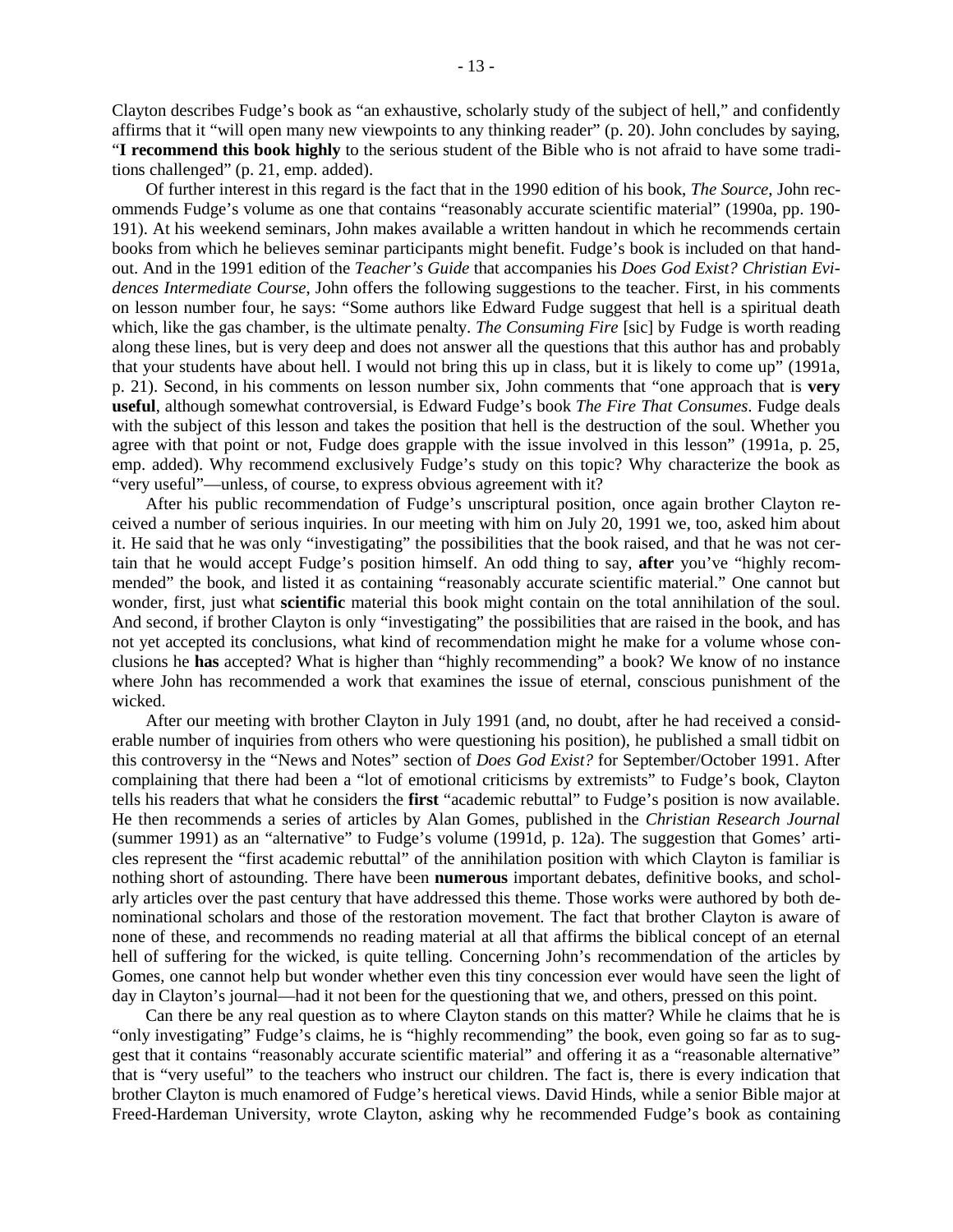"reasonably accurate scientific material." On September 4, 1990, John responded by suggesting: "I think if you could prove what he [Fudge] is attempting to prove, it would be a tremendous help in the Christian Evidences area. It would give us a way of answering the challenges and questions that skeptics raise concerning the validity of the whole biblical system of accountability" (1990n, p. 1).

Bertrand Russell, the famous British agnostic, once wrote an essay, "Why I Am Not A Christian." One of the reasons he presented for his stance was that Jesus taught eternal punishment for the wicked. Fudge has attempted to remove this objection by denying that Christ taught that there is eternal suffering for those who die lost. And John Clayton thinks that it would help our apologetic endeavors immensely if Fudge's "reasonable" and "very useful" theory is true. Can there be any doubt where his sympathy lies?

## **ON FELLOWSHIPPING THOSE IN DENOMINATIONALISM**

John has absolutely no hesitancy about working with, and fellowshipping, those in denominationalism. Admittedly, this is a bit odd considering statements he has made in the past. For example, in a letter on July 3, 1975 to Jon Gary Williams, brother Clayton spoke harshly about denominational groups and said: "I believe we need to be aligned with Jesus Christ and the Bible, and not with any group such as these.... And, **I frankly could not support in any way, any denominational group** even though they may hold truth in certain areas" (1975a, p. 1, emp. added). Yet during the dates of November 26-27, 1982 the Christian Church (Disciples of Christ) denomination held its ICYC (Indiana Christian Youth Convention) lectureship in Indianapolis, Indiana. John was advertised on the widely circulated program as being one of the keynote speakers, along with, for example, **Linda Kay Mirante, youth director** of the Markle Church of Christ (a Christian Church group). John spoke once on Friday evening, November 26, and twice on Saturday morning, November 27. During the Saturday sessions, the program listed these participants along with John: **Scripture Reading—Nancy Carter**, Hammond, Indiana; **Prayer—Mary Confer**, Portland, Indiana. Did John know beforehand that he would be participating in a denominational program? Did he similarly know that he would be participating along with women "youth directors," women "Scripture readers," and women "prayer leaders"? Indeed he did. The program had been published well in advance of the actual convention. Did this bother John Clayton? Not in the slightest. The injunctions of 1 Timothy 2 seemingly mattered little.

It hardly is surprising, then, to see John speak approvingly of denominationalism, and use unscriptural terms to do so. In the July 1977 issue of *Does God Exist?*, John had an article by the title of "Beware of 'Mother Jones,'" which dealt with reports in the magazine, *Mother Jones*, about allegedly illicit genetic research being carried out at universities around the country. John reported on his efforts to see if this were true at his alma mater, Notre Dame. His conclusion was that the report was false. How did he know this? He said he had spoken both to students and to faculty members. And, he said, "**The Reverend Theodore Hesburgh**, President of the University, also denied that any such activity was taking place at the present time" (1977d, p. 15, emp. added). It is difficult indeed to imagine a faithful member of the church of Christ speaking of a Catholic priest as "Reverend," yet John had no compunction whatsoever in addressing Notre Dame's president as such. If one were to pick up a well-known religious paper published by members of the churches of Christ (e.g., *Gospel Advocate*, *Firm Foundation*, etc.), and the author of one of the articles in that particular issue spoke approvingly of "Reverend" Hesburgh in the denominational world, it would be a clear signal that: (a) the author did not understand basic Bible principles (such as those laid down by the Lord Himself in Matthew 23:9) that forbid attaching religious titles to men; or (b) the author fully understood exactly what he was saying, yet **intended** to say what he said, regardless of whether or not it was correct biblically.

If John can fellowship, with impunity, those in denominationalism, then why can his "converts" not do likewise? The answer is, of course, that the Bible has circumscribed our sphere of fellowship (something John seems never to have fully grasped). We cannot fellowship the "unfruitful works of darkness" (Ephesians 5:11). Denominationalism—in any form—is unknown to and unauthorized by the Word of God. As such, it is sinful. It is one thing to be invited into a denominational group and be given *carte blanche* to teach the first principles of the Gospel to people who desperately need to hear them. None among us would stand opposed to such. But it is quite another thing to simply present an antiseptic lesson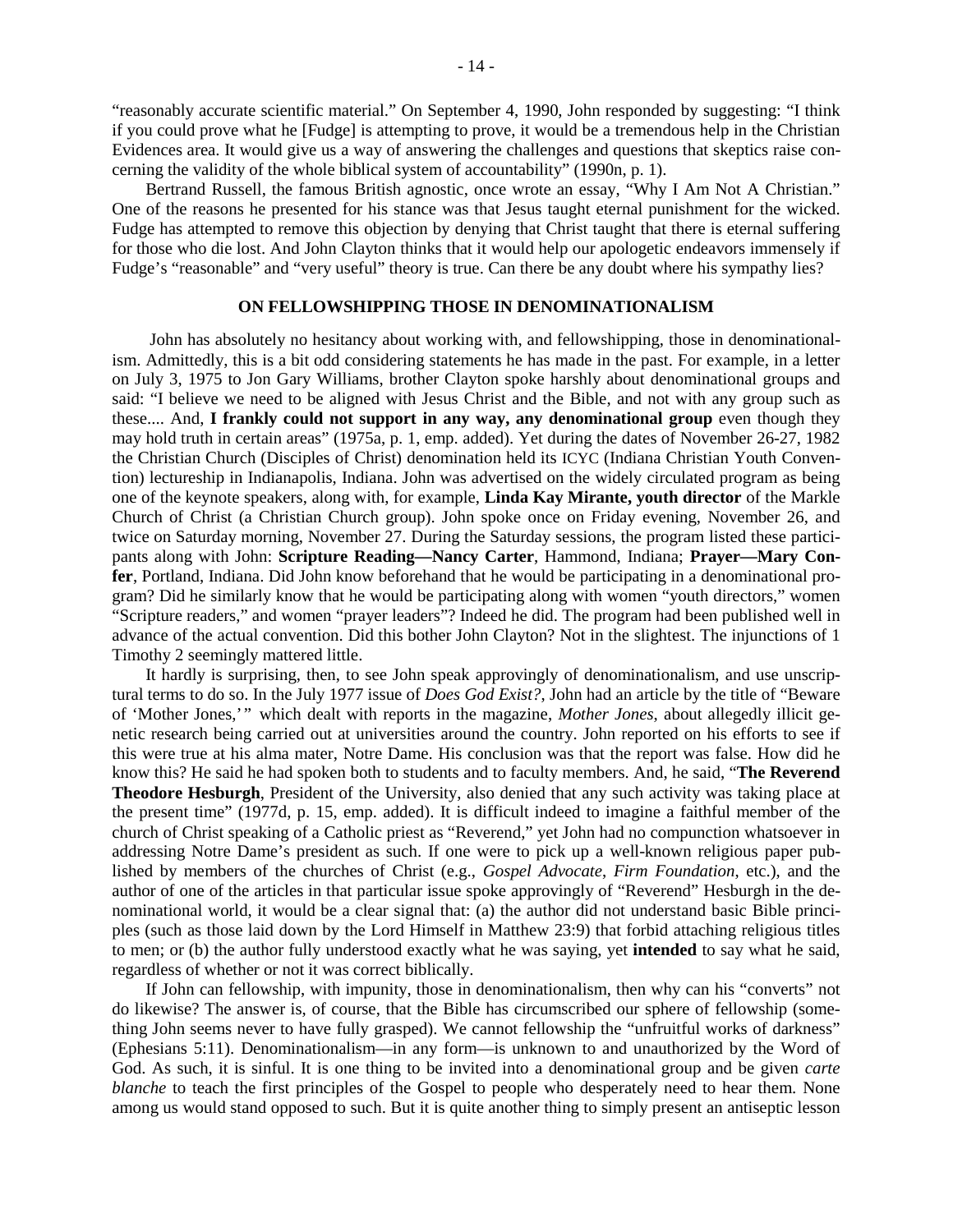on God's existence, creation, or any other such topic. Those in religious error do not need to hear evidence for God's existence; they already believe in God. They do not need to hear evidence for the accuracy of the creation account; many "creationists" will be lost because, while believing in creation, they lived their entire life in the error of denominationalism. Again, these are concepts that brother Clayton seems not to have grasped—which is not at all surprising, considering his limited exposure to sound Bible teaching through the years.

# **ON THE USE OF INSTRUMENTAL MUSIC IN WORSHIP**

In the March 6, 1979 issue of the *Firm Foundation* (edited at that time by Reuel Lemmons), John Clayton authored an article under the title of "Can We Be United?," in which he raised the question regarding the use of instrumental music in Christian worship. Although he advised against the use of the instrument on the grounds of unity, he added: "The New Testament passages which deal with the question of music all refer to singing (see Eph. 5:19; Col. 3:16) **although some passages might be able to be done with an instrument, especially if the instrument supplements singing instead of replacing it**" (1979h, p. 4, emp. added).

This statement (which also was published in the December 1978 issue of *Does God Exist?*) was quoted in the first edition of this book reviewing John's teachings. When he produced his taped response to that review in January of 1980, John had on that tape a segment dealing with this point. During a twominute discussion, he said, in part:

We wrote an article on the problem that we're having in achieving unity with people who believe the same as we do on most things, but have some **minor differences**. And specifically we're dealing with members of the church of Christ that are using the instrument of music And we have a lot of musical churches of Christ—by that I mean instrumental music churches of Christ—in this area. As a matter of fact, I think probably five out of every six congregations in this area which wear the name "Church of Christ" use the instrument of music And I've had a lot of experience in discussing it with them and I've found that quoting passages like Ephesians 5:19 and Colossians 3:16 doesn't convince them because they say, "But we can do those things with the instrument." And so what I showed was another approach, another way of reaching them, another way of helping them. Now that was the purpose of the article. And you see you get a completely different picture when you look at this [the quote above—WJ/BT]. He implies that I don't believe that we shouldn't use the instrument of music, and that's just a very ignorant view of what we believe and what we have tried to teach (1980a, emp. added).

So, John says that he merely was discussing some of the "minor differences" that separate the church of Christ and the Christian Church. And, he suggests that his discussion was but "another approach" or "attempt to reach them." One cannot help but wonder, then, if we could not begin to reach more Methodists if we concede that some New Testament passages allow for sprinkling in conjunction with immersion. Or, perhaps we could convert Catholics by suggesting that Mary may be worshipped as long as she doesn't become a substitute for Christ?

Is the use of instrumental music in worship to God nothing more than a "minor difference"? John says it is. Is compromise a legitimate form of outreach to those we are attempting to teach? John believes it is. And just what are those New Testament passages that allow the use of instrumental music as a "supplement" to singing? John avers that "some parts of some passages" allow for such, but he conspicuously avoids mentioning just which parts of which specific passages he has in mind.

During one of his seminars (in Manteca, California on July 19, 1991), John was asked about this quotation by a person in the audience. Naturally, you would expect John to provide the same explanation as the one you've just read. However, he did not do so. In 1980, John attempted to **justify** his assertion that "some passages" might permit the use of the instrument in Christian worship. It was merely a "minor difference" between the churches of Christ and the Christian Church—just his "attempt to reach" them. However, in 1991 his explanation of the statement was radically different. The latest rationalization alleges that his 1979 comment was merely a representation of what **someone else** (who endorses the instrument) might say. In 1980, it was **his** position; a decade later, it represented an **opponent's** position.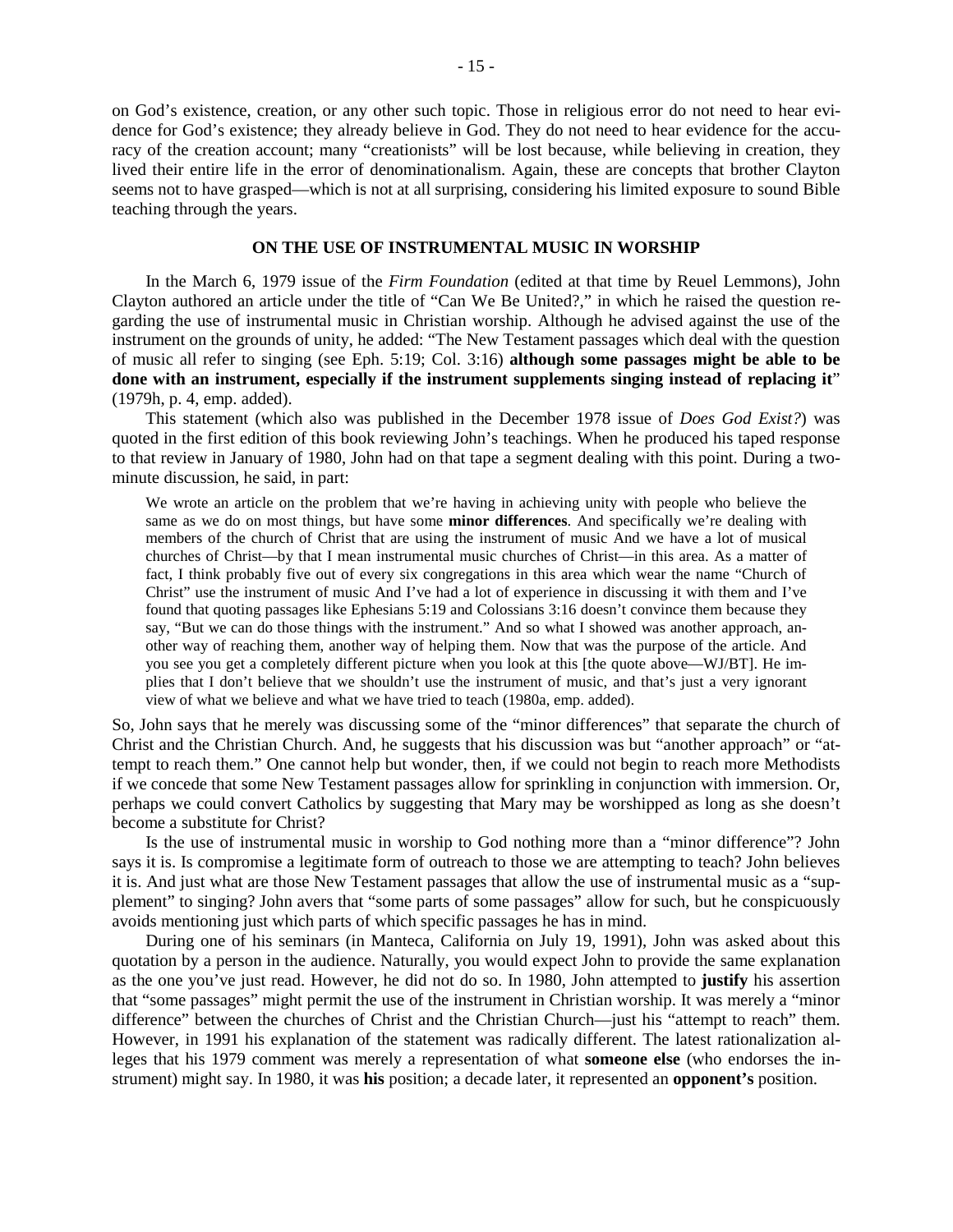Here is the record. John told his questioner: "The article that I wrote was dealing with how do we discuss this with somebody who believes the instrument should be used. And the statement you just made [the above quotation—WJ/BT] **is the kind of statement that they might offer**."

Now which is it? When John wrote the original article, in which he stated that "some passages might be able to be done with an instrument," was it: (a) an effort to reach those in the Christian Church by finding common ground over "minor differences;" or (b) a mere restatement of what someone defending instrumental music might say? **Both answers** to the same question **cannot be correct**! There is no other way to characterize this squirming except to say that it is deceitful.

We suggest that even a cursory examination of John Clayton's teachings will provide evidence that something is seriously amiss. The error to be found therein is merely a symptom of what actually is a much worse disease. What will it take for the "sleeping giant," which is our brotherhood, to see just how extreme brother Clayton is in his numerous false views—and to stop using him as a result of his serious doctrinal errors?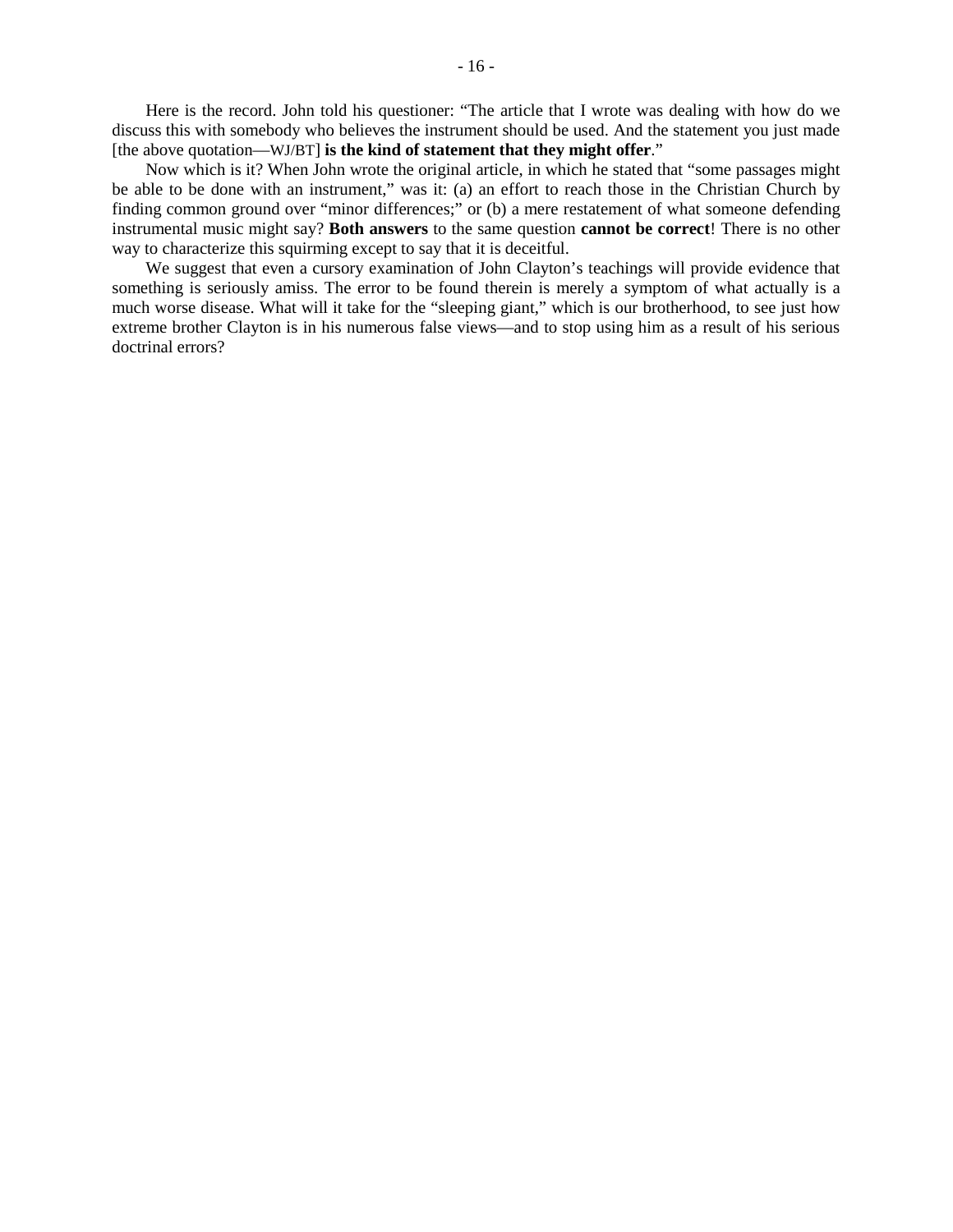# **MISCELLANEOUS CLAYTON ERRORS**

"The amazing thing about this newest concept of evolution...is that it agrees beautifully with the description given in the Bible."

—John Clayton, 1990a, pp. 163-164

o one ever will be able to level a charge of **consistency** against John Clayton. They never would be able to make such a charge stick. The vast amount of available evidence that shows him to be incredibly **inconsistent** is simply far too weighty. Consider , if you will, the following examples.

## **JOHN CLAYTON AND ERIC VON DANIKEN**

Most people are probably at least vaguely aware of Eric Von Daniken's heretical views that man originally came to Earth as an astronaut, via some sort of space ship from a distant galaxy. In his book, *The Source,* John Clayton refers to Von Daniken's theories (and similar ones) and then, amazingly, says: "...whether the ideas suggested by these individuals **are true or false**, the whole subject is of **no consequence** to our problem" (1976a, p. 33, emp. added).

Think for just a moment about how radical that statement really is. John affirms the position that if men did arrive here on the Earth from outer space, that is of "no consequence." The inspired apostle Paul strongly disagreed. He affirmed in 1 Corinthians 15 that Adam, the first man, "is of the earth, earthy" (verses 45,47; cf. Genesis 2:7)—not from some other planet in a far away galaxy. The place of man's origin may be of no consequence to brother Clayton, but it certainly was to the inspired writers of the Bible.

#### **JOHN CLAYTON AND IMMANUEL VELIKOVSKY**

One of the most frequent complaints we hear about the teachings of John Clayton is that they are **so confusing**. A reader (or listener) may think John said one thing, only later to discover a statement that says exactly the opposite. The sad facts of the matter are: (a) the scenario as just described is not uncommon; and (b) John **does** make, more often than not, conflicting and erroneous statements. It hardly is surprising that people come away confused. It would be almost impossible not to. Here is just one good example.

John frequently has made references in his writings to the renowned evolutionary catastrophist, Dr. Immanuel Velikovsky. In the September/October 1984 issue of *Does God Exist?,* John spoke of Velikovsky as the man "who suggested catastrophic influences of an astronomic nature on the earth." And, John went on to observe that "Velikovsky was apparently **wrong** in most of his ideas" (1984a, p. 9, emp. added). Exactly one year later, John reiterated that point in an article titled "More Evidence for Catastrophism" in the September/October 1985 issue of *Does God Exist?*. He wrote: "While Velikovsky's ideas were **mostly incorrect**, he did awaken many people to the possibility of major catastrophes having shaped the Earth" (1985b, p. 15, emp. added).

Taking these statements at face value, the reader certainly would come to the conclusion that Velikovsky's ideas were "apparently wrong" and "mostly incorrect." Not so, according to John. In the November/December 1990 issue of his journal, he made the following incredible statement: "As it turned out, many of Velikovsky's ideas **were true**" (1990c, p. 4, emp. added). Somewhat ironically, the title of the article in which John made this comment was "Credibility, Flexibility, and Truth."

What is the poor reader to believe? John categorically states that Velikovsky's ideas were "mostly incorrect." Then he says that many "were true." It appears that John is stretching his credibility and flexibility a bit thin. Little wonder those who are exposed to his materials come away so confused.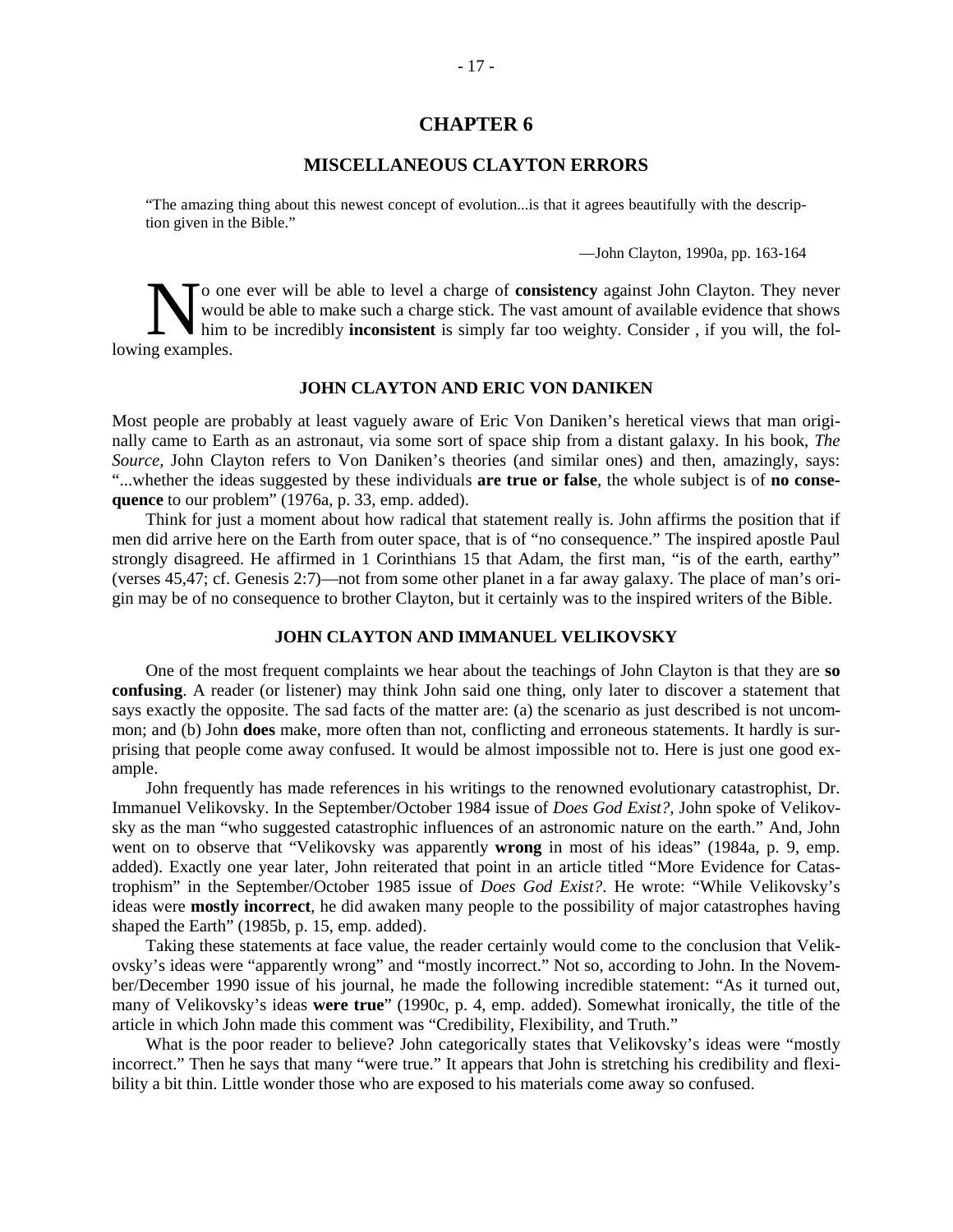#### **JOHN CLAYTON ON WHY GOD CREATED MAN**

As every astute Bible student knows, the Scriptures are basically silent on the reason (or reasons) behind God's creation of mankind. Except for some passages which suggest that man was created for God's glory (e.g., Isaiah 43:7), the Word of God does not address this issue specifically. That, of course, is not enough to prevent John Clayton from addressing it. Rather than have someone ask him about this, and simply say, "I'm sorry, but the Word of God is silent on that particular issue," John has invented his own private theology, which is doled out as if it were God Himself speaking on this topic.

In the book, *Evidences of God, Volume I,* John published an article on "The Origin of Satan." In that article, he wrote: "It is at this point that we can see the purpose in creating man. God now **needed a means of demonstrating** to his whole spiritual creation **that his way was superior** and that He was mightier than Satan. To simply destroy Satan would not have proved anything about His system. A vehicle was needed to clearly show the fallacy of following evil's way" (1977e, pp. 154-155, emp. added).

Once again, we ask you to reflect seriously on this line of reasoning. First, John is speaking where God has not spoken. God nowhere in His Word explains what you have just read. Second, think of how utterly degrading this is to man. If John is correct, mankind is little more than a guinea pig in a cosmic experiment to prove that God is mightier than His adversary, Satan. Third, John suggests that God "needed" a means of demonstrating His superiority, and that to simply have destroyed Satan would not have "proved" anything. Surely the thoughtful reader will ask these questions: (a) how could anyone suggest that God **needed** to demonstrate this; and (b) **to whom** did he **need** to prove anything? In Paul's beautiful sermon on Mars Hill, he specifically spoke of the God Who is not "served by men's hands, as though he **needed** anything" (Acts 17:25).

Why can't John simply accept what the Bible has to say, or accept the silence of the Scriptures when such is appropriate, without having to fabricate elaborate, yet unscriptural, scenarios?

## **JOHN CLAYTON—THE "SPECIALIST" AND HIS SCIENCE**

In a letter to Jon Gary Williams on September 9, 1975 John Clayton touted his credentials to instruct brother Williams on scientific matters with these words: "I am a **specialist** in this field..." (1975f, p. 2, emp. added). Shortly before the first edition of this review was published in 1979, we received a letter from James Boyd, former evangelist of the Donmoyer Avenue church of Christ in South Bend. Brother Boyd was the man who baptized John and who, for a number of years, had been one of his closest friends and strongest supporters. In that letter, dated February 26, 1979, James made it clear that, due to John's continued propagation of error on so many different topics, he no longer could offer his support to the Does God Exist? program. In his letter, however, brother Boyd also offered this piercing assessment as he sadly noted: "John was and is long on science, but short on Bible" (1979, p. 1). To brother Boyd's assessment we would add that of Dr. Russell Artist who, after an intense study of John's materials said: "John is not only short on Bible, but is very inaccurate in some of his basic approaches to science as well."

The statement made by brother Boyd indicating that John is "short on Bible" is one that we will document elsewhere in this review. For the present, we would like to examine John's claim to be a "specialist" in scientific matters, and concentrate on Dr. Artist's statement. While there are numerous examples that could be offered, we would like the reader to consider the following telling tidbits.

(1) In John's taped lecture, *Evolution's Proof of God*, he makes the following statement: "The very first mammal that we know anything about was the *Archaeopteryx—*a bird" (undated). This is an amazing statement. **Birds are not mammals**. Any standard biology textbook will substantiate this (see Simpson, et al., 1965, pp. 796ff.). It is inconceivable that a man trained in the sciences could make such an error. Birds are birds, not mammals.

(2) In *The Source,* John makes the following statement in regard to what he calls the "forest" of evolution. He says this is the idea that "life may have started in a number of different places upon the Earth." While the atheist would say that it all happened accidentally, the creationist, according to John,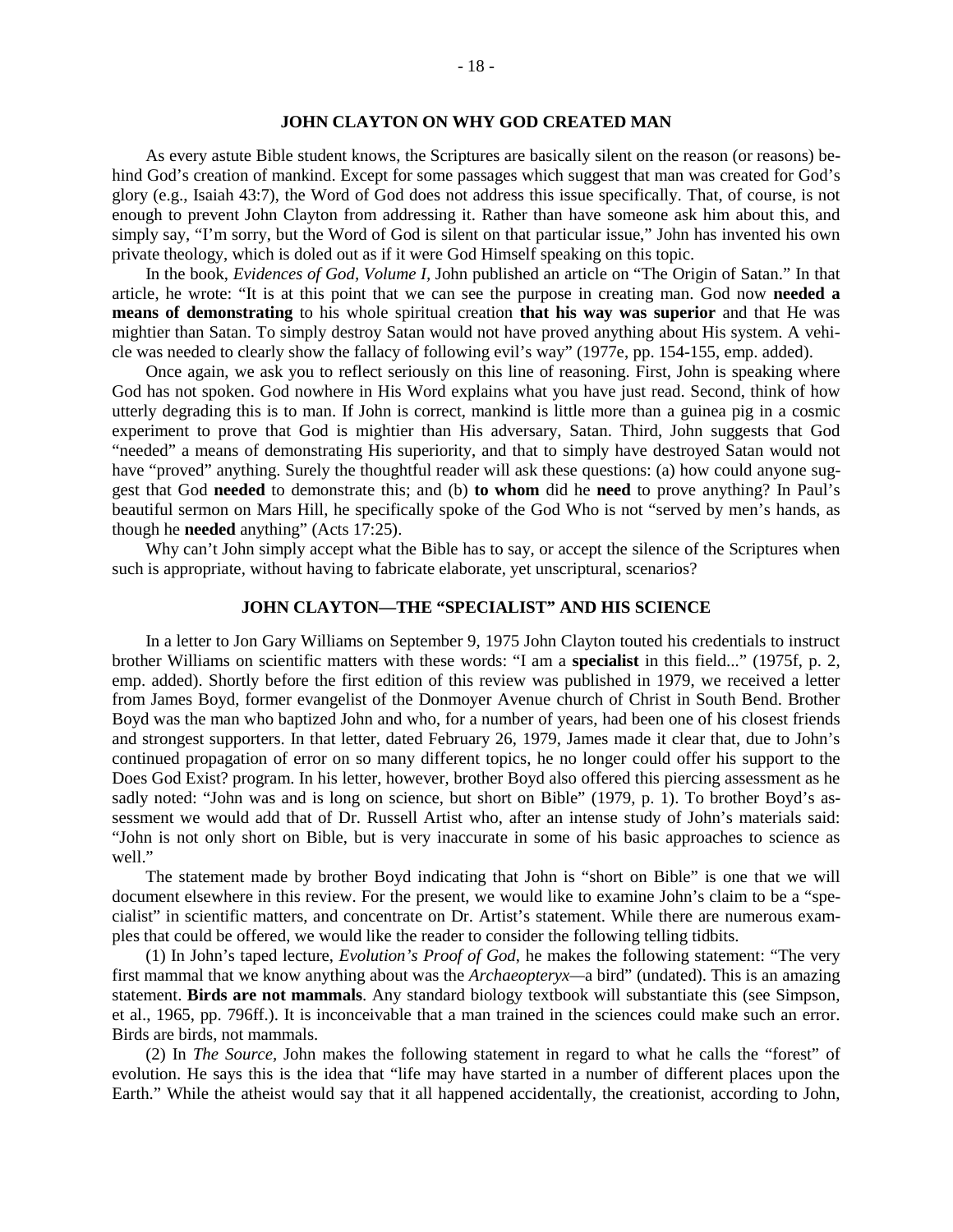could claim "that God started life in different places suited to fit the environment of that place. Life then, would evolve differently in each of those different environments, no matter what form life had when it started." He continues:

The amazing thing about this newest concept of evolution, which does a much better job of fitting the fossil evidence and **conforms nicely to all the other evidence used to support organic evolution**, is that **it agrees beautifully with the description given in the Bible**. The only place in the Bible where the word kind is given anything approaching a definition is I Corinthians 15:39 when the writer identifies four kinds of flesh. He enumerates these as the flesh of fishes, birds, beasts (mammals) and men. A comparison of this description to Genesis 1 shows exactly the same terminology (1990a, pp. 163-164, emp. added).

Those familiar with John's views on Genesis 1 are aware that he advocates what has been called the "Modified Gap Theory," which states that such creatures as bacteria, worms, insects, reptiles, amphibians, etc. came into existence in some remote period prior to the creation week of Genesis 1. He also believes that, in addition to the groups mentioned above, **all other** life forms (warm-blooded) "evolved" from the four basic kinds mentioned in 1 Corinthians 15:39, which he classifies as **phyla** (1968d, p. 1).

Here is the point of all of this. John's use of scientific terminology is unorthodox and frequently unstable. For instance, in his *Does God Exist? Correspondence Course,* he classifies fish, birds, and mammals as **different phyla**, whereas the standard biological system puts them all in a **single phylum**— Chordata. John is not one to be bound by standard conventions, of course, so he merely "invents" his own terms as he feels the need. This is what we mean when we suggest that he is careless in his science, to say nothing of his theology.

In his taped response to the first edition of this review, John offered a brief comment on his classification of fish, birds, and mammals as different phyla. He observed:

Although I would have to admit that perhaps we should have spelled out our words there a little more carefully in lesson 5 [of the *Does God Exist? Correspondence Course—*WJ/BT] because you could pull it out and perhaps misunderstand it, although we've never had anybody do it up until now, I am not suggesting that birds, fish, and mammals are different phyla. What I'm saying is that the word "phyla" is probably the closest taxonomic group biologically to the word "**kind**" in the Bible (1980a, emp. added).

This is a most interesting admission. John specifically stated in the correspondence course lesson under discussion that birds, fish, and mammals **are not** in the same phylum. Now he says he wasn't really saying that, but he admits that when he did, he was wrong.

Aside from that, however, John's statement as to the identification of "phyla" is quite revealing. First, observe that he concedes that birds, fish, and mammals are **not** different phyla. Second, note that he makes the bird/fish/mammal phylum virtually **equivalent** to the biblical "kind." This is absolutely amazing. According to the Bible, representatives within "kinds" **interbreed and reproduce themselves**. This is repeatedly affirmed in Genesis 1. Thus, according to John, fish, birds, and mammals—being of the same kind—**are biologically related**. Exactly what does one call the scenario that argues that fish, birds, mammals are related? Evolution, of course!

(3) John often displays a desperate lack of understanding of the most fundamental scientific concepts and terminology. For example, throughout his writings he continually speaks of a "biological **specie**," when, in fact, there is no such thing. In the October 1979 issue of his *Does God Exist?* periodical, he published an article under the title of "Man-Made Ape Hybrid Created" in which he commented that "This is not a new **specie** of ape.... It is not a new **specie**, because it cannot produce fertile offspring.... There are many, many species of apes, but only one **specie** of man" (1979d, p. 4).

In the November 1979 issue of *Does God Exist?,* he noted that he was speaking to some people at the Smithsonian Museum about a certain fossil when he asked, "Wouldn't it be just as reasonable to believe that this was a varied reptilian **specie**...?" (1979e, p. 2). We can almost imagine the grimace on the face of the Smithsonian staff members. Why? As every scientist knows, there is no such word as "specie" in science. Dr. George Gaylord Simpson, the man known affectionately as "Mr. Evolution" among the world's scientists, explains: "Species [is] identical in singular and plural; 'specie' means 'coin' and has no application in biology" (1965, p. 502). John had just asked the Smithsonian staff if it wasn't possible that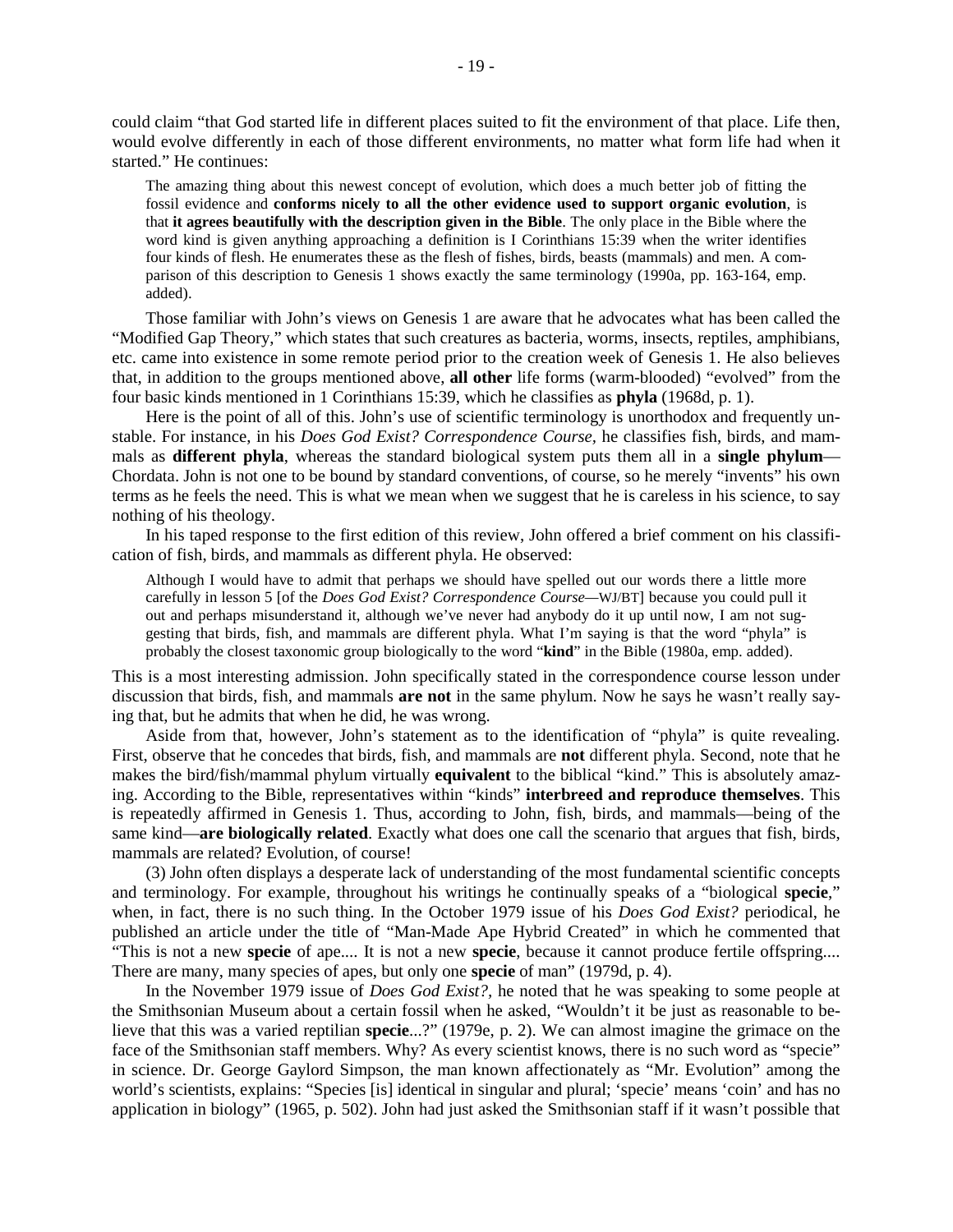the fossil under discussion could have been a varied reptilian **coin**! If the reader thinks this is a picky matter, we would simply remind you that our only motive in mentioning it is to demonstrate that brother Clayton really does not have the scientific expertise that he claims to have. He has boasted: "I can speak with authority from a scientific standpoint!" (1975e, p. 1). But can he?

(4) John's **scientific** terminology isn't the only thing that could do with some improvement. Time and again he has referred to the literal or non-literal nature (as the case may be) of the biblical record with statements such as these.

(a) In the July/August 1990 issue of his bi-monthly journal, *Does God Exist?,* brother Clayton penned an article titled "One Week Creation—Of God Or Of Man?," which was a stinging rebuke of those who accept God's Word that He created everything in six, literal days. Interestingly, one of the major headings in the article was "One-week Creationists Deny the **Literacy** of the Hebrew." Throughout the article, John spoke of the "literacy" of various Hebrew words and how their "literacy" should be accepted (1990i, pp. 7-9).

(b) This is not a singular happenstance. In his taped lecture, *Evolution's Proof of God,* John reminds the listener that "we need not compromise the **literacy** of the Genesis record" (undated).

(c) In lesson seven of his 1990 *Does God Exist? Correspondence Course,* John observes that: "The attempts of liberal theologians to compromise the **literacy** of language and remove any specific meaning is an unfortunate compromise—and one that is completely unnecessary" (1990h, p. 3).

What he **means** to say, of course, is the **literalness** of the Hebrew, the **literalness** of the Genesis record, or the **literalness** of the language. The word "literacy" is used in describing the ability of a person to read, whereas the word "literalness" is used in describing something of a non-figurative nature.

How is it possible that a man who is a self-proclaimed "specialist" in Bible-science matters is unaware of elementary facts such as the ones mentioned above?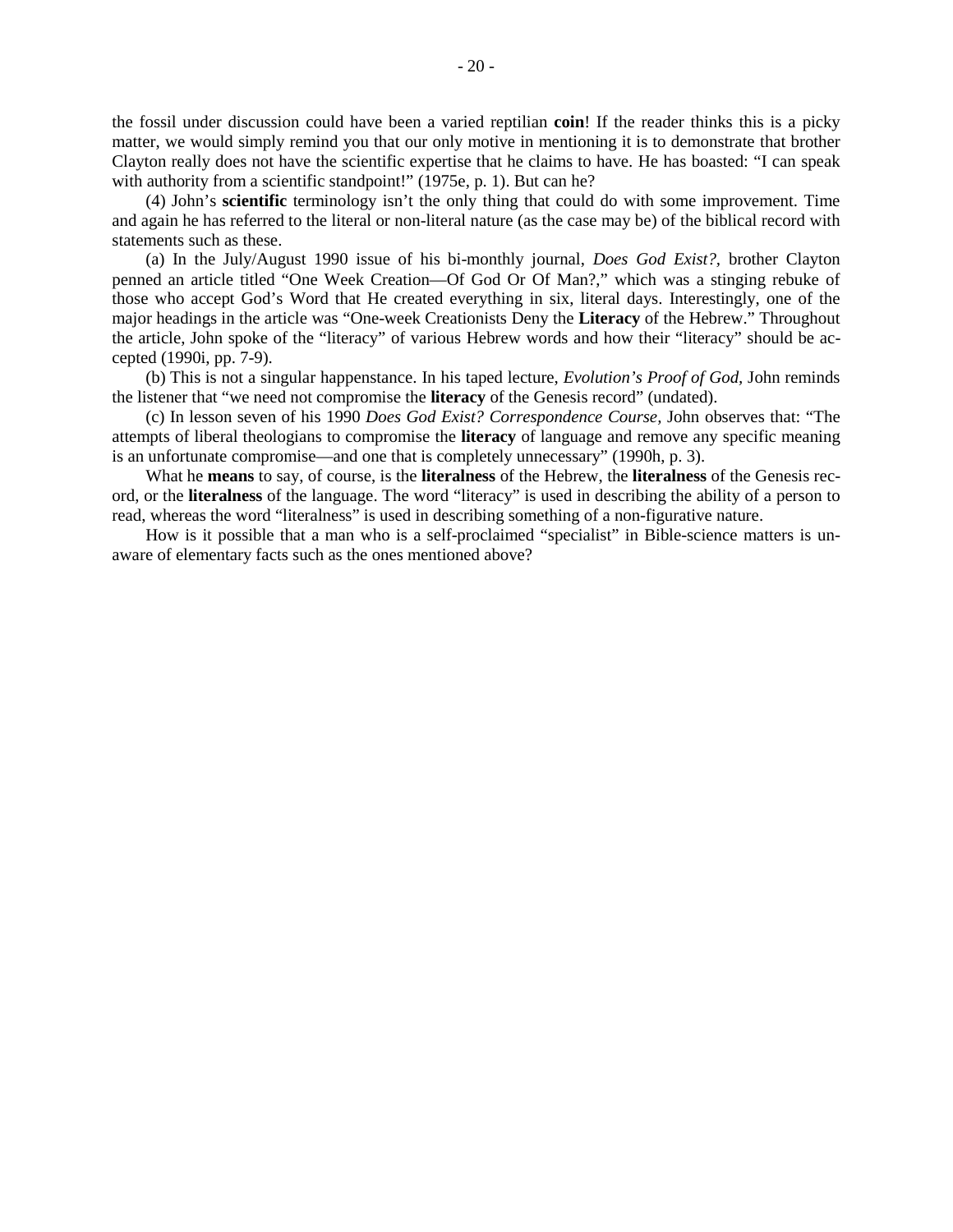## **JOHN CLAYTON'S DELIBERATE MISREPRESENTATIONS**

"There is a great deal of material [in *Discovery*—the monthly journal on Bible and science for kids] that is very dubious and sometimes just plain wrong."

—John Clayton, 1990d, p. 15

"...we did not offer any serious criticisms of the magazine *Discovery*..."

—John Clayton, 1990e, p. 1

I uring the 1970s and 1980s, it was not uncommon to hear a lot of discussion about Jimmy<br>Lovell and his journal, *Action*, which he published to distribute news about the World Bible<br>School (WBS) program in which he was so Lovell and his journal, *Action,* which he published to distribute news about the World Bible School (WBS) program in which he was so actively engaged. Brother Lovell was known for the ability to offer pithy statements, many of which made him every bit as famous as his work with WBS. But perhaps none of those statements stuck in the minds of those who knew him like his comment about his good friend and fellow editor, the late Reuel Lemmons. Jimmy once said of Reuel: "He can speak or write with equal force on either side of any issue." Of course he meant it in a complimentary fashion, but a statement of that nature certainly is no compliment.

Of no man could brother Lovell's statement be spoken more accurately than John Clayton, who is famous for his ability to say whatever fits the moment. If he is among people he knows happen to believe in a global Flood, and he is asked if **he** believes in a global Flood, the answer always will be, "Yes, I do." But, if he happens to be on a university campus, or amidst a group of fellow geologists, and he is asked if he believes in a global Flood, the answer is likely to be quite different.

This is why it is very difficult for someone to pin down John on a point of doctrine. When you catch him in a particularly devastating error, he always can claim, "Oh, that is taken out of context." He then will produce a passage elsewhere in his writings where he has taught virtually the opposite on the matter under discussion. He does believe in the Modified Gap Theory; he doesn't believe in the Modified Gap Theory. He does subscribe to the Day-Age Theory; he doesn't subscribe to the Day-Age Theory. There was a global Flood; there wasn't a global Flood, etc. When there is a track record of this nature, character becomes an important issue. And though we detest having to deal with this particular element of the Clayton controversy, it absolutely must be done.

No one likes to think he has been told a lie. Christians, especially, revolt at the very idea. Furthermore, we do not cater to the idea of one man calling another man dishonest. Somehow—even if it is true —it offends us. Nevertheless, we simply do not know any other way to speak of brother Clayton except to say that he has been dishonest on a number of occasions.

#### **JOHN'S STORY OF HIS CONVERSION**

In his book, *Why I Left Atheism*, John relates the story of his conversion. He explains how that, prior to this event, he had reached a state of deep depression. He said: "I have sat on the edge of my bed with a 22-caliber rifle between my legs, trying to have enough guts to pull the trigger" (1968a, p. 8). He went on to explain how he eventually renounced his atheism and during his junior year at Indiana University was baptized in Bloomington, Indiana. Sometime later, John moved to South Bend and identified with the Donmoyer congregation where James Boyd was the local preacher. Brother Boyd has recalled that in the late 1950s he was approached by John Clayton with a request for baptism. John felt that he had not understood the Gospel properly at the time of his "first baptism," hence, that baptism was invalid. And so, John requested that he be rebaptized—a request to which brother Boyd graciously acquiesced. (see Boyd, 1979, p. 1).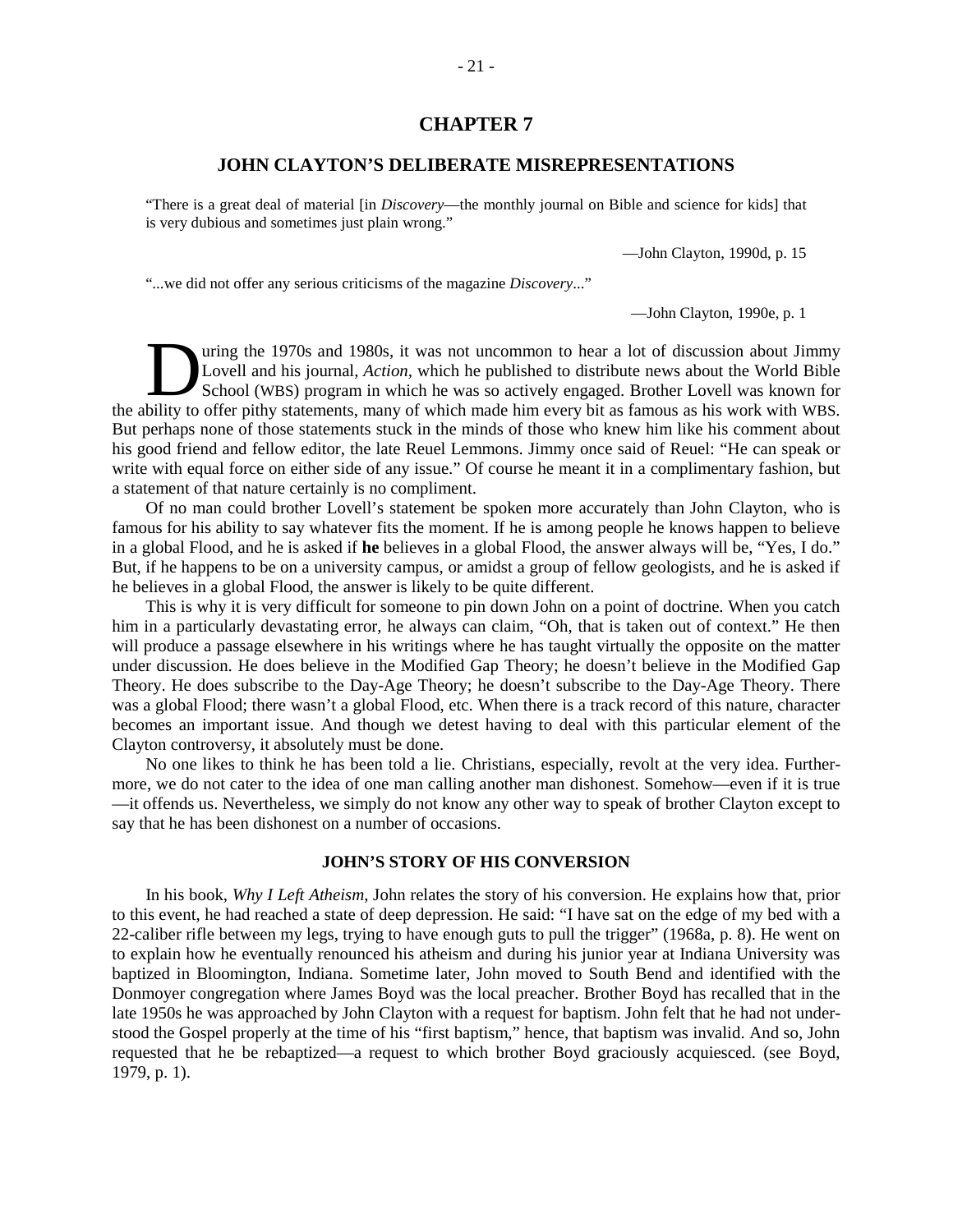Here is the puzzling thing about all of this. When John wrote the booklet, *Why I Left Atheism*, about a decade after his **second baptism**, he dated his conversion from the **first baptism**! Here is that record: "I came forward, understanding that I now believed totally and completely in God. I recognized that I needed to start a new life, and be willing to tell people that I accepted the existence of God and believed that Jesus is his Son. I also realized that I was totally and completely lost in my sins, and that I needed to be baptized to have forgiveness as the Bible commanded" (1968a, pp. 13-14).We mention the foregoing events for this reason. It is less than honorable for John to tour the country lecturing dramatically on his conversion from atheism to Christianity while in college, all the while concealing the fact that he had **repudiated** the authenticity of that initial "conversion." Without a doubt, the first "story" has a more sensational ring, but is this an honest approach?

After the publication of the first edition of this review, when John prepared his audio-taped response to it, he included a lengthy discussion at the beginning of the tape, dealing with this matter. He seemed quite distressed by the knowledge that the conflicting stories of his "conversion" were becoming widely known, and apparently felt that he needed to "explain" to readers and audiences (if he was going to retain any credibility with them) why he had used this deliberate misrepresentation. John's rejoinder was that he had been young and confused, and influenced by some around him to the point that he felt the need to be rebaptized. But in his taped response, he also made the following comments.

It is true that the incident as he [Wayne Jackson] described it did occur.... Now when we wrote the book, *Why I Left Atheism*, and I was trying to explain to people why I became a member of the church, and what I did to be saved, we were directing the book at the atheist, at the skeptic, at the non-believer. That book's not intended for members of the church. It's intended for somebody who doesn't know what they need to do to be saved—someone who's an atheist, someone who's an agnostic, and who has been convinced to study about God, and about the importance of becoming a Christian.

Now to put all this business about my insecurity and about being sure and especially when I'm not all that convinced I was erroneous in my first baptism would be simply to add another stumbling block to the person. It would defeat the purpose of the lesson. Now I'm accused here, you'll notice, of being dishonest. You'll notice on page four he knows "the story has a more sensational ring, but is this an honest approach?"—in other words, the implication is, it isn't. Well, I don't believe it's dishonest. I think it's important to present the Gospel as simply as one can. And this lesson that we've tried to present to people has resulted in a number of people becoming Christians (1980a)

John acknowledges that the incident as described in the first edition of this book (explaining the misleading story of his first baptism) "is correct." He **was** using the "more sensational" story of his conversion, even though he knew that it was not representative of what actually happened. But does John think this is in any way dishonest? No, of course not. Why? Because he has used this inaccurate story to "convert" people to the Gospel. His point is that if people actually knew the truth, they wouldn't be nearly as impressed. So, why not just give them the story **as if it were true** (who's to know it's not)? Just "present the Gospel as simply as you can"—even if you have to be dishonest to do it. The end justifies the means.

When a man this unethical, and this doctrinally loose, is as popular as John Clayton, it is not a pleasant commentary on the church of our day. Surely, if brethren knew the full story of this man's dishonesty, they would be appalled! To use the words of James Boyd, the man who baptized John: "I am afraid his 'much learning' has fed an already over-exerted ego.... He is dangerous in the cause at this point. I must oppose aloud his advances among us, and do" (Boyd, 1979, p. 2).

## **JOHN'S RESPONSE TO THE FIRST EDITION OF THIS REVIEW**

(1) In September 1979 we released for distribution the book, *Evolutionary Creationism: A Review of the Teaching of John Clayton.* In the March 1980 issue of *Does God Exist?,* John had a news item under the title of "Response To 'Evolutionary Creationism.'" In a single paragraph, he told his readers about the existence of our review, and stated that "because of its widespread distribution we have decided to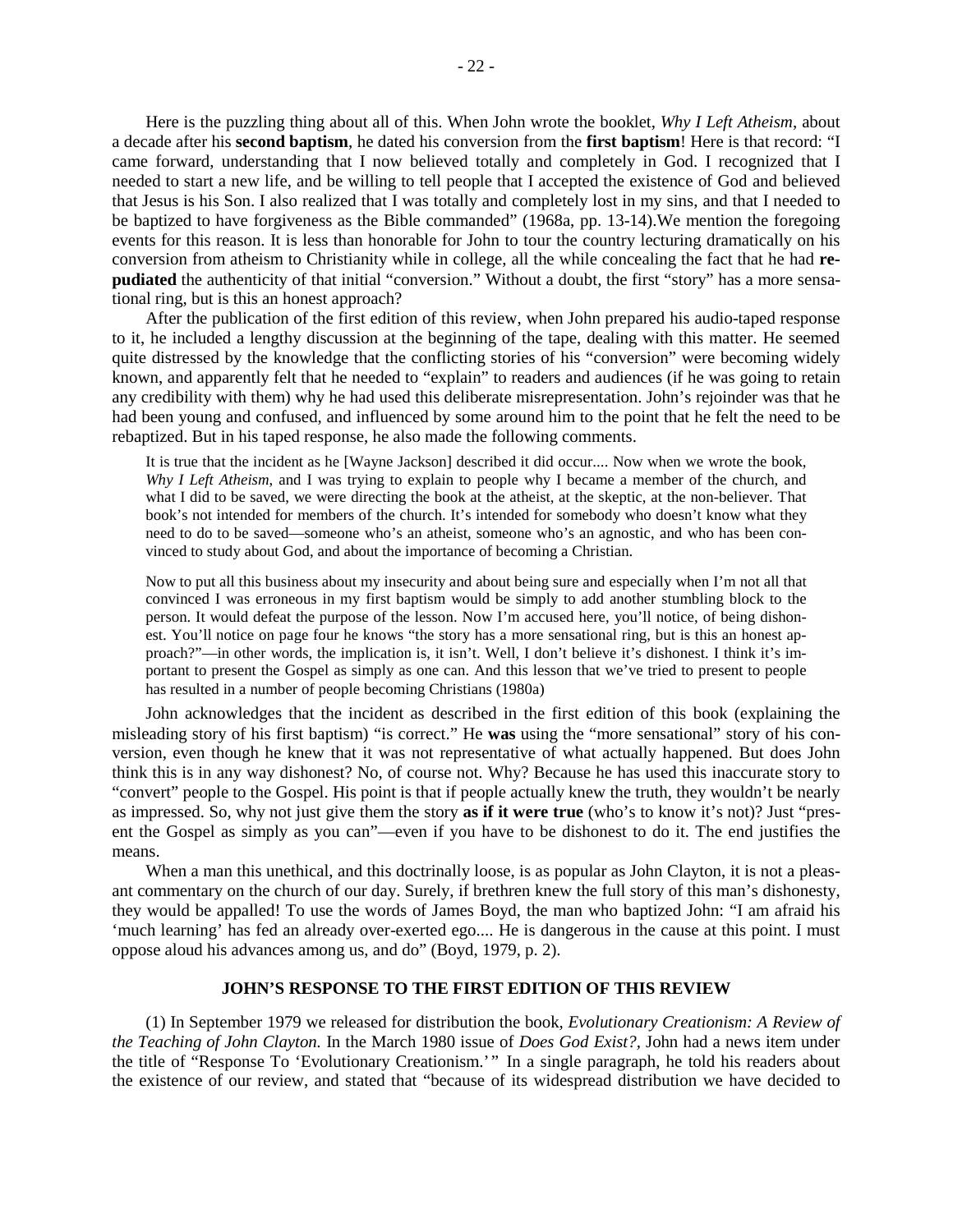make a response to it. That response is a 60-minute cassette tape going through the book point by point to clarify the misconceptions we feel the book leaves" (1980c, p. 15).

Toward the beginning of the tape, John made this comment: "**Although we didn't receive the book until it had been out for a long period of time**, the book has I'm sure influenced people who don't know us and haven't heard our material" (1980a). Please notice John's complaint that he hadn't received a copy of *Evolutionary Creationism* "until it had been out for a long period of time," which seems to indicate that we did this behind his back.

That is not true. As we noted previously, the material in the book first appeared in the publication, *Words of Truth* (during the dates of May 11 through August 10, 1979). *Evolutionary Creationism* was published in September of that same year. And **on the very day** that it came from the printer, Bert Thompson personally mailed John a copy. A few days later, when Wayne Jackson received the book (mailed to him from the printer), he, too, mailed John a copy, being unaware that Dr. Thompson already had done so. In reality, then, John received not one, but **two** copies of the book within days of its release.

We have in our possession a photocopy of a letter that John wrote to Bobby Duncan in which he acknowledged having received the review book. That letter is dated **September 14, 1979**, which is less than two weeks after the release of the book. John wrote: "Mr. Jackson sent me a book last week containing a series of attacks on our positions.... This book does not even remotely present what we are teaching or what we believe" (1979f, p. 1).

John writes a letter to Bobby Duncan, admitting that he had received from Wayne Jackson a copy of *Evolutionary Creationism*—less than two weeks after its publication. Yet in his taped response, he complains that he had not even seen a copy of the book "until it had been out for a long period of time." Eventually, however, his dishonesty is discovered, just as it was in the distorted story about his conversion.

(2) Toward the beginning of his taped remarks, John made the following comment:

We have never been privileged to meet with these people. They—neither one of these men—they have never come, at the time the book was written, neither of them had ever been to a lecture series, and I'm cutting this tape on January 28, 1980.... Bert Thompson has attended part of a series, although he didn't let me know that he was there when he was there and even though there were 6 or 7 hours we could have talked he never offered to meet with me, so there's just been an extremely limited amount of contact (1980a).

These statements are completely untrue. Bert Thompson **had** attended one of John's seminars (in Richardson, Texas in October 1977). And John knew that, because Bert introduced himself to John, they spoke briefly, and afterwards corresponded for a lengthy period of time. In fact, all of that was reported in the first edition of *Evolutionary Creationism* as follows:

Because brother Clayton could not (or would not) answer my questions, I set about trying to locate the answers in his writings, audio-tutorial tapes, workbooks, etc. In addition, in October 1977, I traveled from College Station, Texas (my home at the time) to Richardson, Texas (a suburb of Dallas) to hear brother Clayton's seminar on *Does God Exist?.* This was approximately a 4-hour trip, one-way, but was the closest seminar which brother Clayton would be holding in our area for some time. Because I had to be back in College Station to teach my Sunday morning class on Christian evidences at the A&M church of Christ, I was unable to stay for brother Clayton's Sunday lectures on "Why I Left Atheism" and "God, Man, and Caveman." I did, however, secure tapes of the two lectures and a booklet brother Clayton has authored titled *Why I Left Atheism*, which is a script form of the oral lesson. Upon arriving at the seminar, I made myself known to brother Clayton. We spoke briefly and cordially, and I listened to his presentation.

Upon returning home, I received a short note from brother Clayton, thanking me for my attendance at the seminar. I responded with a note back to him on October 26, 1977 (his note to me was dated October 24). This began what was to be a lengthy series of correspondence between brother Clayton and me (Jackson and Thompson, 1979, p. 21).

Had John simply "forgotten" this when he made his response tape on January 28, 1980? Indeed he had not. When we noted earlier that we could prove John's statement was false, we meant it. Here is that proof. At the **beginning** of his taped remarks, John said that Bert Thompson "didn't let me know that he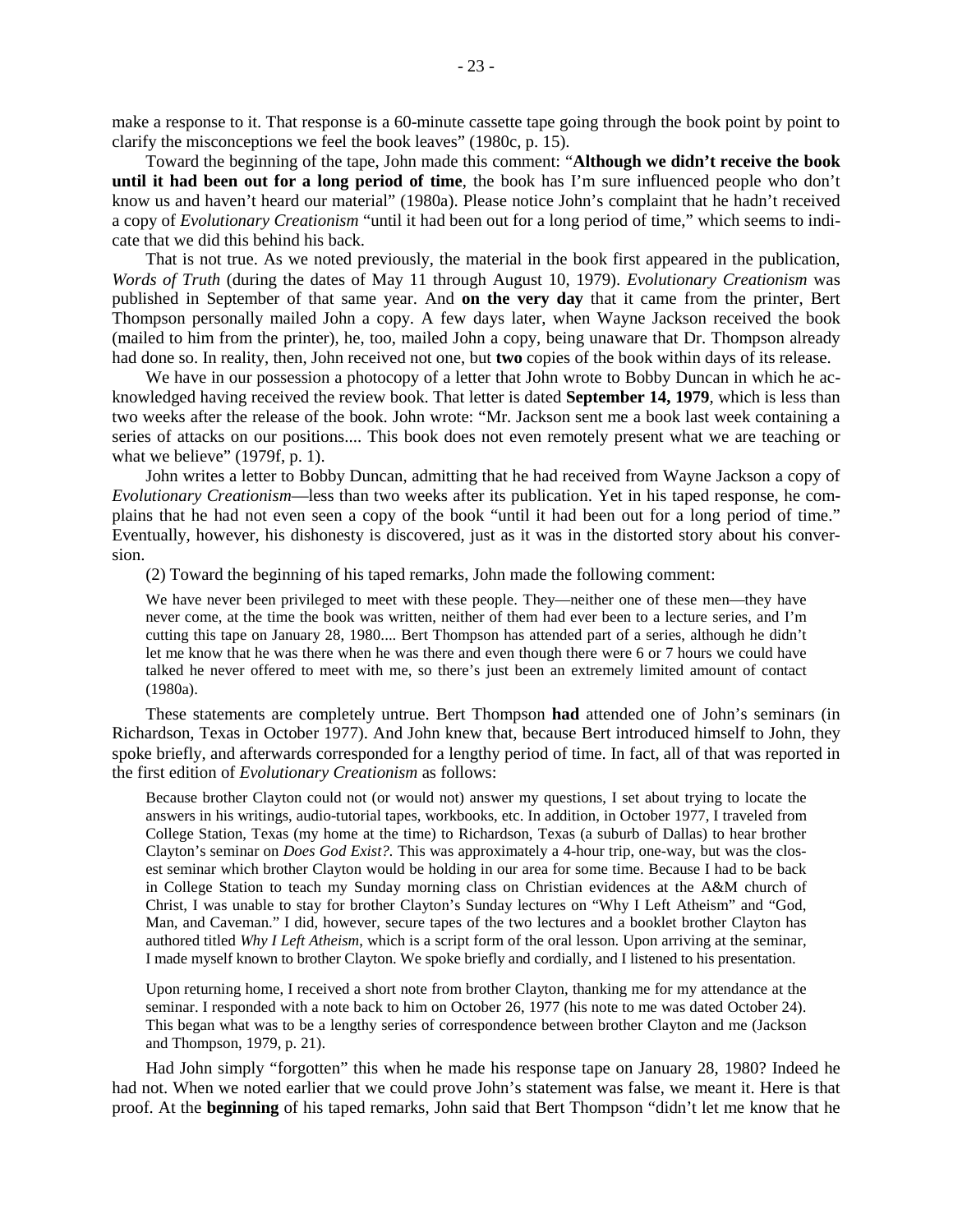was there...." But, **toward the end of that same tape**, listen to John's admission: "I'd like to give you a little background about Mr. Thompson. I really have never met this man, except to shake hands with him once.... I gave a program in Richardson, Texas and he came to it...." First, John says that he never has met either one of us. Then John says that Bert Thompson came to a program, but didn't even let him know he was there. Then John admits, on the same tape, that in fact, he **had** met Bert Thompson, and that Dr. Thompson had, in fact, attended one of his seminars and had introduced himself to John. Why does brother Clayton have so much trouble simply telling the truth?

# **JOHN'S "REVIEW" OF** *THE COLLAPSE OF EVOLUTION* **BY SCOTT HUSE**

In the July/August 1988 issue of *Does God Exist?,* brother Clayton reviewed a book, *The Collapse of Evolution,* by creationist Scott Huse (1988a, p. 20). John made it clear in his review, after some derogatory remarks about other creationists like Henry Morris and D. James Kennedy, that he had no use for Huse's book because it had the same kinds of "errors made by many creationists." He then explained why he believed the book was not worthy of his recommendation, and in so doing offered several "quotes" from Huse's book. On page 38 of the book, John said, Huse stated that "species cannot change." But that statement is nowhere to be found anywhere on that page or in the immediate vicinity. Huse **does** quote Charles Darwin as stating that "...we cannot prove that a single species has been changed." John took the quote from Darwin, and twisted it to suggest that creationist Huse believed in the "fixity of species" concept. Yet Huse believes nothing of the kind. The "quote" attributed to him by John wasn't even there.

And that is just the beginning. John attributes the following quote to Huse's book, page 34: "All sedimentary rocks are produced by moving water." Again, the quote is simply non-existent. On that page, the author does say: "...consider the fact that about 3/4 of the earth's surface is covered with sediments or sedimentary rocks which were originally deposited under moving water." Nowhere does Huse state, or even hint at, the fact that "all sedimentary rocks are produced by moving water." Clayton just fabricated the quote.

There is still more. John says that Huse's book (page 35) contains the following quotation: "The flood caused most sedimentary deposits...." Again, this quotation is imaginary. It exists nowhere on that page, or in the immediate vicinity. Huse does offer sufficient evidence to show the truthfulness of such a statement. But, of course, John cannot accept that, because it destroys his scenario from evolutionary geology, so he simply invents a quotation and then falsely attributes it to Huse.

In the March/April 1983 issue of *Does God Exist?,* John said that a person should "try to present the opposing view as **accurately and honestly as possible**. It is this writer's opinion that most of those who are involved in the creation/evolution controversy are not doing this" (1983a, p. 12). Strangely enough, the article from which this quotation is taken was titled "Intellectual Integrity and Faith." Eliphaz's words in Job 15:6 come to mind—"Thine own mouth condemneth thee, and not I."

#### **JOHN'S ATTACK ON** *DISCOVERY*

One of the works of Apologetics Press is the publication of *Discovery,* a monthly journal on Bible and science that is intended to strengthen the faith of our children. The paper began in January 1990 and soared to well over 8,000 subscriptions within just a few months. In the July/August 1990 issue of *Does God Exist?*, John ran the following under his "News and Notes" section:

There is a new children's magazine published by **Apologetics Press** that we are getting a lot of mail about. It is called *Discovery* and is available for \$8.00/year. There is a great deal of good material in the publication and it is a GREAT idea, but unfortunately there is also a great deal of material that is very dubious and sometimes just plain wrong. We have written an article on this that we may print someday in this journal, but those who want the information now may send a stamped self-addressed envelope and we will be happy to send it to you free of charge (1990d, p. 15, emp. in orig.).

When a person sent the stamped, self-addressed envelope, John sent a two-page document that was a vicious attack upon *Discovery.* It contained so many misrepresentations and falsehoods that those of us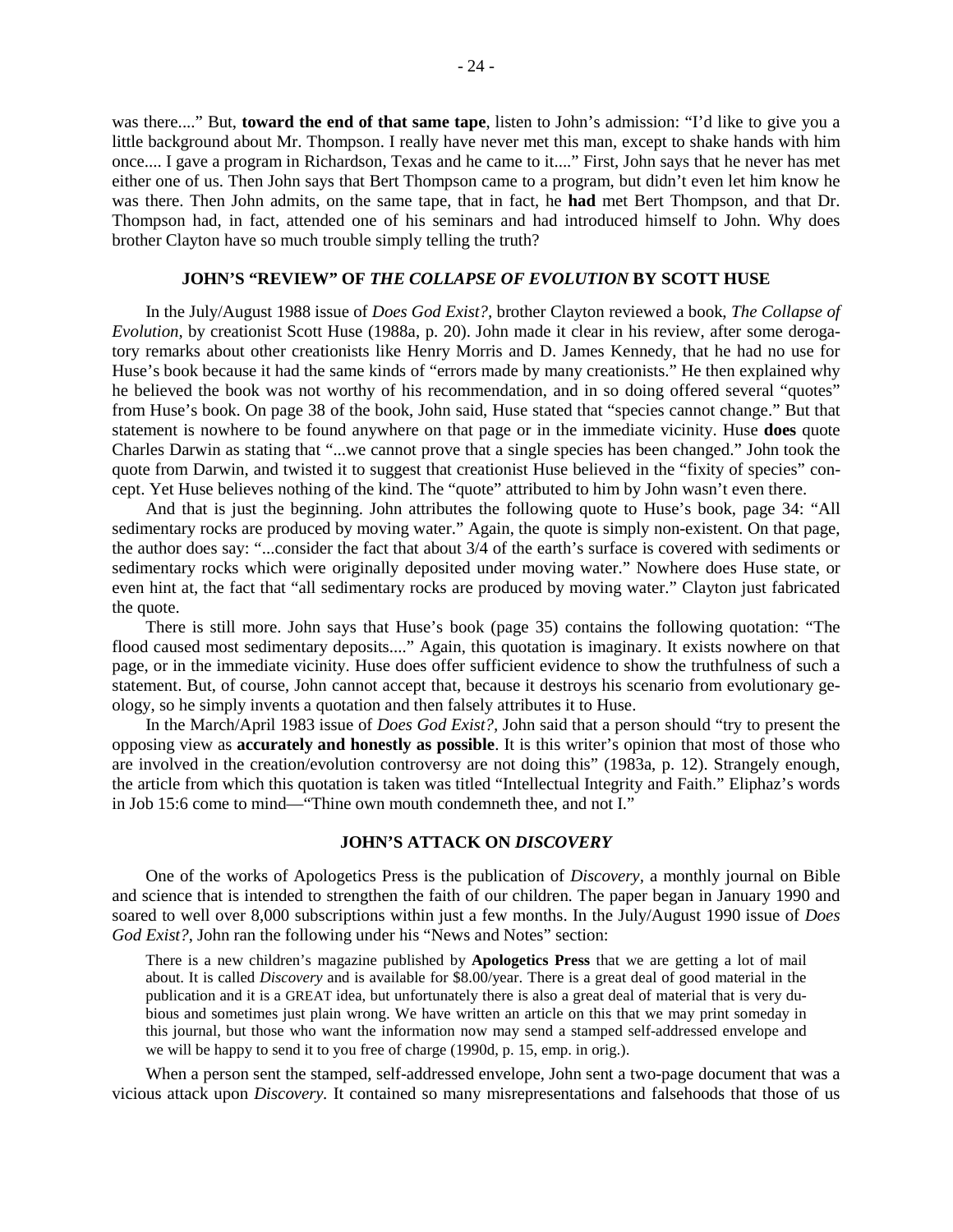associated with the work of Apologetics Press prepared a printed response, which was mailed to anyone requesting it. [See the Appendix of this book for the complete text of our response to John's attack upon *Discovery.*] We also sent one to John, even though he did not bother to send a copy of his attack to us.

Here is the interesting thing about all of this. The elders of the church of Christ in Marlow, Oklahoma (who had subscribed to *Discovery* for the children in their congregation) saw a copy of the twopage sheet being circulated by John, and recognized it for what it was—an unfounded, irresponsible attack. However, rather than become upset, they decided instead to take action. So, the two elders (E.H. Howard and Don Singleterry) wrote John, and us, and asked the three of us to come to Marlow, at their expense, to discuss these matters. They even offered to pay John an honorarium, so he could hire a substitute teacher, and still have ample funds left over.

On September 25, 1990 John wrote the elders a letter, declining their generous offer, with these words: "First of all, we did not offer any serious criticisms of the magazine 'Discovery,' and in fact, only pointed out that there were some scientific difficulties in some of the material they presented" (1990e, p. 1). This is a most unusual statement, as we are sure you will agree, for this reason: John's two-page attack upon the magazine arrived under the title of "More Damage from Scientific Creationism" (1990f). And he really expects people to believe him when he says that he "offered no serious criticisms of the magazine"?

## **JOHN'S DISHONEST CLAIMS CHALLENGED BY OTHERS**

(1) Elsewhere in this book, we documented the controversy between W. Terry Varner, editor of *Therefore Stand,* and brother Clayton in late 1986 and early 1987. John had written an article on "The Meaning of Biblical Inspiration" in which he stated that the word "plenary" meant "God-breathed." Terry, knowing that to be false (the word plenary means "full, complete, absolute"), wrote John to ask him to correct this error. John shot back a hot letter, informing Terry that he had no less than six sources that would confirm what he had written as being true. John's comment was: "Incidentally, the definitions that I gave for those terms are the ones that are in the materials that I have that have been printed on Biblical textural [sic] criticism by **six** different sources—yours apparently are different than mine and that is an interesting difference. I would like to know the sources of your information" (1987c, p. 1, emp. added).

Brother Varner wrote a three-page letter to John on January 29, 1987, in which he provided John with voluminous documentation from a variety of highly respected resource books that proved his point about the definition of the word plenary. Then, he asked John to please send him the **six different sources**  that John had claimed were in his possession, disputing this definition. And what did brother Varner receive? Not one thing. To this very day, John repeatedly has refused to send those "six different sources" that allegedly establish his case.

(2) During late 1991 and early 1992, Buddy Grieb of Carrollton, Texas carried on a lengthy correspondence with John in regard to some of his unorthodox teachings on Genesis 1. In a letter to brother Grieb, dated January 14, 1992, John said:

I am simply asking that we treat Genesis 1:1-3 as what it was written to be, a historical account. Traditionalists treat it as a summary. I want to let it speak as a history of everything that happened from the creation of matter up to the time man and "his world" were made and created.... The 35 years I have studied this have been with top Hebrew scholars both in and out of the Church. They agree my position is linguistically valid **if** you take the account literally (and many of them don't) (1992a, p. 1, emp. in orig.).

On January 29, 1992 brother Grieb wrote John, and said: "I would be very much in your debt if you would be kind enough to send me a list of the Hebrew scholars (conservative and liberal—in the church and out of the church) you have had the opportunity to study Genesis  $1 \& 2$  with. Or, at least some of them. I need to study the grammatical reasons for your saying Genesis 1:1 is 'unrelated to the rest of chapter 1'" (1992, p. 1).

On February 4, 1992 John wrote to brother Grieb with these words: "I have to deny many of the requests you made in the rest of your letter. To do what you requested would require three or four hundred hours of work and there is absolutely no way, with me teaching school full-time, traveling 25 weekends a year giving lectureships, and trying to handle 2,000 pieces of mail a month, that I can devote that kind of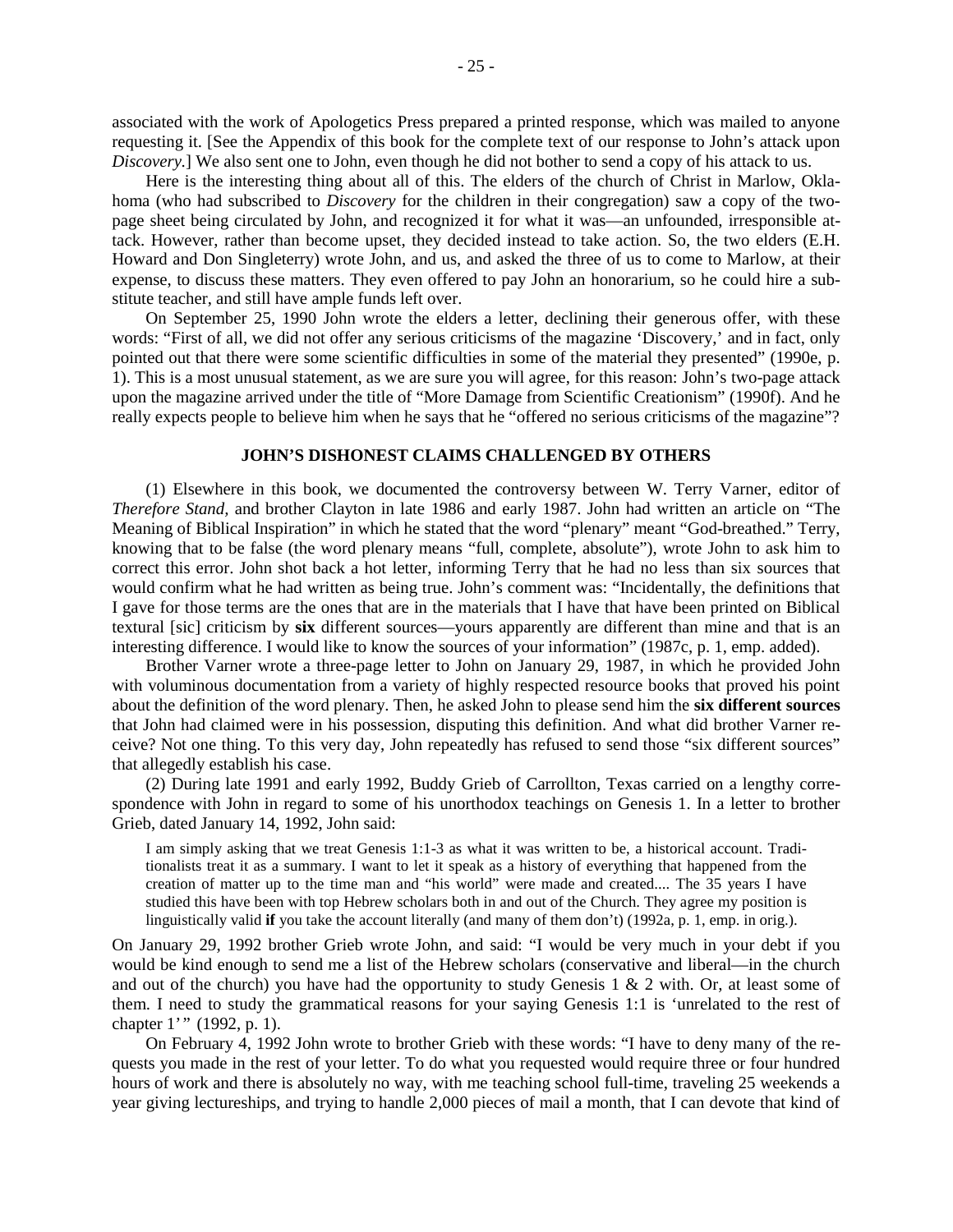time to the kind of question you have asked" (1992b, p. 1). How could it take John three or four hundred hours just to compile a short list of some of those "famous Hebrew scholars" with whom he has allegedly studied? How many could there be?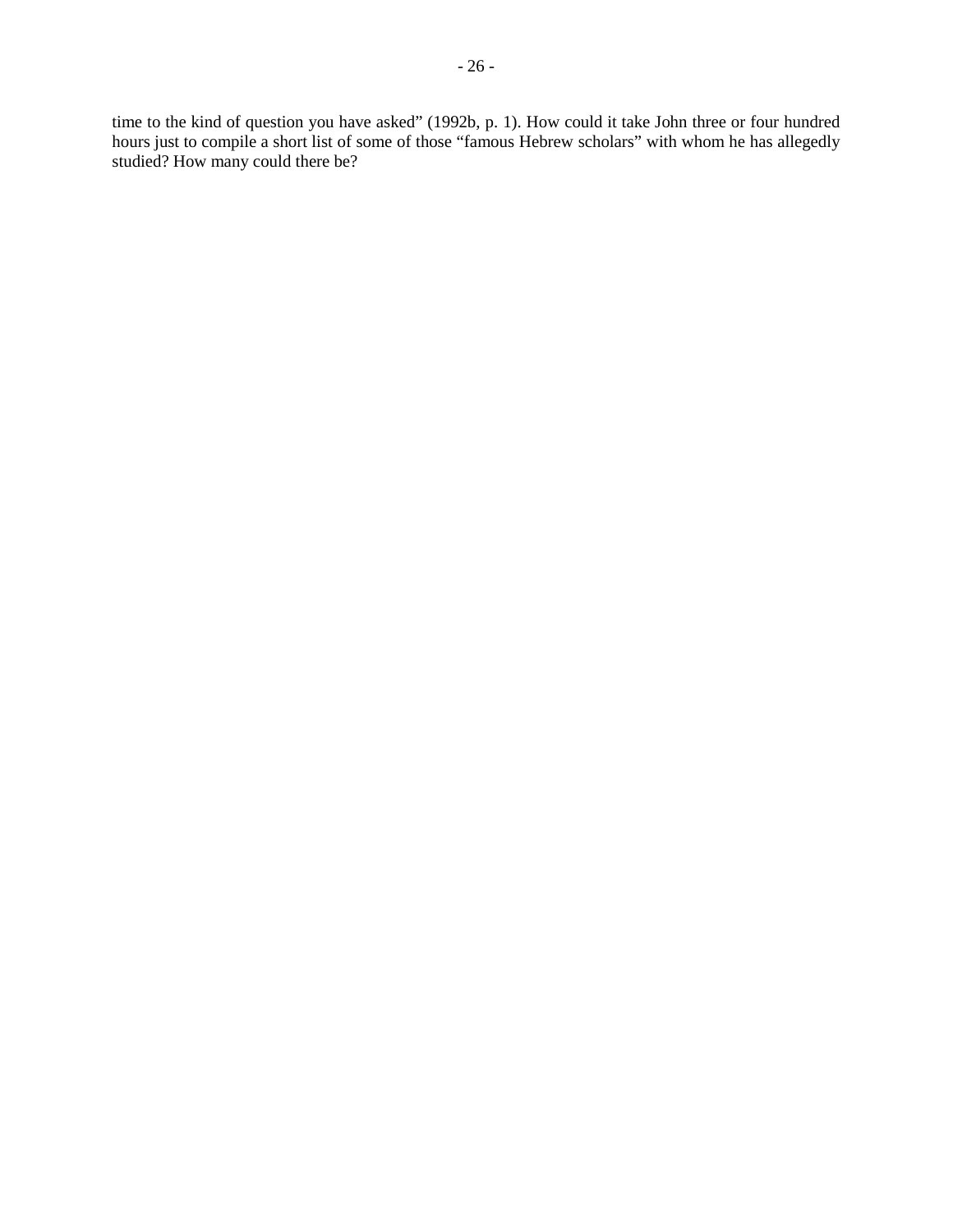# **JOHN CLAYTON: NON-CREATIONIST/THEISTIC EVOLUTIONIST**

"...evolution and the Bible show amazing agreement on almost all issues..."

—John Clayton, 1990a, p. 135

"In many areas we find that the Bible and the beliefs of those who hold that man is solely a product of evolution are identical."

—John Clayton, 1968e, p. 2

When we receive letters from others who have corresponded with John Clayton, as we frequently do, it is not unusual to find a common thread running through almost each and every letter. That common thread usually is worded quently do, it is not unusual to find a common thread running through almost each and every letter. That common thread usually is worded something like this: "John Clayton is very evasive; it's difficult to pin him down on anything." Truer words never were spoken. What most people have yet to figure out is that **this is not by accident**!

John often has stated that he does not want to be "put into a box." Granted, at times it is very difficult to know exactly how to categorize him. That, of course, is exactly how he wants it, because being in such a position allows him to move freely within, between, or among people advocating a variety of positions.

One reason it is difficult to comprehend exactly what John does believe on a certain issue is because of his unorthodox vocabulary. He has a bad habit of just making up words as he goes, or of redefining them to suit his own purposes. In this regard, one cannot help but be reminded of the statement from *Alice in Wonderland*: "When I use a word, it means just what I want it to mean, neither more nor less." Slippery though he may be, certain characteristics about John **are** discernible. We would like to examine a few here.

### **JOHN CLAYTON: NON-CREATIONIST**

If there is one thing John **does not** want to be called, it's a creationist. To him, that is practically a dirty word. In fact, in the February 1982 issue of *Does God Exist?,* John had an article titled "Let's Stop Confusing 'Creation' With the Creationist Position" in which he stated: "I always wince a little when someone asks me if I am a 'creationist.' Frequently, I am introduced as a 'creationist' because it is well known that I am a believer in God and support the integrity of the Biblical record" (1982a, p. 2).

John not only "winces" when someone calls him a creationist—he flatly denies it. Here is an interesting turn of events. In the Summer 1981 issue of the humanist journal, *Creation/Evolution,* there appeared a letter to the editor from Dr. Garvin Chastain, an evolutionist who had heard John lecture in Boise, Idaho. Dr. Chastain wrote to complain about John's "unorthodox science" (a criticism we, ourselves, have leveled on occasion). In the next issue of that particular journal, John had his response to Dr. Chastain's letter published in the "letters to the editor" section. John was quick to chastise Chastain for calling him a creationist. Clayton wrote: "I am not a member of the creationist movement" (1982b, p. 48). And, to make certain that his point was not missed, John went on to admit that in the series in Boise, "one of the questions that we did deal with pointed out the **errors involved in the creationist positions.**"

Incidentally, when brother Clayton wrote, "I am not a member of the creationist movement," he was telling the truth. Actually, he is a member of the "theistic evolutionist" movement. In the book, *Evolution and Faith,* edited by J.D. Thomas, there is a section written by John Clayton (1988c, pp. 201-210). In the author's biographical sketch, there is a listing of various organizations in which brother Clayton maintains "active memberships" (pp. 219-220). One of these is the American Scientific Affiliation. Exactly what is the ASA? A brochure distributed by this organization states that it is: "A fellowship of Christians in the sciences committed to understanding the relationship of science to the Christian faith." The brochure further describes the rather open-door policy of the organization: "...some ASA members oppose evolution for its supposed philosophical connotations, while others accept it as a scientific theory for its alleged explanatory power. These legitimate differences of opinion among Christians who have studied both the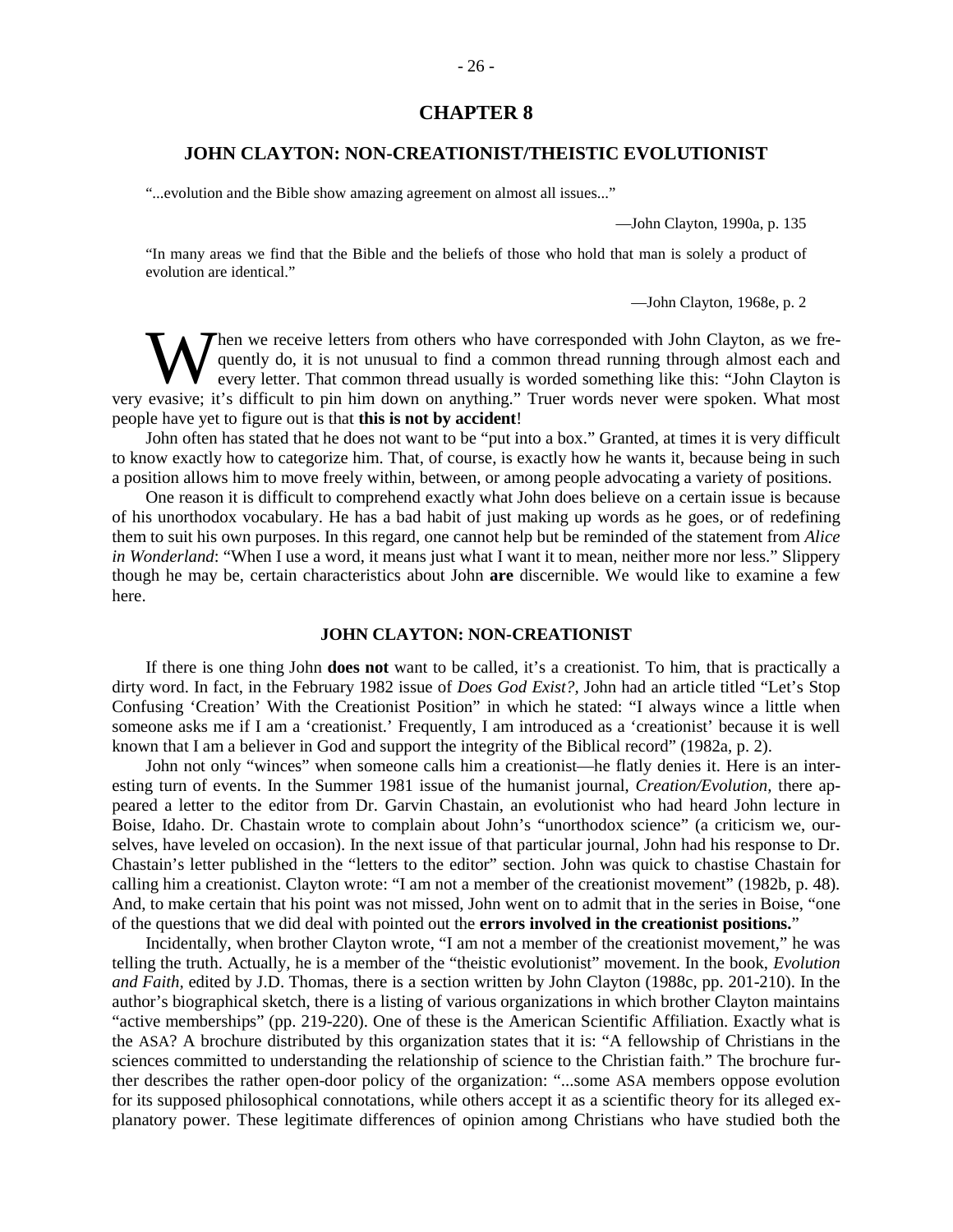Bible and science are freely expressed within the Affiliation in a context of Christian love and concern for truth." A minute sampling of the literature published by this organization vividly reveals its members' inclination toward the philosophy of evolution. This is the group with which brother Clayton feels comfortable, and in which he maintains an "active membership."

Perhaps that is why John, in the 1991 edition of his *Does God Exist? Christian Evidences Intermediate Course Teacher's Guide,* reminds the teacher that: "There are countless books on this subject [the origin of man—WJ/BT], but we strongly suggest you **stay away from those that are produced by the creationist groups. The thrust of their materials is different than ours**.... I would avoid creationist vocabulary in this lesson" (1991a, p. 28).

John is certainly correct in one point. The "thrust" of creationist materials **is** different from his. Whereas creationists are not afraid to be identified as such, John is. It would destroy his ability to intermingle with, and fellowship, progressive creationists, theistic evolutionists, and the like. Whereas creationists happily teach such things as a literal, historical creation account in Genesis, John does not. Whereas creationists eschew theistic evolution, John revels in it. Whereas creationists uphold the legitimacy of the Lord's statement that man and woman have been on the Earth "since the beginning of the creation," John refuses to do so. Little wonder he "winces" when someone calls him a creationist.

## **JOHN CLAYTON: THEISTIC EVOLUTIONIST**

That, of course, raises the interesting question of what, exactly, John really is. We support the view in this book, just as we did in the first edition, that John is a type of theistic evolutionist. He popularizes and propagates his own peculiar version of this false doctrine. At times he is so adept at disguising it that many people do not realize what he is peddling. But, his disclaimers to the contrary notwithstanding, John Clayton is a theistic evolutionist, pure and simple. The following documentation substantiates that claim.

If a person will sift **carefully** through John's materials, it will become apparent that he advocates theistic evolution more ardently than at first meets the eye. We find it of interest that while many of our own brethren either cannot (or do not want to) see this elementary fact, John's evolutionist friends have absolutely no trouble recognizing it. For example, one well-known evolutionist is a gentleman by the name of Tom McIver. And, giving credit where credit is due, Mr. McIver is nothing if not thorough. He has published an annotated bibliography on the creation/evolution controversy that is, without a doubt, the best in the world. It took him years to collect and compile the information, which eventually was published in a large hardback book. Occasionally, Mr. McIver writes for the humanist magazine, *Creation/Evolution*. His articles always are quite lengthy and filled with heavy amounts of documentation. He apparently is a voracious reader, and is able to sift through mountains of materials quite effectively.

In the Fall 1988 issue of *Creation/Evolution,* Mr. McIver authored a 23-page article titled "Formless and Void: Gap Theory Creationism," which was a brilliantly written history of the Gap Theory from its very earliest beginnings to most recent times. On page 22 of his article, McIver devoted a long paragraph to John Clayton. He obviously was quite familiar with John's materials, as was evident from the conclusions he drew in his article. Among those conclusions (and remember, this man is an evolutionist) were these: "[Clayton] argues that the Genesis order of creation is the same as the geological record (**reinterpreting some of the Bible terms**) but also maintains that there were long ages before the six days of creation.... **Clayton's hybrid scheme thus allows for** some day-age interpretation and also, perhaps, **some theistic evolution** in addition to its modified gap theory" (1988, p. 22, emp. added).

If even our evolutionist foes recognize that John is teaching theistic evolution (using "reinterpreted" Bible terms) via his Modified Gap Theory, one wonders why our own brethren cannot recognize it. If we may paraphrase the Lord, sometimes the "sons of this world" are more perceptive than the "sons of light" (Luke 16:8).

There are, of course, more direct evidences at hand for those willing to examine them. For example, in the September/October 1984 issue of *Does God Exist?*, John published, approvingly, an article titled "Monism, Belief, and Scientific Explanations" by Pepperdine biology professor Norman Hughes. In his article, Dr. Hughes wrote: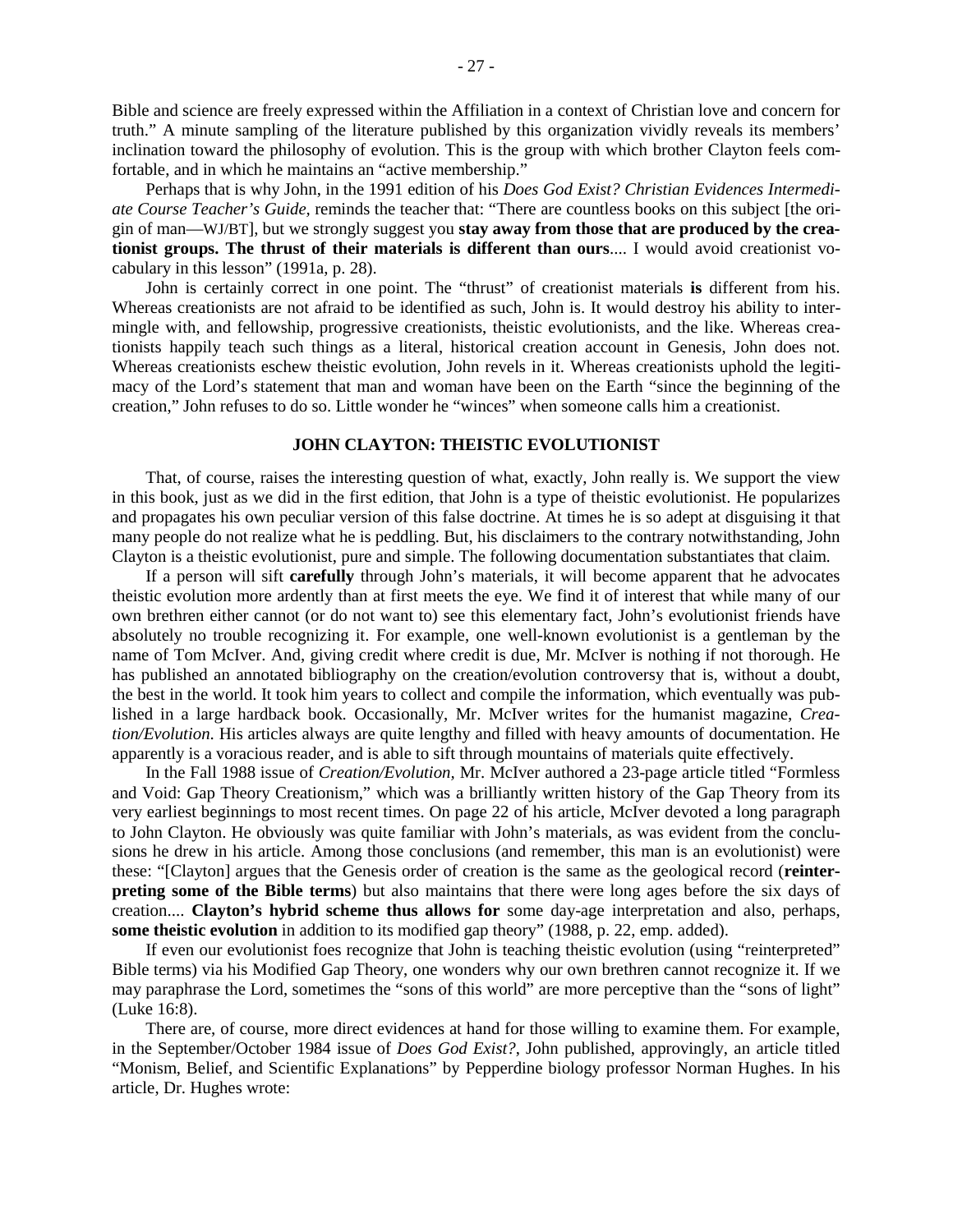It is unfortunate that so many believers seem to have accepted an idea that has grown out of philosophical monism: the idea that there is either a naturalistic explanation (discovered by man and therefore understandable by man, i.e., "scientific") for a natural event, or there is a supernatural explanation (not known or understood by man, except to whatever degree divine revelation may have enlightened him for the same event). This brief essay is an attempt to set forth the thesis that such a choice is neither necessary nor beneficial. In fact, the essence of the dualism of Scripture is that **the believer can accept both natural and supernatural explanations at the same time**.... The idea that to whatever extent one accepts **evolutionary explanations**, to that degree one has eliminated God's role in the creation of life is an idea based on a fallacy (1984a, p. 16, emp. added).

Is Dr. Hughes advocating theistic evolution? Indeed he is. And one does not have to read between the lines to come to that conclusion, because Dr. Hughes himself has provided the answer. First, in a letter to the editor of the *Journal of the American Scientific Affiliation,* Dr. Hughes wrote the following: "I am a theist—I believe in God and in Jesus Christ as His revelation to humankind. I am an evolutionist—I find many biological phenomena which are not explainable except by the theory of evolution. But please, don't call me a theistic evolutionist!" (1986, p. 282). One wonders exactly what it is Dr. Hughes would like to be called, if not a theistic evolutionist. Perhaps he would prefer "evolutionary theist."

Second, after reading the article by Hughes in John Clayton's September/October 1984 *Does God Exist?* journal, Wayne Jackson wrote Dr. Hughes to ask him about the article that Clayton had printed, and to ask if he was, in fact, a theistic evolutionist. In a letter on November 23, 1984, Dr. Hughes graciously responded.

I do insist again that the basic thesis of the article is valid, i.e., that one can hold both a naturalistic and a supernatural explanation for the origin and the continuation of natural phenomena at the same time.... As a scientific theory, organic evolution has a number of weaknesses, but at the same time, it provides explanations for certain natural phenomena which I could not otherwise explain. To the extent that I find evolutionary theory useful, I have no hesitancy in using it (1984b, p. 1).

Hughes confirmed his advocacy of theistic evolution in the article that John Clayton published in the September/October 1984 issue of *Does God Exist?*. And, as an aside, Dr. Hughes complained that John had reprinted the article from another source, without permission, and without giving the original source. What was that source? It was *Mission* magazine! In the December 1984 issue of the journal he edits, the *Christian Courier,* Wayne Jackson wrote an article documenting the above facts. It was titled "A Pepperdine Professor and Evolution" (1984, pp. 29-31).

That is not, however, the end of the matter. From October 1985 through January 1986, Ken Chumbley (who was at that time a minister of the church of Christ in Mathis, Texas and a dear friend of John's) was involved in lengthy correspondence with brother Clayton. When brother Chumbley read the Hughes article, he wrote John to ask why he had published an article that defended theistic evolution in such a blatant fashion. On November 27, 1984, John sent a three-page rebuke to Ken, in which he wrote:

It is impossible for me to conceive how anyone can read Norman Hughes' article and assume that it is an apology for theistic evolution.... Your comments are the same as those who [sic] have been heaped upon me, and I resent such accusations because they fail to try to understand the point being made. If we do not adequately define terms, we continue to provide fuel for the atheists to destroy young people's faith (1984c, p. 2).

Dr. Hughes says, "I am a theist, and I am an evolutionist." Now what, pray tell, does that make him if not a theistic evolutionist? John says he can't "conceive how anyone can read Norman Hughes' article and assume" that it is defending theistic evolution. What does John think it **is** defending, if not theistic evolution? Dr. Hughes plainly admits that he is a theistic evolutionist, and "insists that the basic thesis of the article [theistic evolution] is valid."

The question is, if John Clayton did not agree with the article teaching theistic evolution, why did he print it? And the answer is that John agreed with it, because his position is the same as that of Dr. Hughes—theistic evolution. In fact, notice what John says to the prospective teacher of his *Does God Exist? Christian Evidences Intermediate Course*: "If someone wants to believe in a theistic evolutionary position, I would suggest you **sluff it off as a possibility** and wait for them to mature in their belief when they have studied more of the evidence" (1991a, p. 29).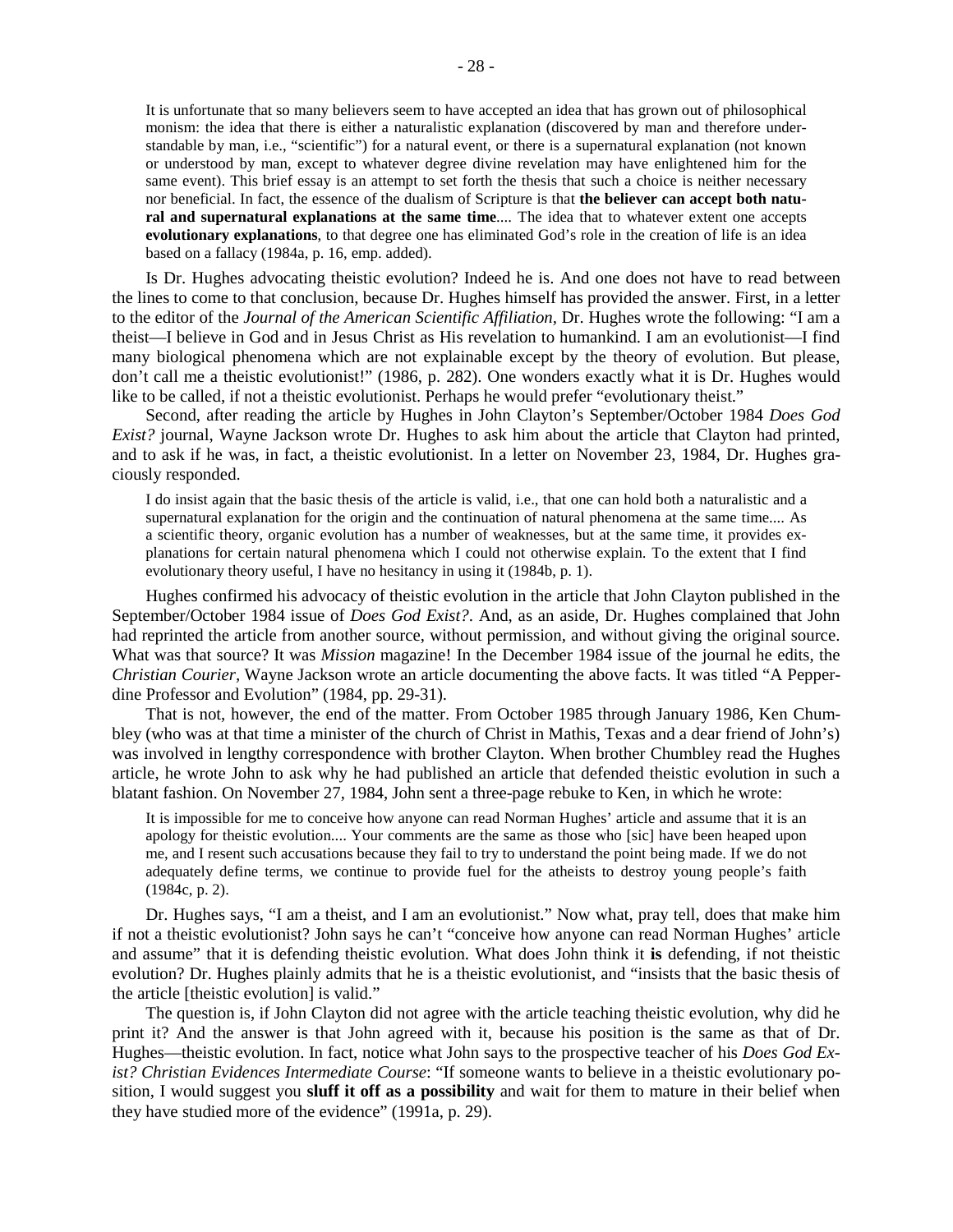Who in his right mind, presented with a youngster in the process of accepting the false theory of theistic evolution, would simply "sluff it off"-unless, of course, that person believed that theistic evolution was, in fact, "a possibility"? How can John Clayton, in light of this kind of hard-core evidence, say and expect anyone to believe him—that he is **not** a theistic evolutionist?

### **JOHN CLAYTON: THEISTIC EVOLUTIONIST (ADDITIONAL EVIDENCE)**

Does John Clayton believe in, and advocate, theistic evolution? Let him answer that question as he speaks through the various materials he has authored.

(1) In his correspondence course lesson on "The History of Man on Planet Earth," brother Clayton affirms: "In many areas we find that the Bible and the beliefs of those who hold that man is solely a product of evolution are **identical**." Later, in discussing man's development upon the Earth, John raises this question: "How has man changed during the time he has been upon the Earth? **It is here that the Biblical and evolutionary concepts part paths**" (1968e, pp. 2,3, emp. added). The implication is as clear as it can be. Prior to the commencement of man's "changes," apparently "the biblical and evolutionary concepts" walked in the same **path**. And, as we demonstrate elsewhere in this book, at times our brother is vague even about the condition of early man.

(2) John stated in the August 1975 issue of *Does God Exist?* that "The most basic problem in the picture, is the feeling of many believers and nonbelievers alike, that evolution is alien to the Bible and belief in God. Historically, this has been true of the dark age religionists, but it was never true of the Bible and should not be characteristic of the Church today" (1975c, p. 2).

(3) In *The Source,* brother Clayton suggests:

If we look carefully at the issues about which we are talking, however, we can find that evolution and the Bible show **amazing agreement on almost all issues** and that **one is not mutually exclusive of the other**.... To say that evolution has all the answers from inanimate matter to man is to violate the evidence and to take an extreme position. **To suggest that evolution is false, devious, and opposed to the Bible is equally extreme** (1990a, p. 135, emp. added).

John constantly is complaining that his critics, in reviewing his teachings, either misquote him, partially quote him, or quote him out of context. We mention this for the following reason. When our brother is confronted with such radical quotations as those given above, he quickly retreats, suggesting that all he means by the word "evolution" is "change within recognized groups" (like, for example, the development of dogs and wolves from a common ancestor). This needs to be discussed.

One must take notice of how John himself uses the word "evolution" (as in the quotation, given above, where he says some err in believing evolution has "all the answers from inanimate matter to man"). It is impossible for his statement to be a reference merely to variation, because variation does not deal with "inanimate matter to man." Only **organic** evolution deals with that topic. We intend to show that **John's writings, cumulatively considered, reveal that he means far more than mere variation by his use of the word "evolution."** 

No true creationist denies that there has been **variation** within the basic kinds that God initially created, as taught in Genesis. In 1960, the renowned British evolutionist, Dr. G.A. Kerkut, published his famous work, *The Implications of Evolution,* in which he defined the **two** theories of evolution (1960, p. 157). The first of those theories he termed the **Special Theory of Evolution**. It states that while living things do undergo change, that change always is within very strict and very narrow "phylogenetic boundaries." This is what we call simply **variation**. No one—creationist or evolutionist—disagrees with this concept. The second theory of evolution that Dr. Kerkut defined and described is what he termed the **General Theory of Evolution**. It is the General Theory that teaches what we today call "organic" evolution—the idea that all life has arisen from a single, or very few, common ancestor(s) in the ancient past.

John delights in using the word "evolution" as **he** wants to use it, to mean what **he** wants it to mean. When he does so, he then can vacillate sharply when asked exactly what he means by his use of the term. If someone chastises him for advocating belief in evolution, he quickly falls back onto the definition of the Special Theory, and complains that his critics don't understand, or have misquoted, him.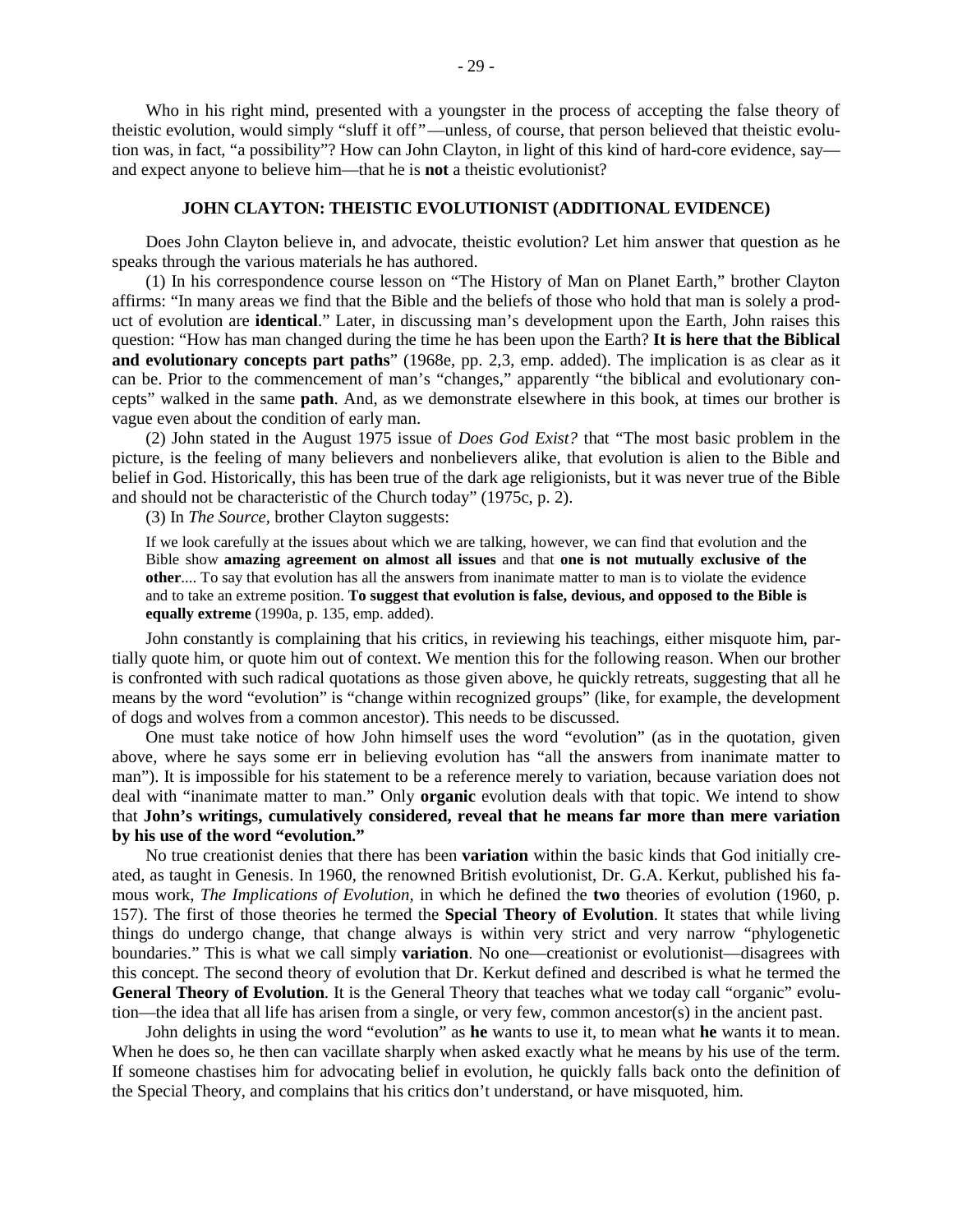However, we would remind John of his own words in this regard, when he said: "It is not honest to use a term that you know different people understand differently" (1981a, p. 10). Yet John is just as likely to use the word "evolution" in a way completely different from that in which most people would use it. We offer the following illustrations as proof of our point.

On April 15, 1983, Michael McFarland (then of Corpus Christi, Texas) wrote to John, trying to sort out exactly what John meant by his continued use of the word "evolution" at one of his recent seminars (which Mike had attended). On May 4, 1983, John wrote the following to brother McFarland: "The word 'evolution' as defined in most biology books is an unfolding type of change. We spent fifteen or twenty minutes in the lecture giving examples of unfolding types of change—potholes in streets, people growing from children to adults, new varieties of dogs, horses, cattle, roses, etc." (1983d, p. 1).

Is it true that "most biology books" define evolution as simply "unfolding type of change" when discussing evolution for the students' benefit? As everyone knows, of course, such a statement is **not** true. Biology books do not try to convince students of what Dr. Kerkut called the "Special Theory of Evolution." Students already know that. Biology textbooks, when they speak of "evolution," discuss what Dr. Kerkut called the "General Theory of Evolution"—i.e., **organic** evolution. John would have us believe (for his own purposes, so that no one can accuse him of advocating belief in theistic evolution) that he's just using the word as "most biology books" do. But "most biology books" present **organic evolution as fact**. His assertion is ridiculous.

But when he is backed into a corner, this is the way he tries to work his way out. For example, when one minister took issue with him because he had published an article defending theistic evolution, John wrote back a letter that would burn asbestos. In his letter, he said that he was "simply trying to get people to understand that when [Dr. Carl] Sagan says 'evolution is a fact' he is talking about the kind of evolution which involves changes for instance that have produced the cockapoo and pekapoo from ancient doglike ancestors, he is not talking about the theory of evolution" (1984c, p. 2). Knowing that Dr. Sagan was one of the world's foremost atheistic evolutionists, and a man who had devoted his entire professional life to the promulgation of organic evolution, who would believe such a statement? When Dr. Sagan spoke of evolution, he was **not** speaking merely about "variation" as Clayton asserts. Dr. Sagan did not distribute his famous *Cosmos* television series to tout the kind of evolution that produces just Cockapoos or Pekapoos.

John Clayton knows that. Notice this statement from John's book, *Evidences of God, Volume IV:* "In the COSMOS series, Dr. Carl Sagan almost totally based the persuasive pitch of his case on the chain of being [another term for organic evolution—WJ/BT]. Using clever animation, he showed facial changes and body changes **in a chain from a fish to man**" (1987d, p. 3, emp. added). In the *Cosmos* series, what kind of change did Dr. Sagan discuss? John plainly tells you—fish to man. What kind of evolution is that? It is **organic** evolution, pure and simple. John writes to one preacher and tells him that Sagan is talking only about the kind of "evolution" that produces Cockapoos and Pekapoos. But all along he knows quite well that such is not the case, because he has written the exact opposite elsewhere. Indeed, "it is not honest to use a term that you know different people understand differently"—to use John's own words.

In *The Source,* brother Clayton introduces what he calls his "forest of evolution" interpretation of all living things. He avows that this is the idea "that life may have started in a number of different places upon the Earth." And, he says, it "does work." John explains:

The amazing thing about this **newest concept of evolution**, which does a much better job of fitting the fossil evidence and **conforms nicely to all the other evidence used to support organic evolution**, is that **it agrees beautifully with the description given in the Bible**. The only place in the Bible where the word kind is given anything approaching a definition is I Corinthians 15:39 when the writer identifies four kinds of flesh. He enumerates these as the flesh of fishes, birds, beasts (mammals) and men. A comparison of this description to Genesis 1 shows exactly the same terminology (1990a, pp. 163-164, emp. added).

The foregoing paragraph is truly radical. Brother Clayton maintains that such creatures as bacteria, worms, insects, reptiles, amphibians, etc., came into existence in some remote period prior to the creation week of Genesis 1, possibly in a "gap period" between Genesis 1:1 and 1:2; or else, "they may have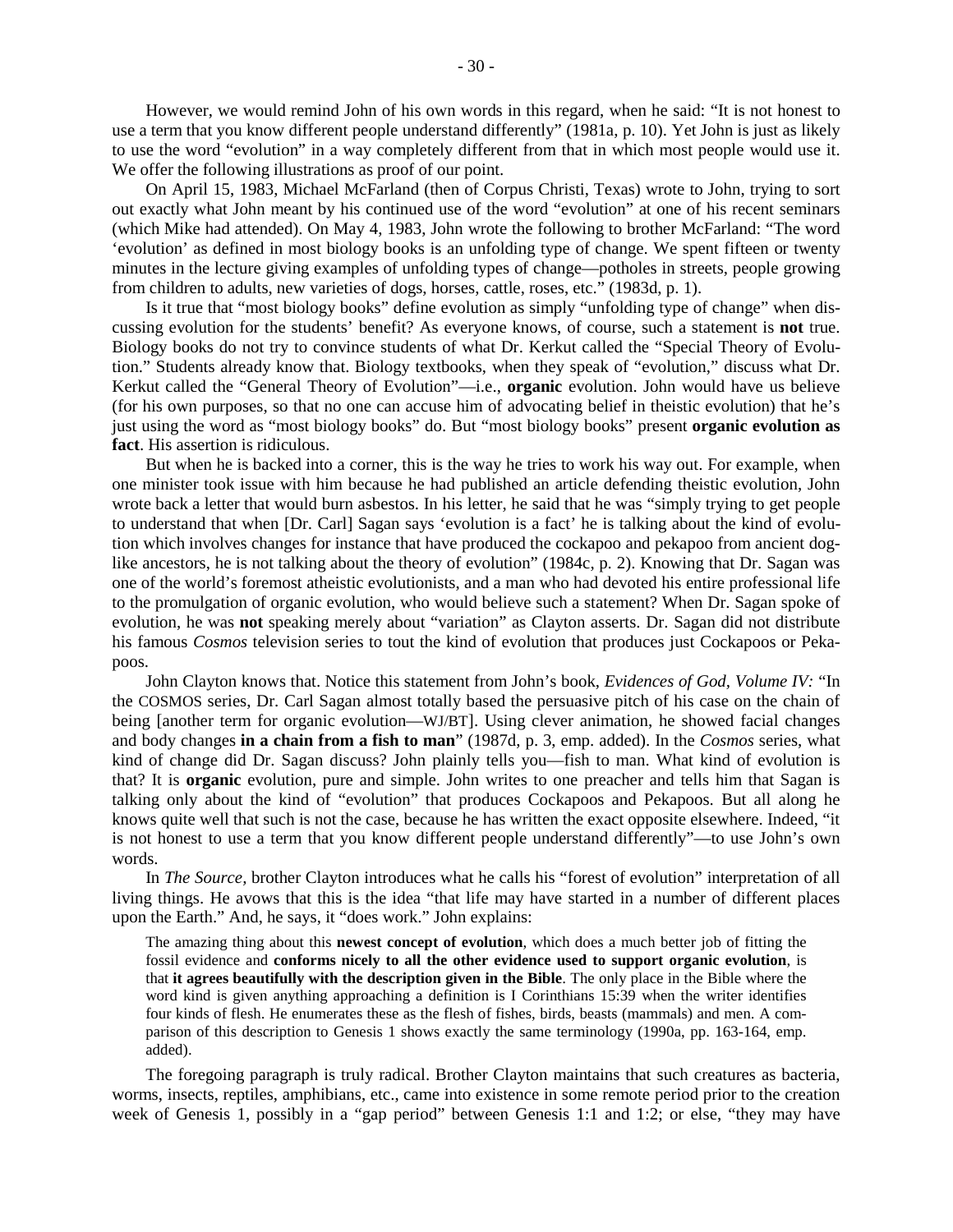evolved from basic forms that God created." John argues that none of the Hebrew words in Genesis 1, which characterize the various life forms, possibly can include the creatures mentioned above. So, he concludes, either they were created prior to the creation week, or else they evolved from other life forms since that time. However, this is just not the case, and closer study would have saved John from this unjustified theory. Professor Harold Stigers writes:

The categories of various animals: cattle, *behemah,* creeping things, *remes* and wild animals, *hayath-haares,* perhaps are not intended to be exhaustive; the words pertain more to certain characteristics... The creeping things are the reptile, the worm, the amphibian, etc. Other classifications have been made, and may be made, but the terms are capable of quite wide interpretation. All subclasses are included (1976, p. 61).

Dr. J.S. Morton notes that: "Animals are classified in Scripture according to simple characteristics that give quick recognition. For example, animals are classified as creeping crawling, flying, and so forth. Man classifies on the basis of what he terms an evolutionary scale. This is based chiefly on detailed external features; little attention is paid to the chemical complexity of most animals" (1978, p. 154).

We shall have more to say later of Clayton's advocacy of the Modified Gap Theory. But here let us note that John believes that in addition to the groups mentioned above, **all other** life forms (i.e., warmblooded) "evolved" from the four basic kinds mentioned in 1 Corinthians 15:39. Whereas the hardcore theistic evolutionist contends that all organic life has evolved from a single source (or a very few sources), and that by direction of God, John Clayton teaches virtually the same thing. All cold-blooded life was created before the creation week (or has evolved since then), and all warm-blooded creatures (except man) have evolved from four basic originally created kinds. That is theistic evolution. Call it what you will; it still is theistic evolution. Again, however, brother Clayton has involved himself in another of his many contradictions. As per the quote above, fish, birds, and mammals are **different** "kinds." Remember, though, elsewhere John affirmed that fish, birds, and mammals are of the **same** phylum, which he **equated** with "kind" (1980a). This brother is in a state of total confusion.

In connection with his four-kinds theory, our brother says: "This model would say," for example, "...that the mammals have come about from one source...." He then adds: "We do not wish to have you accept this because we have said it is true. Obviously it could effectively be charged that our position is biased and prejudiced" (1968d, p. 2). John believes that all mammals (man excepted) have evolved from a common source. Mammals would include everything from whales to bats, or mice to monkeys. In *The Source,* he suggests that the "ape family" possibly evolved from "some **primitive rodent**" (1976a, p. 170, emp. added). John also has no problem in accepting that amphibians evolved from reptiles, or vice versa. In a letter to Michael McFarland in August of 1983, John said: "If a reptile did change to or from an amphibean [sic], it would not negate the Bible" (1983c, p. 1).

Numerous other statements by brother Clayton reveal his evolutionary bias. For instance, he says, "The tree shrew, his ancestors and relatives" are "known to be the **first sure mammals** on this planet" (1976b, p. 3, emp. added). [NOTE: In his taped lecture, *Evolution's Proof of God,* John says that "the very first mammal that we know anything about was the *Archaeopteryx* —a bird." Apart from the fact that a bird is not a mammal, which statement are we to believe? Was the very first mammal a tree shrew, or was it *Archaeopteryx*?] Actually, the expression "first sure mammal" has a very clear implication. Was there a time when non-mammals became "semi-mammals" that, eventually, became "sure-mammals"? We do not see what other conclusion can be drawn from that type of language. Brother Clayton just cannot keep from slipping occasionally, and revealing his true conviction regarding evolution.

John also has stated that "links do exist between fish and other forms" (1990a, p. 164). Even most evolutionists are unwilling to go that far, however. Raup and Stanley, two leading evolutionary scientists, have stated: "Unfortunately, the origins of most higher categories are shrouded in mystery; commonly new higher categories appear abruptly in the fossil record without evidence of transitional forms" (1971, p. 306). In his 1980 taped response to the first edition of this review, brother Clayton addressed this point. Here is his attempted explanation:

Links do exist between fish and other forms—that's right. We have walking catfish, we have fish that can estivate (which means get down in the mud and survive for long periods of time when the water dries up), we have even fish in South America that can climb trees, and these are linkages in a sense, and that's the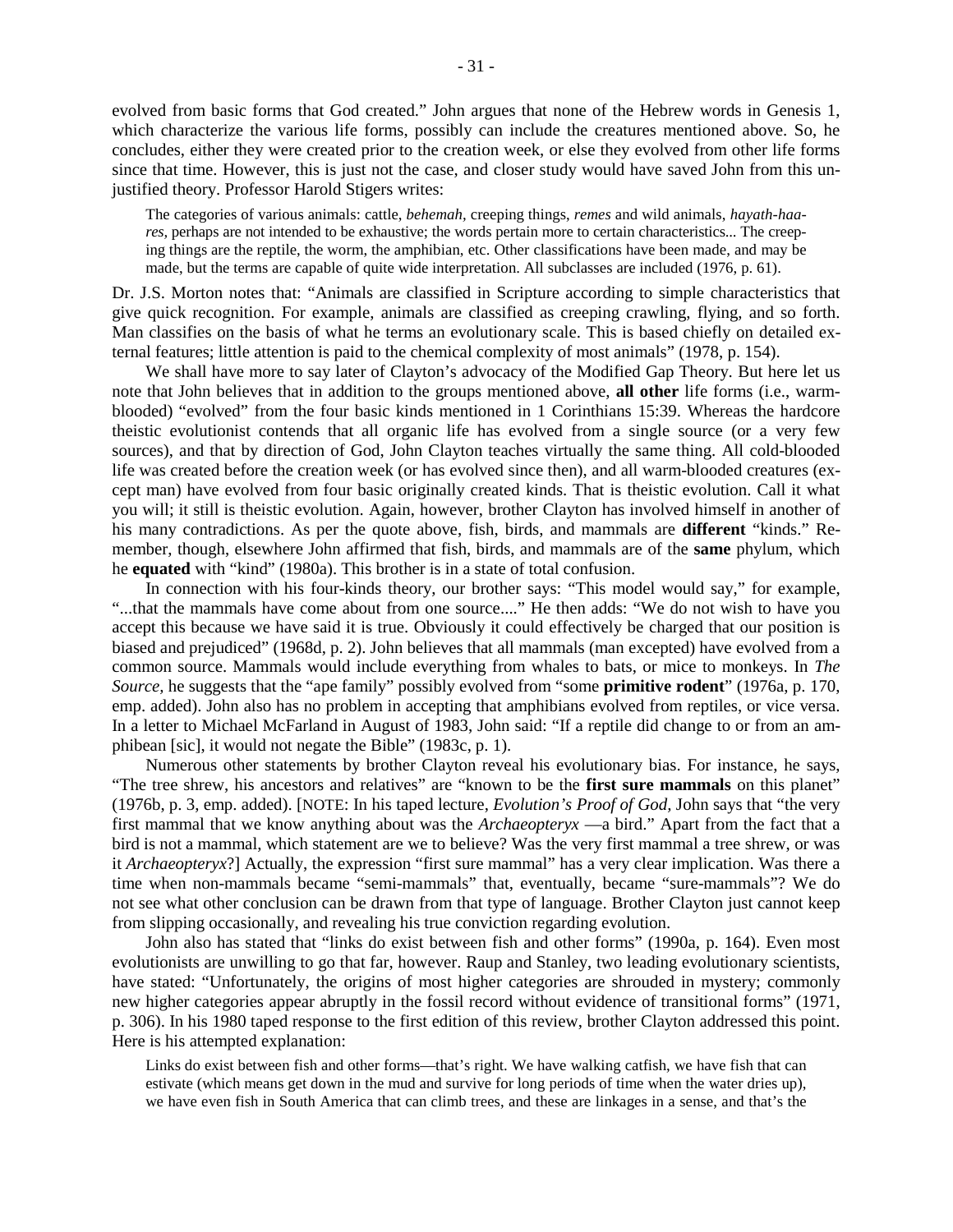context we were talking about, that the evolutionist can certainly do more there to try to support his theory than in other areas. So we are just talking about evidence again (1980a).

Since when is a fish that can "get down in the mud and survive for long periods of time when the water dries up" a "link" between a fish and some other form? And when John speaks of a fish that can "climb trees," or a "walking catfish," exactly what **kind** of "link" does he intend to imply? Is he suggesting that these are some kind of "transitional form"—fish on their way to creatures that actually can walk, or that can actually climb trees? If not, then why does he use these particular examples as "links"? Links **between what**? Fish and amphibians? That is precisely the claim of evolutionists!

In his taped lecture, *Evolution's Proof of God,* John also has suggested that "algae and lichens were the first things to be in existence" (undated). Even though it is true that evolutionists would accept that general conclusion, many are more reserved in their dogmatism than brother Clayton. Dr. R.G.E. Murray, one of the world's foremost microbiologists and a major contributor to the "microbiologists' Bible," *Bergey's Manual of Determinative Bacteriology,* has observed: "The fossil record, although indicative of microbial life long ages before recognizable forms of life appeared, **is not able to tell us anything of the order of appearance** and thus contribute to phylogeny" (1974, p. 7, emp. added). Once more, brother Clayton has gone even farther than the full-fledged evolutionists.

John also teaches, just as the evolutionist does, the alleged existence of what often are called "vestigial organs." In his taped lecture, *Evolution's Proof of God,* for example, he suggests: "At one time in your life you had a tail. At one time in your life you had what essentially were gill slits...." In speaking of the "vestigial" wisdom teeth which he suggests that humans possess, John stated: "Back in the days when man was cracking bones to get his food out of the bone marrow actually of animals he used those back teeth to break bones." And, he believes that "the appendix, although we might get some argument here because of its good blood supply, is viewed by most people to be a vestigial organ. Our appendix doesn't serve any immediate useful function that we can tell.... Hair in our country, for the most part, is purely decorative.... Hair is essentially vestigial" (undated).

John's assertion that at one time in our lives we have gill slits is totally untrue, and smacks of the false concept of embryonic recapitulation. Even rabid evolutionists no longer teach that the human embryo possesses gill slits. However, one biology textbook explains: "Actually, these gills are alternating ridges and furrows on the right and left sides of the neck. They **never** develop into gills. They remain covered by a thin membrane and **never** have a respiratory function" (Moore and Slusher, 1974, p. 434, emp. in orig.). The human embryo never has "gill slits."

When John prepared his taped response to the first edition of this book, how did he address our criticism on this point? Here is an exact transcription of his remarks: "I have said in those lectures and said in the tapes that these are **essentially** gill slits, not that they **are** gill slits." Well now, doesn't that clear it up nicely? To the person hearing John's tapes, or his lectures, what does it mean when he says that the human embryo "essentially" has gill slits? May an honest person then correctly believe that the embryo has gill slits? How has John's "explanation" (and we use that term loosely) corrected his error?

John's comment that the human appendix is vestigial also is false. And we have known this information since the early 1960s when Dr. Robert G. Taylor, a specialist in internal medicine, published the efforts of his research on this topic. He noted: "The function of the thymus and the human appendix are beginning to be understood in the 1960s.... The tonsils and the appendix help us to prevent germs from entering the system" (see Nelson, 1967, pp. 196-197). Today it is difficult to convince a pediatrician to perform an appendectomy on a young child because, although we do not fully understand all we would like to about the appendix, we do know it plays a vital role in our body's defense system, especially in the young. To say that it is vestigial is simply untrue. This is yet another example of where John is willing to go even farther down the evolutionary road than the committed evolutionist.

And how, in his taped response to our first book, did John answer the charge that he was in error? Listen carefully:

The next one is a discussion of vestigial organs, and I'm not sure what needs to be said there. The statement in number "C" was a statement that is taken out of the filmstrip we use on that particular area, and in the filmstrip both the appendix and human hair are considered vestigial.... But the filmstrip that I have which is put out by the Singer Sewing Machine Company, the SVA materials that are designed for the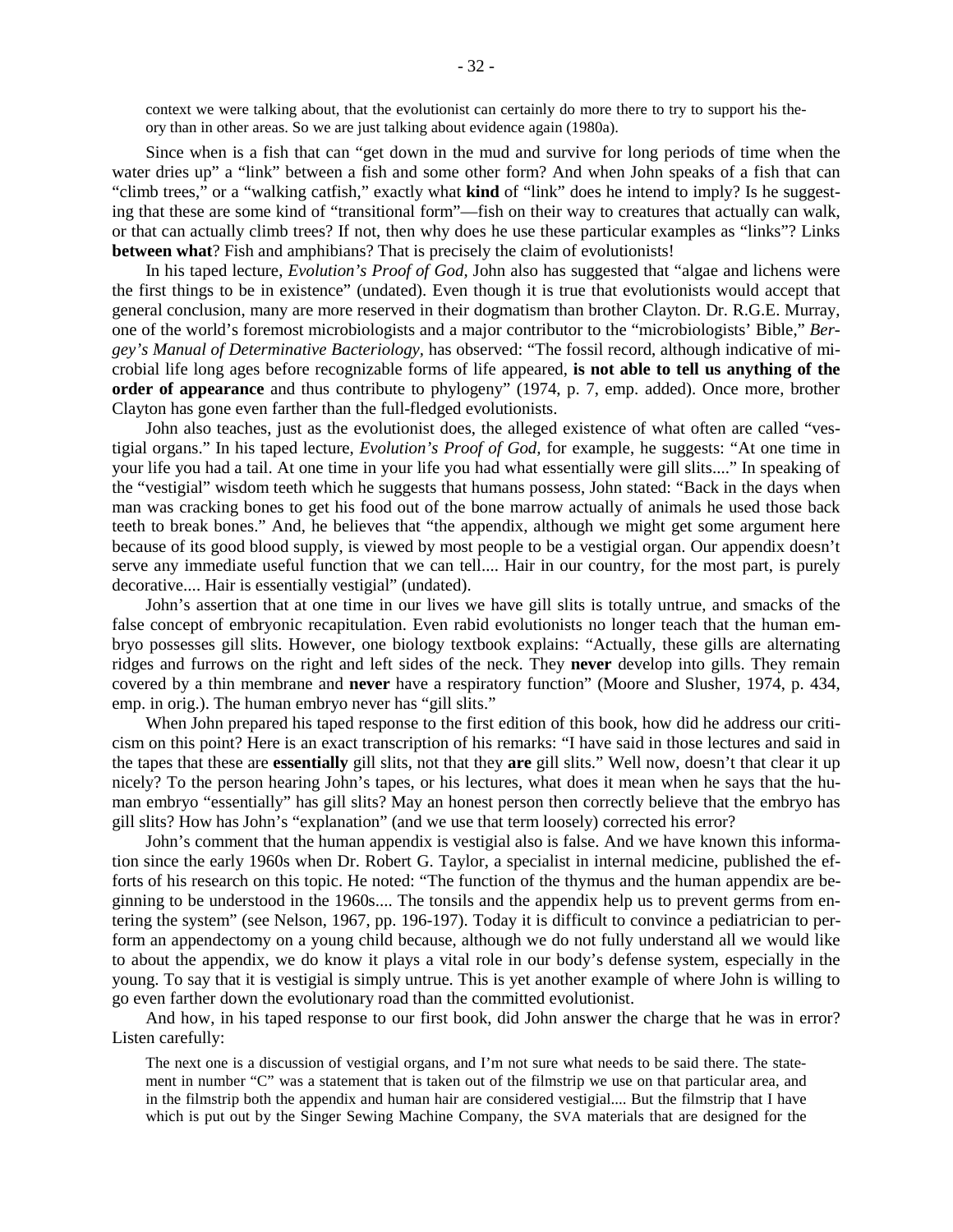BSCS blue version materials, do list the appendix and human hair as vestigial structures. And I think it's important to realize that many evolutionists consider it that way. I frankly agree with him [Bert Thompson] that modern evidence has shown (and if you've seen our lectures you know we have pointed out that this is a relatively new discovery) that the appendix in fact **probably** is not a vestigial organ. But you still see it both ways in the books. So this is a very important area (1980a, emp. added).

How does John defend his teachings which state that hair and the human appendix are vestigial? Well, he says, the filmstrip he uses teaches that they are. And the BSCS blue version biology textbooks (written by evolutionists to promote evolution) teach that they are. And "many evolutionists consider it that way." So, it's good enough for John! Then, almost as an afterthought, he does get around to admitting that yes, we now have evidence which disproves all of that. But, he says, the evidence is a "relatively new discovery." How can John call evidence that has been in existence since the early 1960s "new"? And, if he does agree that hair and the human appendix no longer are considered vestigial, why is he still using the filmstrip and BSCS biology textbooks which teach that they are? As with each of John's other attempted "explanations" of his erroneous positions, this one leaves much to be desired. The insightful reader likely has noticed that John conceded only that the appendix, for example, "**probably** is not a vestigial organ." Why not just admit that he has taught error, and correct it?

John does not confine his belief in evolution merely to the Earth, either. In the July/August 1983 issue of *Does God Exist?,* he asked, in speaking of God: "Did He create full-grown galaxies and stars and 'fling' them into space? The evidence suggests that He created hydrogen either exclusively or at least dominantly and caused that hydrogen to be positioned in such a way that it could become stars and galaxies and planets" (1983b, pp. 3-4). Apparently when God said in Genesis 1:14-18 that He created the Sun, Moon, and stars that is not correct. What He **should have said**, according to brother Clayton, is that He created hydrogen, which then **evolved** into the Sun, Moon, and stars.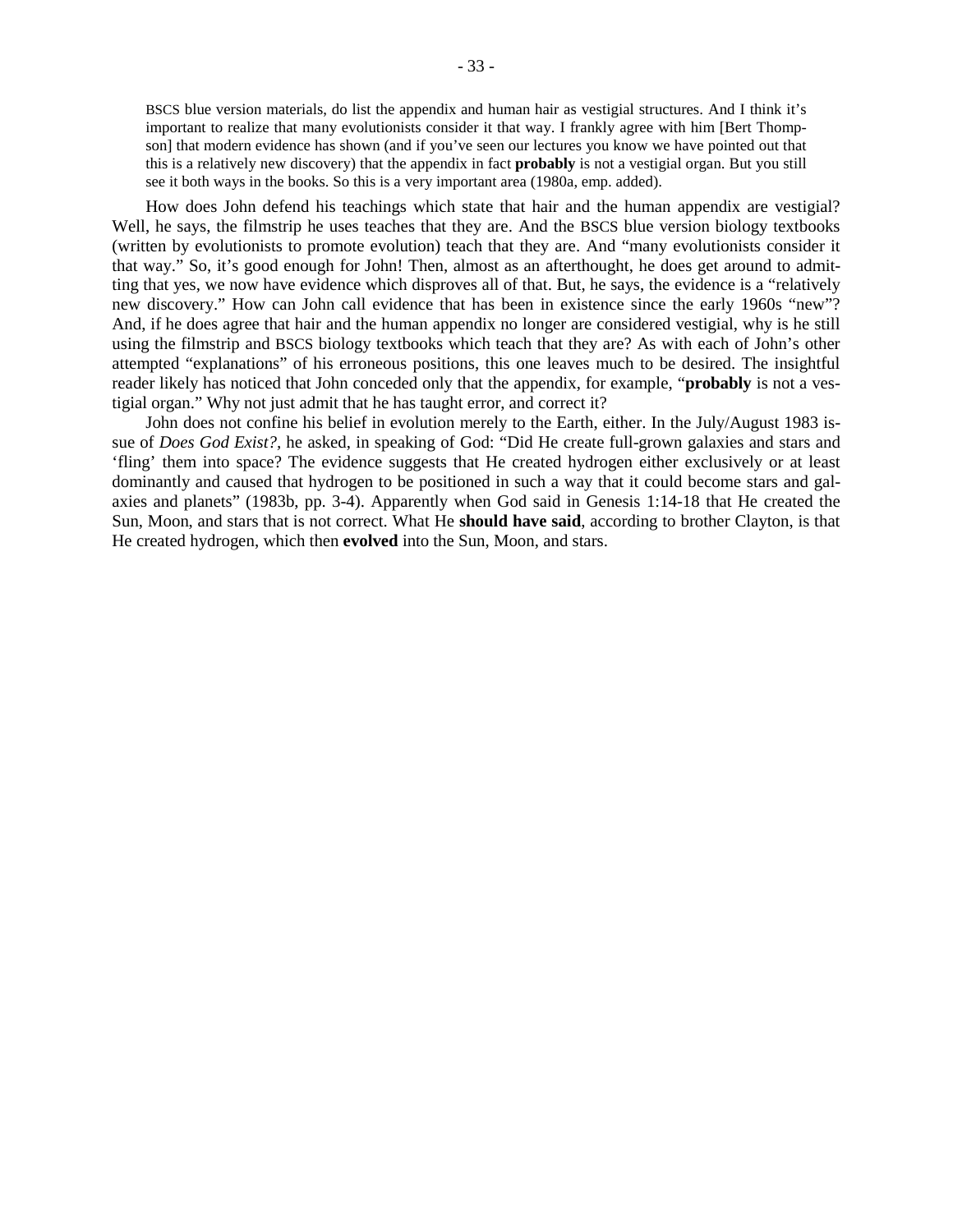# **CHAPTER 9**

#### **JOHN CLAYTON'S VIEWS ON...**

"...the Bible does not maintain positively that [there] was a worldwide Flood."

—John Clayton, *Questions and Answers: Number 1,* taped lecture

"Does the Bible maintain positively that the flood...was worldwide?" "Yes."

—John Clayton, 1988b, p. 1

# **THE DAYS OF CREATION**

Because John is so adept at speaking with equal force on either side of an issue (and often does), it is difficult to quote him without someone thinking that you have misrepresented him. Every time you offer documentation for one of his positions, it is an easy matter for him, or one of his supporters, to introduce statements that seem to be saying exactly the opposite. Nowhere is this more of a problem than in John's views on the days of creation as recorded in Genesis.

John is on record, in numerous places, as suggesting that he **does** believe the days of creation to be twenty-four hour days. For example, in his *Does God Exist? Christian Evidences Intermediate Correspondence Course Teacher's Guide,* John wrote: "There are several ways that the days of Genesis can be handled. Some feel that the days of Genesis 1 are God days and not man days. **Our position has always been that they probably were 24-hour days**..." (1991a, p. 37, emp. added). In his taped lecture, *Questions and Answers: Number 1,* John stated: "I don't see any necessity of denying that the days of Genesis 1 were 24-hour days" (undated). And, in a personal letter to Rick Popejoy, John said: "It has always been our position that the days of Genesis were literal 24-hour days" (1988b, p. 2).

Could these statements from John be any clearer? If you were to suggest to someone that John **does not** believe the days of Genesis were 24-hour periods, what would they think? Likely, they would accuse you of misrepresenting his position. And, if all they had were the quotations above, admittedly, they would appear to be correct in that assertion.

However, the above quotations tell only half the story. If you want to know what John **really believes**, you have to dig a little deeper. Notice, for example, this statement from his taped lecture, *Questions and Answers: Number 1* (yes, it is the same tape as above, in which he said he accepts the days as 24-hour periods): "I believe it is totally inconsequential as to whether or not the days of Genesis were literal 24-hour days or not. It isn't until the fourth day until the sun and moon were established as chronometers. **There were no days**, **seasons, etc.—at least as we know them—before the fourth day**" (undated, emp. added).

On September 5, 1975, John wrote a letter to his elders at the Donmoyer Avenue church of Christ in South Bend, Indiana. The following statement is from that letter.

I believe you have copies of the teacher's guide, and if you will notice in that guide that we did not espouse either the day-age theory, or the gap theory. We did point out that **those theories are more consistent with the record** than other theories denominations have advanced, but we would remind you that we did not accept any of those theories, and have simply tried to get people to realize that the Genesis account is not a detailed historical account (1975g, p. 1, emp. added).

John believes that the Day-Age Theory and the Gap Theory **are more consistent with the biblical record than anything else**, but then he says he hasn't "espoused" those theories!

In the 1976 edition of *The Source,* John discussed the time element involved in Genesis 1. He listed four theories that, in his judgment, have attempted to explain the chronology of this biblical text. He identifies the theories as: (1) The Gap Theory; (2) The Day-Age Theory; (3) The Anti-Science Theory; and (4) The Deception Theory. After a brief discussion of each, he writes: "The last two are impossible to logically accept." Of the Gap Theory and the Day-Age Theory, he notes that in spite of "inconsistencies in these theories," they "can be more easily justified in terms of the language of Genesis 1" (1976a, pp. 146-147).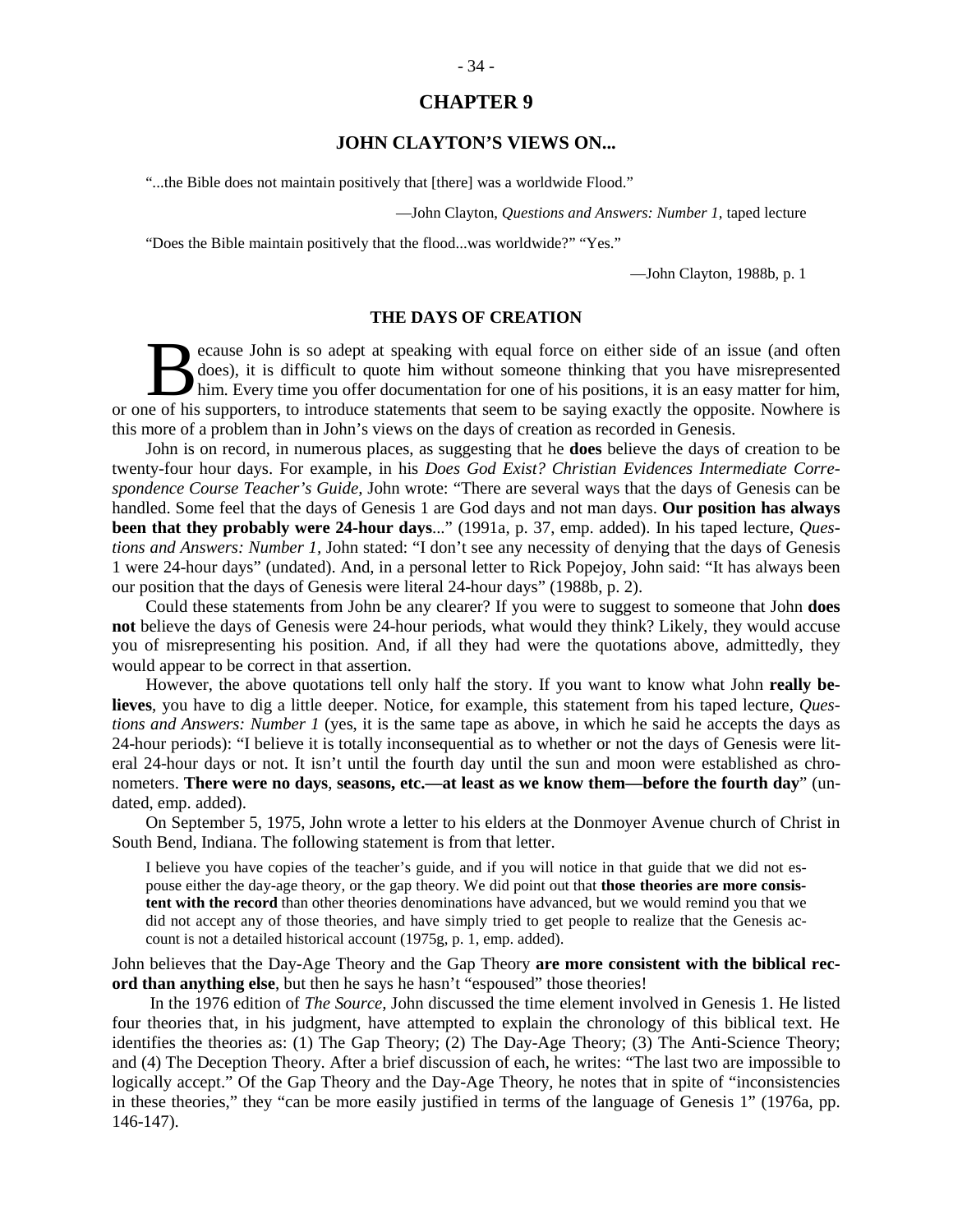And so, John can deny an association with the Day-Age Theory if he wishes, but he is perceived even by his devoted followers—as advocating it. The following is a typical example of the testimony we have received regarding this matter over the years. In October 1977, Bill Nicks, the preacher for the Highland View church of Christ in Oak Ridge, Tennessee, wrote a letter to Wayne Jackson in which he stated:

We have a brother in the congregation, a good brother I believe, who has heard all of John Clayton's tapes. This brother is a worker at the Oak Ridge plant, and thinks scientifically, although he is not classified as a scientist. He has accepted the idea of the days one through three [in Genesis 1] being other than a 24-hour period, thus perhaps millions of years (1977, p. 1).

If John believes in a creation week of literal days, his friends and admirers do not seem to know it. His critics certainly do not know it. Who, then, does? Consider this statement from John on his position:

The first indication of regularity in time and the first establishment of chronometers for man is recorded in Genesis 1:14. "God said,...and let them be for signs, and for seasons, and for days, and years:" God established the two lights for man's measurement of the changing times around him. **Prior to that time, there were no such regularities** if we take the passage literally. The fossil record supports this point of view with numerous indications that our chronometers are relatively recent in their function and that some period of time may have taken place prior to their establishment (1978d, p. 6, emp. added).

Before proceeding, we would like to raise three incisive questions. First, if the first three days of creation were not literal days, what does the phrase "evening and morning" mean (Genesis 1:5,8,13)? Second, if Moses uses "days" in Genesis 1 to denote vast eons of time, what would "years" denote (Genesis 1:14)? Third, is the expression "six days" in Exodus 20:11 to be understood in terms of "three **epochs**  and three **days**?" John simply does obeisance to the evolutionary time-scale.

In the 1976 edition of *The Source,* John specifically states: "In the next several verses [following Genesis 1:1—WJ/BT] we see the Sun, Moon, and Stars made useful for the measurement of time. Notice that God says that the **days, years, etc.** as we know them **were established at this point**. It is obvious that prior to this time, sunrise, sunset, and the normal phases of the moon were not visible from the Earth, if indeed they existed at all" (1976a, p. 116, emp. added).

One would have to have help to **mis**understand these statements. John clearly states that the days of Genesis were **not** literal, 24-hour days, at least prior to the fourth day. But, try asking John in a public situation if this is indeed his position, and he'll deny it. Here is just one example. After a Friday evening lecture in Manteca, California on July 19, 1991, there was a question/answer session. A member of the audience asked John about his view on these matters. Here is the exchange that occurred:

Questioner: "You spoke about the creation week, and you said that there were no days, as we know days, before the fourth day. My question would be...." [John Clayton interrupts]

John: "I'm sorry, but I didn't say that."

Questioner: "Oh, you didn't say that?"

John: "No."

Questioner: "In some of your writings?"

John: "No."

Questioner: "OK, so you don't believe that the fourth day was the first day?"

John: "No. No!"

Questioner: "Well, then, the creation week is a 7-day period?"

John: "That would be my understanding. Yes!"

How would any honest person view the above comments by John? He **has** written that there were no days prior to the fourth day. Yet he categorically denies it publicly.

Also of interest is this point. In the July/August 1990 issue of *Does God Exist?*, he ran an item under the "News and Notes" section, advertising the availability of a written critique that he had produced re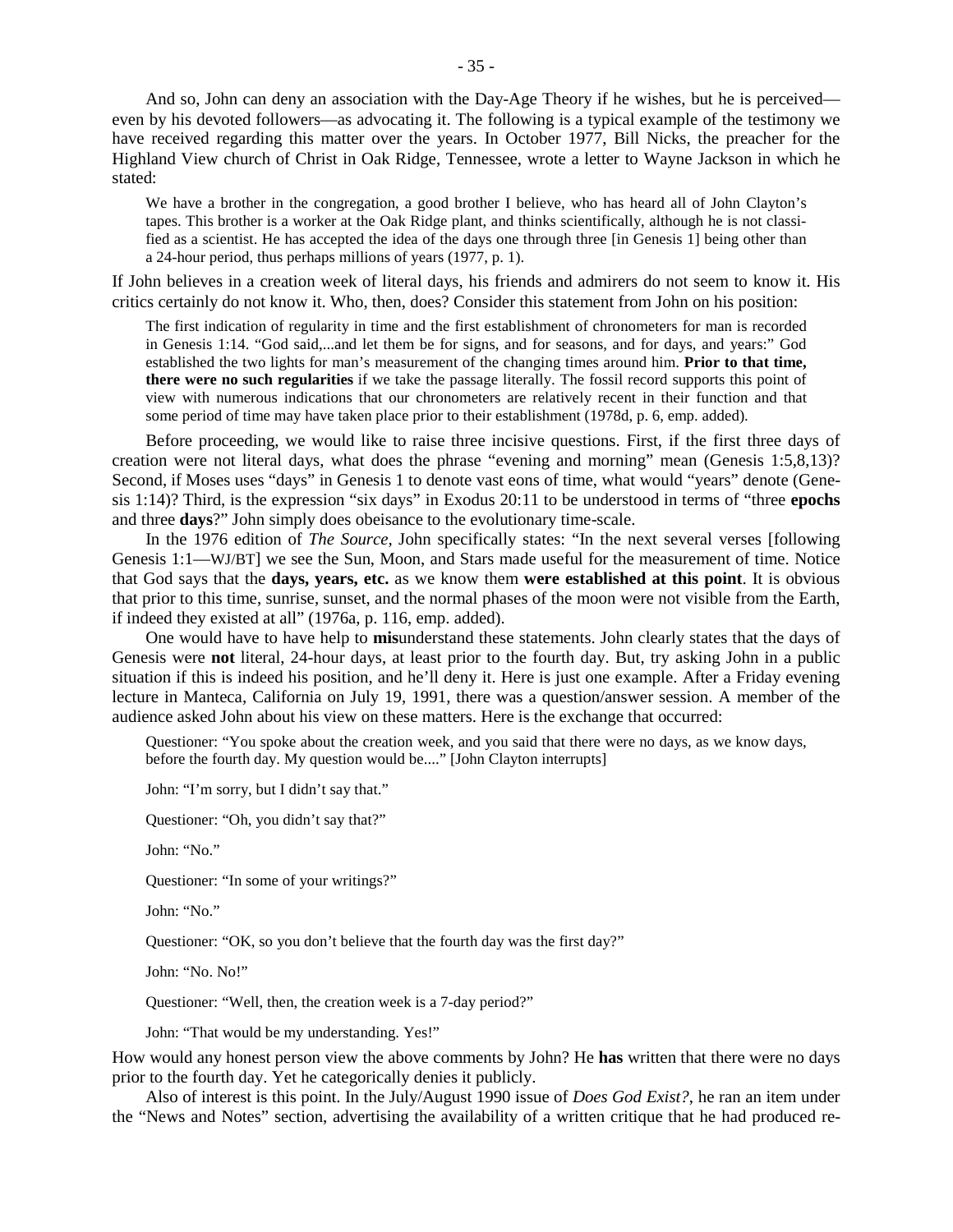garding *Discovery,* the children's journal on Bible and science published by Apologetics Press. On page two of his critique, John made it clear that he was offended when he examined *Discovery* and "came across an article on the days of Genesis 1, criticizing those who are not convinced about the length of those days" (1990f, p. 2).

In the *Discovery* article under discussion, we had made an argument showing that the days of Genesis 1 had to be normal, solar days. We made a point so simple that a fourth-grader could understand it (the median age at which *Discovery* is aimed). Yet John was offended by our statement that the days of Genesis 1 **are 24-hour days**. The question is obvious: if John agrees with us that the days were, in fact, 24 hour periods, **why would he be offended at our statement of that fact**? The answer is obvious. John **does not** agree that the days of Genesis were 24-hour periods.

Note this, too, if you will. E.H. Howard and Don Singleterry (elders of the church of Christ in Marlow, Oklahoma) saw John's criticism of *Discovery* and wrote him about it on September 20, 1990. He responded to their letter on September 25, 1990, and suggested: "...we have **never** taken the position that the creation week was not a 6-day literal week" (1990e, p. 1, emp. added). Can you believe that? This is nothing less than simply telling a lie. Call it what you will—it is still lying.

#### **THE GLOBAL FLOOD**

John's position on the Flood of Genesis 6-8 is no less easily deciphered. He vacillates back and forth so often between stating that he believes in a **global** Flood, and stating that he believes in a **local** Flood, that what he says literally depends on the audience to whom he is speaking. For example, John has written: "Was there a flood, or is the Biblical account a myth? **Was the flood global or local?** When did the flood take place, if it did occur? Was the flood caused by a natural event such as the collapse of a canopycovering the Earth once had, or perhaps a magnetic reversal, or was the flood a miracle of God not explainable in scientific terms. **I must in all honesty confess that I do not have answers to these questions which can be dogmatically made and defended**" (1975d, p. 2, emp. added).

He goes on to say that he is inclined to believe that the flood was global but that one of his problems has been "the total lack of evidence for such an event" (1975d, p. 3). What about the biblical evidence? Does it count for nothing? It is one thing for a biblically unlearned and immature person to have honest doubts—we will pray for him and teach him. But it is an entirely different matter to turn such a one loose to sow doubts throughout the entire brotherhood!

In the March 1979 issue of the *Rocky Mountain Christian* magazine, brother Clayton stated: "We are accused of not believing the flood is global. This is in fact a deliberate falsehood. We have stated repeatedly that it is our opinion, based upon biblical and scientific evidence, that the flood was global.... The statement that we do not believe in a global flood is simply not true" (1979c, p. 3).

In a letter to brother Clayton on February 26, 1988 Rick Popejoy asked John this question: "Does the Bible **maintain positively** that the flood in Genesis 6,7, & 8 was worldwide (i.e., global or universal)?" (1988, p. 1). In his letter of March 9, 1988 to brother Popejoy, John responded to the question with a oneword answer: "**Yes**" (1988b, p. 1). But it was no accident that brother Popejoy worded his question the way he did. He asked: "Does the Bible **maintain positively**" a global Flood. The wording that Rick used came directly from a comment by John Clayton in which he had stated that "the Bible **does not maintain positively** that this was a worldwide flood." In his taped lecture, *Questions and Answers: Number 1,* John stated:

...**There is no way geologically of supporting the idea that there was a worldwide flood**.... On the North American continent, for example, there is no place, no real conclusive evidence that there has ever been a flood over this continent.... You cannot go to geology and find evidence to support the idea of the worldwide flood... **The Bible does not maintain positively that this was a worldwide flood**.... It seems to me plausible that **possibly the flood was confined to the known earth at that time** (undated, emp. added)**.** 

Does John Clayton believe in a global, universal, worldwide flood, or not? And what about his point that "the Bible does not maintain positively that this was a worldwide flood"? First, let us observe that this is a point John tries to make whenever possible. In the July 1980 issue of *Does God Exist?,* he stated: "What people are really asking is whether it is reasonable to believe that the flood covered the whole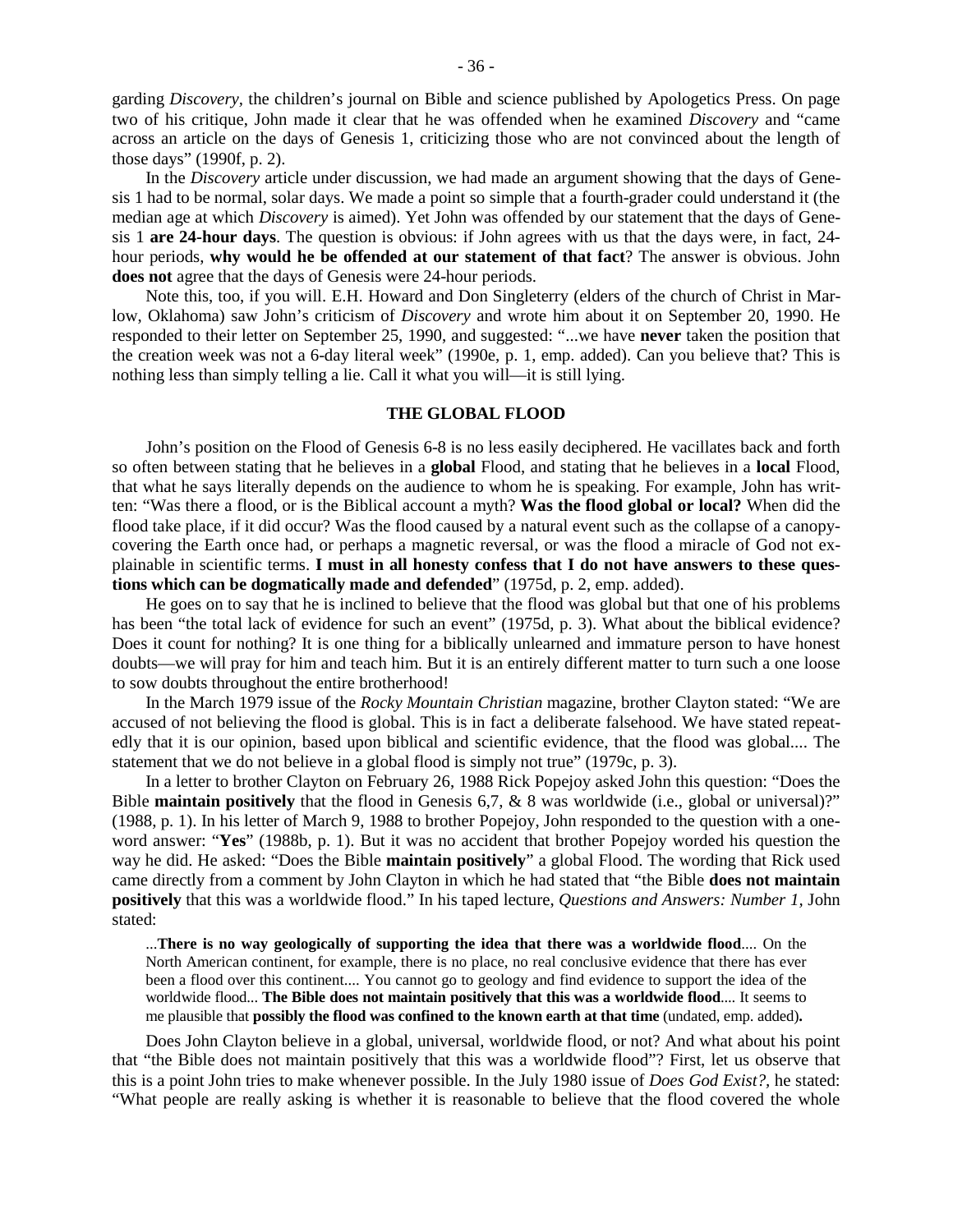globe. While it is this author's conviction that it did, it would not negate the biblical account if it didn't" (1980b, p. 9, emp. added).

Second, let us observe what the Bible clearly teaches on this important point when it says that the great flood of Noah's day "prevailed exceedingly upon the earth; and all the high mountains that were under the whole heaven were covered" (Genesis 7:19). In the New Testament, Peter confirmed that the ancient world "overflowed with water" (2 Peter 3:6); he even used the flood as a type of the coming judgment of the world (cf. Matthew 24:38-39). But brother Clayton is not sure at all that it happened this way. Instead, he must wait to see whether "science" can prove it; then, he will accept it.

One last point bears on this issue. As has already been mentioned in this book, on July 20, 1991 we finally were able to meet with brother Clayton to discuss items such as these, and many others. Prior to that meeting, we had prepared overhead transparencies that contained some of the quotations above. We asked John about these discrepancies. John squirmed and (naturally) claimed that each of the quotations had been "taken out of context." We said that there would be an easy way to settle this matter once and for all. We then handed John a 3x5-inch note card on which the following statement had been written: "I, John N. Clayton, believe positively that the Flood of Genesis 6-8 was worldwide (i.e., universal, global)." Below this statement there were two lines, one for John's signature, and a second for the date. We asked John to sign this card, as conclusive documentation regarding his exact position on the Flood. After a moment's hesitation, he signed the card and handed it back to us. It is now in our possession. It will be interesting, to say the least, to see what statements John makes from this point forward regarding his belief about a global Flood.

If John Clayton had the integrity to admit that he has taught these erroneous ideas across the years, but that he has altered his views, and now is teaching consistently the truth on creation/evolution issues, this book never would have seen the light of day. All of us have grown in our understanding of the Bible. When we grow out of a particular error, though, we need to be honest enough to say: "Yes, I taught that, but I was wrong, and today, I teach differently"—and then demonstrate a consistent pattern of teaching.

But that is not the case with brother Clayton. He flip-flops back and forth on a variety of crucial matters—all the while claiming that he never has taught anything but literal creation days, a global Flood, etc. The fact is, our brother does not hesitate to say one thing today, and another tomorrow, whenever he finds himself in a bind, and yet, incredibly, he simply will claim, "I have never believed anything but...." The most amazing thing about the entire affair is the fact that he thinks he actually can get away with it! This reflects a very serious character problem.

# **AGES OF THE PATRIARCHS**

John has made it clear that he questions the divine record regarding the great ages of the patriarchs as recorded in Genesis. There is no question, of course, that the Bible **does** record great ages for certain men and women of old. Adam, we are told, lived 930 years (Genesis 5:5). Methuselah lived 969 years (Genesis 5:27). And so on. The question is whether John accepts these ages as correct. He does not. Notice his reasoning for **not** accepting the ages as given.

In the September 1978 issue of *Does God Exist?,* John says: "One final difficulty that this relates to is the attempts made by some to nail down specific historic dates to Biblical events of great antiquity. **The ages of men in the past cannot be answered with great accuracy**" (1978d, p. 9, emp. added).

**Why** can the ages of men in the past not be answered with accuracy? On April 8, 1987, Mike Christensen, a member of the church of Christ in Laramie, Wyoming, wrote brother Clayton to ask about several unorthodox statements he had seen in John's written materials. In his letter, brother Christensen asked John specifically about the ages of the patriarchs. Here is how John answered the question in his letter of April 20, 1987: "It is a fact that there is **no scientific evidence** that people lived to be hundreds of years old. It may just be that we haven't found the right bones, but most bones of ancient men turn out to be twenty or thirty years of age and none have [sic] been found, to my knowledge, older than eighty years old. For this reason, I have tried to point out that there are many possible ways in which the extreme age of Methuselah might be explained..." (1987f, p. 2, emp. added).

John cannot bring himself to accept the great ages of the patriarchs because there is "no scientific evidence." Since "science" cannot prove that a virgin birth has ever happened, should the biblical record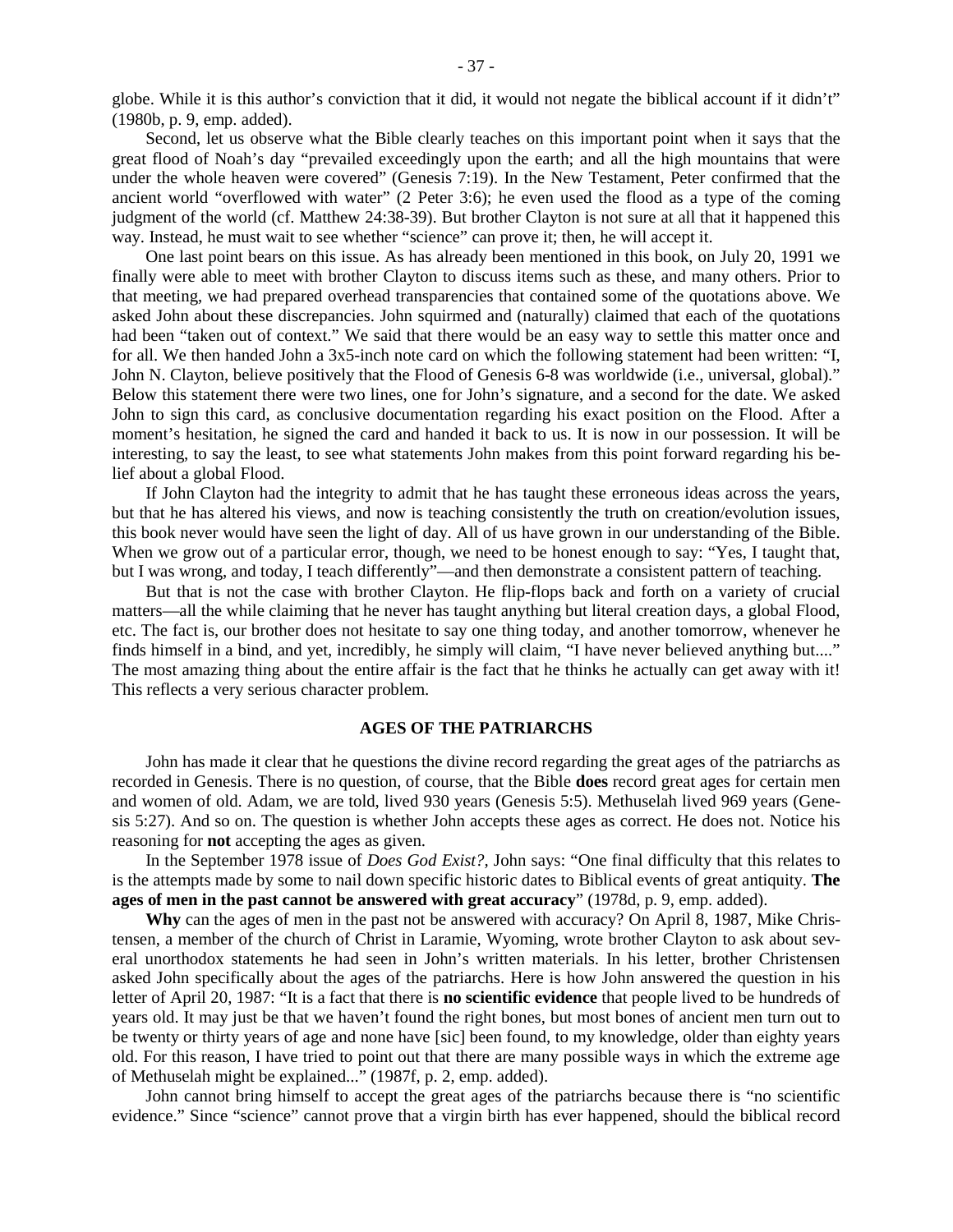of Jesus' virgin birth be dismissed as well? In the June 1978 issue of *Does God Exist?,* in an article titled "The Question of Methuselah," John discussed the biblical reports of great ages for men in the past, as compared with man's life expectancy today. He suggested: "The first possibility is that God miraculously changed man's life expectancy. There is no discussion of such a miracle in the Bible, but many miracles occurred during the creation which are not recorded in Genesis I. This may well be the answer, **but since no skeptic would accept it** we'll consider some other possibilities" (1978e, p. 11).

John's point is that "since no skeptic would accept it," he must find some other answer. This is incredible. First John suggests that because there is "no scientific evidence," the great ages of the patriarchs must be questioned. Second, he says that since "no skeptic would accept" the biblical record on these matters, "other possibilities" need to be explored. What a sad commentary on how John views God's inspired Word. It brings to mind the statement of noted scholar Edward J. Young in his book, *Studies in Genesis One*.

What strikes one immediately upon reading such a statement is the low estimate of the Bible which it entails. Whenever "science" and the Bible are in conflict, it is always the Bible that, in one manner or another, must give way. We are not told that "science" should correct its answers in the light of Scripture. Always it is the other way around (1964, p. 54).

Perhaps the reader is wondering exactly what "other possibilities" brother Clayton will explore in order to "explain away" these old ages for the patriarchs. John has developed his own private theology for alleviating this particular "problem." He says:

The guess that appeals to this writer is that the methods of measuring age are not the same today as they were when men lived so long. We know that some primitive people measure their age not from the time of their birth, but from the time they produce offspring, or are accepted as an adult in the community in which they live. We also know that many cultures use the moon as a measure of age (such as many American Indian tribes). If Methuselah were measured on such a system his age would be 80 years, plus the time till he became a father. This doesn't change anything as he would still be phenomenally old—especially for the day in which he lived, but it would give a **modern comprehension** of how such an age was calculated (1978e, p. 12, emp. added).

This "solution" is not new. Actually, F.A. Filby discussed this idea in his 1970 book, *The Flood Reconsidered,* and said: "This we reject completely, as not only can it be shown to be absolutely wrong, but it makes more difficulties than it solves. Enoch, we are told, had a son, Methuselah, when he was sixtyfive. If we divide by twelve he had a son when he was 5.4 years old!" (1970, p. 21).

But what, exactly, does Dr. Filby mean when he says that this system of adjusting the ages of the patriarchs "can be shown to be absolutely wrong"? Let us offer the following explanations, and it will become clear why brother Clayton's exegetical manipulation is in error.

John has stated that "James 4:14 and other passages like it refer to man's life as a vapor or a fleeting wisp—here for a very short time. If Methuselah lived 969 years (Gen. 5:27) **this description seems a bit strained**" (1976c, p. 6, emp. added). Apparently John is unable to place a verse in its proper context. To take James 4:14 and try to make it apply to the Old Testament patriarchs is "a bit strained." Further, note just how wrong John's private theology is when compared with plain statements of Scripture.

(1) The Bible makes a clear distinction between years and months, completely eliminating John's suggestion (see above) that perhaps men's ages were counted via "moons" (i.e., months), not years. In Genesis 8:13 it is recorded: "And it came to pass in the six hundred and first **year**, in the first **month**...." Moses apparently understood the difference between a month and year.

(2) The Bible also specifically presents men's ages **before they sired offspring**, thus also eliminating John's idea that men's ages were not calculated prior to that event. Genesis 12:4 says: "And Abram was seventy-five years old when he left Haran." Yet this was **before** the births of Ishmael and Isaac.

(3) The Bible also presents compelling evidence to eliminate John's idea that men's ages somehow should be divided by 12 in order to arrive at an accurate figure for the number of years they actually lived. Abraham was 86 when Ishmael was born (Genesis 16:16). Divided by 12, this means that the patriarch was just over 7 years of age at the birth of his first child, and Sarah was just under 6½ when she first gave birth! Further, Abraham must have died at the "good old age" of a shade over 14 (Genesis 25:7-8)!

Notice, too, this remarkable statement from Moses' pen. In Genesis 47:9, Jacob, speaking to Pharaoh, said, "The days of the years of my pilgrimage are a hundred and thirty years: few and evil have been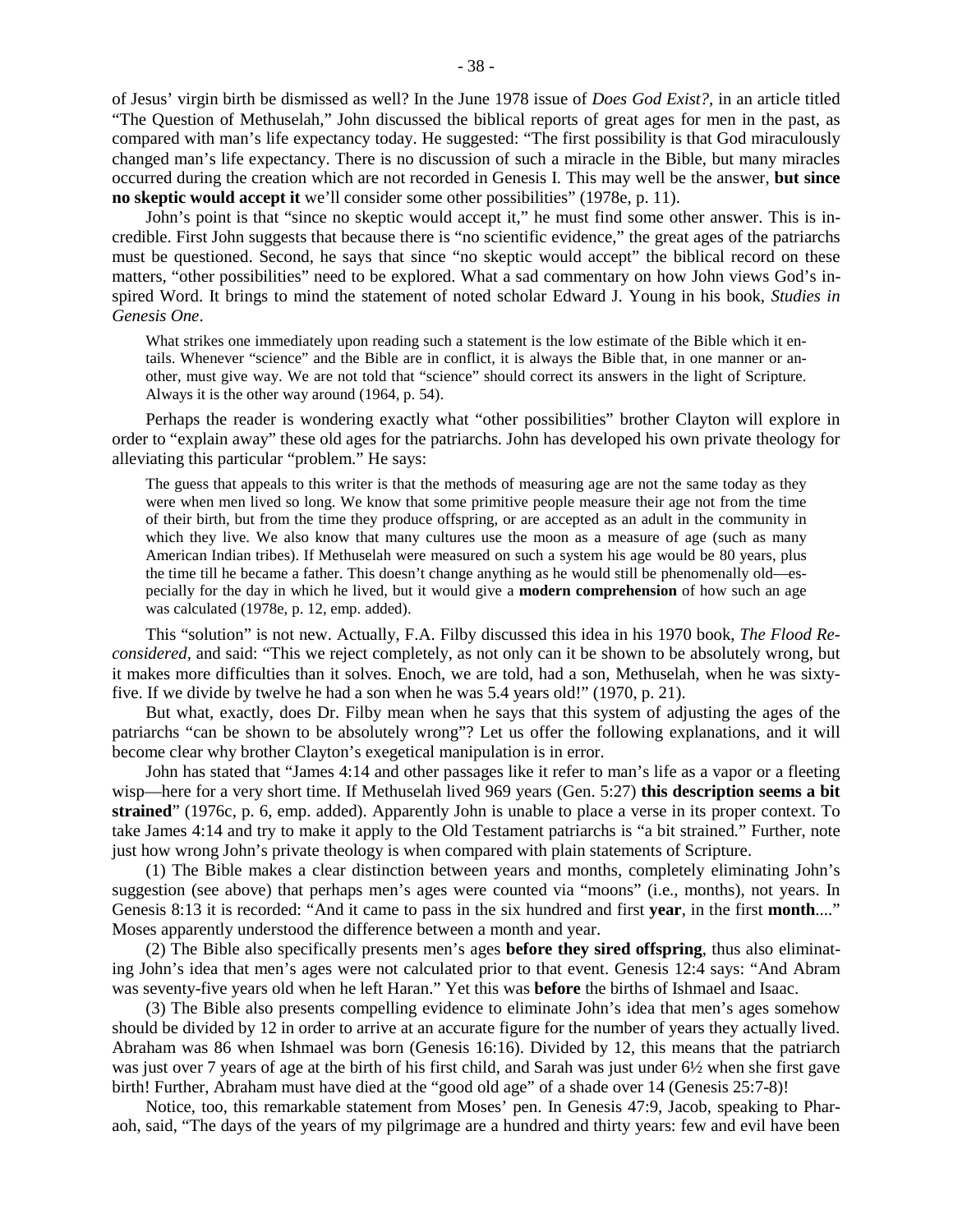the days of my life, and **they have not attained unto the days of the years of the life of my fathers** in the days of their pilgrimage." Notice the point that Jacob is making. He is 130 years of age, yet he states that even at this great age, his days have not reached "the days of the years of the life of my fathers." If he was 130 years old, and yet he had not reached the age of some of the patriarchs that preceded him, think how old "his fathers" would have been.

Isn't it remarkable how well the biblical record fits together? And isn't it wonderful that it can be trusted and accepted, without the kind of "slight of hand" tricks on which liberals have to rely in order to make their false theories palatable?

#### **EARLY MAN'S "IGNORANCE"**

John's view of early man is not the most complimentary that we have ever seen. He asserts that "man has been in a constant state of evolution" (1976a, p. 133). Primitive man, he suggests, was much smaller than modern man, and likely had more body hair than we possess: "Body hair certainly is not necessary to keep us warm, but we can imagine that our ancestors in glacial climates probably profited from body hair as a protection against many elements in the environment in which they lived" (1976a, p. 138).

Concerning Adam, John has written: "This writer sees no need to view Adam as a highly advanced and sophisticated individual. God had to make the first clothes man wore so he wasn't very advanced" (1978f, p. 2). When one suggests that early man was small, hairy, and so backwards he couldn't even clothe himself, he would not have to go much further to agree completely with the evolutionary picture.



Figure 9-1 John Clayton's Representation of "Early Man" (1990h)

Clayton would have us believe that Adam was so "ignorant" that he didn't even know how to make his own clothes. However, when the Genesis account says that God "made" Adam and Eve coats of skins, that does not necessarily imply that the Lord actually manufactured the garments. The Hebrew term can denote that which one "appoints to be done" (see Jacobus, 1864, 1:128; see also Spence and Exell, no date, 1:72). Thus, God may have said: "Adam, you and Eve get busy and make your own clothes." The text does not indicate that they were so "ignorant" that God had to take care of this for them.

It also must be noted that Adam was different (i.e., better) than we are in another way, a point that brother Clayton conspicuously omitted from his discussion. As author David C.C. Watson has observed, not only did Adam have to name all of the animals, but he also **had to remember what he called them.**  Watson explains how Adam could have accomplished this remarkable feat: "Adam was a better man than we are, so he had a better mind. He was better because he was perfect—without sin. Sin not only spoils our bodies, by disease and decay; it also spoils our powers of learning, memory, imagination and invention" (1976, p. 56). Professor John Davis stated in his classic work, *Paradise to Prison—Studies in Genesis*: "Adam's intellectual capacity probably surpassed ours; he was able to name all the animals which inhabited that early environment (vv. 19,20). This silences the argument that Adam was some type of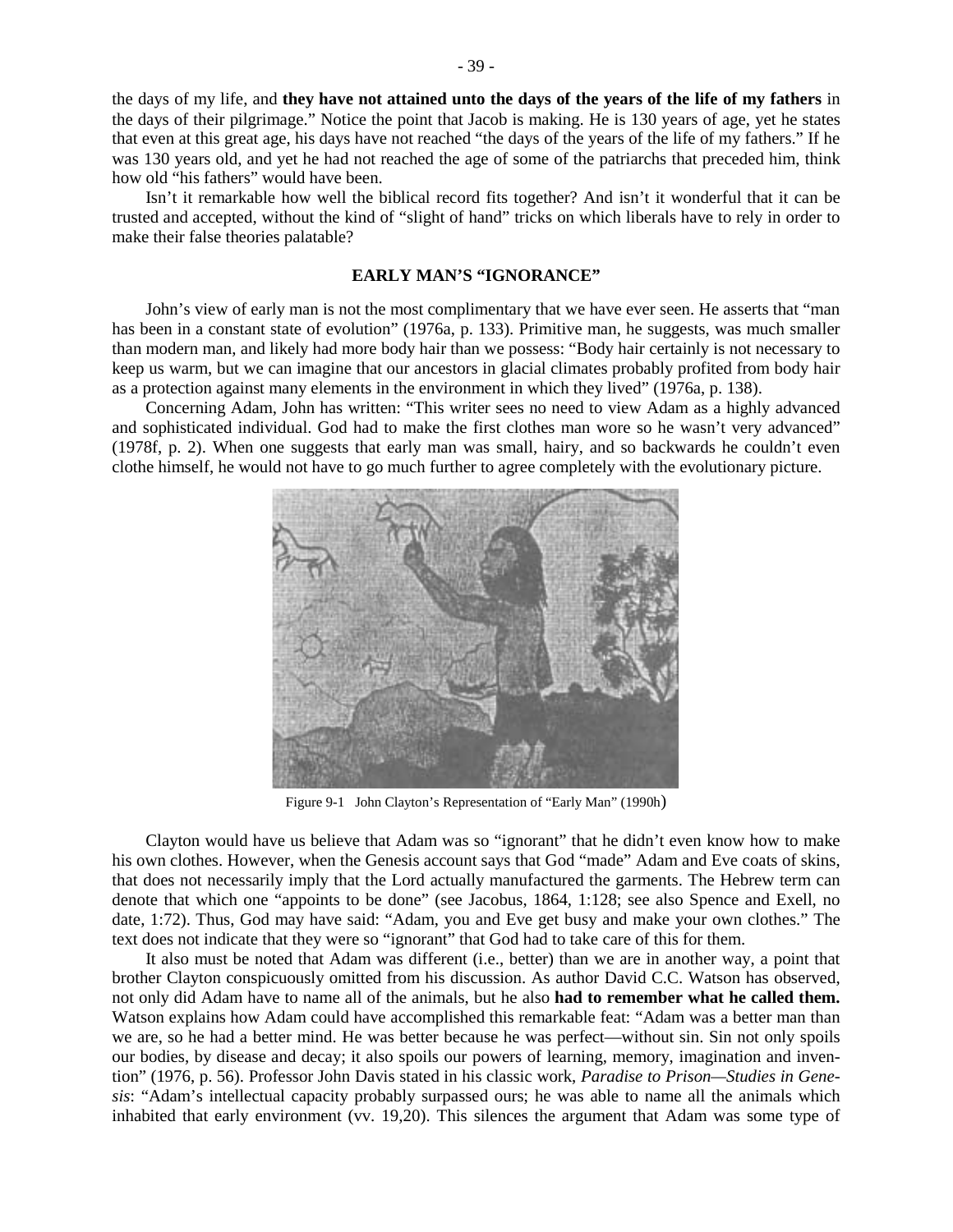primitive man groping for self-identify and self-consciousness. God created him with a complete, unhindered intellect" (1978, p. 82).

The noetic effects of sin must not be ignored in this discussion. Adam, prior to his breaking of God's covenant law, was without sin. He **was** perfect. God had endowed him with the knowledge (information) he needed to carry out his assigned tasks. He possessed language, for example. And even evolutionists are quick to admit that language is a sign of the highest possible intellect because it always, without exception, must be **taught and learned**. Who taught Adam the language he used to communicate with God? We suggest that Adam was endowed initially with considerable innate knowledge.

Furthermore, the Bible makes it clear that Adam possessed enough information to till and care for the Garden (Genesis 2:15). Additionally, one of the commands given to Adam and Eve by God was that they were to "subdue the earth" (Genesis 1:28). How could God give them such a command, knowing that they were too ignorant (i.e., did not possess enough information) to carry it out?

In the Winter 1992 issue of *Archaeology and Biblical Research,* Dr. David Livingston, associate editor of that journal, authored an article titled "Was Adam A Cave Man?" Dr. Livingston introduced an impressive argument, based upon studies in Genesis 4, which demonstrated that "arts and industry had already developed during the very lifetime of the first man and woman—Adam and Eve were still living—as well as Cain" (1992, p. 5). How wonderful it would be if brother Clayton would sit at the feet of, and learn from, conservative scholars, instead of drinking at the stagnant pools of liberalism.

The "hidden agenda" behind John's suggestion that Adam was ignorant is simply to adapt the biblical record to the evolutionary scenario. He attempts to leave himself a "way out" by observing that Adam was not "stupid"—only "ignorant." If these men and women were as ignorant as John seems to think, how, then, do we explain such things as the great ark-building episode of Genesis 6, or the innate ability of these early peoples to locate ores deep within the Earth, extricate those ores, smelt them, and turn them into "every cutting instrument of brass and iron" (Genesis 4:22).

There is simply no way, respecting the teaching of the Bible as God's Word, that John's statements regarding early man can be defended. This is just one more example of how his love for, and devotion to, the evolutionary scenario has clouded his thinking and influenced him to accept and teach error.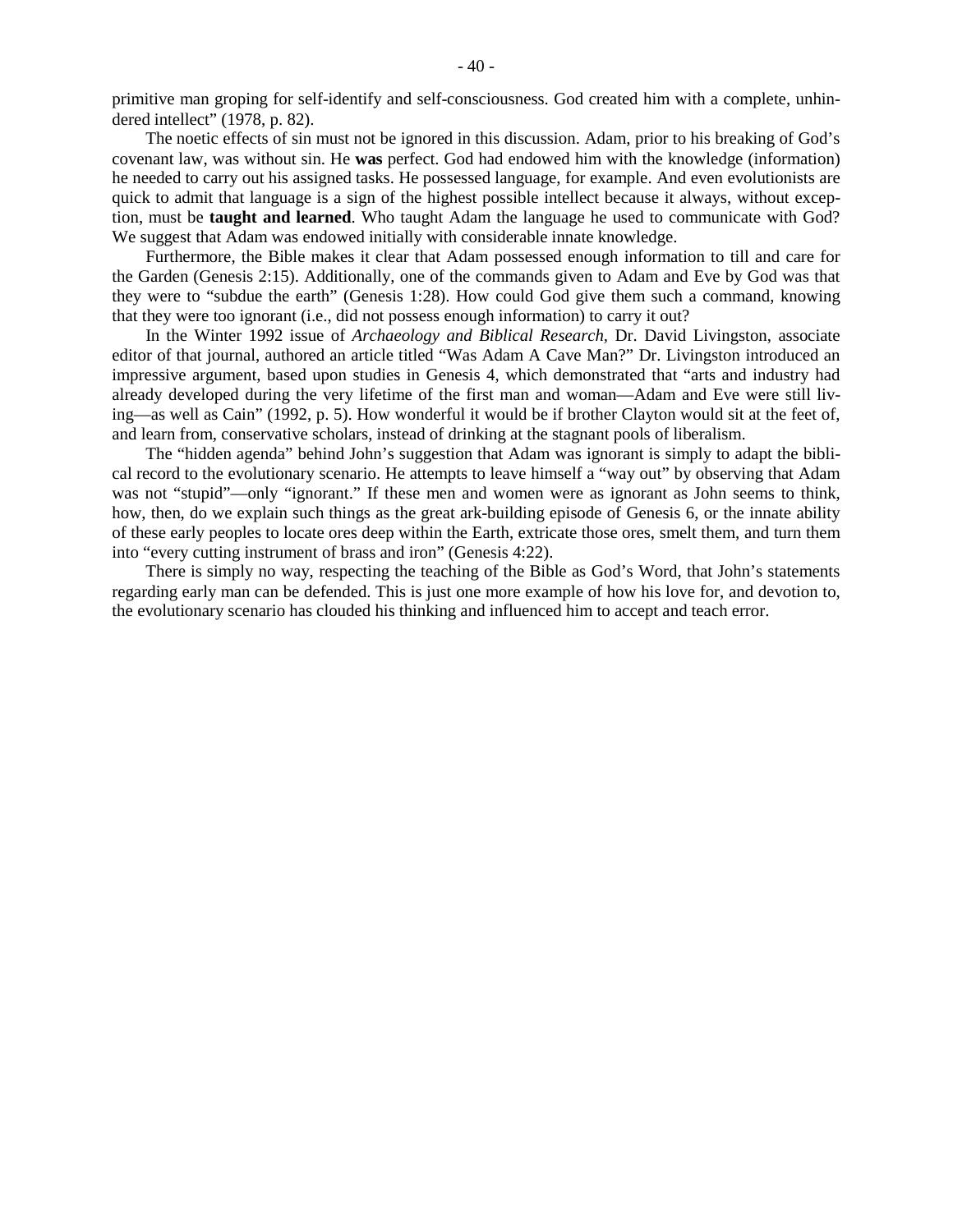# **CHAPTER 10**

# **JOHN CLAYTON ON THE AGE OF THE EARTH AND MAN'S EXISTENCE ON IT**

"Probably the most convincing argument for dating methods is that they do work."

—John Clayton, 1990a, pp. 130-131

"Dating methods are based on assumptions that are increasingly dubious, and sampling and analysis techniques are prone to error."

—John Clayton, 1990h, p. 6

If there is one thing that John Clayton absolutely must have to make his private theology work, it is an old Earth. One hardly can accept the standard geological timetable, as John ardently does, if the Earth is young. The f there is one thing that John Clayton absolutely must have to make his private theology work, it is an old Earth. One hardly can accept the standard geological timetable, as John ardently does, if Line Earth is young. The age of the Earth, and the time of man's existence on it, therefore have criticized severely denominational creationists who advocate a young Earth because, he says, these people have a "vested interest" in such a concept—that being, of course, their desire to accept various millennial views. In the 1991 edition of his *Does God Exist? Christian Evidences Intermediate Correspondence Course Teacher's Guide*, John commented on this point:

We would encourage you to stay away from various creationist material in this lesson, as that material has a **vested interest** in proving the earth to be young.... Creationists have traditionally maintained the idea that the earth is necessarily young according to the Bible. One of the main reasons for this view has been that a huge percentage of creationists are of a **millennial theological view**... (1991a, pp. 32,33, emp. added).

What John does not want widely known is that he has a "vested interest"—**in an old Earth**. This, of course, he has attempted to deny. In a letter to the editor of the *Rocky Mountain Christian* magazine in March 1979, John lamented: "I have been accused of believing that the Earth is 6 billion years old. What I have pointed out is that the Bible does not give the age of the Earth. I have taken the world view that espouses a nonworld time reference" (1979c, p. 3). In a letter he wrote to Dr. Basil Overton, editor of *The World Evangelist*, John said: "As a matter of fact, I have **never maintained that the Earth is of great antiquity**" (1978h, p. 2, emp. added). And, in his 1991 *Does God Exist? Christian Evidences Intermediate Correspondence Course Teacher's Guide*, John wanted the instructor to know: "...we are not saying the earth is necessarily old, we are just saying it is not necessarily young" (1991a, p. 33).

Each of the above statements from John regarding his position on the age of the Earth is false. He does not want to be identified clearly with the "old Earth" position because of its strong connection with organic evolution. He therefore does everything possible to avoid being labeled as one who advocates an old Earth. But, it is not difficult, when **all** the facts are in, to see that John does advocate the evolutionary view of Earth chronology. Consider the following evidence.

(1) In his taped lecture, *Questions and Answers: Number 1*, John has stated: "It is my personal conviction that probably **the earth is very, very old—much, much older** than the 6, or 7, or 8, or 10,000 years that some people would like to attribute to it" (undated, emp. added). John tells people in his 1991 *Teacher's Guide*, that "we are not saying the earth is necessarily old," all the while knowing he is on record as stating that it is "very, very old—much, much older than...10,000 years"? Is this honest?

(2) In lesson eight of his 1990 *Does God Exist? Correspondence Course*, under the title of "When Did God Create Man?," John explained to the student that "God has the patience to accomplish the earth's creation and all that is in it over a period of billions of years. God also has the power to create the earth two seconds ago—with you reading this document, the memory in your head, all of man's history and artifacts in place and functioning. The evidence is that you have been here more than two seconds. **The evidence is that the earth and man have been here more than 6,000 years**" (1990m, p. 5, emp. added).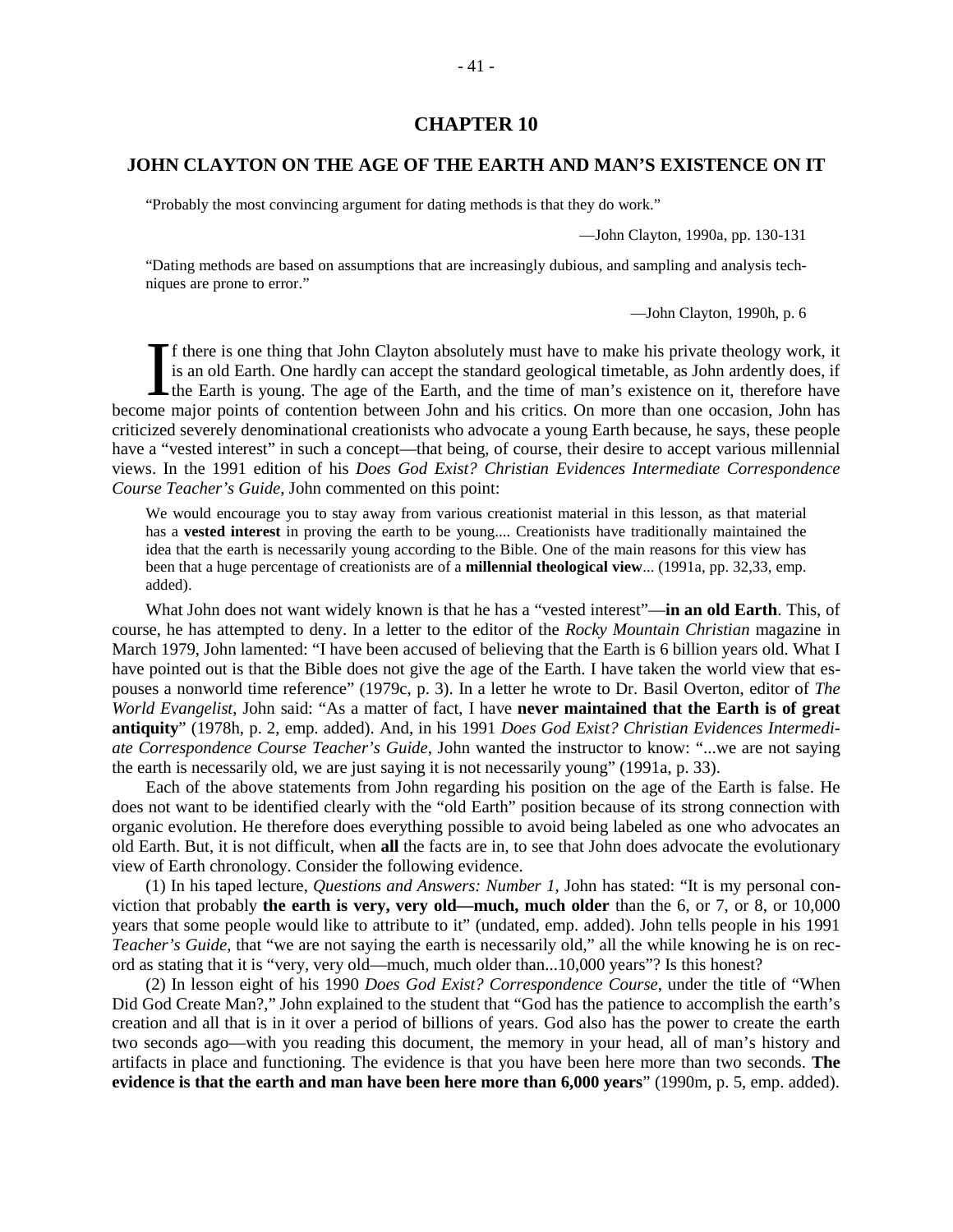Exactly what "evidence" is it to which he is alluding? If this matter is researched carefully, the answer can be found in John's writings. For example, in *The Source*, he addressed the matter of astronomic dating methods, and wrote: "Thus it is possible to calculate how long the Sun has been involved in its present kind of thermonuclear reaction to arrive at the amount of fuel it now has left. This figure turns out to be just over 4.5 billion years—**another indication of the age of our system**" (1990a, p. 130, emp. added). It certainly would be interesting to hear John explain how "it is possible to calculate" that the Sun has been burning 4.5 billion years. Such a calculation is impossible to **prove** scientifically. But brother Clayton **believes** it to be true because he is committed to evolutionary chronology.

(3) In *The Source*, John also discussed stromatolite growth patterns, and suggested: "This is the main method used in establishing the idea that life began on the Earth some **1.3 billion years ago**.... Probably **the most convincing argument for dating methods is that they do work**" (1990a, pp. 130,131, emp. added). But then again, let us hear the testimony of "the other" John Clayton: "Dating methods are based on assumptions that are increasingly dubious, and sampling and analysis techniques are prone to error" (1990h, p. 6). What are we to believe? Do the methods work, or are they "prone to error"? And, exactly where, in the Genesis record, do you suppose John would fit this "1.3 billion years"? He denies believing in the Gap Theory; he says he does not endorse the Day-Age Theory. Just how, then, can the 1.3 billion years be accommodated?

(4) In an article titled "More Evidence for Catastrophism" in the September/October 1985 issue of *Does God Exist?*, John addressed such phenomena as asteroids hitting the Earth in the distant past. He noted:

Now a new study has produced more support for astronomical influence on the Earth's story.... Measurements of our movement and speed around the galactic core suggest that at regular intervals of 33 million years (based on size and speed), we cross the galactic equator. A University of Chicago study by David Raup and John Sepkoski of the Geophysics Department suggests that at approximately 30 million year intervals, mass extinctions of life forms occur on the Earth. One might question the validity of both types of dating, but the fact that the two events occur congruently is hard to attribute to coincidence… (1985b, pp. 15,16).

John speaks approvingly of the dates employed by evolutionists. He believes that the 4.5-billion-year figure that has been calculated for the age of the Sun is "an indication of the age of our system." He acknowledges that the dating methods used by these evolutionary scientists "do work." And, he speaks with frivolous abandon of such figures as "33 million years" and so on, acknowledging that the derivation of these dates certainly would be "hard to attribute to coincidence." One wonders what else John would have to do to get someone to understand that he believes in a multi-billion-year-old Earth?

But where does man fit into this picture, according to brother Clayton? Again, John does not want anyone to "put him in a box" on these issues, and so he says one thing on one occasion, and exactly the opposite on another. For example, in lesson four of his *Does God Exist? Correspondence Course*, he wrote: "Any attempt to ascribe a specific or even a general age to either man or the Earth from a Biblical standpoint is a grievous error" (1968c, p. 3). So, when asked about where man fits into the overall picture of Earth history, John simply says: "I have no way of telling where man's beginning should be on the chart" (1968b, p. 35).

One would think then, after reading such statements, that John simply does not know where, in the history of the Earth, man's origin actually fits. But of course, such is not the case. Again, when **all** the facts are considered, John's position becomes crystal clear. Examine the following statements, all documented from John's writings.

(1) "Clearly man has become the dominant form of life on the Earth **only in modern time**..." (1968b, p. 35).

(2) Man "is a **very recent new-comer** to this planet" (1968e, p. 2, emp. added).

(3) "Birds, mammals, and **man** are mentioned; and **all of these are recent additions to the Earth geologically**" (1977g, p. 151, emp. added).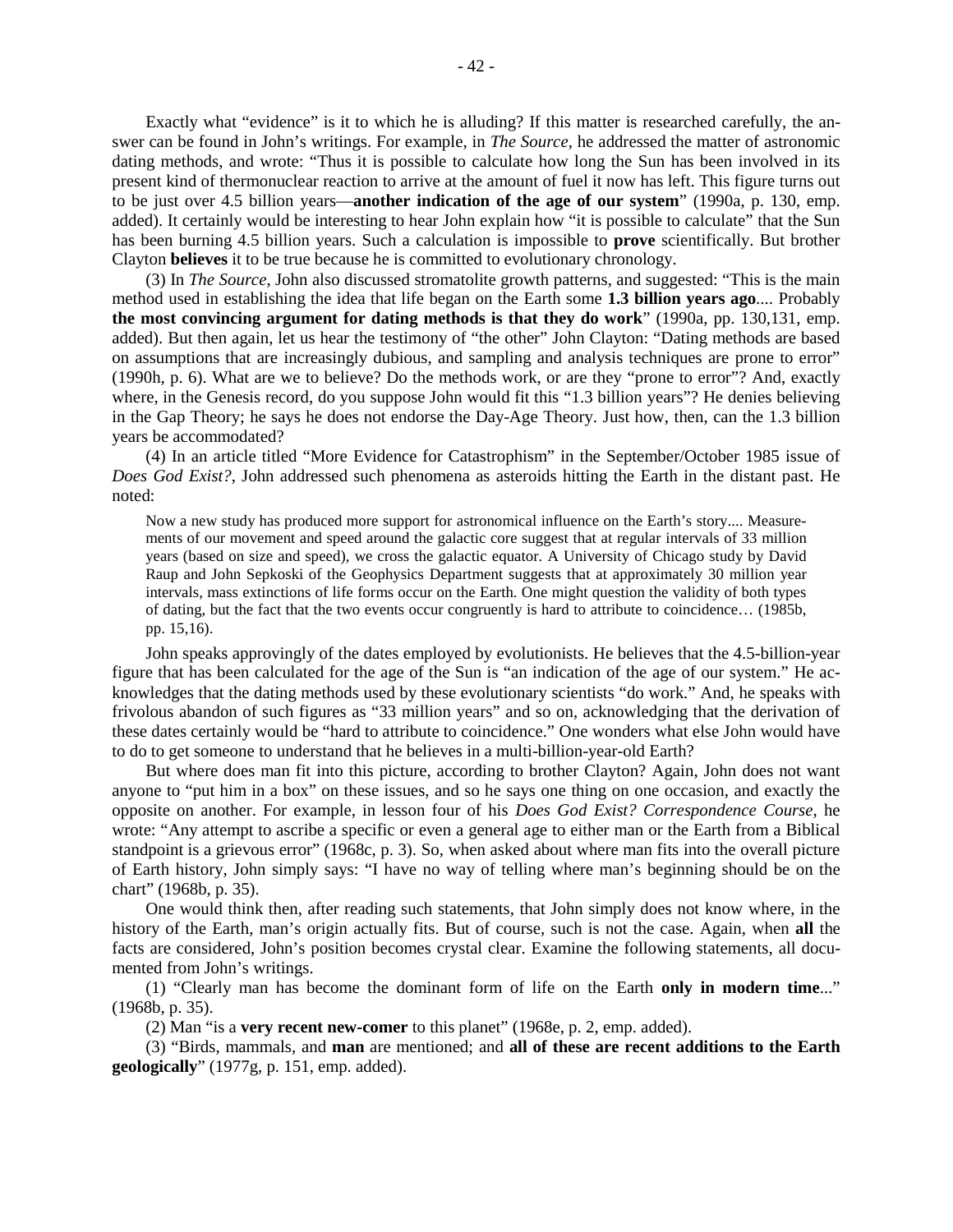(4) "At an early stage in the earth's history, marsupial mammals were apparently the dominant forms of life. **Placental mammals, like us, are relative newcomers to the earth** compared to the marsupials" (undated, *Design's Proof of God* [taped lecture], emp. added).

(5) "Why is it that man has not speciated while monkeys have? What explanation(s) exist? Answer: **Man's origin is too recent** for enough genetic differentiation to have taken place to speciate us" (1991a, p. 40, emp. added). The implication of the foregoing is crystal clear. Brother Clayton is suggesting that, given enough time, man would evolve further, and even differentiate into various species. [NOTE: Species are defined as groups that are so genetically different they cannot mate and produce fertile offspring.] In the past John has taught that ancient humans were significantly smaller in size, much more hairy than they now are, and considerably less advanced. This latest allegation is but an extrapolation of his conviction concerning the changing status of man—given sufficient time. It is difficult to believe that anyone would have a hard time understanding the nature of this speculation.

Moreover, there is another implication in the quotation above. According to Genesis 1:24-27, Earth's "living creatures," such as "beasts" and "cattle" (i.e., wild and domestic animals) were made on the sixth day of the creation week. This would include mammals like monkeys. Elsewhere, brother Clayton has conceded that mammals came into existence on the sixth day (1990g, p. 5). Man also was made (or created) the same day (Genesis 1:26-27). Since monkeys and men came into existence on the same day, how can brother Clayton claim that **man's origin is much more recent than the monkey's**—unless he believes that the sixth "day" represented a vast era of time? Our brother has impaled himself again.

These kinds of statements from brother Clayton could be multiplied many times over. By way of summary, then, exactly **what** does John Clayton believe regarding the age of the Earth and the existence of man on that Earth? All of the above information can be condensed into the following accurate assessment: (a) John believes in a multi-billion-year-old Earth; (b) he accepts the standard geological timetable, as presented by evolutionists; (c) he therefore believes that man, as the evolutionary scenario and timetable both teach, is a "relative newcomer" to the Earth.

But how, one might ask, does John avoid the plain statements of Scripture to the contrary? Shortly, we shall investigate those statements. But before we do, let us offer a brief analysis of how John tries to avoid them. [NOTE: John's advocacy of the Modified Gap Theory is discussed elsewhere in this review.]

Perhaps the clearest and most concise statement of exactly what John is trying to advocate is found in his 1991 *Does God Exist? Christian Evidences Intermediate Correspondence Course Teacher's Guide*, where the following comments are found: "It would be our suggestion that the most accurate understanding of the days [of Genesis—WJ/BT] is that verses 1-3 are untimed and undated and could contain the whole pre-history of the earth, and that the creation week is a literal week but deals only with man and his world" (1991a, p. 37).

In other words, in Genesis 1:1-3 there was a **pre-creation**, and what follows in Genesis 1:4ff. is the "rest" of what God created. Much of this gets into John's Modified Gap Theory (defended in his book, *The Source*). Since that will be addressed in detail later, the main point we would like to make here is that the only way John can advocate consistently his views on these matters is if he somehow can rid himself of the material in the biblical genealogies. These genealogies are the proverbial "thorn in his side," and he knows it. Because the genealogies are so specific, and because they (and other verses that we shall shortly discuss) tie man to the beginning the world, John has had to devote considerable time and effort to explaining why the information presented in the genealogies is unreliable for chronological purposes. Before presenting a refutation of his positions on the items mentioned above, therefore, we would like to present and discuss his position on the biblical genealogies.

John knows that unless he somehow can get people to ignore the message of the genealogical material presented in the Bible, he cannot succeed in getting them to accept his views on the creation account. He therefore has suggested: "There is no way to answer the question of man's antiquity precisely. The Bible does not give a date for Adam and cannot be used to calculate even an approximation that has credibility. **The genealogies in the Bible were designed to show descendancy, not chronology. They contain gaps and jumps which make them unusable to determine the age of man**" (1984b, p. 13, emp. added).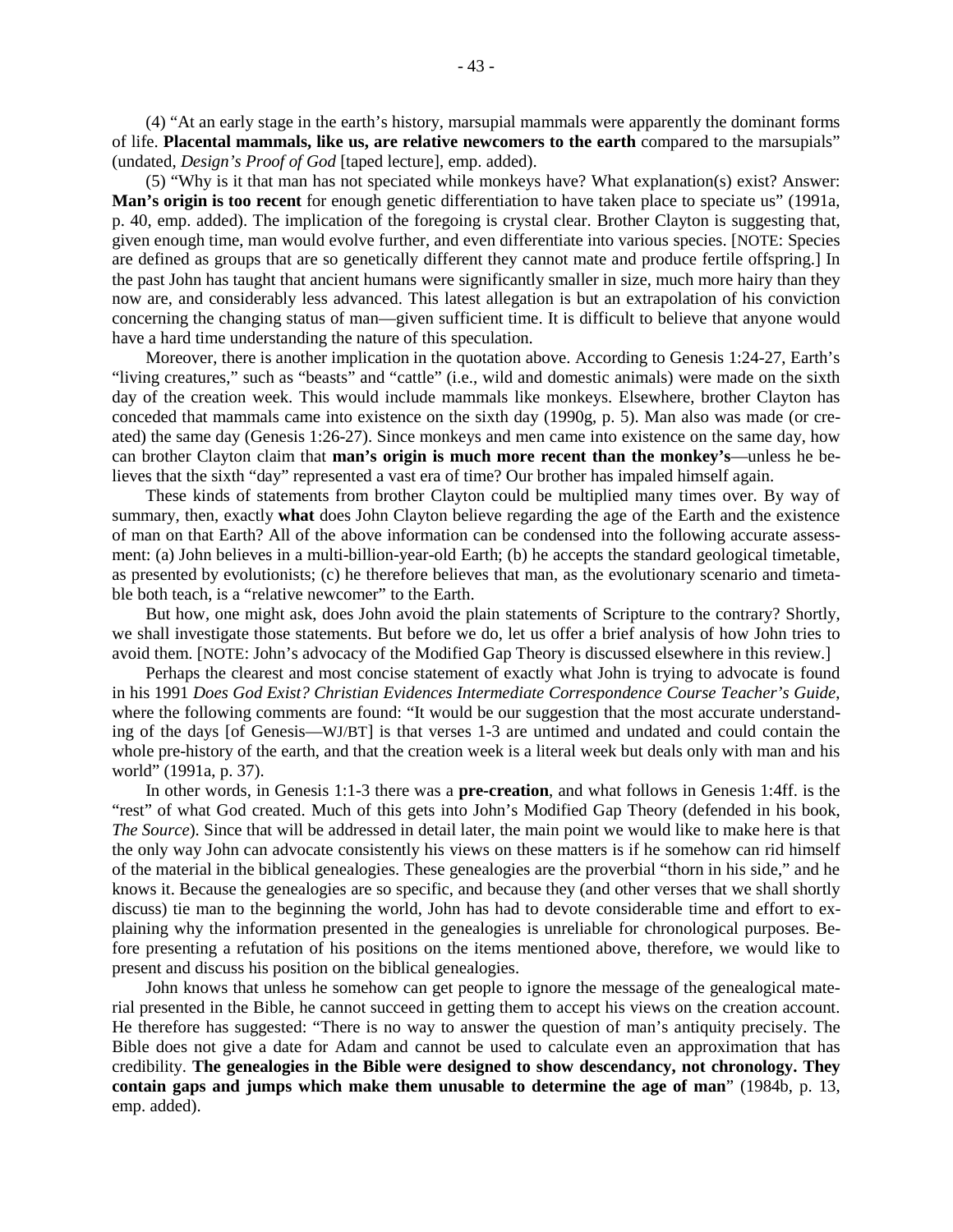John also has stated: "It is important to realize that **biblical genealogies are not complete, order dependent, or written for chronological purposes.... The purpose is to show descendency, not chronology**.... The purpose of the genealogy is clearly not to establish age" (1990m, pp. 4-5, emp. added). In what is perhaps his clearest position on the biblical genealogies, John has written:

Another well-recognized problem is the fact that the technique of writing genealogies did not require them to be complete. Even when a genealogy **sounds** complete and specific, it frequently is not. A good example of this principle is found in Matthew 1:17 when we read "Now there are 14 generations from Abraham to David, and 14 generations from David unto the carrying away into Babylonian captivity, and 14 generations from the Babylonian captivity unto Christ." It would appear that 42 generations are involved from Abraham to Christ, but we know this is not true. There are at least four individuals that Matthew has omitted in his genealogical listing—Joash (2 Kings 11:2), Jehoiakim (2 Kings 23:34), Ahaziah (2 Kings 8:24,25), and Amaziah (2 Kings 14:1). There are other examples like this which can be given in other genealogical sequences.... The Israelite culture simply did not record genealogies as we do today, and this means that any attempt to use a genealogy to calculate the age of the Earth—or even the age of man—is doomed to failure (1980d, pp. 6-7, emp. in orig.).

These are the positions held by John Clayton. They are opposed to plain statements of Scripture. Please examine the following.

(1) John suggests that the genealogies are so full of gaps as to make them useless in chronological matters. How did John know that Matthew omitted Joash, Jehoiakim, Ahaziah, and Amaziah? The only reason he knew that information is because the Bible itself provided it for him—filling in the very gaps that he says make the genealogies useless. As Dr. Arthur C. Custance correctly commented:

We are told again and again that some of these genealogies contain gaps: but what is never pointed out by those who lay the emphasis on these gaps, is that they only know of the existence of these gaps because the Bible elsewhere fills them in. How otherwise could one know of them? **But if they are filled in, they are not gaps at all!** Thus in the final analysis the argument is completely without foundation (1967, p. 3, emp. added).

Edwin Theile, the man who unlocked the mystery of Old Testament chronology, declared: "We know that God regards chronology as important, for He has put so much of it into His Word" (1977, p. 7).

During his seminar in Manteca, California John was asked how he could argue for a vast age of the solar system since the Earth, and the solar system, came into existence the same week as the human family. Further, since the genealogical records of the Bible indicate that mankind has been here for only a few thousand years, and not billions, this would suggest that the solar system was not billions of years old.

Brother Clayton responded by claiming that the purpose of the genealogies was merely to reflect a line of ancestry, and not to establish chronology. A follow-up question was asked: "Why, then, were **numbers** included in those ancient accounts?" The establishment of generational lineage could have been accomplished quite readily without any need to include chronological data regarding the patriarchs.

What followed was truly sad. John launched into a disoriented, rambling discussion concerning the figurative use of numbers in the Bible, even appealing to the book of Revelation (as if that had anything at all to do with Old Testament chronology). Clearly, he was rattled and had no earthly idea about how to respond to the question. The question still stands unanswered.

(2) Here is another extremely important point that John has overlooked. The Bible **is** concerned with chronology. If someone believes that the Bible is not interested in chronological matters, let them spend some time studying the lineages of the Hebrew kings in the Old Testament. James Jordan has noted:

Chronology **is** of concern to the writers of the Bible. From this perspective we should be **surprised** if the Bible did not include chronological data regarding the period from Creation to Abraham, especially since such data can now be obtained from no other source. That chronology is of concern to the Bible (and to its Author) can also be seen from the often difficult and confusing chronology of the Kings of Israel. Thus, we find that it is the intention of the Bible to provide us with chronology from Abraham to the Exile. Some of that chronology is given in summary statements...but some is also given interspersed in the histories of the Kings. Is it therefore surprising or unreasonable that some should be given along with genealogies as well? (1979/1980, p. 21, emp. in orig.).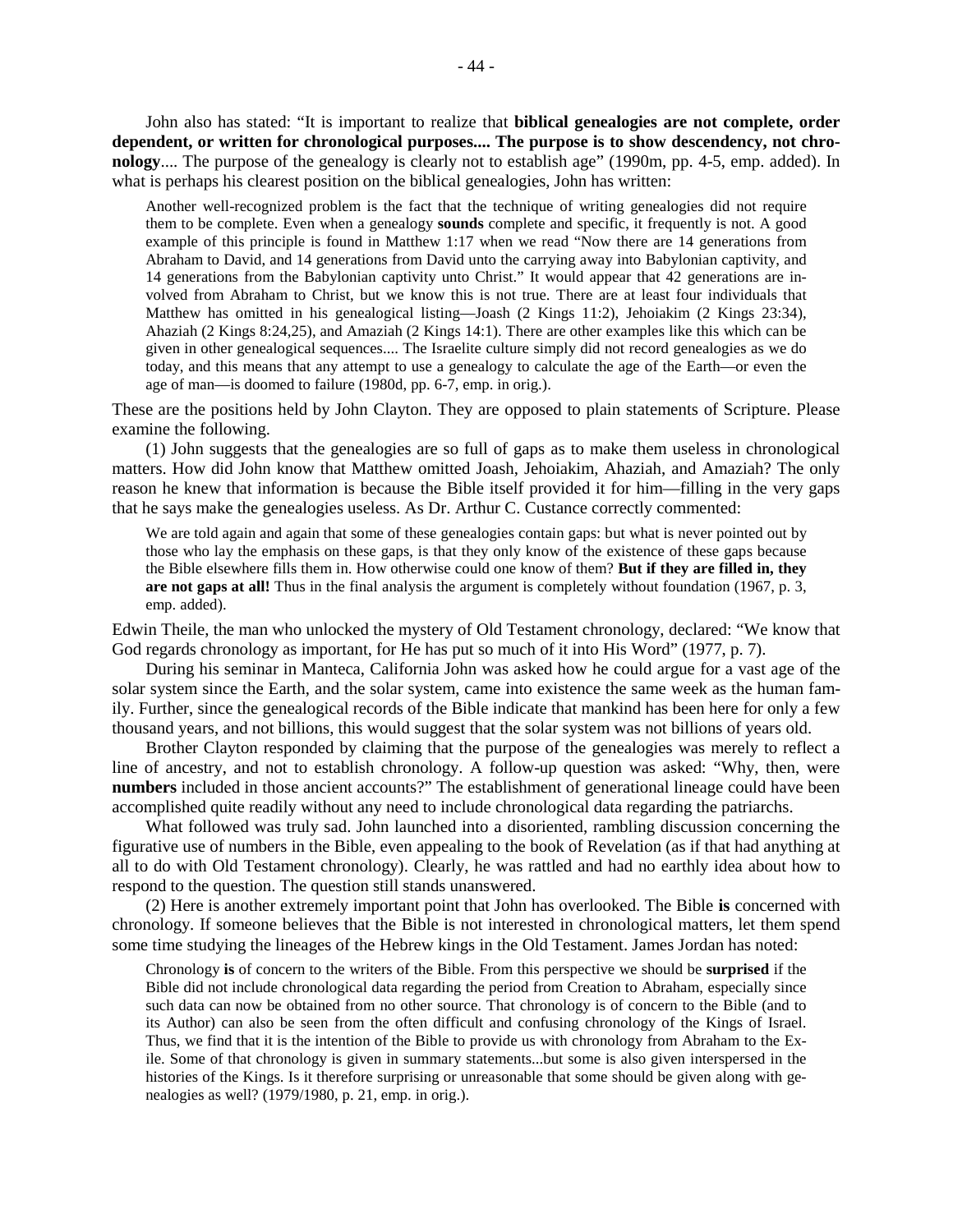John Clayton wants people to believe that the Bible is not concerned with chronology so that he can insert his own into the biblical text. But the genealogies clearly prevent that. Indeed, those genealogies provide such tremendous protection for the text that there simply is no way around the message they tell. That message is this: **man has been on the Earth since the beginning of the creation, and that "beginning" was not very long ago!** The proof which establishes that statement as true is as follows.

(3) Concerning Adam and Eve, Jesus declared: "But from the beginning of the creation, Male and female made he them" (Mark 10:6; cf. Matthew 19:4). Christ thus dated the first human couple from the creation week. The word in the Greek for "beginning" is *arché*, and is used of "**absolute**, denoting **the beginning of the world** and of its history, the beginning of creation." The word in the Greek for "creation" is *ktiseos*, and denotes "**the sum-total of what God has created**" (Cremer, 1962, pp. 113,114,381, emp. in orig.).

Unquestionably, then, Jesus placed the first humans at the very dawn of creation. To reject this clear truth, one either must contend that: (a) Christ knew the Universe was in existence billions of years prior to man, but, accommodating Himself to the ignorances of that age, deliberately misrepresented the situation; or (b) the Lord Himself, living in pre-scientific times, was uninformed about the matter (despite the fact that He was there as Creator—Colossians 1:16). Either of these allegations, of course, is blasphemous.

(4) Paul, in Romans 1:20, affirmed the following: "For the invisible things of him since the creation of the world are clearly seen, being perceived through the things that are made, even his everlasting power and divinity; that they may be without excuse." The apostle declared that **from the creation of the world** the invisible things of God have been: (a) clearly seen; and (b) perceived (from *noéo*, used of rational, human intelligence) so that some would be without excuse.

**Who** observed and perceived these things that were made from the beginning of the world? If no man was there for billions of years, because man "is a relative newcomer to the Earth," who was observing—with rational, human intelligence—these phenomena? An amoeba? A dinosaur? Without question Paul was contending that **man** has existed since the creation of the world and has enjoyed the capacity to observe and comprehend the truth which says that a Creator stands behind the creation; accordingly, those who refuse to glorify Him as Creator are without excuse. We might also add that it is inexcusable for one who professes to believe the Bible as God's inspired revelation to ignore such verses as these, in clear deference to theories of evolutionary geology.

(5) In Luke 11:45-52, the Lord rebuked the rebellious Jews of His day and foretold the horrible destruction that would come upon them. He charged them with following in the footsteps of their ancestors and hence announced that upon them would come "the blood of all the prophets, which was shed from the foundation of the world." Then, with parallelism characteristic of Hebrew expression, Christ rephrased the thought by saying, "from the blood of Abel unto the blood of Zachariah."

Jesus thus placed the murder of Abel back near the "foundation of the world." Granted, Abel's death occurred some years after the initial creation, but it was close enough to that creation for Jesus to state that it was associated with "the beginning of the world." If the world came into existence several billion years before the first family, how could the shedding of human blood be declared by the Lord to extend back to the "foundation of the world"?

(6) Brother Clayton, on more than one occasion, has suggested that there is no evidence as to how long Adam and Eve were in the Garden, and that untold years may well have elapsed during that time period. He has written: "Every evidence we have biblically indicates that mankind's beginning in the Garden of Eden **was not a short period** which involved one man and one woman" (1980d, p. 5, emp. added). While the Bible does not give a **specific** time as to how long they were in the Garden, we know it was not long. This is revealed by the fact that Christ, referring to the curse of death upon the human family, said that the devil "was a murderer **from the beginning**" (John 8:44).

(7) John has suggested that Adam and Eve **had** to have been in the Garden a long time because after they came out, it was said of Cain that "he builded a city" (Genesis 4:17). And, John opined, that is something "which you cannot do with you and your wife" (1980d, p. 5). The language in the text under consideration, however, does not indicate a modern, twentieth-century city as John imagines. The Hebrew word is broad in meaning, and may refer to anything from a large, sprawling city to a mere encampment.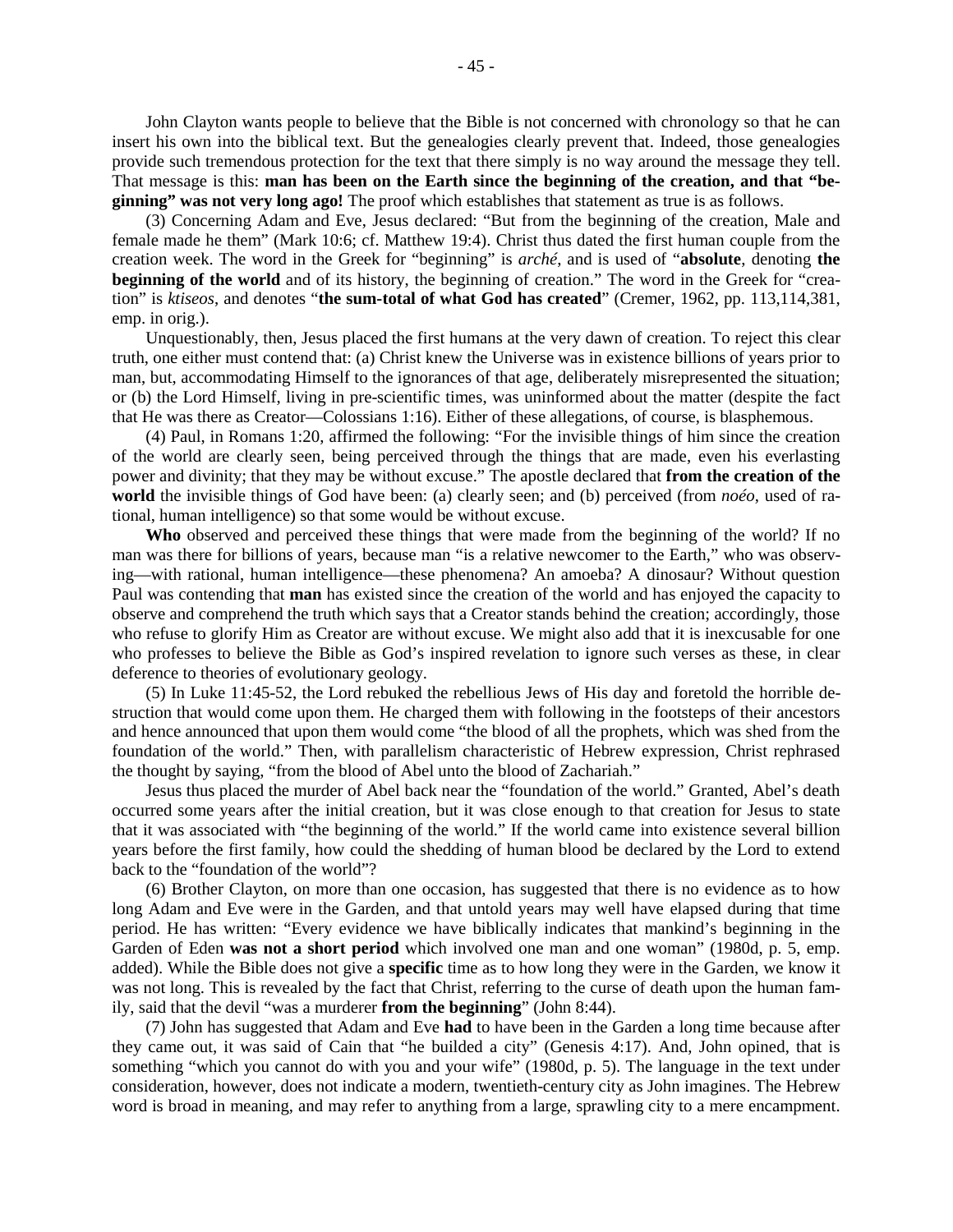Literally, it means "place of look-out, especially as it was fortified." As Willis has observed, in commenting on Genesis 4:17: "However, a 'city' is not necessarily a large, impressive metropolis, but may be a small unimposing village of relatively few inhabitants" (1979, p. 155). This was a Bedouin city, probably composed of tents. And, as everyone will admit, two boy scouts can erect a tent, so likely Cain and his wife were able to accomplish such a task as well.

(8) John has suggested that man is a "recent addition" to the Earth. Isaiah implied exactly the opposite when he asked, "Has it not been told you **from the beginning**? Have you not understood **from the Foundations of the earth**?" (40:21). Apparently Isaiah and John Clayton did not derive their information from the same source.

We feel that the above information is sufficient to show the error of John's teachings on the age of the Earth and man's existence on it. More will be said about related matters in the section of this book on his Modified Gap Theory.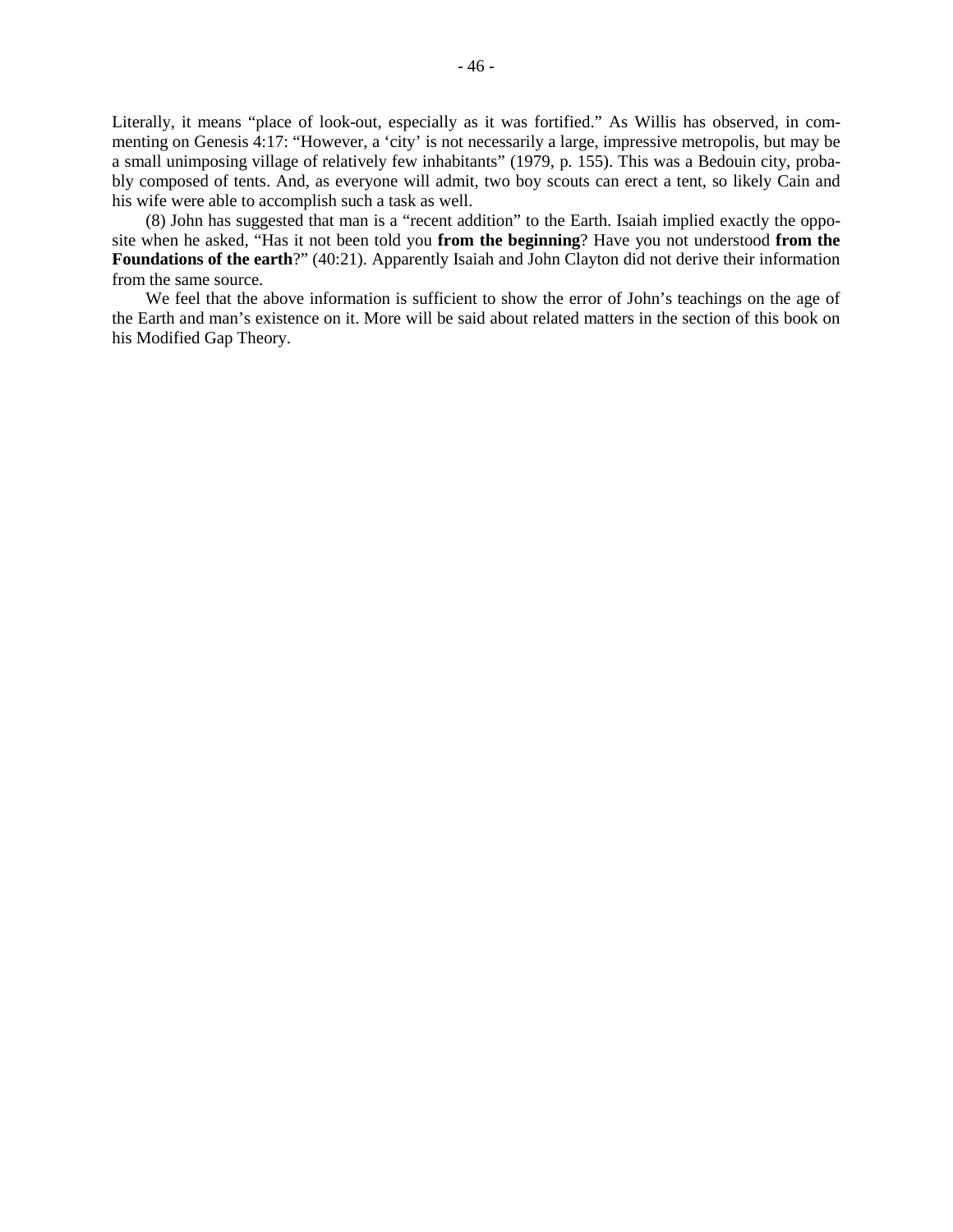# **JOHN CLAYTON ON THE GENESIS ACCOUNT**

"Genesis 2 is not a historical account."

—John Clayton, 1979c, p. 3

"Now it [Genesis 2] is historical, and it is historically correct. But it is not primarily a historical document the way Genesis 1 is."

—John Clayton, 1980a

Without a doubt, one of the most critical, if not **the** most critical, areas in the controversy over John Clayton's teachings has to do with his unorthodox view of the Genesis account of creation and those matters througho over John Clayton's teachings has to do with his unorthodox view of the Genesis account attitude toward the Genesis record will affect his attitude toward every other area of Scripture. G. Richard Culp was correct when he remarked: "One who doubts the Genesis account will not be the same man he once was, for his attitude toward Holy Scripture has been eroded by false teaching. Genesis is repeatedly referred to in the New Testament, and it cannot be separated from the total Christian message" (1975, pp. 160-161).

We believe the evidence clearly establishes that this is exactly what happened to John Clayton. He set out, early in life as a babe in Christ, to force the Genesis account of creation to conform to his own private theology, which was based on the erroneous instruction he had received at the hands of infidels and theistic evolutionists who had no respect for the Word of God. In so doing, he ultimately changed his views toward a multitude of other critical passages of Scripture, and the end result has been ruinous. He now believes, and advocates that others believe, false concepts that have as their logical consequences: (a) denigrating the deity of Christ (as does his statement that Jesus "violated the Sabbath"); (b) impugning the nature of God (as he does when he suggests that "evil existed **before God began**"); and (c) ignoring biblical concepts of New Testament worship (as he does when he suggests that "some passages might be able to be done with an instrument").

Rather than set aside his evolution-based presuppositions, John has chosen instead to nurture them. The price he has paid in so doing has been high indeed. He now finds himself so caught up in his own false teachings that he will not listen to a conservative approach to the Bible. He therefore continues to sow the seeds of compromise, all the while becoming more and more entrenched in his own private theology—a theology unknown to and unauthorized by the Word of God.

# **GENESIS AS "NON-HISTORICAL"**

The seeds of what eventually would grow into John's system of compromise were sown more than a decade-and-a-half ago. In the October 1976 issue of *Does God Exist?*, John penned an article by the title of " 'Flat Earth' Bible Study Techniques." In that article, which was a scathing rebuke of all of God's people who dared to accept the Genesis account at face value, John declared that any view which held that Exodus 20:11 was speaking of a creation accomplished in six literal days was "a very shallow conclusion" which, according to him, was "inconsistent with the Genesis record as well as with other parts of the Bible" (1976c, p. 5). He even went so far as to suggest that if a person actually believed Exodus 20:11 meant what it said—that God created the heavens, the earth, and all that is in them in six days—it was comparable to teaching the old, antiquated view that the Earth was flat!

Some among us were not willing to let that kind of accusation go unanswered. During the years that followed, many in the brotherhood pressed the issue. Finally, such pressure led John to attempt a defense in his own behalf. In a letter to the editor of the *Rocky Mountain Christian* magazine, John attempted to remove himself from the troublesome position in which he found himself because of his earlier statement.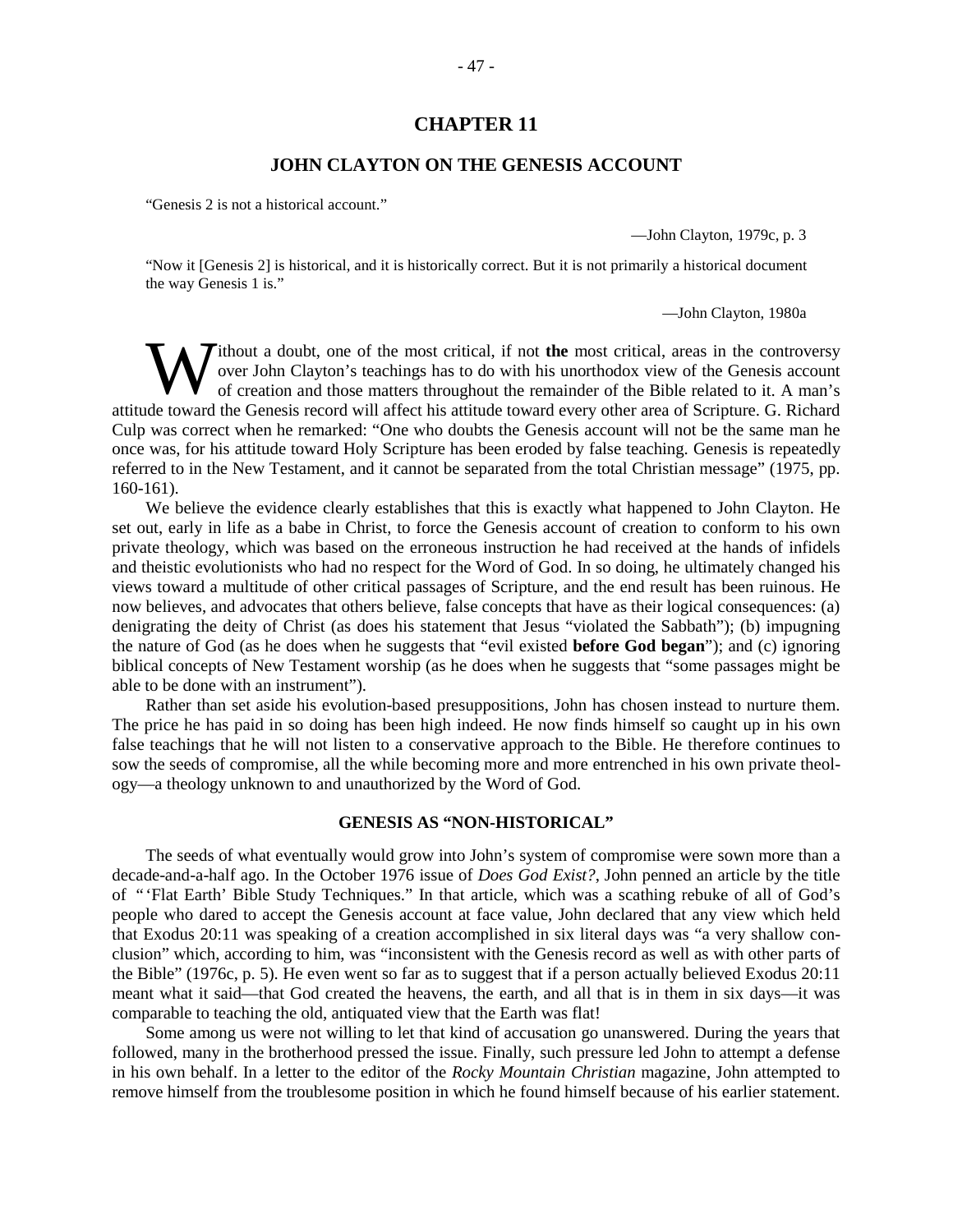Yet all he accomplished was to make the matter worse. In his own defense, he said: "I have been accused of not believing in Exodus 20:11. What I have pointed out is that Exodus 20:11 is a quote of Genesis 2 and **Genesis 2 is not a historical account**" (1979c, p. 3, emp. added).

Now John found himself in **really** hot water with many brethren who hardly could believe what they were reading. Here was a man traveling around the country, attempting to teach people on the Genesis account of creation, and he didn't even believe a portion of that account was **historical**! Likely, none among us ever will know the amount of static he received from concerned brethren after making such a statement. At any rate, when he eventually released the audio tape in which he responded to the first edition of this review, he tried to redeem himself, but once again did more harm than good. Listen to his statement:

First of all, I believe Genesis 1 is a literal, historical account. Its purpose is to tell us the history of the earth. But I do not believe that Genesis 2 is that kind of historical document.... Now it is historical, and it is historically correct. But it is not primarily a historical document the way Genesis 1 is, in my view (1980a).

Genesis 2 is historical, and historically correct, but it is not primarily a historical document? This statement by John then led him to offer a discussion on the difference between Genesis 1 and Genesis 2. In speaking of Moses, he said: "**Only an idiot would write a history and then re-write it—and especially re-write it backwards**."

It matters not how John tries to rationalize all of this. The implication of his statement is clear: if both Genesis 1 and 2 are the same kind of literal, historical narrative, then an idiot's mentality is reflected! Here, in summary form, is John's argument.

(1) If Genesis 1 and Genesis 2 are the same kind of literal, historical documents, then they are contradictory and reflect an idiot's mentality.

(2) But they are not really contradictory (hence, not idiotic) since they are not the same kind of writing; Genesis 1 is literal history, Genesis 2 is not.

(3) Since Genesis 2 is not a literal, historical account, if Exodus 20:11 is taken from Genesis 2 (as John wrongly assumes it is), then it is not literal history either.

(4) But Exodus 20:11 **is** based on Genesis 2 (his wrong assumption).

(5) Therefore, Exodus 20:11 is **not literal history** and we are not obliged to believe that the creation occurred in six, literal, historical days.

John continually attempts to teach people in this way. In the June 1977 issue of *Does God Exist?*, John said: "This is, incidentally, why the order of life in Chapter II is different than in Chapter I—it has a different **non-historical** purpose" (1977f, p. 7, emp. added).

From the biblical perspective, however, the Mosaic affirmation—that in six days Jehovah made the heavens, the earth, the seas, and everything in them (Exodus 20:11)—is a clear reference to Genesis 1, **not Genesis 2.** And so, if Exodus 20:11 is based on Genesis 1 (which it is), and if Genesis 1 is literal history (which Clayton admits), then Exodus 20:11 is a literal, historical account—and the entire creation was accomplished in six, literal days. Our brother is hopelessly entangled once more. If Genesis 2 is not historical, these questions are appropriate.

(1) Did God literally form Adam from the dust of the ground?

(2) Was the Garden of Eden a real, historical place?

(3) Was there an actual tree of knowledge of good and evil?

(4) Did Adam really name all the animals?

(5) Was Eve really made from Adam's side?

If Genesis 2 is not historical, none of these questions can be answered with certainty. This is nothing short of rank modernism and a careful reader, studying thoroughly brother Clayton's writings, easily can see how he has been influenced by it. Observe, for example, the following comparisons: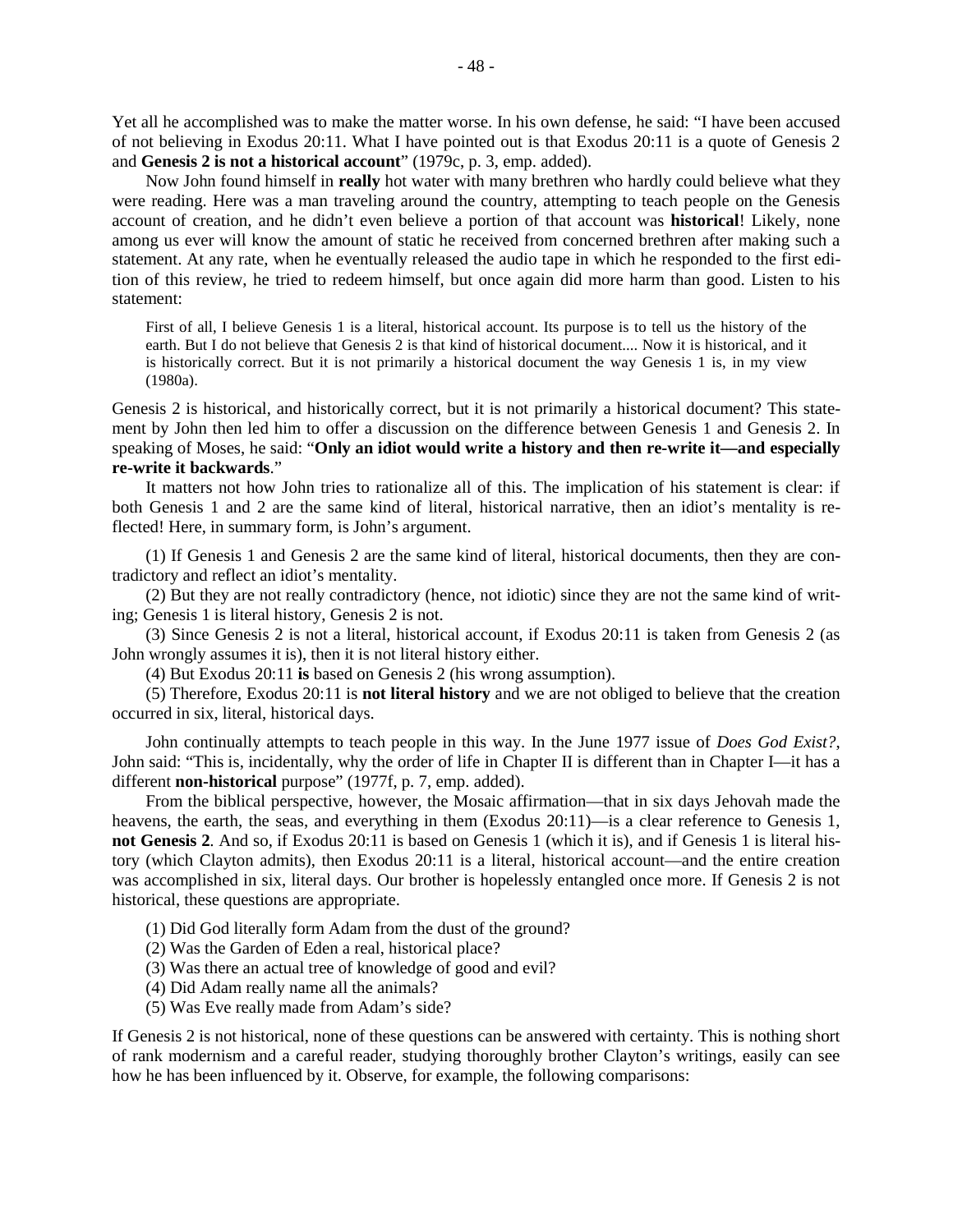"...we should never have to feel that we must defend Genesis 1 and 2 on scientific grounds. The basic theme of these articles is not the how and the what of creation, but the who and why."

Genesis "was designed to tell all men that God created things. Not when, or how, or where, or why, but simply that God did it."

The first statement was made by John Newpher, a liberal theologian of the Lutheran Church, who denies that the Genesis account is literally true (1963). The second statement is from John Clayton (1978i, p. 11). Where is the difference between the two sentiments?

One of John's most serious errors, of course, is his failure to recognize that an account may be presented **out of chronological sequence** and yet still be **literal and historical**. Acts 10, regarding the outpouring of the Spirit upon Cornelius, is not totally chronological in arrangement (cf. Acts 11, especially verse 4), but who would deny that it is **literal history**? Similarly, the fact that Genesis 2 is not arranged from a strictly chronological viewpoint **has nothing to do with the fact that it is literal history.** 

## **JOHN'S "MODIFIED GAP THEORY"**

Since, as we have established, brother Clayton believes that the Earth is approximately 4.5 billion years old (1990a, p. 130)—the standard evolutionary estimate—he must, in some fashion, accommodate the Genesis creation account to this concept. Accordingly, John has invented what is now commonly known as the "Modified Gap Theory" (see: Thompson, 1977, pp. 192-197; McIver, 1988, p. 22). Here is basically how this unusual twist on the standard Gap Theory works. John imagines that:

Genesis 1:1 is an undated verse. No time element is given and no details of what the Earth looked like are included. It could have taken place in no time at all, or **God may have used eons of time** to accomplish his objectives. **I suggest that all geological phenomena except the creation of warm-blooded life were accomplished during this time**. There was no way God could have described amoebas, bacteria, viris [sic], or dinosaurs to the ancient Hebrew, and yet these forms of life were vital to the coal, oil and gas God knew man would need. Thus God created these things but did not describe them just as He did not describe a majority of the 110 million species of life on this planet. Changes took place in the Earth (but no gap destruction) until God began the formation of man's world with birds, whales, cattle and man in the literal days of Genesis (1976a, pp. 147-148, emp. added).

John has worked on this concept for well over twenty years. As he has done so, he has modified it in order to make it fit whatever data happen to be in vogue at the time. In lesson number nine of his 1990 *Does God Exist? Correspondence Course*, John elaborated on what all of this means.

Not only does the first verse give us the creation of celestial objects, but of a **functional earth** itself.... By the end of Genesis 1:1 there was a functional, living, working earth. If you had stood upon the earth at this point in time, you would have recognized it. Let us once again remind you that how long God chose to use to accomplish this creation is not revealed in this passage.... It is very possible that a living ecosystem operated in Genesis 1:1 to produce the earth. Bacteria may have swarmed in the oceans and giant plants may have lived in great swamps. Dinosaurs may have roamed freely accomplishing their purpose in being. The purpose of all of this would have been to prepare the earth for man. This living ecosystem would have produced the coal, oil, gas, and the like, as well as providing the basis of man's ultimate food supply! (1990g, pp. 3,4).

Thus, in capsule form, John is saying that when the Bible says God created, what it really means is that, over eons of time, God "prepared" an Earth for man. And He did not create **everything** to exist on that "first" Earth. For example, there were no warm-blooded creatures, according to John's Modified Gap Theory. And, since man is warm-blooded, naturally, he wasn't there either. John wrote: "I submit to you that Genesis 1:1 is not a summary verse. It is a record of God's action which produced an Earth ready for man's use. I further submit for your consideration that **some time may be involved in this verse and that natural processes may have been used** as well as miraculous ones to prepare the Earth for man" (1982c, p. 5, emp. added).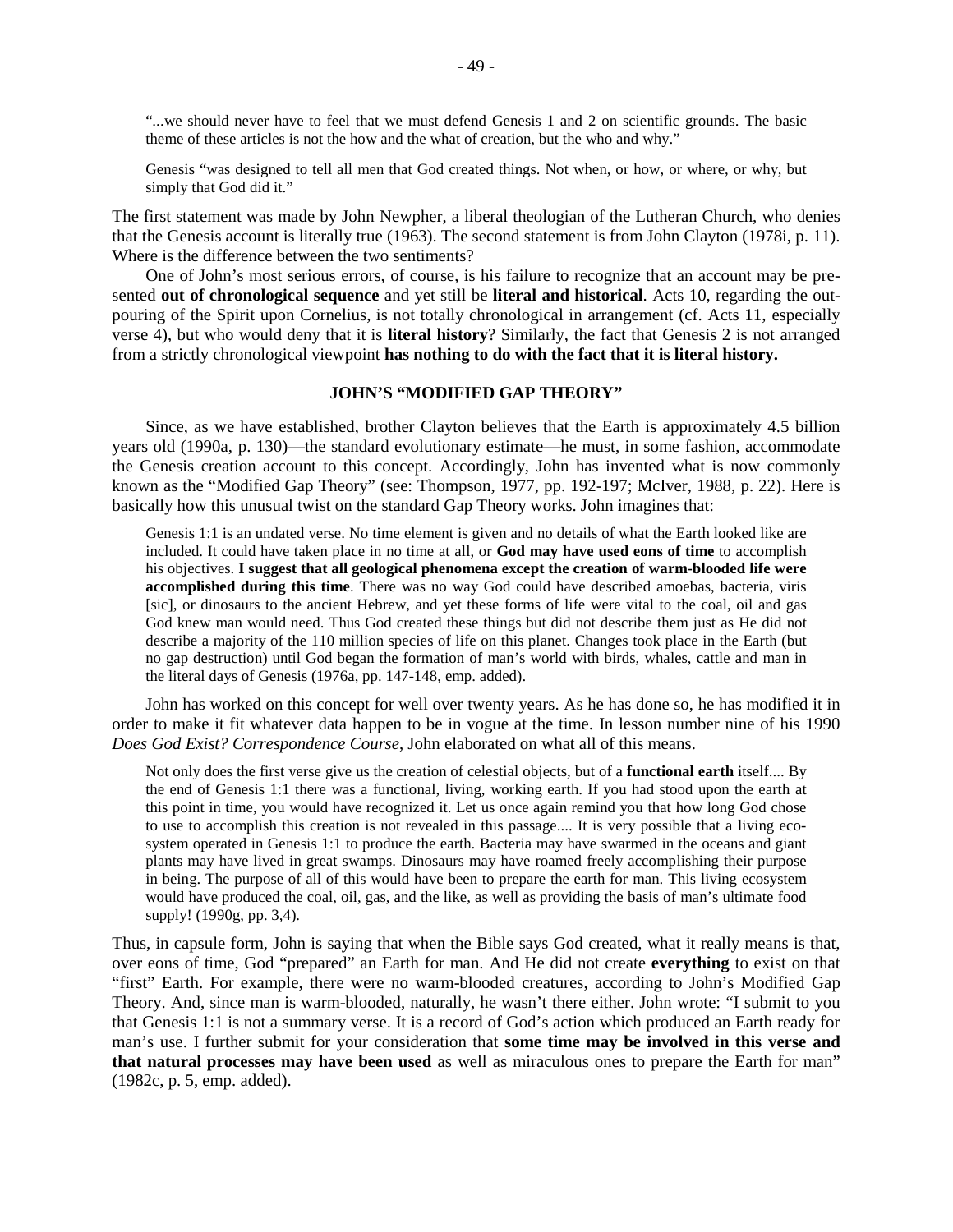Clayton also explained why man was not a part of this original creation, according to his theory: "The week described in Exodus refers to the week described in Genesis 1:5-31. The week in Genesis 1:5- 31 describes the creation of man and a few forms with which man is familiar, but it is **not** a total description of every living thing that does [sic] or ever has existed on Earth" (1976c, pp. 5-6, emp. in orig.). Exodus 20:11 explicitly affirms that **everything** that was made by God was completed **within the six days** of the initial week. Brother Clayton begs to differ. He asserts that many things had been created (over a vast epoch of time) long before the creation week ever started. And he expects intelligent brethren to believe him when he denies teaching a modified form of the Gap Theory. Since, as we have already discussed above, John does not believe that Exodus 20:11 refers to all of the creative activity of God, but instead refers only to that which occurred in Genesis 1:5-31, he has suggested that Moses "**avoids** the creation question and concentrates on his own purpose" (1976c, p. 5, emp. added). Placed into chart form by Clayton himself, the Modified Gap Theory looks like this:



poused by brother Clayton, let us make the following two observations. First, look carefully at John's chart (see above). Notice that according to **his** theory, the "creation week" does not commence until Genesis 1:14ff. Since this section of Genesis 1 has to do with the events of day **four** and afterward, brother Clayton's "week" of creative activity has only **three days**. There is no such thing, however, as a three-day "week."

Second, John does not like being saddled with any label that identifies his false views for what they are. He bristles at being "boxed in," to use his own words. But because his Bible knowledge is so limited, he finds it difficult to refute the charges leveled against him. Therefore, in attempting to skirt the issues, he has sometimes been known to answer charges that have not even been made. The story surrounding his Modified Gap Theory provides a good example of this very thing.

In the first edition of this review, we called attention to brother Clayton's Modified Gap Theory, and showed why it was patently unscriptural. When he produced his taped response to our review, since he could not answer our charges, he simply answered a charge no one had thought to make. He says, "You'll notice that I'm accused of advocating both the Gap Theory and the Day-Age Theory there, and of course neither one of those am I advocating.... But I would like to emphasize that I do not in any way, shape, or form embrace the Gap Theory" (1980a).

Well of course he doesn't accept the **standard** Gap Theory. No one ever said that he did. The charge against him was that he accepted the **Modified** Gap Theory (in fact, he is the one who invented the theory in the first place, in his book, *The Source*). The standard Gap Theory suggests that during the alleged time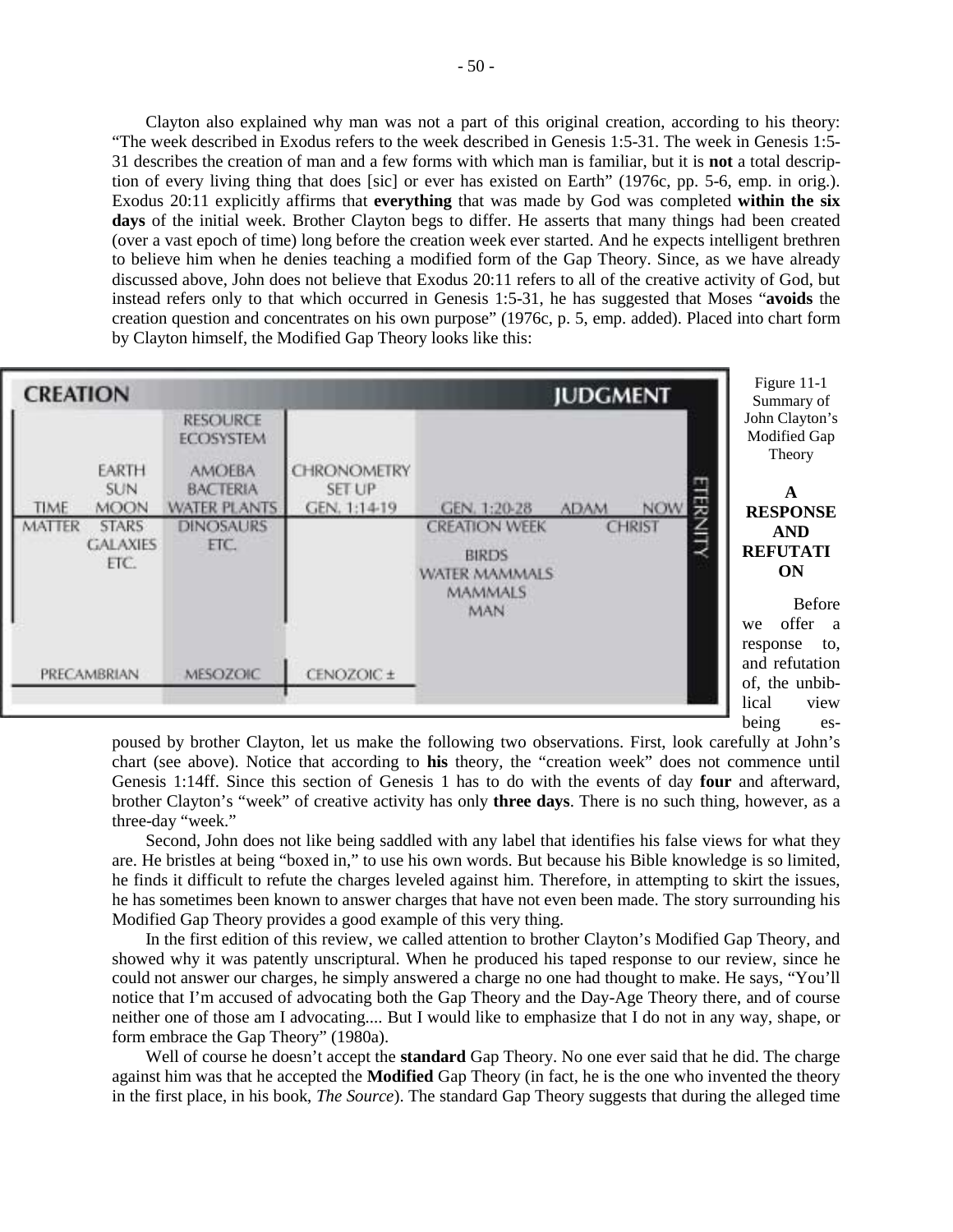interval between Genesis 1:1 and 1:2, the Earth was destroyed during a battle between Satan and God. John is on record as stating that he does not accept that so-called "gap destruction." We never said that he did. But we did charge him with advocating and defending the Modified Gap Theory. And that charge stands.

That has not, however, kept him from attempting to use this same argument against others who challenge him. One particular example is worth considering. During late 1991 and early 1992, Buddy Grieb corresponded extensively with John. Buddy specifically asked about John's Modified Gap Theory. On January 14, 1992 brother Clayton wrote Buddy a very pointed letter, in which he stated: "I don't believe you understand our position, even yet.... There is **no** gap!" (1992a, p. 1, emp. in orig.).

**No gap**? Surely brother Clayton doesn't think that people are going to believe that, especially in light of the evidence that is available. Listen to John as he speaks on his tape, *Evolution's Proof of God*: "In Genesis 1:2 I'm told by the Hebrew scholars that the most accurate reading is that the earth 'became without form and void' and some have suggested that maybe **a tremendous number of years passed between the first part of Genesis 1:1 and Genesis 1:2**" (undated, emp. added). John went on in the tape to defend that position. We wonder: what would a normal person call that "tremendous number of years" between Genesis 1:1 and 1:2? A "gap" perhaps?

Also, John says he's told by the "Hebrew scholars" (try asking him for the names of those scholars; brother Grieb did, and John refused to provide them) that the "most accurate reading [of Genesis 1:2] is that the earth **became** without form and void." Old Testament scholar Harold Stigers has explained why this is not true:

The construction of "became void," etc. is not justified by Hebrew syntax. When the verb "to be" (*hayah*) is to be constructed as "became," the addition of the prepositional lamedh is required with the following word to provide this meaning, and this preposition is absent here (1976, p. 49).

Incidentally, according to John's theological scheme, during those eons of time prior to the "creation week," God was **building up** a "resource ecosystem" by the use of amoebas, bacteria, water, plants, dinosaurs, etc. (see his chart on Genesis 1:1). However, at other times, when attempting to establish his Modified Gap Theory, brother Clayton has contended that the "most accurate reading" of Genesis 1:2 is that the Earth "**became** without form and void" (see quote above). Which is it? Was the Earth **generating**, or **degenerating**, during this period? It cannot be both. John's attempt to deny that he advocates the Modified Gap Theory has failed. And, his attempt to buttress his private theology with so-called "Hebrew scholars" likewise has failed.

In the paragraphs above, you may remember that we quoted John as saying that in Exodus 20:11 Moses "**avoids** the creation question and concentrates on his own purpose" (1976c, p. 5, emp. added). We would like to address that point here. John has been extremely careless in making such a comment. The purpose of Moses' statement was not **merely** to establish the Sabbath law; it also was an **explanation as to the why** of the Sabbath. Why observe one day in seven? Because in six days God created the Earth and its creatures, and on the seventh day rested! To say that Moses here "avoids" the creation question is erroneous. The divine writer did not avoid a reference to the **Creator**; "Jehovah" is specified. Nor did he avoid referring to the Lord's **action**; he noted that God "made" these things.

John's Modified Gap Theory flatly contradicts Exodus 20:11 and Genesis 1. For example, John has argued that the creation of fish (cold-blooded creatures) occurred in Genesis 1:1, whereas according to Moses, they were created on the **fifth day** (Genesis 1:20-23). The Genesis record states that creeping things (which would include both insects and reptiles) were brought into existence on the sixth day (1:21,24), but John's Modified Gap Theory places them in the time period before the creation week. Our brother just rearranges the Genesis record to fit his own private theology, which is formed from evolutionary presuppositions.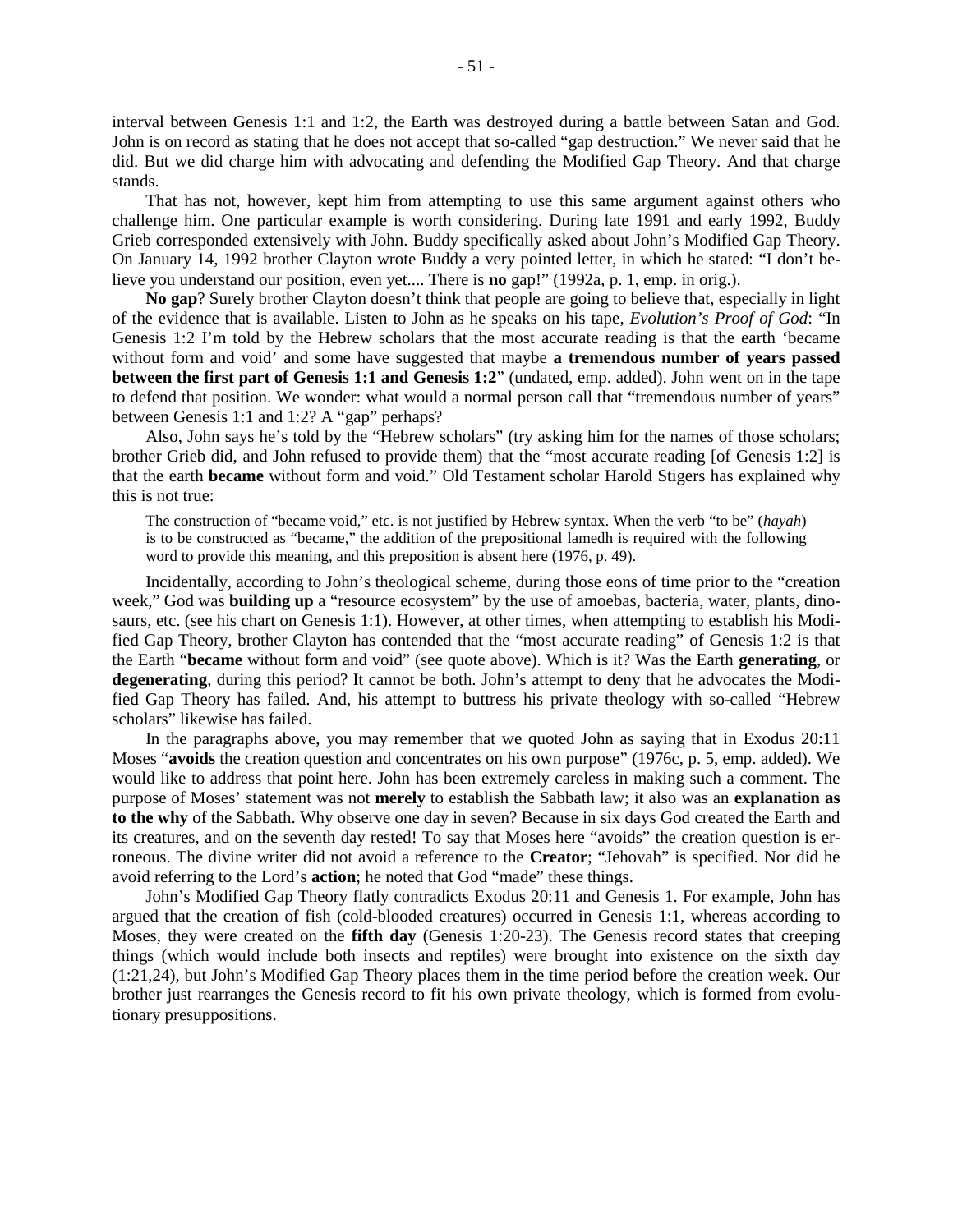# **CHAPTER 12**

#### **CLAYTON'S NEW VOCABULARY**

"The word *asah* refers to processes that involve change in things already created but do not involve the process of bringing something from nothing."

—John Clayton, 1990i, p. 7

"You [Jehovah] have made [*asah*] heaven, the heaven of heavens, with all their hosts...and the host of heaven worships you."

—Nehemiah 9:6

The only way that John can hold to his Modified Gap Theory, and his personal brand of theistic<br>evolution, is to convince people that **his way** of translating Genesis is the **correct way.** He<br>has been attempting to do just evolution, is to convince people that **his way** of translating Genesis is the **correct way.** He has been attempting to do just that for over thirty years. And in order to succeed, he absolutely must give people a **new vocabulary.** This is the case with many false teachers. They realize that they never can reach the masses by using correct, biblical terminology. So they invent new terms, or offer drastic reinterpretations of the old ones, so that they can make their concepts palatable.

We find this interesting, because John has little use for those people who speak "outside their field of specialization." He is on record as stating, in fact, that "when a person is quoted as an authority, he or she should be trained in the field he/she is quoted in" (1981a, p. 12). He has gone into print, urging people to ask, "What are the credentials of the person making the claim? Is he working in a field he is qualified to work in? What is his reputation and is he working for or with a group that has a vested interest of some kind in the work he is doing?" (1983e, p. 5). Then, John laments that some people attempt to make their data conform to their conclusions, instead of the other way around. He even admits that "the same kind of problem and the same lack of credibility exists in religious teachers and lecturers.... **We sometimes see the meaning of Greek and Hebrew words deliberately distorted to support a preconceived religious idea**" (1983e, p. 3, emp. added).

If a man ever were asked to provide a perfect description of himself, he could not do better than John has done here. First, not only does he have no formal Bible training (as we have documented previously), but he has admitted: "I personally could not get up on my soap box and maintain this because I am not a Hebrew scholar and **I'm not qualified in this**" (undated, *Questions and Answers: Number 1* [taped lecture], emp. added). Second, if someone were to ask John about the credentials which **he** possesses that allow him to instruct others on Greek and Hebrew, what do you think his answer might be? If they inquired about whether or not he was "working in a field he is qualified to work in," how do you think he would respond? Third, **John is the man** who has "**deliberately distorted" the Hebrew and Greek words of the Bible to "support a preconceived religious idea**." Here is the documentation behind our claim.

In article after article, John has tried to explain why people need a new vocabulary. Anyone doubting that should examine his articles in the following *Does God Exist?* magazines: October 1976 (pp. 2-7); December 1977 (pp. 7-10); May 1979 (pp. 2-5); January/February 1989 (pp. 4-7); November/December 1989 (pp. 12-14); July/August 1990 (pp. 5-12); and January/February 1991 (pp. 6-10). We would like to examine this new vocabulary, and explain why it is both unnecessary and unscriptural—and therefore should be rejected.

John's entire Modified Gap Theory, with its accompanying off-beat theistic evolution, rests upon the interpretation of two Hebrew words found in Genesis 1. Those words are *bara* and *asah.* Here is what John has said about them, and why they are so important.

In the Hebrew culture and in the Hebrew language there is a difference between something being created and something being made. The idea of creation involves a miraculous act on the part of God. It is not something that man can do, nor is it something that can occur naturally.... The Hebrew word used in Genesis 1 to describe this process is the word *bara.* As one might expect, this word is not used extensively in the Bible, in fact, it is only used in verses 1, 21, and 27 in Genesis. The other concept in the Hebrew culture and in the Hebrew language that is used in reference to things coming into existence in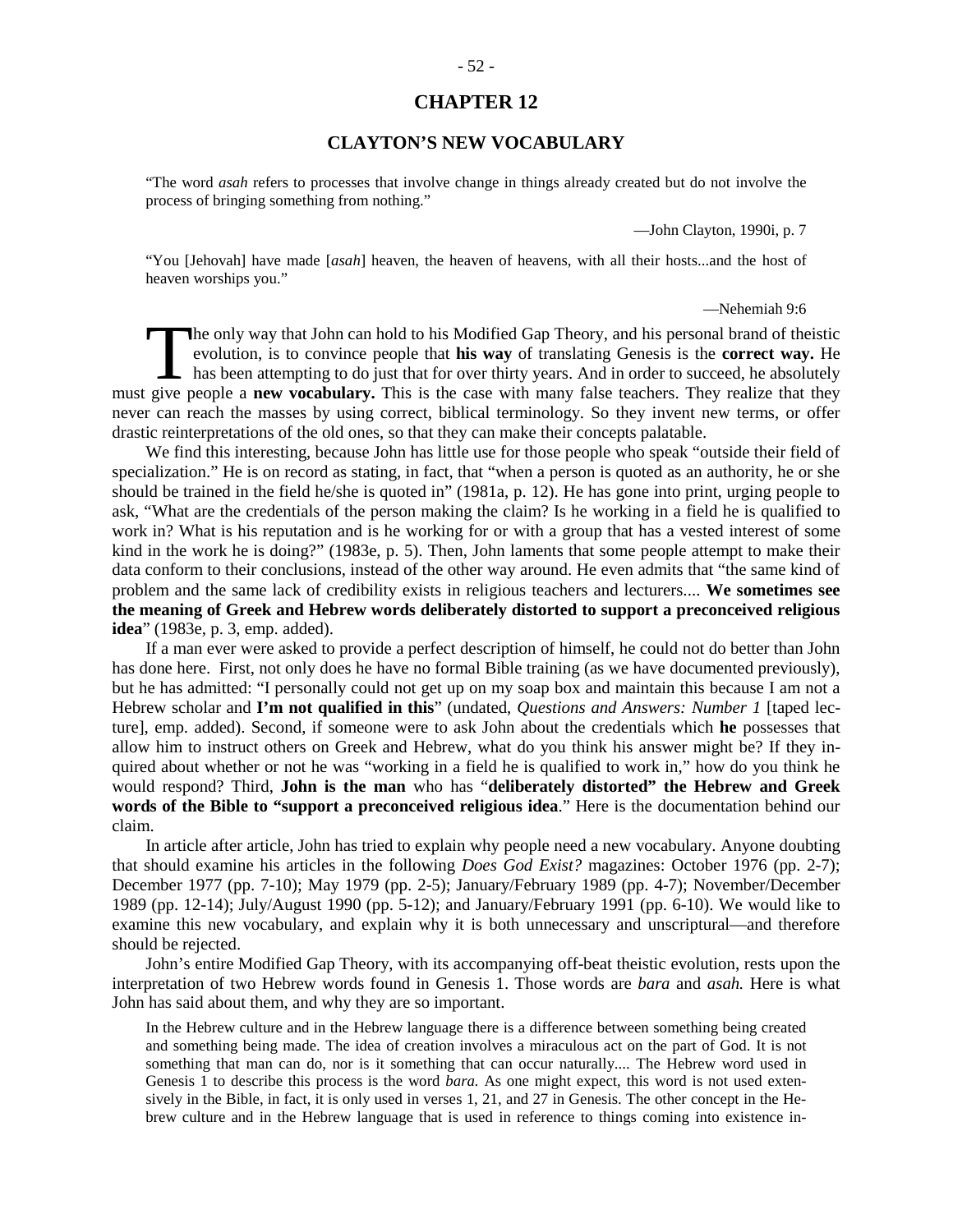volves the process of producing something naturally. The idea is that something came into existence because of planning, wisdom, and intelligence, but not as a miraculous act of God. Many times acts of men are described in this way. The Hebrew word *asah* is the main Hebrew word translated this way in Genesis 1. It is vital to a proper understanding of Genesis that these two words not be confused because much understanding is lost and considerable contradiction with the scientific evidence is generated when the words are not distinguished from each other (1991c, pp. 6-7).

John also has written: "We have pointed out that the Hebrew word *bara* normally means to create something out of nothing while the word *asah* usually implies the re-shaping of something that was already in existence.... the normal use of the word *bara* and the normal use of the word *asah* are distinctly different and this difference is important in one's interpretation of Genesis 1" (1979g, pp. 2-5). Exactly why is this distinction important to John? Examine this summary, and it will become clear.

(1) God initiated the Big Bang, and the Universe developed according to evolutionary theories (1991c, p. 8).

(2) The initial creation (*bara*) included such things as the Sun, Moon, Earth, stars, etc. (1991c, p. 8). As we have discussed already, John would put certain living creatures in this period of "pre-history," including such things as dinosaurs, bacteria, etc., but no warm-blooded animals or man.

(3) Sometime after the initial creation, God then began to form and make (*asah*) things. As Clayton has written: "It is important to recognize that this process of creating... is described in Genesis 1:1-3. Verse 4ff deal with something all together different—the making, forming, and shaping of the created earth. Creation does not occur again until animal life is described in verses 20 and 21" (1991c, pp. 8-9).

(4) Beginning in the time period called Day 5, according to John, God began to make new things (1991c, p. 9), which presumably would include marine life, birds, and man, but would exclude light, oceans, atmosphere, dry land, planets, stars, moons, and beasts of the field—all of which supposedly were "created" (*bara*) in Genesis 1:1.

(5) Man's spiritual part then was created (*bara*) in God's image (1:27), and his physical part was formed (*yatsar,* not *bara*) from the dust of the ground (1991c, p. 9).

(6) By the end of Genesis 1, God's "creating" and "making" were completed, but "there is no indication in the Bible that the seventh day ever ended" (1990i, p. 11).

The scenario involved in what you have just read is necessary, from John's viewpoint, in order to make his Modified Gap Theory work. Here, now, is what is wrong with all of this.

First, John's distinction of the alleged difference between *bara* and *asah* is completely artificial, and he has admitted that this is the case. In the May 1979 issue of *Does God Exist?*, he stated: "**Because there are a few isolated exceptions where the context seems to indicate that the word** *bara* **or** *asah* **has been used in a different** way than the application we have just discussed, there are those who maintain that one cannot scripturally maintain the applications of these words as we have presented them in reference to Genesis 1. The Hebrew language, as most of us recognize, is a language which can be interpreted only in its context" (1979g, p. 4, emp. added).

In lesson seven of his *Does God Exist? Correspondence Course*, John similarly was forced to admit: "Some may object to this superliteral interpretation of *bara* and *asah* by responding that there are exceptions to the usages I have described in the previous paragraphs. **Such a criticism is valid** (1990h, p. 3, emp. added).

Second, the "few isolated exceptions" as John calls them turn out to be neither few nor isolated. Furthermore, they obliterate his artificial distinction in regard to these two words. The truth of the matter is that *bara* and *asah* often are used **interchangeably** throughout the Old Testament, and do not always have the strict interpretation that John has attempted to place on them. Notice the following.

(1) John has written: "As one might expect, this word [*bara*—WJ/BT] is not used extensively in the Bible, in fact, it is only used in verses 1,21, and 27 in Genesis" (1991c, pp. 6-7). This statement is completely untrue. *Strong's Exhaustive Concordance* cites no fewer than 11 instances of *bara* in the book of Genesis. Five minutes' worth of research would have prevented such an inaccuracy. Additionally, *bara*  and its derivatives occur 40 times in the Old Testament (apart from Genesis). In over 30 instances, it means "create, shape, form, or fashion."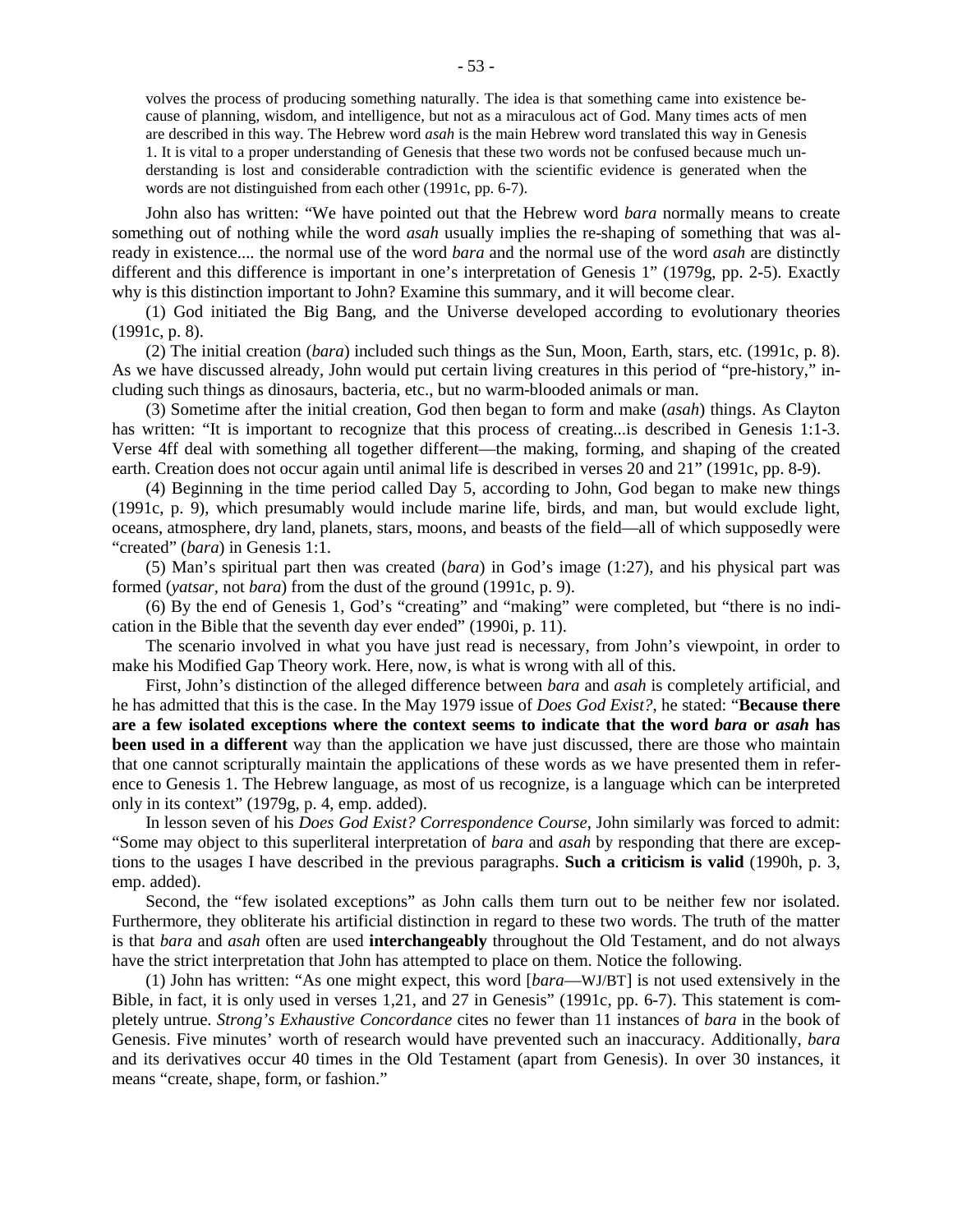(2) John insists, according to his new vocabulary, that *bara* **always** must mean "to create something from nothing" (1990i, p. 7). John—not knowing any Hebrew, by his own admission—once again has erred. Noted scholars Keil and Delitzsch, in their commentary, *The Pentateuch,* correctly observed:

When bara is in the Qal (Kal) stem in the Hebrew, as in Genesis 1:1, it always means to create, and is only applied to a divine creation, the production of that which had no existence before. It is never joined with an accusative of material, **although it does not exclude a pre-existent material unconditionally**, but is used for the creation of man (v. 27, ch. v. 1,2), and of everything new that God creates, whether in the kingdom of nature (Numbers 16:30) or of that of grace (Exodus 34:10; Psalms 51:10, etc.) (1971, 1:47, emp. added).

There is clear evidence that John knows that his efforts to make *bara* represent **only** that "which has been created from nothing" are incorrect. Genesis 1:27 is the passage that reveals the error of his interpretation: "So God created (*bara*) man in his own image, in the image of God created he him; male and female created he them." If John is correct in his assertion that *bara* can be used only to mean to "create something from nothing" (as in his quotation above), then the obvious conclusion is that in Genesis 1:27 God created man and woman **from nothing**. But, of course, that conflicts with Genesis 2:7, which specifically states that God formed man from the dust of the ground.

How has John tried to fix his obvious error? He has suggested—in keeping with the goals of his new vocabulary—that Genesis 1:27 **really** is saying that when God "created" (*bara*) man, He actually created not man's body, but **his soul** from nothing. This explanation, however, is wrong, and easily is shown to be so by a simple reading of the text. Genesis 1:27 tells the reader **what** was created—"**male** and **female**  created he them." Do souls come in "male" and "female"? No serious Bible scholar ever would assert such. Souls are spirits, and as such are sexless, (e.g., as Jesus said angels were—Matthew 22:29-30). Yet John's interpretation would imply male and female souls.

(3) Taking the creation passages at face value and in their proper context, it is obvious that no distinction is made between the act of creating and the act of making. For example, God's activity during this first week is described in terms other than creating or making. This includes the phrase, "Let there be," which is used to usher in each new day and the things created in that day. Also, note that God "divided" the light from the darkness, and He "set" the light-giving objects in the expanse of the sky. How would John's "new vocabulary" deal with these matters?

(4) There is ample and compelling evidence that the words *bara* and *asah* are used **interchangeably**  throughout the Old Testament. John, of course, adamantly denies that this can be the case. He has stated that "it is difficult to believe that there would be two words used to convey the same process" (1990i, p. 7). Think seriously about his objection for just a moment. Why is it difficult to imagine that a writer would use two different words to describe exactly the same process? Writers commonly employ different words to describe the same thing(s), thereby providing "stylistic relief"—a grammatical construct which avoids the needless repetition that occurs by using the same words again and again. For over a hundred years, conservative scholars have made a similar point to proponents of the Documentary Hypothesis, arguing that there is no reasonable way to dissect the Old Testament on the basis of the words *elohim*  ("God") and *yahweh* ("Lord" or "Jehovah").

The Bible writers often employed different words to describe the very same thing(s). For example, if one reads casually through the four Gospels, he will find that Christ was killed, crucified, and slain. Where is the real distinction? The New Testament writers often spoke of the church, the body, and the kingdom, which everyone acknowledges are the same thing. Where is the distinction? Why does John find it so difficult to accept that different words can be used to describe the same thing or event?

Furthermore, the Scriptures are replete with examples which prove, beyond the shadow of a doubt, that *bara* and *asah* **are** used interchangeably. For example, in Psalm 148:1-5, the writer spoke of the "creation" (*bara*) of the angels. Yet when Nehemiah addressed the creation of angels, as he did in Nehemiah 9:6, he employed the word *asah* to describe it. In Genesis 1:1, as John has admitted, the text speaks of God "creating" (*bara*) the Earth. Yet again, when Nehemiah spoke of that same event (9:6), he employed the word *asah* to do so. When Moses wrote of the "creation" of man, he used *bara* (Genesis 1:27). But one verse before that (1:26), he spoke of the "making" (*asah*) of man. Moses also employed the two words **in the same verse** (Genesis 2:4) when he said: "These are the generations of the heavens and of the earth when they were **created** [*bara*], in the day that Jehovah **made** [*asah*] earth and heaven."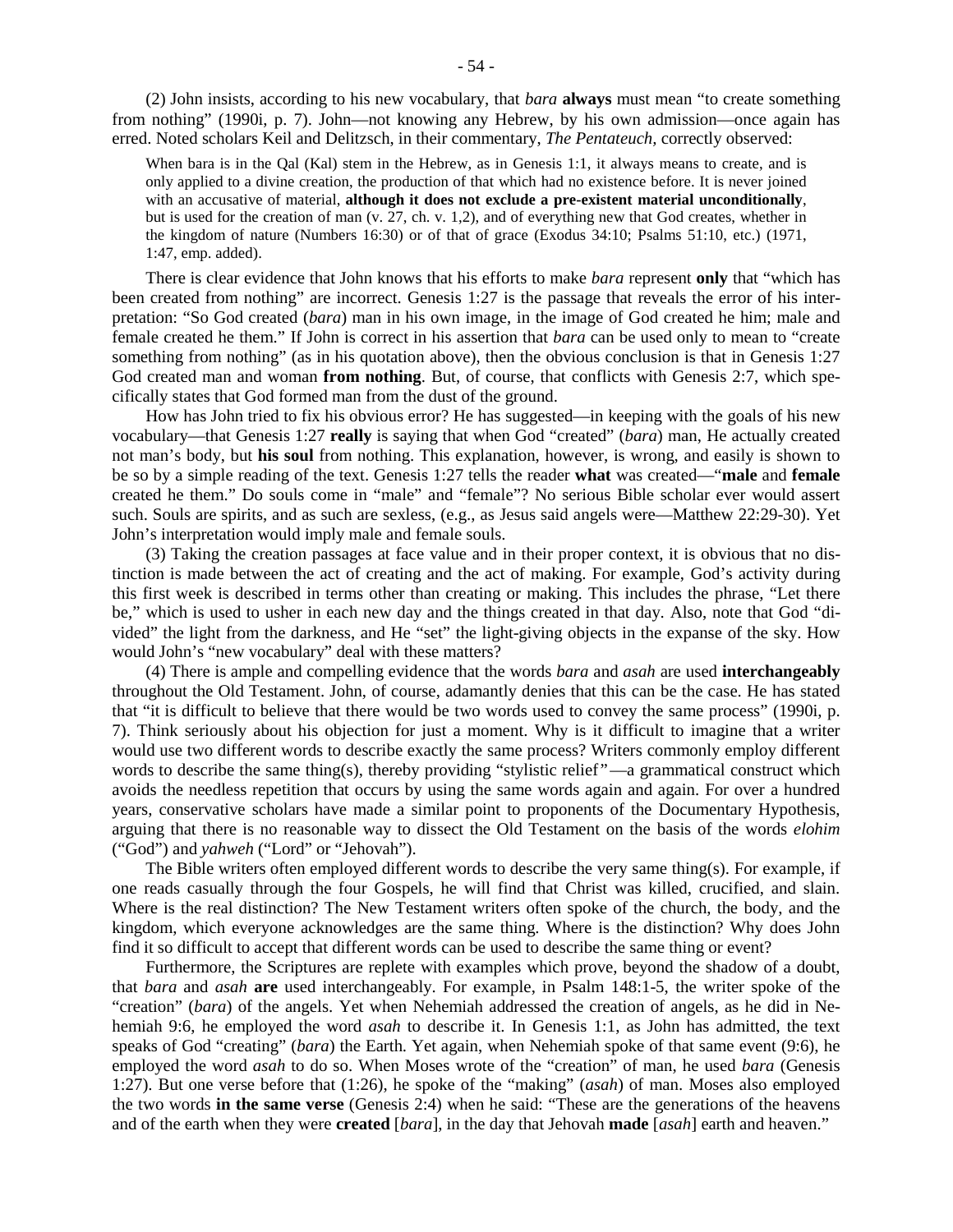John has suggested that the Earth was **created** (*bara*) from nothing in Genesis 1:1. But Moses said in Genesis 2:4 that the Earth was **made** (*asah*). John is on record as stating that the use of *asah* can refer **only** to that which is made from something already in existence. Does he then believe when Moses speaks of the Earth being "made" that it was formed from something already in existence?

And what about Exodus 20:11 in this context? Moses wrote: "For in six days the Lord made [*asah*] heaven and earth, the sea and all that in them is, and rested the seventh day." John says that speaks only of God's "forming" from something already in existence. But notice that the verse specifically speaks of the **heaven** and the Earth and the **sea** and **all that in them is**. Does John therefore contend that God formed the heavens from something already in existence? Exodus 20:11 speaks of everything made by God in the six days of creation. Yet even John has admitted that "creation (*bara*) does not occur again until animal life is described in verses 20 and 21." How can this be? Moses specifically stated that God "made" (*asah*) everything in the creation week. Now John says there was "creation" (*bara*) going on in that week. Even John Clayton admits that there are times when the two words describe the same events during the same time period! To our knowledge, one verse with which brother Clayton never has dealt is Nehemiah 9:6.

Thou art Jehovah, even thou alone; thou hast made [*asah*] heaven, the heaven of heavens, with all their host, the earth and all things that are thereon, the seas, and all that is in them, and thou preservest them all; and the host of heaven worshippeth thee.

When we met with him on July 20, 1991, this was one of the major points of discussion. We asked him how, in light of what he taught on *bara* and *asah*, Nehemiah could employ the word *asah* to speak of the creation of such things as the heavens, angels, the Earth, and other such entities that John says could have come about only through a *bara*-type creation? John was stunned. He could offer no suitable answer. The following quotation from Weston W. Fields in his classic work, *Unformed and Unfilled,* explains why.

While the passages in Genesis cited by one of the lexicons...mention only the making of the firmament, sun, moon, stars, and animals, it must be carefully marked by the reader that in Nehemiah 9:6 the objects of God's making (*asa*) include the **heavens**, the **host of heavens**, and the **earth**, and **everything contained in and on it**, and the **seas and everything they contain**, as well as the **hosts of heaven** (probably angels).

Now this is a very singular circumstance, for those who argue for the distinctive usage of *asa* throughout Scripture must, in order to maintain any semblance of consistency, never admit that the same creative acts can be referred to by both the verb *bara* and the verb *asa*. Thus, since Genesis 1:1 says that God **create**  (*bara*) the **heavens** and the **earth**, and Exodus 20:11 and Nehemiah 9:6 contend that he **made** (*asa*) them, there must be **two distinct events** in view here. In order to be consistent and at the same time deal with the evidence, gap theorists must postulate a time when God not only "appointed" or "made to appear" the **firmament**, the **sun**, the **moon** and **stars**, and the **beasts**, but there also must have been a time when he only **appointed** the **heavens**, the **heaven of heavens**, the **angels** (hosts), the **earth**, **everything on the earth**, the **sea** and **everything in the sea**!

So that, while *asa* is quite happily applied to the firmament, sun, moon, stars, and the beasts, its further application to **everything else contained in the universe**, and, indeed, the universe itself (which the language in both Exodus 20:11 and Nehemiah 9:6 is intended to convey) creates a monstrosity of interpretation which should serve as a reminder to those who try to fit Hebrew words into English molds, that to strait-jacket these words is to destroy the possibility of coherent interpretation completely! (1976, pp. 61 62, emp. in orig.).

What a brilliant assessment. In this one quotation, Dr. Fields has described John Clayton just as if he were addressing the very issues John has propagated (he wasn't—he actually was addressing the arguments of the famed Gap theorist, Arthur C. Custance, whose materials are similar in many ways to John's). And, not only has he **described** John's views, but he also has shown how **erroneous** they are. *Bara* and *asah*  simply cannot be put into "strait-jackets."

(5) Dr. Fields mentioned that trying to make *bara* and *asah* refer to completely separate acts makes a "monstrosity of interpretation." That is exactly what John Clayton's attempted usage of these words has accomplished. Remember that John has stated plainly that at the end of Genesis 1:1 there was a **fully functional** Earth in existence, complete with various kinds of life teeming on it. It remained that way for eons of time, he has suggested. If that is the case—based on his *bara*/*asah* argument, how would he explain the following problem?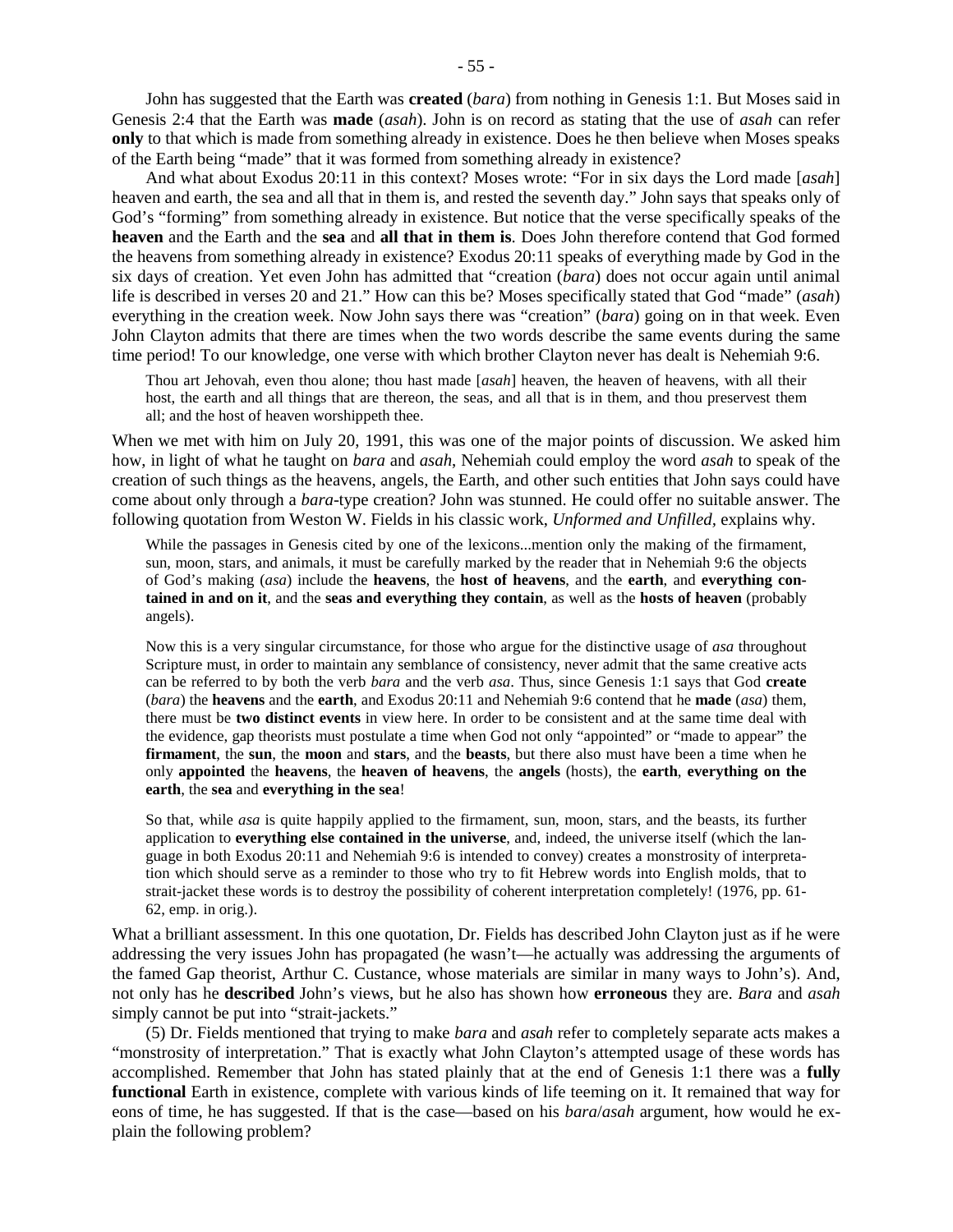John teaches that the "heavenly bodies" (Sun, Moon, stars, etc.) were a part of the *bara*-type creation of Genesis 1:1. But Exodus 20:11 specifically states that they were "made" (*asah*). Are we to believe that they were **both** "created" and "made"? Yes, that is exactly what John has advocated. Listen carefully to his own words:

Applied in this literal sense to Genesis 1, one would find that the **heaven and earth** were brought into existence miraculously in Genesis 1:1. This would include the sun, moon, stars, galaxies, black holes, nebula, comets, asteroids and planets.... Verses 14-19 would not describe the creation of the sun, moon and stars, but the reshaping or rearranging of them to a finished form (1989a, p. 6).

How were the Sun, Moon, and stars ("created," John says, in Genesis 1:1) assisting the Earth in being "fully functional" when they themselves had not even been "rearranged to a finished form"? Is anyone really listening to what John Clayton is saying? One could not have a fully functional Earth without the Sun and Moon, of course. Yet by his own admission Genesis 1:14-19 speaks of God doing **something** to those heavenly bodies. Bible scholars for centuries have accepted that it is in these verses that God is described as bringing the heavenly bodies into existence. But no, says John that's not true. They were in existence from Genesis 1:1, but they had not yet been "rearranged to a finished form." That would not occur until billions of years later. How, in the name of common sense, could these **unfinished** heavenly bodies have been of any use to a **functional Earth**? How could the Earth be "functional" unless the Sun, Moon, and other planets were "functional" as well? And if they were "functional" in Genesis 1:1, why "rearrange" them?

John is on record as stating: "...when we look at those places where the word 'make' is used, the context leaves absolutely no doubt about what the intention of the author is for that passage" (1979g, p. 5). We could not agree more. There is **absolutely no doubt** about how Moses and the other Bible writers employed these words. They used them just as any author would employ them—interchangeably.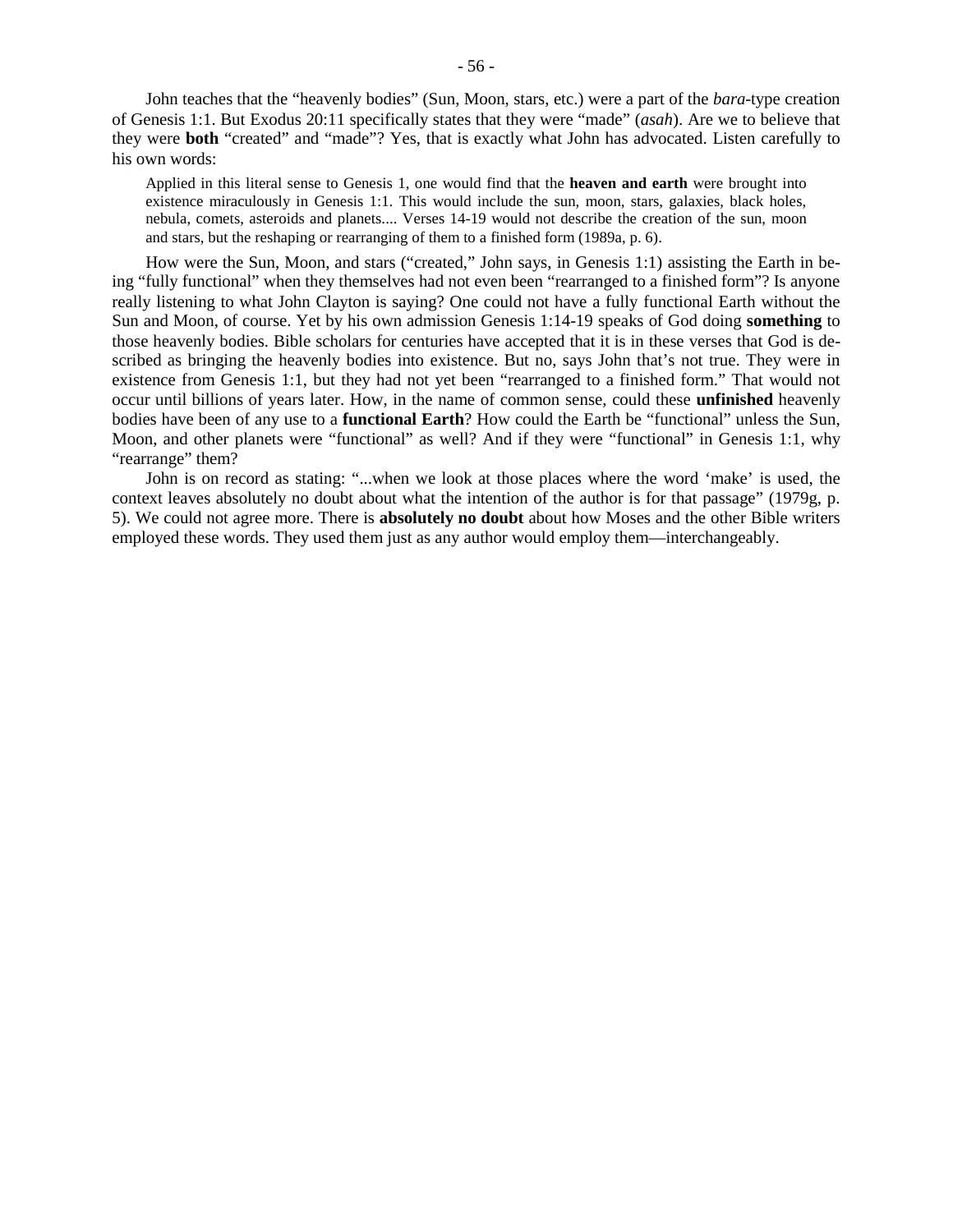# **CHAPTER 13**

#### **"THOSE GENESIS WORDS"**

The view that "the entire creation took place within six days...is a very shallow conclusion...and...is inconsistent with the Genesis record as well as other parts of the Bible."

—John Clayton, 1976c, p. 5

"The creation week is unrelated to the creation of matter, the creation of the 'heaved up things,' or to the creation of the earth."

—John Clayton, 1991b, p. 9

"There is no need to force dinosaurs into the creation week."

—John Clayton, 1990j, p. 16

"...for in six days Jehovah made heaven and earth, the sea, and all that in them is..."

—Moses, Exodus 20:11

The words that we have discussed previously, *bara* and *asah*, are the two words that are most critical to the success (or failure) of John Clayton's Modified Gap Theory. However, they are by no means the **only** words inv critical to the success (or failure) of John Clayton's Modified Gap Theory. However, they are by no means the **only** words involved in his compromise of the Genesis account of creation. In this section, we would like to give close attention to several of the other words that John frequently has attempted to "reinterpret" in order to make his peculiar brand of evolution appear respectable.

As we begin, note this quotation from brother Clayton, which is being introduced in order to show you **why** he must "reinterpret" a number of words in the Genesis record.

Perhaps the greatest area of confusion in the creation question is in the mode of creation God used in the beginning. Everyone recognizes that "Fiat Creation" and "direct making" took place during the events described in Genesis I. Few seem to realize that "indirect causation" must have taken place then and still does.... It is **absolutely necessary that "indirect causation" have taken place throughout the creation**.... May we embark on one bit of **speculation** that is relevant at this point? This discussion may be the answer to the question of how the dinosaurs and other ancient forms of life fit into the Genesis account. **All available reputable scientific evidence indicates that dinosaurs lived long before Adam**. Is it not possible that God's creative techniques in Genesis 1:1 include all three modes of creation? He created matter out of nothing and made that matter into the various heavenly bodies we see, and then made and shaped a functional Earth. Since no time element is stated in Genesis 1:1 **it seems to this writer that a great deal of time** may have been involved.

As God "created" the Earth He not only spoke matter into existence, but furbished it by using dinosaurs and other natural processes as He does today. Since no Hebrew word in Genesis 1:20-28 can consistently include these animals, if I am forced to fit them into Genesis I would include them as a tool God used to create and prepare the Earth for man. If more scientific evidence becomes available, or if my understanding of God's Word is altered this speculation may have to be modified or discarded, but at the present time **we believe it is the most consistent explanation available** (1977h, pp. 9-10, emp. added; see also 1987b, p. 2).

Before we summarize the essence of what brother Clayton is saying in the previous paragraphs, let us call attention once more to the inconsistency that is characteristic of John's theoretical scheme of creation events. In the second paragraph above, our brother argues that the early Earth (prior to the creation week) was furbished by "dinosaurs" in preparation for man's eventual arrival. Dinosaurs are implied, he argues, back in Genesis 1:1. He bases this upon the fact that, in his opinion, there are no words in Genesis 1:20ff. that could describe dinosaurs. This was what he wrote in 1977.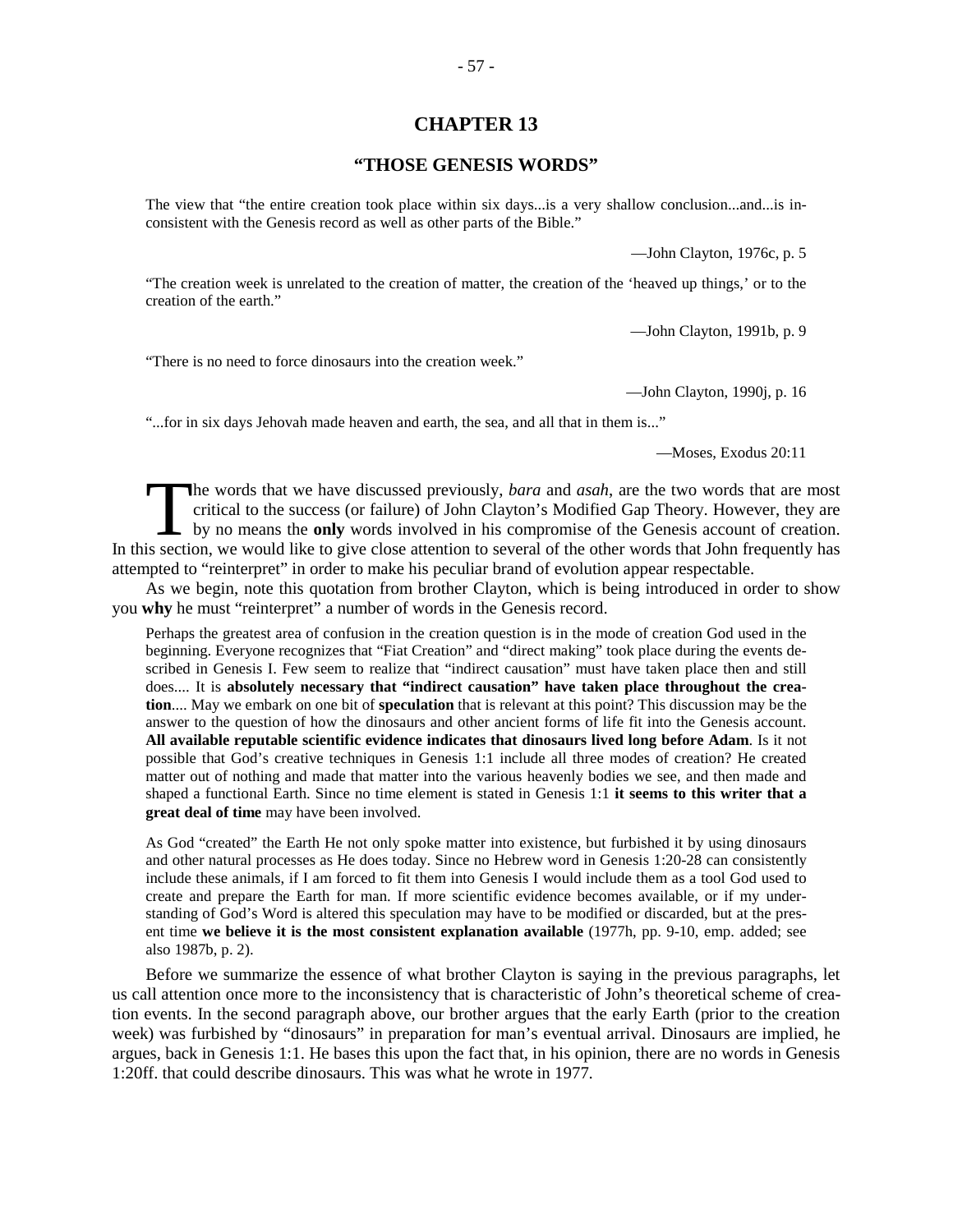However, in 1988, when he authored an appendix in the book, *Evolution and Faith*, edited by J.D. Thomas, former chairman of the Bible department at Abilene Christian University, he wrote the following in connection with a discussion of Genesis 1:20: "The Biblical record identifies the **first animal** to appear upon the earth... 'And God said, let the waters bring forth abundantly the moving creature that hath life....' Clearly the indication was that the **first animals upon the earth** were water creatures. That point could not be argued" (1988c, p. 205, emp. added). Can anyone explain this obvious contradiction? Dinosaurs cannot be implied in Genesis 1:1 if the "first animals on earth" do not appear until Genesis 1:20. Observe the following points relative to the paragraphs above.

(1) It is **absolutely necessary** that God be seen as using "indirect" creative processes; He **cannot** be viewed as having used divine fiat to create everything.

(2) This "indirect causation" took **a great deal of time**.

(3) Reputable **scientific evidence** indicates that men and the dinosaurs **could not have lived together** on the Earth.

(4) **Speculation** then forces the conclusion that no Hebrew word, or words, in Genesis can encompass what God said He did in creating living organisms. Thus, **speculation** leads to the conclusion that various creatures **must** have existed prior to God's creative activity of Genesis 1:3ff. (i.e., His activity during the "creation week").

The above points provide the gist of why brother Clayton **must** provide new, and different, definitions to a variety of words in Genesis. First, he has to find a way to allow for millions or billions of years, as required by the geologic timetable to which he pays homage. Thus, he speculates that there was a "great deal of time" involved in God's creative activity. Second, in order to foster this concept, he teaches that it is **absolutely necessary** that "indirect" (read that as "slow") processes occurred. Third, he says that he is driven to these conclusions by "reputable **scientific** evidence"—**not** the **biblical** evidence. And fourth, he suggests that in order for all of this to be true, it is essential to understand that the Hebrew words which Moses used simply could not be viewed as speaking of everything God created—they must be "reinterpreted" in some way to fit John's private theology.

In the sections that follow, we will respond to these points, one-by-one, and show the tragic error inherent in John's self-proclaimed speculation. We also would like to suggest, as kindly as we know how, that if John would abandon his dependence on evolutionary theories, and simply take God at His Word on these matters, all of this "straining at the gnat and swallowing the camel" would be completely unnecessary. But then, John takes pride in the fact that he is different. In the March/April 1992 issue of *Does God Exist?*, he wrote: "I have always thought that some of my understandings were unique and exciting in my study of the Hebrew in Genesis 1" (1992c, p. 13). "Unique"? Indeed. "Exciting"? Hardly.

Unfortunately, John has made it clear that he has no intention of altering, or discarding, his positions. The quotations from his *Does God Exist?* journal, presented above, date from 1977. More than two decades now have passed, and if anything, John has become **even more entrenched** in these false theories. Why? Perhaps Dr. William D. Matthews expressed it best when he observed that: "Many a **false theory**  gets crystallized by time and absorbed into the body of scientific doctrine **through lack of adequate criticism when it is formulated**" (1959, p. 159, emp. added). If only someone had taken John aside when he first started forming these strange theories and taught him "the way of God more accurately" (as Priscilla and Aquila did Apollos in Acts 18:26), perhaps all of this false teaching on his part never would have occurred.

#### **JOHN'S POSITION ON "THE HEAVENS"**

In order to get the "fully functional" Earth that his Modified Gap Theory requires—and to get it all packed into Genesis 1:1, John has to calculate a way to allow that Earth, once created, to sustain itself. Of course, without the Sun and Moon, that would be impossible, since: (a) the Sun provides the light and energy the Earth requires; and (b) the Moon exerts control over certain earthly functions (like ocean tides). So, John has reinterpreted the Hebrew word for "heavens" in Genesis 1:1. In an article titled "Word Studies in Genesis 1:1," John explained how this can be accomplished.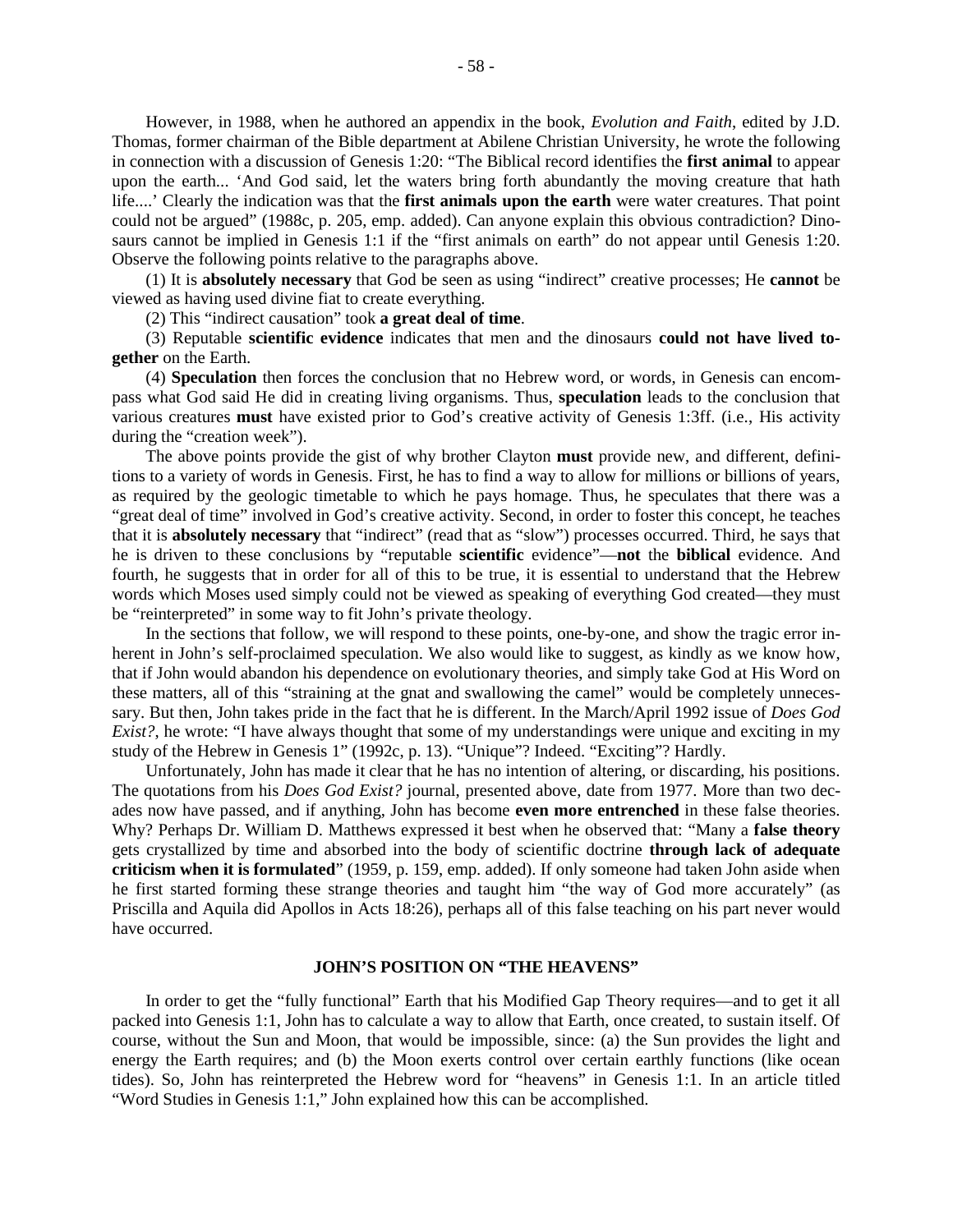The Hebrew word that is chosen here is the word *shamayim*.... The word *shamayim*, literally means **heaved up things**. It is interesting to note that the concept may very well involve the process by which things were put in the position they are today. One of the most obvious facts about the creation itself is that we live in an expanding universe. If in fact, the heaven was comprised of heaved up things, it is logical to believe that the heaving would still be evident in the creation itself (1989b, pp. 13-14, emp. in orig.).

At this point, we once more must call attention to what has become a standard feature in this review—namely, another of brother Clayton's contradictions. In the paragraph above, John says that *shamayim* in Genesis 1:1 "may very well involve the process by which things were put **in the position they are today**" (emp. added). If that is the case, then what was the process of verses 14ff., wherein John argues that the Sun, Moon, etc. were "made" (*asah*)—that is, became operative in their present forms. The luminaries cannot have assumed their current operational status **both** in Genesis 1:1 and in 1:14ff. John needs to settle on one position or the other. If he would abandon his infatuation with evolution, the problem would be remedied quite easily.

John has explained that "the word *shamayim* literally means heaved up things and refers to everything that is in the sky in the way of astronomical bodies. This is the normal use of the word and certainly is consistent with the concept of this first verse" (1990i, p. 8). Now, with his reinterpretation scheme in place, John is well on his way to establishing how his Modified Gap Theory might be possible. **If he can simply redefine the word "heavens"** as used in Genesis 1:1 to mean literally "everything that is in the sky in the way of astronomical bodies," that obviously would include the Sun, and he then could proceed to find a way to redefine the word used for "Earth" to make it appear as fully functional (which, as you are about to see, is exactly what he does).

The basic problem with all of this is that the Hebrew term *shamayim* does not mean **heaved up things**. In his writings, John never has provided a single documented reference for his definition of the word *shamayim*. However, the standard Hebrew lexicons **do** offer a variety of definitions for the word in Genesis 1:1, which is translated in the English as "heavens." According to Davidson's *Analytical Hebrew and Chaldee Lexicon,* the Hebrew word *shamayim* is derived from an unused root (unused because it always occurs in plural form) which is similar to the Arabic word meaning "to be high." Davidson offers the following definitions for *shamayim*: "to be high, soaring on high, heaven, the heavens, height" (1970, p. 723a). Hence, if anything, the heavens are "those things up high" (see also Brown, et al., 1979, p. 1029b).

It is likely (though not certain, since John does not provide any documentation for his sources) that brother Clayton's unorthodox definition is derived from the origin of our **English** word "heaven." Even so, "heave" and "heaven" are derived from two entirely different old-English words. However, no reputable Hebraist ever would define a **biblical** term on the basis of the **English** word's supposed etymology.

There is no support in the original language for John's concocted definition of *shamayim* as the "heaved up things," which allegedly represent "all astronomical bodies."

### **JOHN'S POSITION ON "THE EARTH"**

Once John, in his own mind, has gotten the Sun, Moon, and other astronomical bodies safely in place, he then must turn his attention to getting the "fully functional Earth" that his system must have in order to be true. Here is how he accomplishes that.

The last word that we would like to consider in this analysis of Genesis 1:1 is the Hebrew word chosen for earth. The word that is used in Genesis 1:1 for earth is the word *erets*. This word is used extensively throughout the Old Testament, but **most of the cases** are clearly in situations where the earth was **functional**. In Genesis alone the word is used in verses 1,2,10,11,12,15,17,20, 22,24,25,26,28,29 and 30. If one looks at the numerous other uses throughout the Old Testament, one sees that it is a very common term that seems to apply specifically to a functional working earth (1989b, p. 14, emp. added).

Roughly a year later, in addressing this same topic, John went on to observe: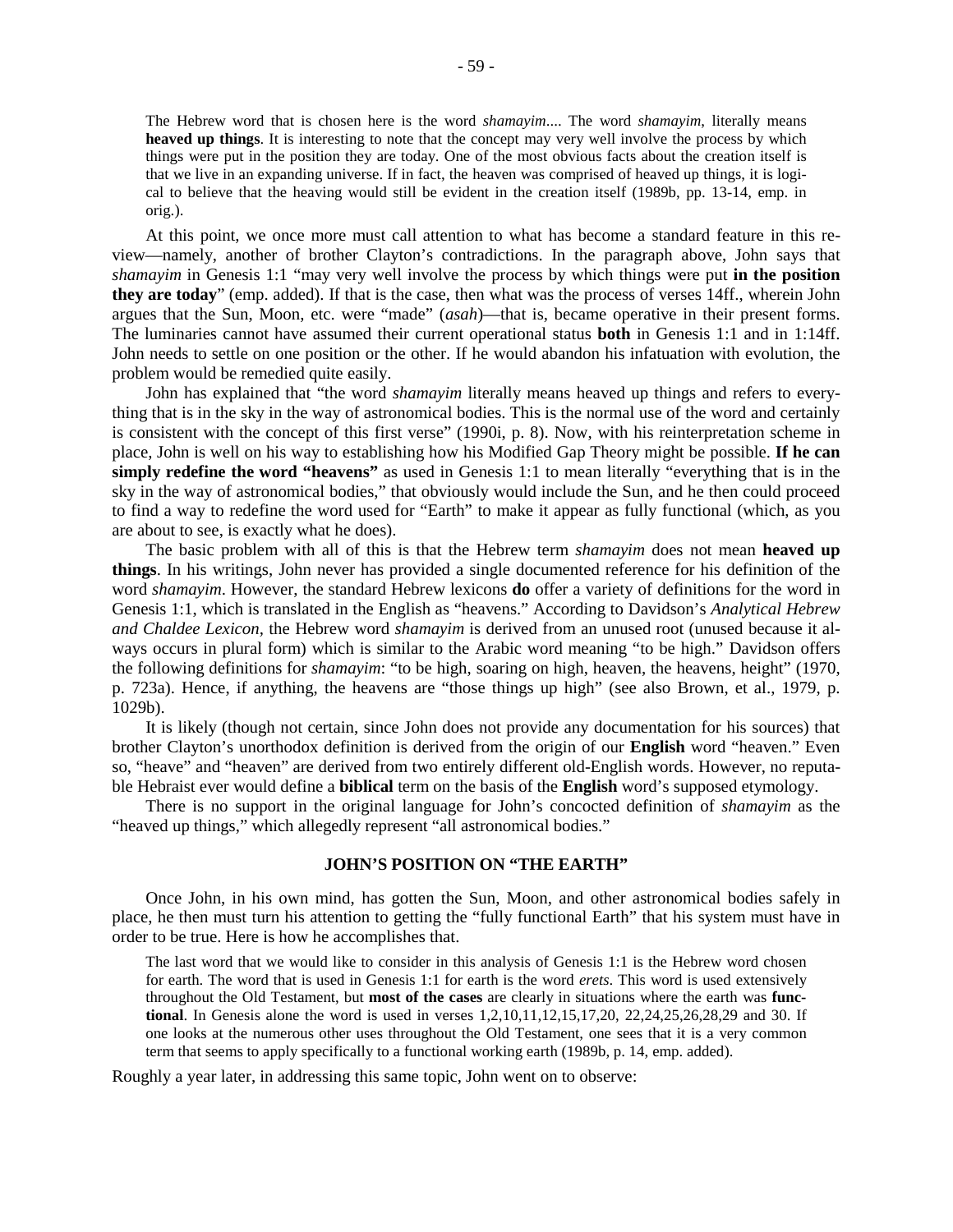The word *erets* meaning earth is used numerous times in the Bible **always** in reference to a functional planet. There is no way that the word *erets* could possibly be interpreted as a 'blob of spinning gook' anywhere in its use throughout the Old Testament. To say that it means that in the first verse of Genesis is to grossly misrepresent the normal use of the word (1990i, p. 8, emp. added).

John somehow must get a "functional, working earth," and so he reinterprets the Hebrew term *erets*  to mean exactly that. In 1989, he suggested that in **most** instances in the Old Testament *erets* means a functional Earth. In 1990, he stated that *erets* **always** means a functional Earth. But that same year, he made an interesting observation in lesson nine of his *Does God Exist? Correspondence Course*. In attempting to find support for his views on plate tectonics (the idea that there was in the distant past a single continent that later broke apart), John remarked: "Verses 9 and 10 imply that the water was in one place (or bowl) and **the land** (*erets*) was in another. This suggests there was a single land mass and a single body of water early in the earth's history" (1990g, p. 5, parenthetical items in orig., emp. added).

As John correctly observed, the word for "land" is the Hebrew *erets*, but it does not mean a "fully functional, working Earth." Rather, it is speaking simply of "land"—as distinguished from water. John says the word **always** is used of a functional Earth. Yet, by his own admission, that statement is untrue.

The term *erets* is defined by reputable lexicons as: "earth, land, ground, country" and similar terms (see: Davidson, 1970, p. 48a; Brown, et al., 1979, pp. 75b-76a,b). The term does not **necessarily**, or **always**, mean a "fully functional earth." That definition is without a semblance of scholarly support. Alders, in his commentary on Genesis, stated:

...it is likewise true beyond doubt that "the heavens and the earth" do not there [Genesis 1:1] refer to the present, organized universe as it appeared after the creative work described in Genesis 1 was completed. How the universe became what it is today is described in detail in verses 3-31. "The heavens and the earth" in verse 1 are thus a designation of the essence of the world before the detailed forming and ordering, which is described in the rest of the chapter, took place.

We can conclude then that the term "the heavens and the earth" in verse 1 refers to the **substance** of the universe. We can also say it in this way, that Genesis 1:1 describes the creation of the substance from which the entire universe was formed (1981, 1:52-53, emp. in orig.).

Eminent Hebrew scholar, Dr. Walter Roehrs, has commented on the expression "heaven and earth" in Genesis 1:1: "**Heaven and earth** is a comprehensive term to denote everything that we call universe, including the raw materials that God shaped into a cosmos" (1979, p. 17, emp. in orig.). Professor Harold Stigers has observed regarding Genesis 1:1: "God brought matter into being, connoted the heavens and the earth, and then out of an undistinguished mass, shaped it by separate, successive, progressive steps into a habitation for man..." (1976, p. 50). Highly respected Hebraist, Kyle M. Yates Sr., has stated that "earth" as used in Genesis 1:1,2 is a description of the planet "in its unfinished state," i.e., "waste, void, dark" (1969, p. 3). There is absolutely no lexicographical support for Clayton's assertions relative to the meaning of *erets* in Genesis 1:1.

One other item bears examination here as well. John has prepared, and often circulates (especially at his seminars) a sheet titled "Genesis Sequence," which is a chart showing what Hebrew words are used in what verses, and what they allegedly mean. As one looks down the left side of the chart, one cannot help but be struck by the fact that John goes from Genesis 1:1 to Genesis 1:3. In other words, **Genesis 1:2 is conspicuously missing** from the chart and its attendant discussion. Why?

We suggest that John has a very good reason for omitting verse 2 from his discussion. It is in Genesis 1:2 that Moses provided a commentary on the state of the Earth after its initial creation. In that verse, Moses specifically stated: "And the earth was waste and void; and darkness was upon the face of the deep...." The phrase, "waste and void" is the translation of the Hebrew term, *tohu wabohu*." What is the meaning of this phrase? Hebrew scholar John C. Whitcomb explained:

"Without form and void" translate the Hebrew expression *tohu wabohu*, which literally means "empty and formless." In other words, the Earth was not chaotic, not under a curse of judgment. It was simply **empty of living things** and without the features that it later possessed, such as oceans and continents, hills and valleys—features that would be essential for man's well-being. In other words, **it was not an appropriate home for man** (1973, pp. 69-70, emp. added).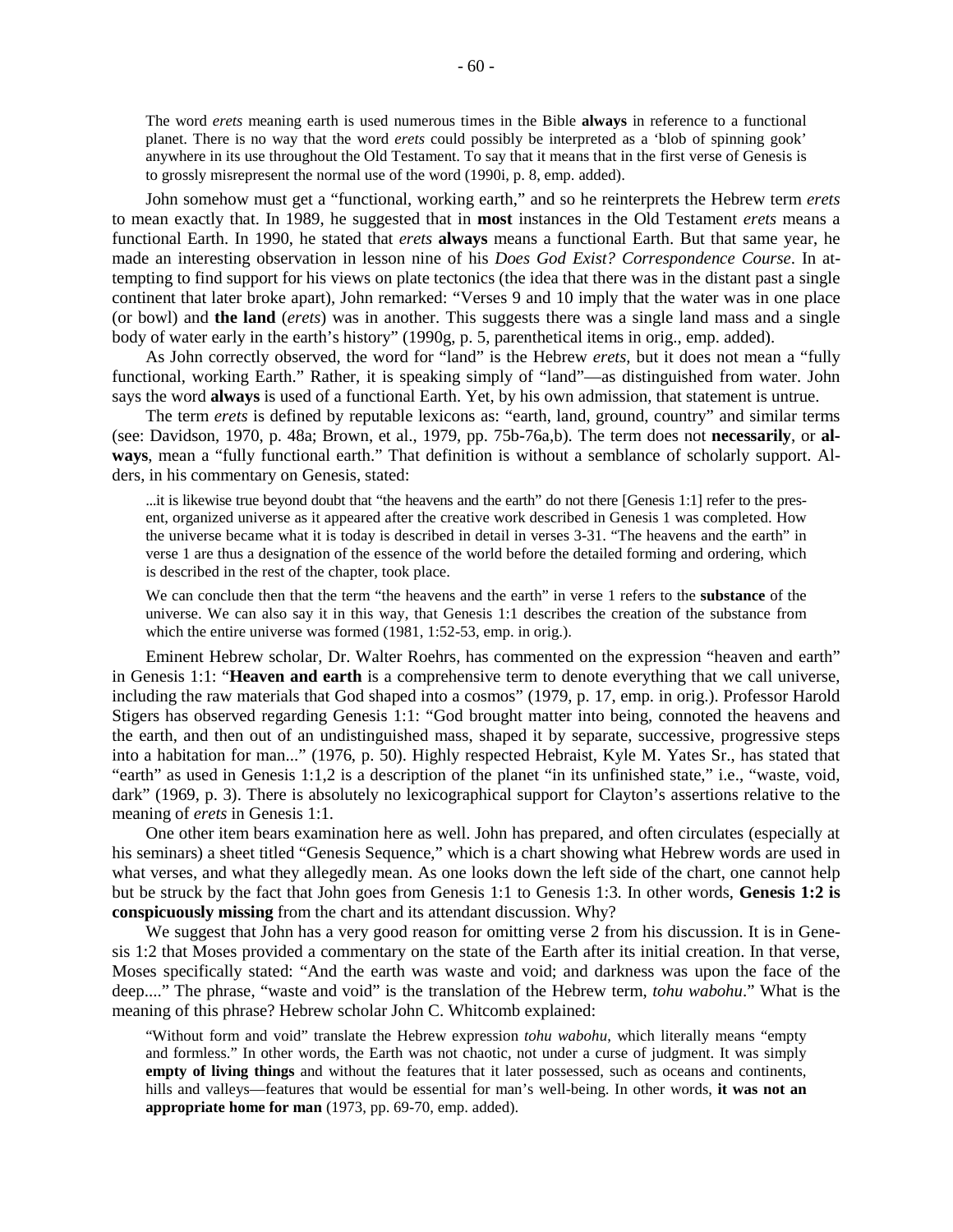Little wonder, then, that John prefers to omit Genesis 1:2 from his discussions. To do so would be tantamount to admitting that the Earth **was not**, **and could not have been**, "fully functional." While it may not have been a "spinning ball of gook," neither was it a "fully functional, working earth."

### **JOHN'S POSITION ON THE DINOSAURS**

It is no secret by now that John does not believe Exodus 20:11 is to be taken as a literal statement of what God did in the creation. According to that passage, the Earth, the heavens, the seas, and **all** that is in them came into being in six days. John revolts at such a suggestion, because he sees its clear and obvious implications. If that is the case, the standard evolutionary geologic timetable is not worth the paper on which it is written. Our brother thus seems determined to force the biblical record into agreement with the evolutionists' timetable. In the September/October 1983 issue of *Does God Exist?*, he wrote: "Geology has shown the Genesis record to be accurate in every checkable detail..." (1983f, p. 13).

Of course, the **facts** of geology and the testimony of Genesis are perfectly consistent. But when John uses the term "geology," he means "geology" as he learned it—at the feet of evolutionists at Indiana University and Notre Dame. It is with **evolutionary geology** that John is enamored. And the evolutionary interpretation of geology, as reflected in the standard geologic column, is woefully at variance with the Genesis record. Nonetheless, brother Clayton would force a marriage between the two, violating the Genesis account numerous times in the process. But note some of the conflicts between the biblical record and common evolutionary theory.

The Genesis record teaches that birds were created on the fifth day of the creation week and that creeping things (which would include both insects and reptiles) were brought into existence on the sixth day (1:21,24). The evolutionary scenario teaches that birds developed long after insects and reptiles—a theory that John accepts. Genesis notes that fruit-bearing trees were created before fish (1:11,20). Evolution suggests that fish evolved long before fruit-bearing trees.

Genesis speaks clearly of a universal, global Flood (6-8). According to John Clayton, the geologic record clearly is incapable of establishing that fact. John stated in his taped lecture, *Questions and Answers: Number 1*: "**There is no way geologically of supporting the idea that there was a worldwide flood**.... On the North American continent, for example, there is no place, no real conclusive evidence that there has ever been a flood over this continent.... **You cannot go to geology and find evidence to support the idea of the worldwide flood**..." (undated, emp. added).

John is so intent on doing obeisance to the standard evolutionary geologic timetable that nothing will stand in his way. His position on the dinosaurs is a case in point. John has stated that if a person believes dinosaurs are described in the biblical text, that person believes a "myth" (1990j, p. 14). He also is on record as stating: "It is ludicrous to suggest that man cohabited with the dinosaurs in an *Alley Oop* kind of world" (1991a, p. 37). And, in his 1990 publication for children, *Dinosaurs—One of God's More Interesting and Useful Creations*, he wrote: "Man could not have lived in a world full of dinosaurs, so by the time God created Adam the dinosaurs were gone" (1990k, p. 14).

It is imperative to John that he convince people that dinosaurs and humans could not have existed at the same time. To suggest that they did will elicit a comment like this from brother Clayton: "The position that dinosaurs and humans existed at the same time on the earth makes assumptions that most Bible students are not willing to make" (1990c, p. 3). But **why** is this so? Let John explain: "The result of insisting that dinosaurs are contained in passages like Job is that **one is forced scientifically to find some evidence** that humans and dinosaurs lived at the same time" (1990j, p. 16, emp. added). Yet he immediately dismisses any evidence that might suggest this.

The **real** reason that John cannot stomach the idea that dinosaurs and men were contemporaries is that "science" (by which he means evolutionary science) does not teach it. John repeatedly portrays such an attitude. If "science" cannot establish it, then we cannot in all good conscience accept it. And where does that leave the Christian when it comes to biblical miracles such as floating axe heads, city walls crumbling at the trumpet's call, the virgin birth, the resurrection, etc.? Science affirms none of these. Yet we, as faithful Christians, accept them all the same.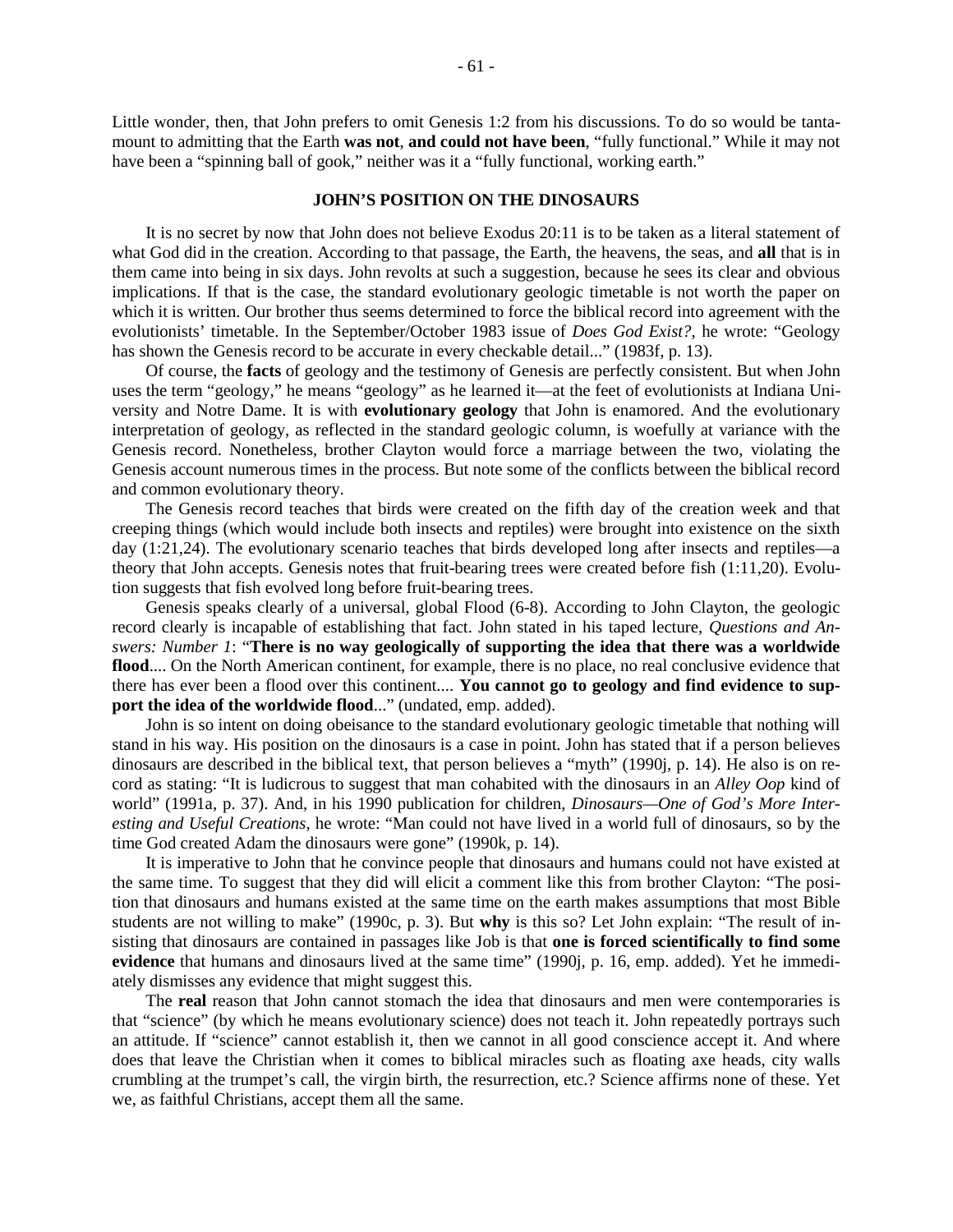He has suggested: "If dinosaurs existed 200 million years before Adam and Eve, it does not present any problem to a literal understanding of the Genesis record" (1968b, p 16)*.* When asked about the descriptions of certain creatures in the Bible that reasonably could fit a general description of a dinosaur (the word dinosaur derives from two Greek words meaning "terribly great lizard"), John comments in one of two ways. As most Bible students are aware, both Job 40 and 41 have descriptions that easily and accurately could be applied to dinosaurs or dinosaur-like animals. But, John says, the first problem with such an idea is that the "language is poetic, not scientific" (1991d, p. 9). That is an interesting comment, especially since John does not speak kindly of those who would try to pawn off biblical statements as "poetic." In the June 1977 issue of *Does God Exist?*, he had a "Special Book Review" of a work titled *The Bible Story of the Creation* by Mary Alice Jones. In that review, he wrote:

The one negative aspect about the book is the choice of one word which occurs repeatedly throughout the book and which, in this reader's opinion, tends to reduce the effectiveness of the book considerably. Throughout the book from cover to cover, the author refers to the Biblical account as "the Poem of Creation." The **use of the word "Poem**" (in this reviewer's context at least) **tends to put the account in something other than literal context**.... To this reviewer, **any time the word "poem" is used it means that much of the language is allegorical and symbolic** (1977i, pp. 4-5, emp. added).

When someone **else** uses the word "poem," it means that which is "allegorical and symbolic" something "other than literal." But when John Clayton uses it, **then** it's acceptable? He complains because another author says the account is "poetic," then turns right around and calls the language in Job 40 and 41 "poetic." That aside, the fact is, though we recognize that the book of Job is a form of poetic literature, that does not mean that it cannot contain literal descriptions of actual creatures. In Job 39 there are discussions of literal "wild goats," "the ostrich," "the horse," and "the hawk." Will brother Clayton dismiss these as being real creatures under the guise that the "language is poetic, not scientific"?

The second problem John sees is that the Hebrew words (here we go again!) will not allow for such a translation. John noted that:

In Job 40:15 and 41:1, for example, there are references to two animals called *behemoth* and *leviathan*. ...these words cannot be bent to include dinosaurs. *Behemoth*, for example, refers to a very large **mammal** never a reptile. A word very close to this word is used in Genesis 1:24 where **all** translations render it cattle. Those who force *behemoth* to mean dinosaur in Job seriously violate the normal meaning of the word.... The word *leviathan*, incidentally, can refer to a reptile. Since the description indicates the creature is an ocean-going creature in Psalms it seems unlikely that it can refer to a land-going dinosaur. An examination of all Jewish literature shows that a crocodile is usually, if not always, what the word refers to (1991e, p. 9, emp. in orig.).

John asserts that *behemoth* "refers to a very large mammal." Exactly where did he get that interesting bit of information? The plural form "behemoth" generally is defined simply as "great beast." There is nothing in the word which demands the inference that it was warm-blooded, suckled its young, etc. The word is generic, and as such its meaning must be determined by the context in which it is found. The crucial question is, therefore: what does the context of Job 40 indicate about this amazing creature?

(1) The word *behemoth* occurs with certainty only one time in the Hebrew Old Testament (see Harris et al., 1980, p. 93). In form, *behemoth* is the plural of *behema*—the Hebrew word for "beast." However, *behemoth* is used in a singular sense in Job 40:15, indicating that a specific animal is being described. Some writers have suggested that this word appears in two other passages (see Brown, et al., 1979, p. 97a). In Psalm 73:22 the psalmist called himself foolish, ignorant, and "as a beast [*behemoth*] before Jehovah." Isaiah 30:6 speaks of "the burden of the beasts [*behemoth*] of the south." If these verses indeed refer to *behemoth*, neither is specific enough to reveal the nature of the animal mentioned.

However, Job 40:15-24 is very explicit in its description of *behemoth*. A particular animal obviously is in focus. The creature thus described was herbivorous, massive in size (with extremely long muscles and bones), had a noteworthy tail, dwelt near water, and was fearless. But what was this creature?

Some have argued that it was either an elephant or a hippopotamus. While the habitat may be fitting, there are difficulties with this view. First, and perhaps most obvious, neither of these creatures possesses a noteworthy tail. Second, the *behemoth* is said to be "chief of the ways of God." If this phrase is taken to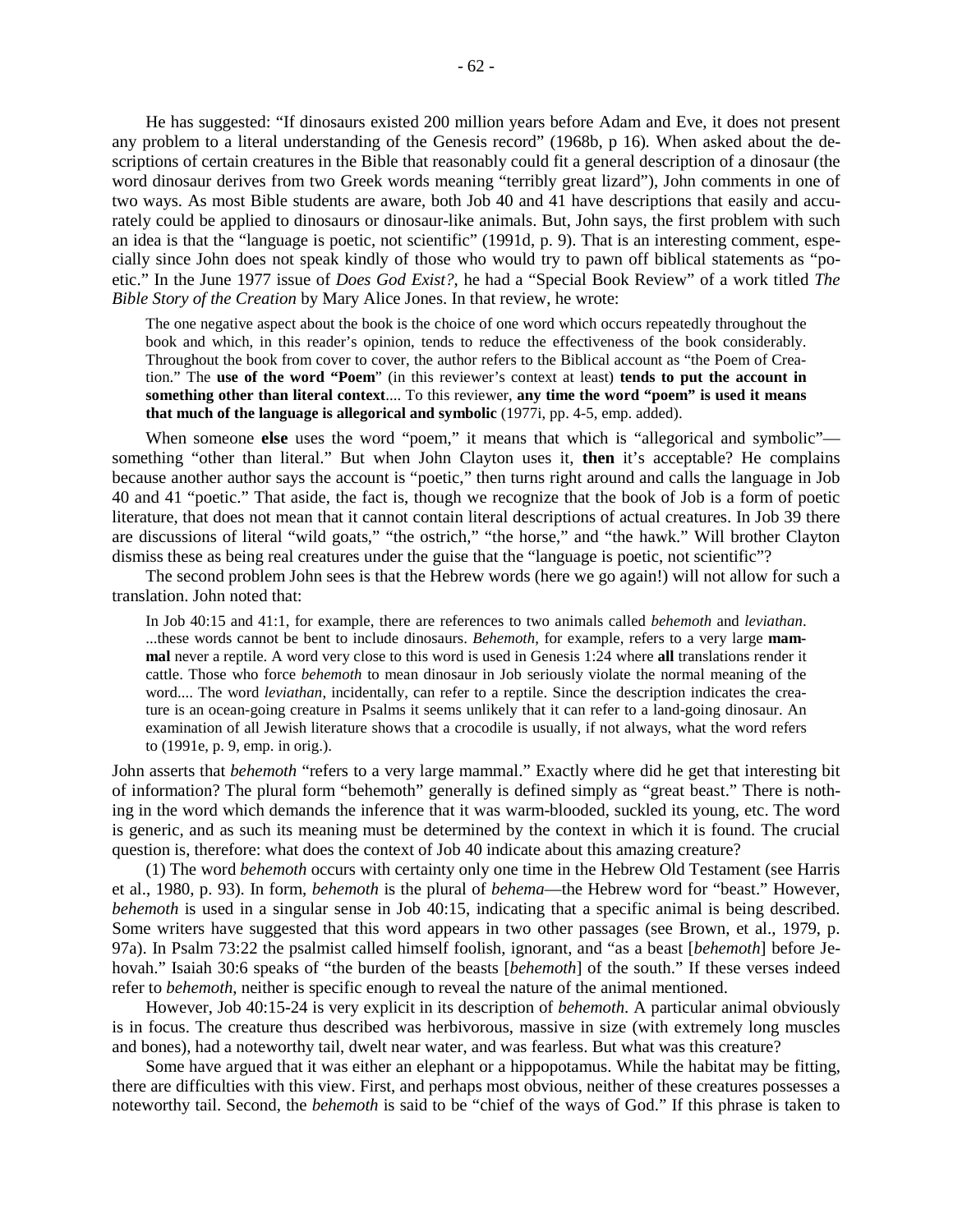indicate size (which is reasonable), it would rule out the hippo since at its full size it is but seven feet high. Although an elephant may be twice as tall as a hippo, it still is dwarfed by the dinosaurs, some of which reached heights of up to three stories and weights of over 110 tons. While it is inappropriate to be dogmatic, it is not at all impossible that the animal described in Job may well be a dinosaur (like, for example, *Brachiosaurus* or *Apatosaurus*). John's assertion that *behemoth* can only be a mammal is completely unfounded, either by the term's definition in the original language or by its usage in the biblical text.

(2) The other word with which brother Clayton takes exception is *leviathan*. Of its six occurrences in the Hebrew text, the ASV transliterates the term every time. In Job 41, an extensive description of the creature is provided. John has suggested it is nothing more than a crocodile. While there may be some similarities between the *leviathan* and the crocodile, the differences are so numerous as to dismiss the serious possibility that these two creatures are one and the same. Job 41 indicates that "his sneezings flash forth light...out of his mouth go burning torches, and sparks of fire leap forth. Out of his nostrils a smoke goeth...his breath kindleth coals, and a flame goeth forth from his mouth" (verses 18-21). Even if one conceded the possible use of figurative language in this context, it would not negate the fact that a literal animal is under consideration—an animal that has many traits different from that of the crocodile. Yes, it very possibly could have been a dinosaur-like reptile, unless one is convinced (according to the evolutionary propaganda line) that dinosaurs and men could not have lived at the same time—a position to which our brother wholeheartedly subscribes!

The text in Job 41 also indicates that "when he raiseth himself up, the mighty are afraid; by reason of consternation they are beside themselves.... He beholdeth everything that is high: he is king over all the sons of pride" (verses 25,34). But the crocodile is not much more frightening when he stands than when he sits, since his legs are so short. How could it be stated of a crocodile that he "beholdeth everything that is high"?

Another portion of the description given in Job 41 is this: "If one lay at him with the sword, it cannot avail; nor the spear, the dart, nor the pointed shaft.... Clubs are counted as stubble: he laugheth at the rushing of the javelin. His underparts are like sharp potsherds" (vss. 26,29-30). Although the hide that covers a crocodile's back admittedly is thick and difficult to penetrate, this certainly is not true of his belly. The crocodile is most vulnerable to spears and javelins on his underside; hence, it could not be said of him that "his underparts are like sharp potsherds."

It also is said of the *leviathan* that "He maketh the deep to boil like a pot.... He maketh a path to shine after him; one would think the deep to be hoary" (vss. 31-32). The *leviathan* causes such commotion in the water that he leaves behind a churning wake; contrastingly, the crocodile is a stealthy swimmer.

Brother Clayton admits that the word *leviathan* **can** refer to a reptile. The possibility, then, that the creature of Job 41 is a dinosaur-like reptile cannot be dismissed out-of-hand.

#### **JOHN'S POSITION ON THE "CREEPING THINGS"**

Another word that has given John a great deal of trouble—because it does not fit well with his Modified Gap Theory—is the Hebrew word *remes.* Genesis 1:25 says: "And God made the beasts after their kind, and everything that creepeth [*remes*] upon the earth after his kind, and it was so." John's suggestion, concerning the word *remes*, is that:

The normal meaning of this word is that it refers to a rapidly moving backboned animal. This is a rather general definition, but if one turns to Genesis 9:3 one sees this word used in reference to animals that ancient Hebrews could eat. They could not eat reptiles and so it would appear it refers to things like sheep and goats in this passage. The only way one can come to any other conclusion is to take the very inconsistent position that the Hebrew writer used the same word to describe two radically different animals. Honesty demands that we recognize that a writer is going to be consistent in his use of common words (1990j, p. 15).

In response to these statements, we offer the following comments.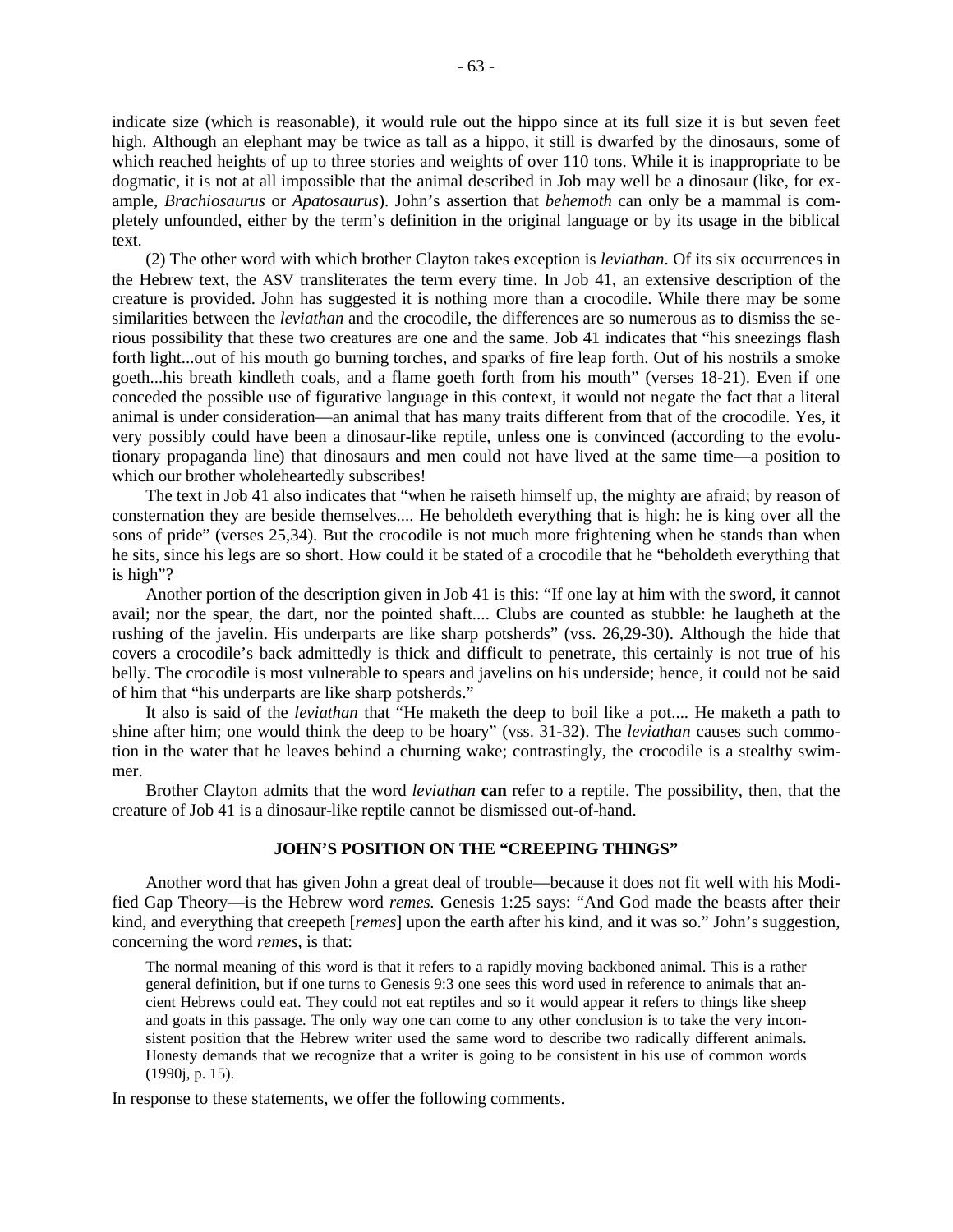(1) The terms "creeping things" and "creepeth" occur 29 times in the Old Testament. However, in not a single instance in which the word *remes* is used is a **specific** creature described.

(2) *The New Brown-Driver-Briggs-Gesenius Hebrew and English Lexicon* makes it clear that the word *remes* conveys the idea of anything that has the motion of creeping, crawling, etc. (Brown, et al., 1979, pp. 942b-943a). H.C. Leupold, in his classic work, *Exposition of Genesis,* defined *remes* as:

...from the root meaning "to move about lightly" or to "glide about." "Creepers" almost covers the term, however, "creeping things" is too narrow, for it does not seem to allow for bigger creatures like reptiles. "Reptiles" again is too narrow, for it does not allow for the smaller types of life. Everything, therefore, large or small, that moves upon the earth or close to the earth, having but short legs, may be said to be included (1942, 1:83-84).

(3) John has complained that *remes* is the word used in Genesis 9:1-3, and that in this passage the Jews were told they could eat *remes*. However, he says "that would exclude things like reptiles, most insects, and the like" (1991a, p. 38). This simply is not true. In Leviticus 11:21-22 the Hebrews were told that they could eat any creeping, winged, legged creature (e.g., grasshoppers, locusts, beetles, etc.). This includes a lot of insects. The word *remes* then, does not necessarily "exclude most insects." In Leviticus 11:20, *sherets* is used to describe certain animals. This word describes "teeming, swarming, creeping things" (see Harris, et al., 1980, 1:957). *Sherets* and *remes* are related terms. Compare Genesis 1:20 ("moving creatures"—*sherets*) with Genesis 1:21 ("living creature that moveth"—*remes*). The word *remes* is used to describe the movement of those animals under the category of *sherets*. So, God said "Let there be moving creatures [*sherets*]," and He created creatures that moved by creeping (*remes*). *Remes* (a noun) includes reptiles and most insects (*sherets*) because they *remes* (a verb).

(4) Davidson, in his *Analytical Hebrew and Chaldee Lexicon*, defined *remes* as "reptile; that which moves on the earth; ...any land animal, in opposition to fowls..." (1970, p. 685b). *Remes* is used in a variety of ways in the Bible. In Genesis 9:3, it refers to the entire realm of living, moving creatures in contrast to plants. Clayton has asserted that it refers in this text to sheep and goats, and cannot include reptiles, etc., since the passage authorizes the eating of *remes*, and yet the Hebrews could not eat reptiles. John's mistake here is due to the fact that he apparently does not understand that eating sanctions were not imposed until the institution of the Mosaic system—**which came centuries later.** 

To restrict the meaning of *remes*, as brother Clayton does, is clearly erroneous. T.C. Mitchell of the British Museum noted that *remes* "is unlikely to correspond exactly to any modern scientific category, referring rather to all creatures which appear to the observer to move close to the ground" (1974, p. 274).

Once again our brother has demonstrated that he is not competent to comment upon the original language of the Old Testament. John's suggestion that *remes* likely is referring to "rapidly moving backboned animals" like goats or sheep could not be more wrong than it is. There is no support in the word *remes* for his Modified Gap Theory.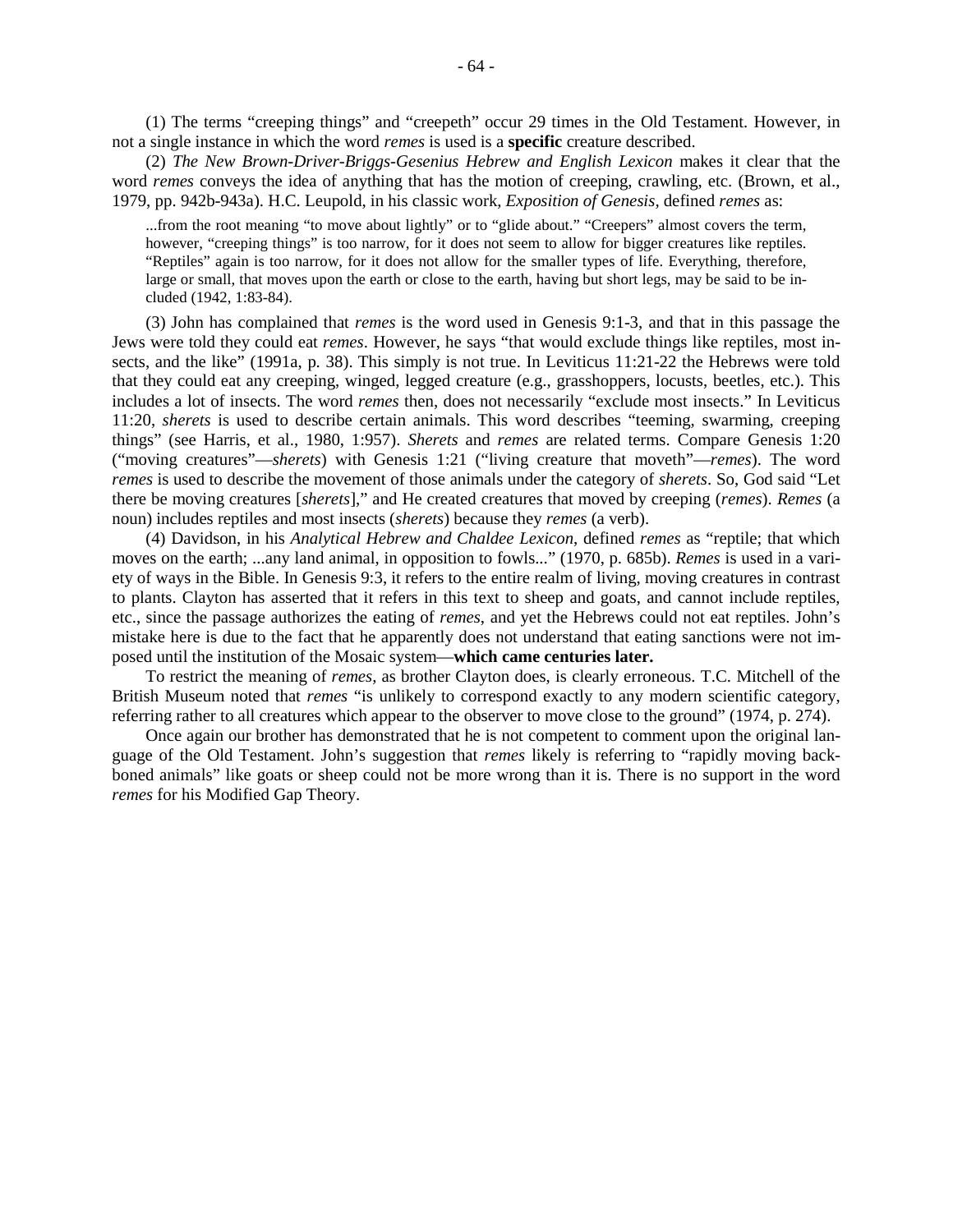# **APPENDIX**

# **JOHN CLAYTON ATTACKS** *DISCOVERY* **APOLOGETICS PRESS STAFF**

In January of 1990, Apologetics Press mailed its premier issue of *Discovery*. Since that time, the popularity of this Bible-science magazine for kids has literally exploded. The impact that it is making has exceeded the w n January of 1990, Apologetics Press mailed its premier issue of *Discovery*. Since that time, the popularity of this Bible-science magazine for kids has literally exploded. The impact that it is making has exceeded the wildest dreams of those who conceived this effort. A flood of mail arhearts of thousands of precious children. It seems almost incredible that there should be those who, professing loyalty to the Bible, are nonetheless so base as to attempt to discredit this valuable teaching tool, which has been so badly needed for so long. Alas, however, such actually has happened.

In the July/August 1990 issue of *Does God Exist?*, John N. Clayton, a high school teacher from South Bend, Indiana, wrote an article attacking *Discovery*. Clayton, a self-proclaimed "specialist" in biblical/ creation matters, travels on weekends promoting his own peculiar brand of theistic evolution under the guise of building faith in God. His false teachings have been thoroughly documented for well over a decade (see Jackson and Thompson, 1979). It is known rather widely that Clayton uses every possible opportunity to fight genuine Bible/science creationism. Thus, he wrote as follows:

There is a new children's magazine published by **Apologetics Press** that we are getting a lot of mail about. It is called *Discovery* and is available for \$8.00/year. There is a great deal of good material in the publication and it is a GREAT idea, but unfortunately there is also a great deal of material that is very dubious and sometimes just plain wrong. We have written an article on this that we may print someday in this journal, but those who want the information now may send a stamped self-addressed envelope and we will be happy to send it to you free of charge (1990d, p. 15, emp. in orig.).

We have received a copy of the article that John Clayton is circulating, and would like to offer our comments upon it as follows.

(1) John begins by telling how he has avoided controversy with fellow-believers across the years because he did not want to stir up trouble. While this sentiment appears quite noble, the fact remains that there is more than a decade of documentation available which reveals that John has generated controversy virtually everywhere he has gone. He hardly has been passive. He militantly argues for his compromising and controversial views through his public lectures, bimonthly bulletin, tapes, books, and other materials. "Avoiding controversy" is not a hallmark of John Clayton's life; **causing** it, is.

(2) John criticizes *Discovery's* articles against evolution, asserting that there is really no conflict between creation and evolution. Rather, he says that "Evolution assumes creation and tries to explain changes in things already created" (1990f, p. 1). No theistic evolutionist could have said it better. Of course, one should not be surprised to hear such a statement from John he is on record as stating: "If we look carefully at the issues about which we are talking, however, we find that evolution and the Bible show amazing agreement on almost all issues and that one is not mutually exclusive of the other.... To suggest that evolution is false, devious, and opposed to the Bible is equally extreme" (1976a, p. 130).

(3) Brother Clayton further contends that "the age of the earth is not a biblical topic." One must understand that this statement is made due to the fact that our antagonist has wholly adopted the evolutionary chronological scheme of things. And he does not deny this. Hear him:

I have no way of telling where man's beginning should be on the chart. Clearly man has become the dominant form of life only in modern time, but where Adam and Eve fitted into this picture is unclear (1968b, p. 35).

Birds, mammals, and man are mentioned; and all of these are recent additions to the Earth geologically (1977g, p. 151).

At an early stage in the earth's history, marsupial mammals were apparently the dominant form of life. Placental mammals, like us, are relative newcomers to the earth compared to the marsupials (undated, *Design's Proof of God*, taped lecture).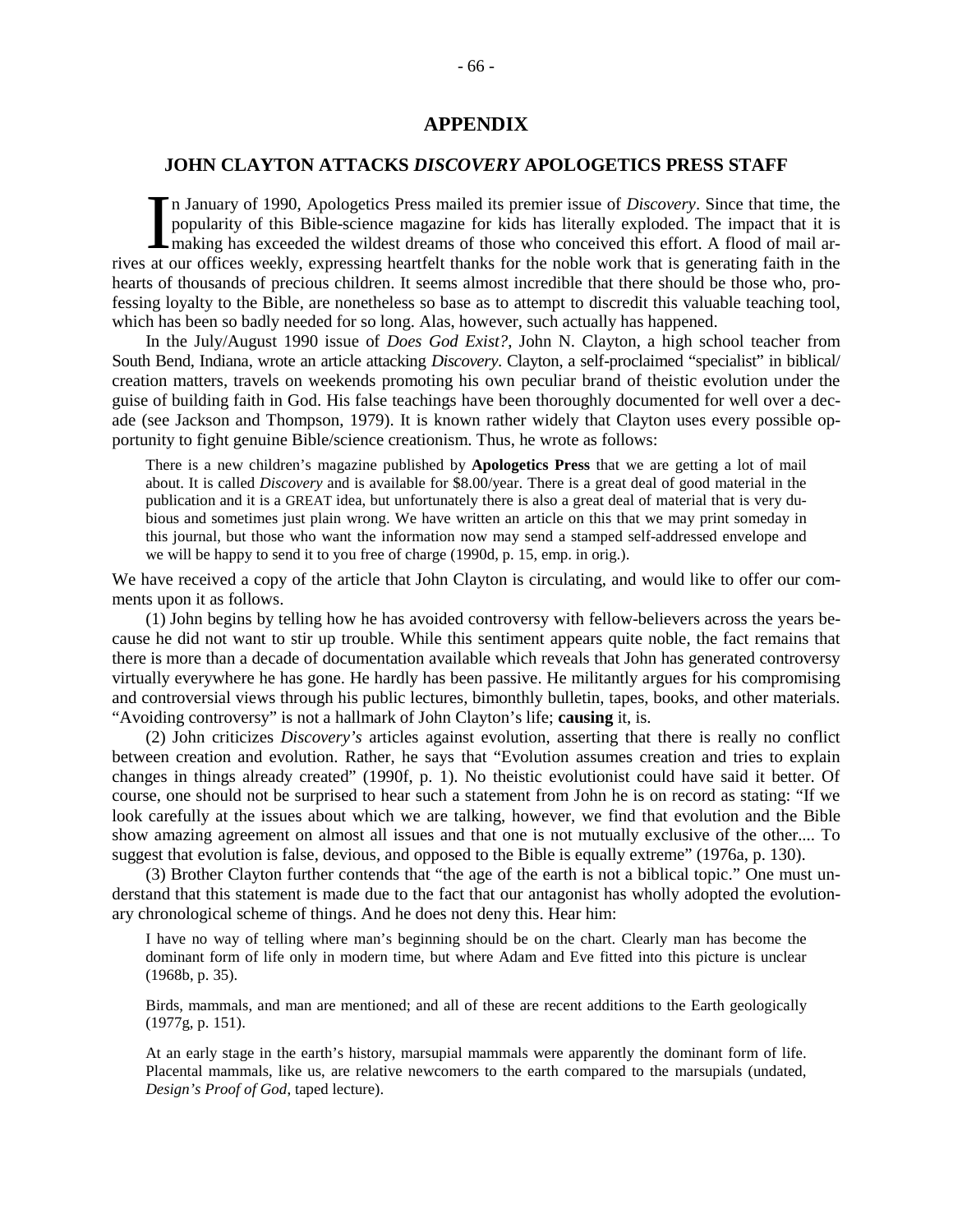The fact is, if the Bible addresses the chronology of humankind (which it most certainly does by means of the genealogical records from Christ back to Adam), and if the Scriptures affirm that the Earth and humanity came into existence the same week (which it most certainly does in Genesis 1 and Exodus 20:11), then the Bible **does** address the **relative** age of the Earth! As he has done so frequently, however, John attempts to suggest that somehow the concept of a young Earth is designed solely to accommodate the denominational idea of premillennialism. In doing this, he ignores plain statements of Scripture and implies that the publishers of *Discovery* are sympathetic to the premillennial viewpoint, which he knows they do not accept. [NOTE: The May 1985 issue of *Reason & Revelation*, the monthly journal on Christian evidences published by Apologetics Press, was on "Premillennialism and Biblical Creationism," and offered an in-depth rebuttal of the premillennial concept.] He thus reveals his lack of knowledge in both the Bible and sectarian dogma, and abandons a sense of fair play.

(4) John suggests that misinformation of the type allegedly contained in *Discovery* has "the potential of destroying the faith of young people." What, then, shall we say to these malicious charges?

# **CLAYTON'S CHARGES**

Clayton has introduced about a half-dozen alleged errors from *Discovery* that he feels undermine the value of this work. Let us candidly consider these.

(1) First, the charge is leveled that in the initial issue of *Discovery*, a mistake was made regarding how people from Earth view various phases of the Moon. John tries to leave the impression that **he** jarred us into reality on this mistaken point, and that we immediately wrote him a letter of apology. But the real facts tell a completely different story. There **was** a factual mistake made in an article that dealt with the Moon (in the January 1990 issue). However, as soon as this error was detected, we immediately destroyed all remaining copies of that issue, and then reprinted it. Simultaneously, we prepared a correction for the very next issue of the journal (February 1990). The truth of the matter is that John's letter to us never even mentioned the Moon-phase mistake. One wonders if he even caught it until **we** called it to **his** attention. Our corrective procedure was in progress long before we received any letter from him (and we repeat—his letter did not even mention our mistake). Furthermore, it is not without significance that brother Clayton, in his article attacking *Discovery*, refers to the "magnitude of this error" on our part, and then he makes the same kind of mistake! In his review, he includes a graphic showing the four phases of the Moon as viewed from the Earth. Yet in his chart, in all four phases, he has the **dark side** of the Moon **facing the Sun** (see his diagram, reproduced below).



John lamented in his article about how atheists and skeptics "have a field day" with such errors, and how that these errors allow atheists to "destroy the faith" of our young people. We certainly hope that John Clayton's incorrect diagram will not "destroy the faith" of many young people. And we pray that skeptics and atheists don't "have a field day" circulating Clayton's inaccurate graphic.

(2) Next, John criticizes a *Discovery* article which argued that the days of the creation week were literal days. This hardly should be surprising, since, as we have often pointed out, John is a strong advocate of the Day-Age Theory (see his *Questions and Answers: Number 1* 

[taped lecture], undated; 1976a, p. 116; 1978d, p. 6). We made an argument showing that the days of Genesis 1 had to be normal solar days. We made a point so simple that a fourth-grader could understand it (the median age at which *Discovery* is aimed). Yet, for reasons known only to him, brother Clayton made no attempt to answer the argument set forth in our article. He merely suggested that he was offended by it.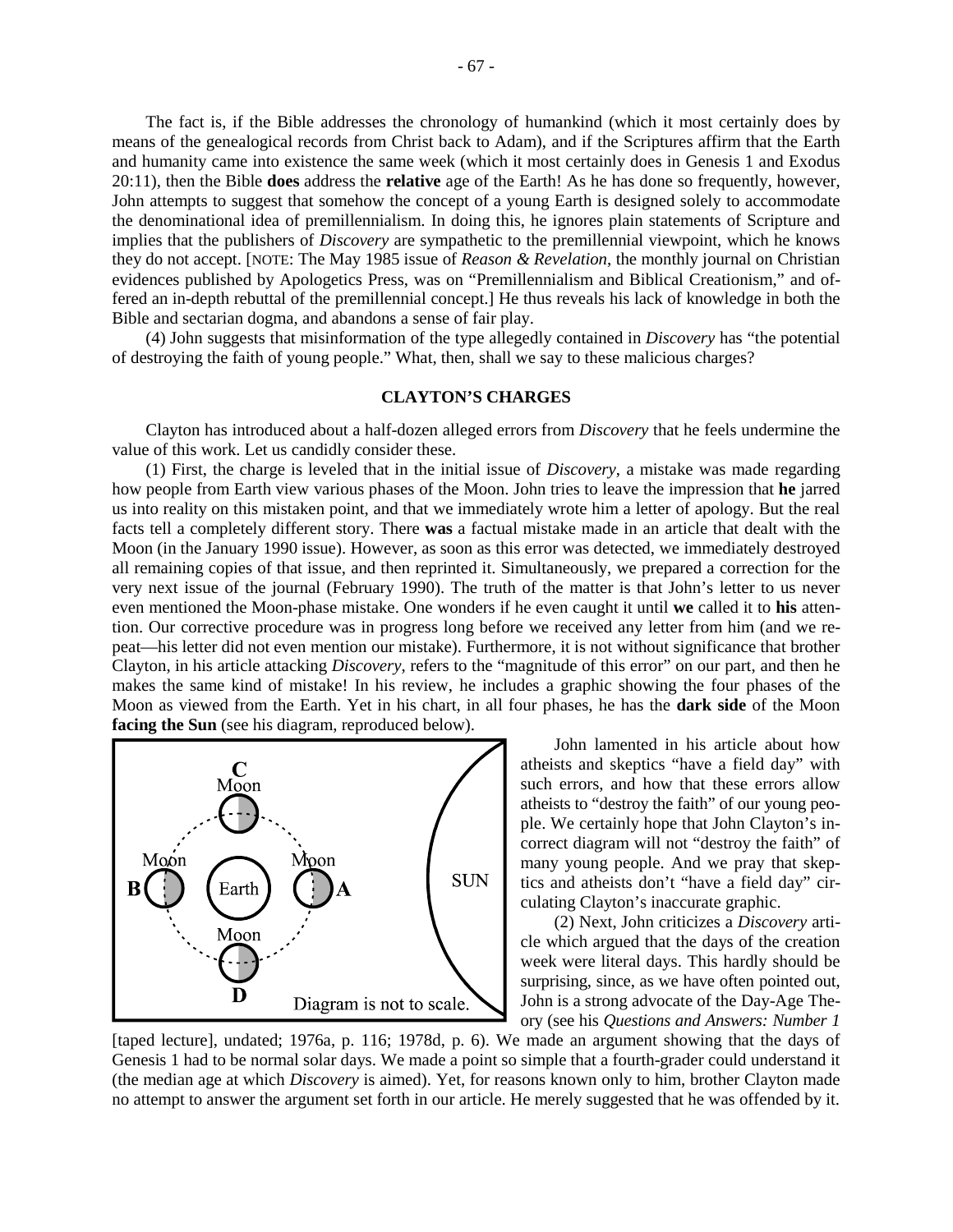(3) John ridicules the idea that "baby dinosaurs" could have been on the ark. What are his stated objections? He simply says, "...it stretches credibility infinitely thin." That hardly is a convincing rebuttal. But again, it comes as no great surprise that this objection should be raised by John. In the Teacher's Manual to his *Does God Exist? Correspondence Course*, he is on record as affirming: "If dinosaurs existed 200 million years before Adam and Eve it does not present any problem to a literal understanding of the Genesis record" (1968b, p. 16). And, in his 1990 publication for children, *Dinosaurs—One of God's More Interesting and Useful Creations*, he plainly states: "Man could not have lived in a world full of dinosaurs, so by the time God created Adam the dinosaurs were gone" (1990k, p. 14). The only reason he has for opposing the idea that dinosaurs (in some form) were on the ark is that he has imbibed, in its entirety, evolutionary chronology, and thus believes that these creatures became extinct millions of years before man arrived upon this planet. Listen to his statement in the book on dinosaurs for children: "Before the creation week, God created and prepared the earth for man. Dinosaurs were probably a part of this preparation. At the end of the first verse of Genesis the earth was ready for man's presence" (1990k, p. 14). Thus, John attacks *Discovery* for presenting the biblical view of what God said He did (Exodus 20:11), and instead opts for his Modified Gap Theory, as clearly presented in his book, *The Source*  (1976a, pp. 147-148). While it is clear that Clayton's attack on *Discovery* is devoid of biblical reasoning, it is equally evident that he has absorbed evolutionary ideas extensively.

(4) The fourth charge is an attempted refutation of the evidence, discovered by William J. Meister in 1968, of fossilized trilobite impressions in the print of a human sandal. If this evidence is true, it completely destroys the so-called "geologic timetable," and at the same time demolishes the theory of evolution. The truth is, John has completely accepted evolutionary geology; in fact, he was trained in this area by evolutionists. He thus summarily rejects any and all evidence that argues against evolutionary chronology. In this case, he attempts to explain the sandal prints as "solution marks" which are the result of erosion. But what actual evidence does he introduce? Absolutely none! His mind seems to have been made up in advance. Award-winning scientist, Dr. Melvin C. Cook, upon examination of these trilobite/sandal prints, stated that "no intellectually honest individual examining this specimen can reasonably deny its genuine appearance." Photos of the prints are reproduced in *Why Not Creation?*, edited by the famed rose geneticist of our generation, Dr. Walter Lammerts (1970, pp. 188-189). The reader can judge for himself.

(5) Since brother Clayton does not believe that dinosaurs were upon the Earth at the time of the Flood, he obviously does not endorse the idea that these huge creatures may have become extinct due to the fact that they could not survive the post-Flood, radically altered climate. Rather, once again he opts for the standard evolutionary explanation that there was "an asteroid collision at the time the dinosaurs became extinct," which, according to those evolutionists who framed the theory, occurred millions of years before man evolved. Evolutionist and Nobel laureate, Luis Alvarez, first championed this theory, which even today is highly controversial and has many knowledgeable opponents in the evolutionary community (see Hoffman, 1982, pp. 58-63). Yet John prefers an evolutionary explanation over one that is potentially Bible based and that accepts a global Flood.

(6) Brother Clayton suggests that those who write in Bible-science areas should be qualified by knowledge and training. We agree. The staff members of Apologetics Press hold multiple earned graduate degrees from accredited universities in both scientific and biblical areas. On the other hand, all of Clayton's education was under science teachers who were Darwinists (Indiana University, Notre Dame; 1975e, p. 2). He has had absolutely no training under scientists who were creationists; he likewise has no formal Bible training whatsoever (1977b, p. 4). We do not argue this point to assert that one can never be qualified unless he is formally educated, but merely to point out John's extreme inconsistency. He chastises others for speaking on "science" matters when they are not scientists (1983a, p. 15), yet he constantly pontificates upon biblical intricacies (e.g., "the Hebrew will not allow this," and "the Greek says that"), when the truth of the matter is that he cannot read a line of either. In the same issue of his *Does God Exist?* bulletin in which he attacks *Discovery*, there appeared an article under the title of "One Week Creation—Of Man Or God?," in which John attempted to defend his Modified Gap Theory by claiming that the "literacy [sic] of the Hebrew" language demands this viewpoint (1990i, pp. 5-12). But since he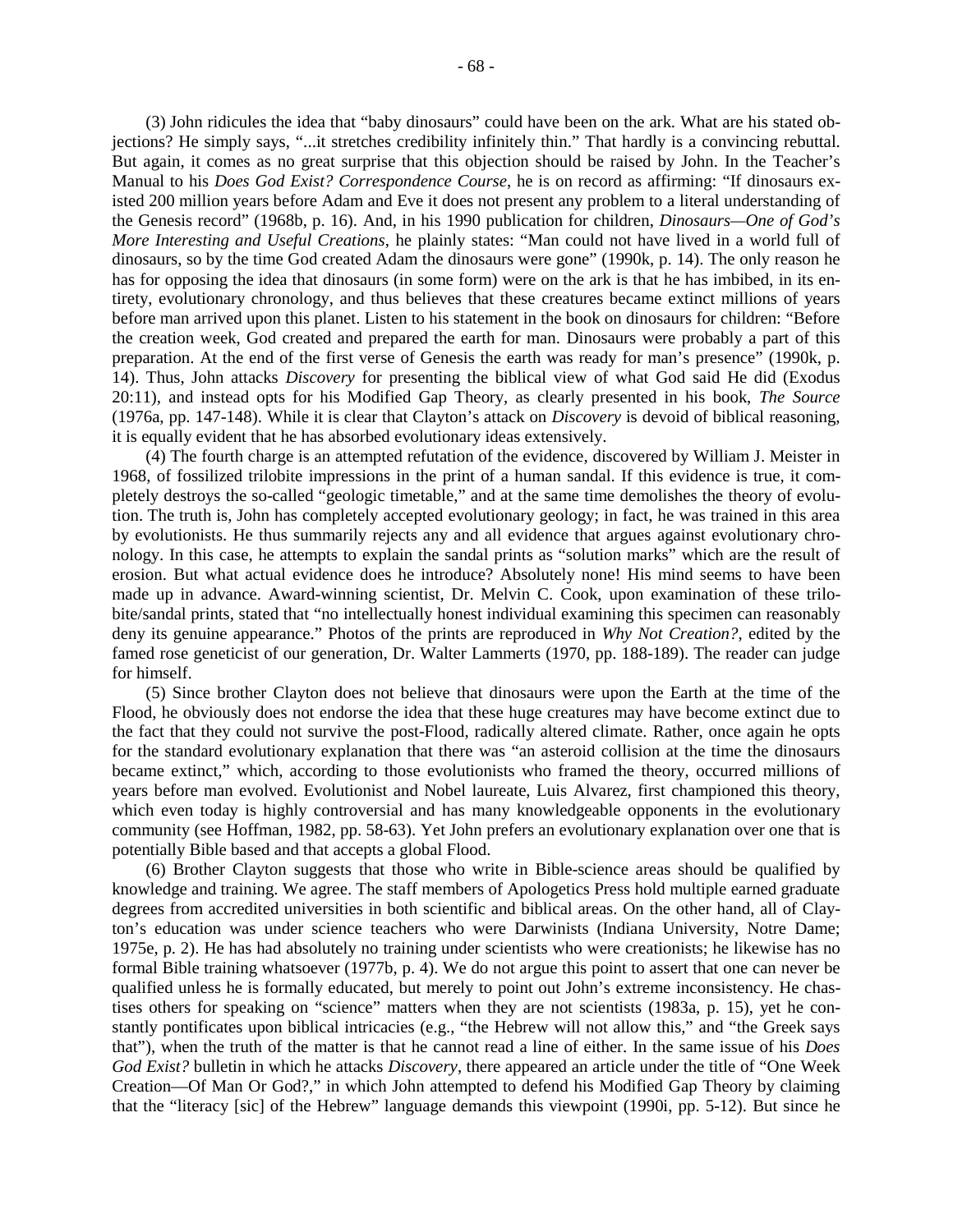insists that those who deal in these matters have adequate training, and since he has absolutely no such training in Bible, the question then arises: "What are **his** qualifications in making such an assertion regarding the original languages in which the Bible was written?

[NOTE: John's use of the English language gives reason for pause as well. His article, "One Week Creation—Of God Or Man?," is a good example (1990i, pp. 5-12). All through the article he speaks of the "literacy" of the Hebrew on this point, or the "literacy" of the Hebrew on that point. What he **means** to say is the "literalness" of the Hebrew. The word "literacy" is used in describing the ability of a person to read, whereas the word "literalness" is used to mean something of a literal, historical nature. John's viewpoint on whether or not the Bible really is a literal, historical document also is suspect. In the March 1979 issue of the *Rocky Mountain Christian* magazine, for example, he suggested: "I have been accused of not believing in Exodus 20:11. What I have pointed out is that Exodus 20:11 is a quote of Genesis 2, and Genesis 2 **is not a historical account**. Genesis 2 is for the purpose of showing the relationship of man and woman as is clearly stated in verse 24 and since Exodus 20:11 does not refer to Genesis 1, but to Genesis 2, **it is not speaking historically**..." (1979c, p. 3, emp. added). It should be noted, of course, that Exodus 20:11 is not a quote from Genesis 2. It should be noted further that Genesis 2 most certainly **is** a historical account. The Lord spoke to the Pharisees regarding marriage, divorce, and remarriage (Matthew 19; cf. Mark 10), and based His entire argument on the literal, historical nature of the events recorded in Genesis 2; Paul used the literal, historical nature of Genesis 2 in order to discuss the proper role of woman in the church (see Ephesians 5). Which of John's pronouncements are we to believe? Do we believe him when he speaks of the "literacy" of the Hebrew, or do we believe him when he says the account is **not**  literal/historical?

Elsewhere, John erroneously speaks of a biological "specie" (1979d, p. 4; 1979e, p. 2; 1983c, p. 1). In fact, there is no such thing in biology as a "specie." What he **means** to say, of course, is a biological "species." Dr. George Gaylord Simpson (known affectionately by those in the evolutionary community as "Mr. Evolution" because of his encyclopedic knowledge in that area) has stated: "Species [is] identical in singular and plural; 'specie' means 'coin' and has no application in biology" (1965, p. 502). It seems that one who is determined to instruct his audience in the intricacies of a foreign language like Hebrew or Greek would do well to master the intricacies of his own language prior to such a venture.]

(7) Finally, the editor of *Does God Exist?* charges that children who are reared on a steady diet of the kind of material presented in *Discovery* "are easy prey for a well-educated atheist." This is a most offensive charge. However, if such is the case, then the publishers of *Discovery* ought to be "easy prey" for such a skilled and knowledgeable man as John Clayton. Yet we have literally begged this gentleman to meet us in public discussion on the crucial issues that divide us. We have offered to pay his way to some ideal location; we have offered to pay all of his expenses; and we would tender him a handsome honorarium. But he wants no part of it! That speaks volumes. It is, it seems, far easier to sit behind a typewriter and attack a work that is intended to nurture our children in their formative years than to exhibit the courage of your convictions and discuss these issues in honorable debate.

It would take a lengthy volume indeed to chronicle the many errors that John Clayton has espoused through the years. We wish he would develop more confidence in the Scriptures and less in the writings of evolutionists. Unfortunately, we see little hope of such in the immediate future. In the meantime, those of us associated with *Discovery* will continue to turn out a first-class, well-written, instructional paper on Bible and science for kids. We think our children deserve no less, and that *Discovery* is an idea whose time has come.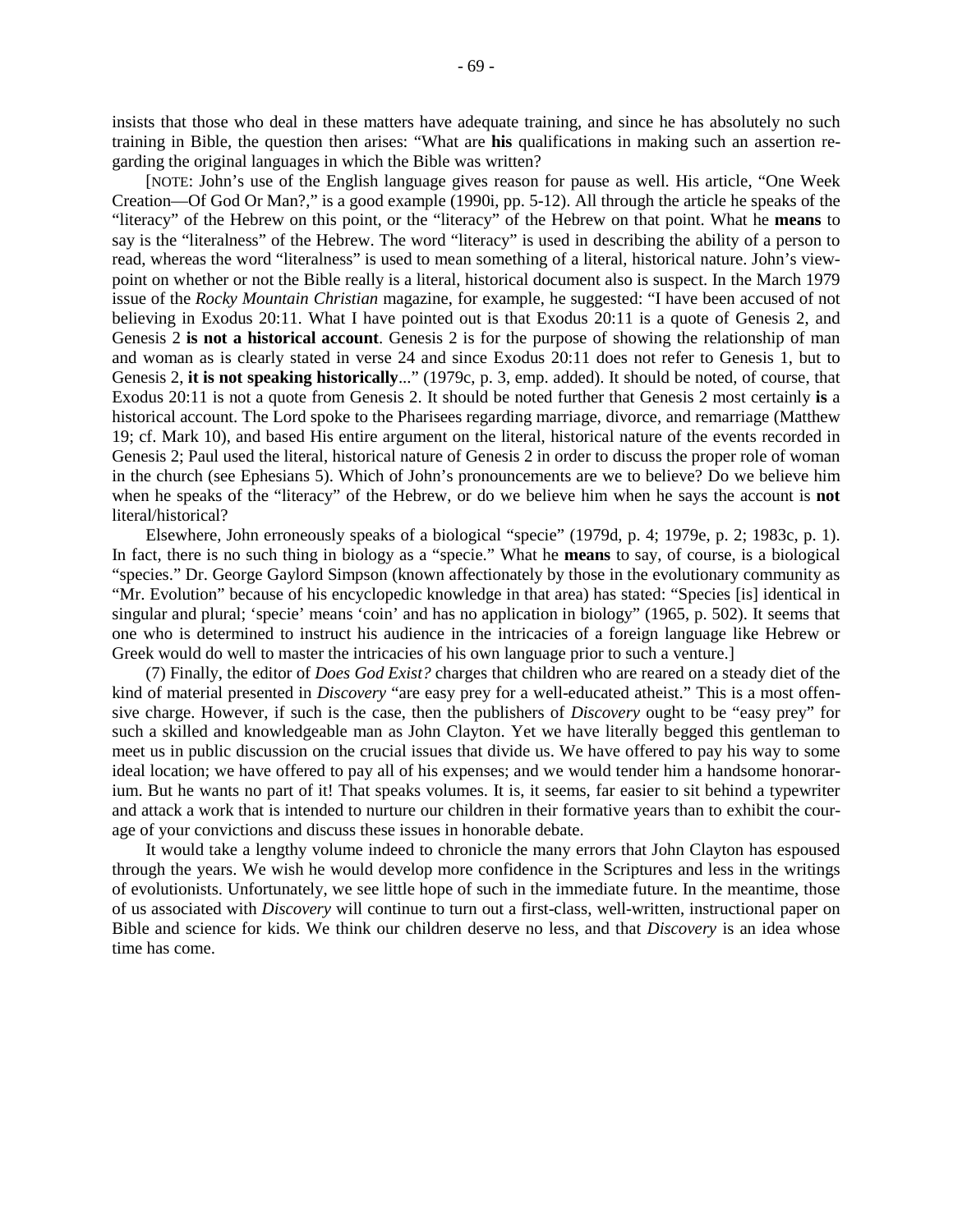## **REFERENCES**

- Alders, G.C. (1981), *Genesis,* (Grand Rapids, MI: Zondervan).
- *At The Crossroads* (1986), "Reporting What God Has Done," [bulletin of the Crossroads church of Christ, Gainesville, Florida], October 5.
- Boyd, James (1979), Personal letter to Wayne Jackson, pp. 1-2, February 26.
- Brown, F., S.R. Driver, and C.A. Briggs (1979), *The New Brown-Driver-Briggs-Gesenius Hebrew and English Lexicon* (Peabody, MA: Hendrickson Publishers).
- Clayton, John (undated), *Design's Proof of God* (taped lecture).
- Clayton, John (undated), *Evolution's Proof of God* (taped lecture).
- Clayton, John (undated), *Questions and Answers: Number 1* (taped lecture).
- Clayton, John (1968a), *Why I Left Atheism*.
- Clayton, John (1968b), *Does God Exist? Correspondence Course*, Teacher's Manual.
- Clayton, John (1968c), "Biblical Misconceptions and the Theory of Evolution," *Does God Exist? Correspondence Course*, Lesson 4.
- Clayton, John (1968d), "Misconceptions About the Theory of Evolution," *Does God Exist? Correspondence Course*, Lesson 5.
- Clayton, John (1968e), "The History of Man on Planet Earth," *Does God Exist? Correspondence Course*, Lesson 8.
- Clayton, John (1975a), Letter to Jon Gary Williams, pp. 1-2, July 3.
- Clayton, John (1975b), "Book of the Month," *Does God Exist?*, pp. 7-8, September.
- Clayton, John (1975c), "Drawing the Battle Lines on Evolution," *Does God Exist?*, pp. 2-4, August.
- Clayton, John (1975d), "New Information on the Flood," *Does God Exist?*, pp. 2-5, November.
- Clayton, John (1975e), Personal letter to Jon Gary Williams, pp. 1-2, August 1.
- Clayton, John (1975f), Personal letter to Jon Gary Williams, pp. 1-3, September 9.
- Clayton, John (1975g), Personal letter to the elders, Donmoyer Avenue church of Christ, South Bend, Indiana, pp. 1 2, September 5.
- Clayton, John (1976a), *The Source: Eternal Design or Infinite Accident?* (South Bend, IN: Privately published by the author).
- Clayton, John (1976b), "A New Evolutionary Concept: Warm-Blooded Dinosaurs," *Does God Exist?*, pp. 2-4, July.
- Clayton, John (1976c), " 'Flat Earth' Bible Study Techniques," *Does God Exist?*, pp. 2-7, October.
- Clayton, John (1977a), "I'm Disillusioned," *Does God Exist?*, pp. 6-10, July.
- Clayton, John (1977b), "What About Christian Education?," *Does God Exist?*, pp. 4-7, May.
- Clayton, John (1977c), "How Can I Know Who Is Right?," *Does God Exist?*, pp. 2-7, February.
- Clayton, John (1977d), "Beware of 'Mother Jones,' " *Does God Exist?*, pp. 14-15, July.
- Clayton, John (1977e), "The Origin of Satan," *Evidences of God*, *Volume I*, (South Bend, IN: Privately published by the author), pp. 154-155.
- Clayton, John (1977f), "The 'Non-World View' of Genesis," *Does God Exist?*, pp. 6-8, June.
- Clayton, John (1977g), "Dinosaurs and the Bible," *Evidences of God, Volume I* (South Bend, IN: Privately published by the author), pp. 149-151.
- Clayton, John (1977h), "Modes of Creation," *Does God Exist?*, pp. 7-10, December.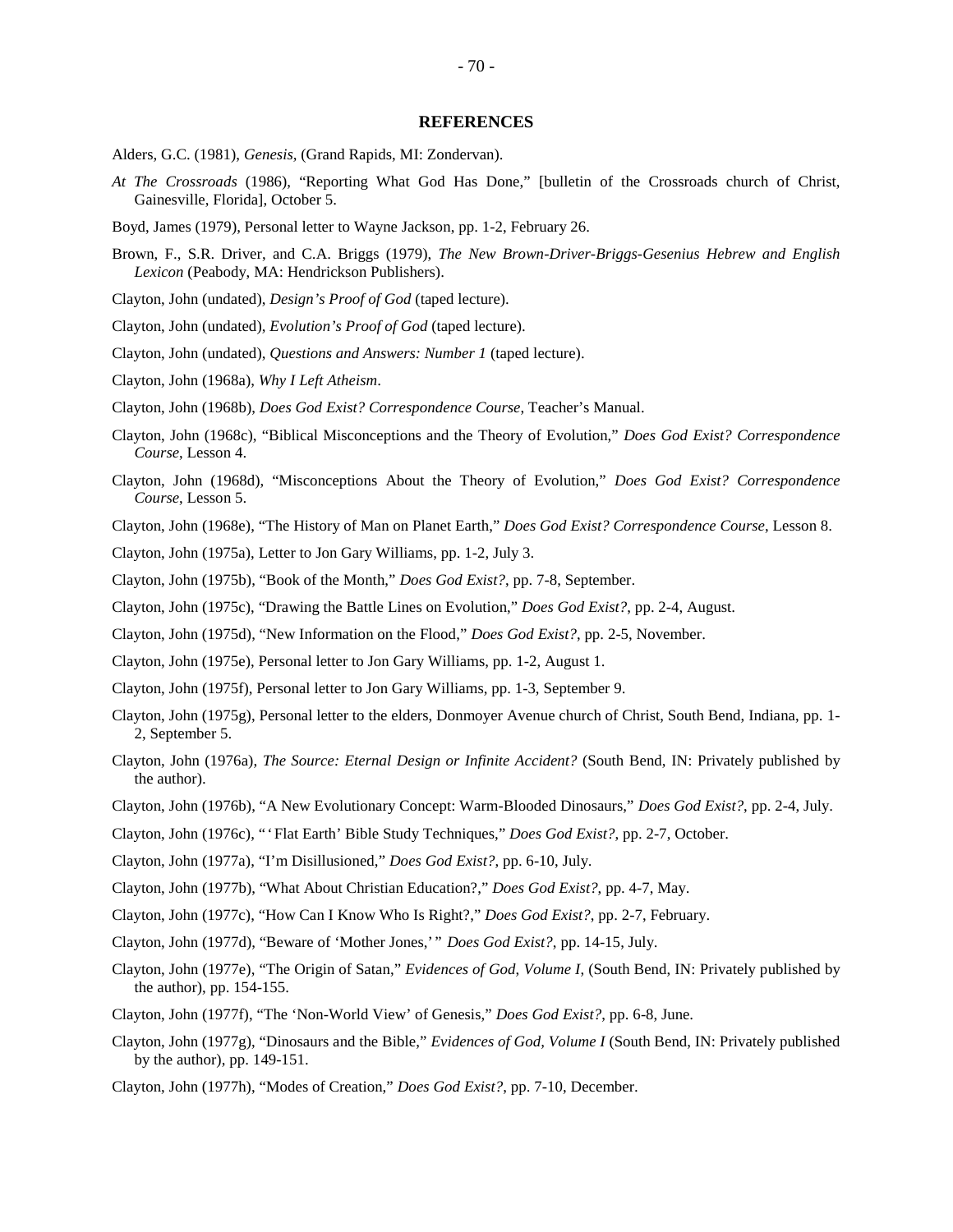- Clayton, John (1977i), "Special Book Review," *Does God Exist?*, pp. 4-5, June.
- Clayton, John (1978a), "Why Are We Here?," *Does God Exist?*, pp. 3-7, April.
- Clayton, John (1978b), *The Source: Eternal Design or Infinite Accident?* (South Bend, IN: Privately published by the author).
- Clayton, John (1978c), "What Did Jesus Feel?," *Does God Exist?*, pp. 12-13, February.
- Clayton, John (1978d), "The History of Man's Time Problem," *Does God Exist?*, pp. 6-9, September.
- Clayton, John (1978e), "The Question of Methuselah," *Does God Exist?*, pp. 11-13, June.
- Clayton, John (1978f), "Book of the Month," *Does God Exist?*, p. 2, April.
- Clayton, John (1978g), "Book of the Month," *Does God Exist?*, pp. 7-8, August.
- Clayton, John (1978h), Personal letter to Dr. Basil Overton, pp. 1-3, September 18.
- Clayton, John (1978i), "Marine Sediments and Their Stories," *Does God Exist?*, pp. 9-11, August.
- Clayton, John (1979a), "A Special Explanation to our Special Readers," *Does God Exist?*, pp. 6-8, October.
- Clayton, John (1979b), "Man's Accountability," *Does God Exist?*, pp. 6-12, September.
- Clayton, John (1979c), "Letter to the Editor," *Rocky Mountain Christian*, p. 3, March.
- Clayton, John (1979d), "Man-Made Ape Hybrid Created," *Does God Exist?*, pp. 4-5, October.
- Clayton, John (1979e), "Smithsonian Visit Profitable," *Does God Exist?*, pp. 1-4, November.
- Clayton, John (1979f), Personal letter to Bobby Duncan, pp. 1-2, September 14.
- Clayton, John (1979g), "The Necessity of Creation—Biblically and Scientifically," *Does God Exist?*, pp. 2-5, May.
- Clayton, John (1979h), "Can We Be United?," *Firm Foundation*, pp. 4,11, March 6.
- Clayton, John (1980a), *A Response To Evolutionary Creationism* (taped lecture).
- Clayton, John (1980b), "The Flood—Fact, Theory and Fiction," *Does God Exist?*, pp. 2-9, July.
- Clayton, John (1980c), "Response to 'Evolutionary Creationism,' " *Does God Exist?*, p. 15, March.
- Clayton,, John (1980d), "Is the Age of the Earth Related to a 'Literal Interpretation' of Genesis I?," *Does God Exist?*, pp. 3-7, January.
- Clayton, John (1981a), "Let's Have Intellectual Integrity," *Does God Exist?*, pp. 9-11, August.
- Clayton, John (1982a), "Let's Stop Confusing 'Creation' With the Creationist Position," *Does God Exist?*, pp. 2-4, February.
- Clayton, John (1982b), "Letters to the Editor," *Creation/Evolution*, 3[1]:48.
- Clayton, John (1982c), "Where Are the Dinosaurs?," *Does God Exist?*, pp. 2-6, October.
- Clayton, John (1983a), "Intellectual Integrity and Faith," *Does God Exist?*, pp. 12-15, March/April.
- Clayton, John (1983b), "Galactic and Stellar Evolution and the Bible," *Does God Exist?*, , pp. 3-4 July/August.
- Clayton, John (1983c), Personal letter to Michael McFarland, pp. 1-2, August.
- Clayton, John (1983d), Personal letter to Michael McFarland, pp. 1-2, May 4.
- Clayton, John (1983e), "Credibility Gaps Widen in Science and Religion," *Does God Exist?*, pp. 2-6 November/December.
- Clayton, John (1983f), "Why Do Christians Fear Science?," *Does God Exist?*, pp. 10-14 September/October.
- Clayton, John (1984a), "More Data on Earth's Catastrophes," *Does God Exist?*, pp. 9-11 September/October.
- Clayton, John (1984b), "How Old Is Man?," *Does God Exist?*, p. 13, November/December.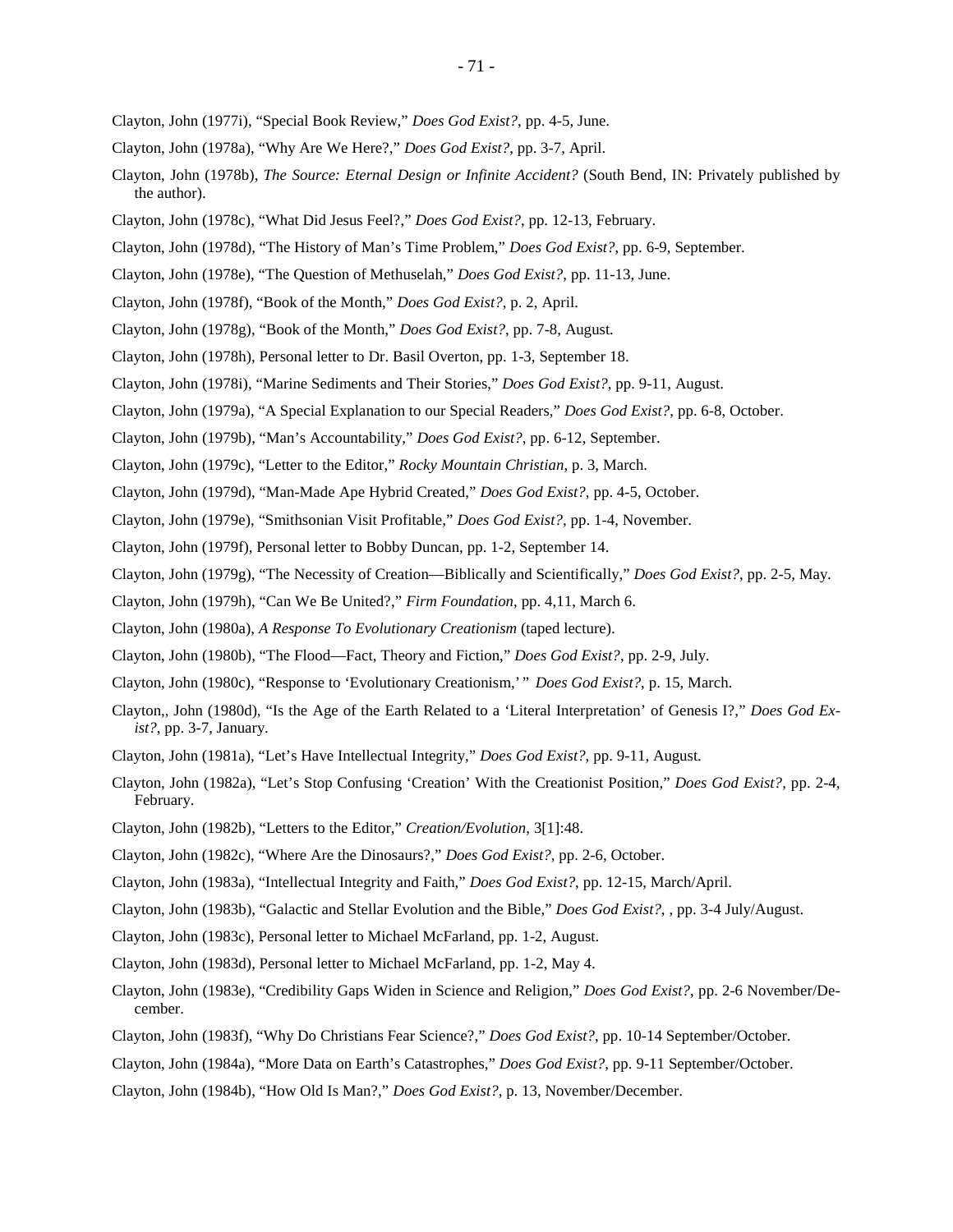Clayton, John (1984c), Personal letter to Ken Chumbley, pp. 1-3, November 27.

- Clayton, John (1985a), "The Logic of Heaven and Hell," *Does God Exist?*, pp. 6-10, May/June.
- Clayton, John (1985b), "More Evidence for Catastrophism," *Does God Exist?*, pp. 14-17, September/October.
- Clayton, John (1985c), "New Magazine," *Does God Exist?*, p. 17, September/October.
- Clayton, John (1986a), "The Meaning of Biblical Inspiration," *Does God Exist?*, pp. 9-14, November/December.
- Clayton, John (1987a), "Book Reviews," *Does God Exist?*, pp. 20-21, May/June.
- Clayton, John (1987b), "New Data on the Dinosaurs' Role," *Does God Exist?*, pp. 2-4, May/June.
- Clayton, John (1987c), Personal letter to W. Terry Varner, editor, *Therefore Stand*, pp. 1-2, January 7.
- Clayton, John (1987d), "Deception, Assumption and the Fossil Record," *Evidences of God, Volume IV* (South Bend, IN: Privately published by the author), pp. 1-5.
- Clayton, John (1987e), "Correction," *Does God Exist?*, p. 12a, January/February.
- Clayton, John (1987f), Personal letter to Mike Christensen, pp. 1-2, April 20.
- Clayton, John (1988a), "Book Reviews," *Does God Exist?*, p. 20, July/August.
- Clayton, John (1988b), Personal letter to Rick Popejoy, pp. 1-2, March 9.
- Clayton, John (1988c), "Appendix," *Evolution and Faith*, ed. J.D. Thomas (Abilene, TX: ACU Press), pp. 201-210.
- Clayton, John (1989a), "How Much Does Modernism Rob Us of Biblical Understanding?," *Does God Exist?*, pp. 4 7, January/February.
- Clayton, John (1989b), "Word Studies in Genesis 1:1," *Does God Exist?*, pp. 12-14, November/December.
- Clayton, John (1990a), *The Source: Eternal Design or Infinite Accident?* (South Bend, IN: Privately published by the author).
- Clayton, John (1990b), "Book Reviews," *Does God Exist?*, pp. 20-21, September/October.
- Clayton, John (1990c), "Credibility, Flexibility, and Truth," *Does God Exist?*, pp. 2-5, November/December.
- Clayton, John (1990d), "News and Notes," *Does God Exist?*, p. 15, July/August.
- Clayton, John (1990e), Personal letter to E.H. Howard and Don Singletary, elders of the church of Christ in Marlow, Oklahoma, p. 1, September 25.
- Clayton, John (1990f), "More Damage from Scientific Creationism" [a two-page sheet produced by John, attacking *Discovery*, a journal on Bible and science for children published by Apologetics Press].
- Clayton, John (1990g), "The History of the Earth," *Does God Exist? Correspondence Course*, Lesson 9.
- Clayton, John (1990h), "How Did God Create Man?," *Does God Exist? Correspondence Course*, Lesson 7.
- Clayton, John (1990i), "One Week Creation—Of Man Or Of God?," *Does God Exist?*, pp. 5-12, July/August.
- Clayton, John (1990j), "Dinosaurs," *Does God Exist?*, pp. 13-17, September/October.
- Clayton, John (1990k), *Dinosaurs—One of God's More Interesting and Useful Creations* (South Bend, IN: Privately published by the author).
- Clayton, John (1990l), "The Logic of the Church," *Does God Exist? Correspondence Course*, Lesson 12.
- Clayton, John (1990m), "When Did God Create Man?," *Does God Exist? Correspondence Course*, Lesson 8.
- Clayton, John (1990n), Personal letter to David Hinds, p. 1, September 4.
- Clayton, John (1991a), *Does God Exist? Christian Evidences Intermediate Course Teacher's Guide*.
- Clayton, John (1991b), "Book Reviews," *Does God Exist?*, pp. 21-22, January/February.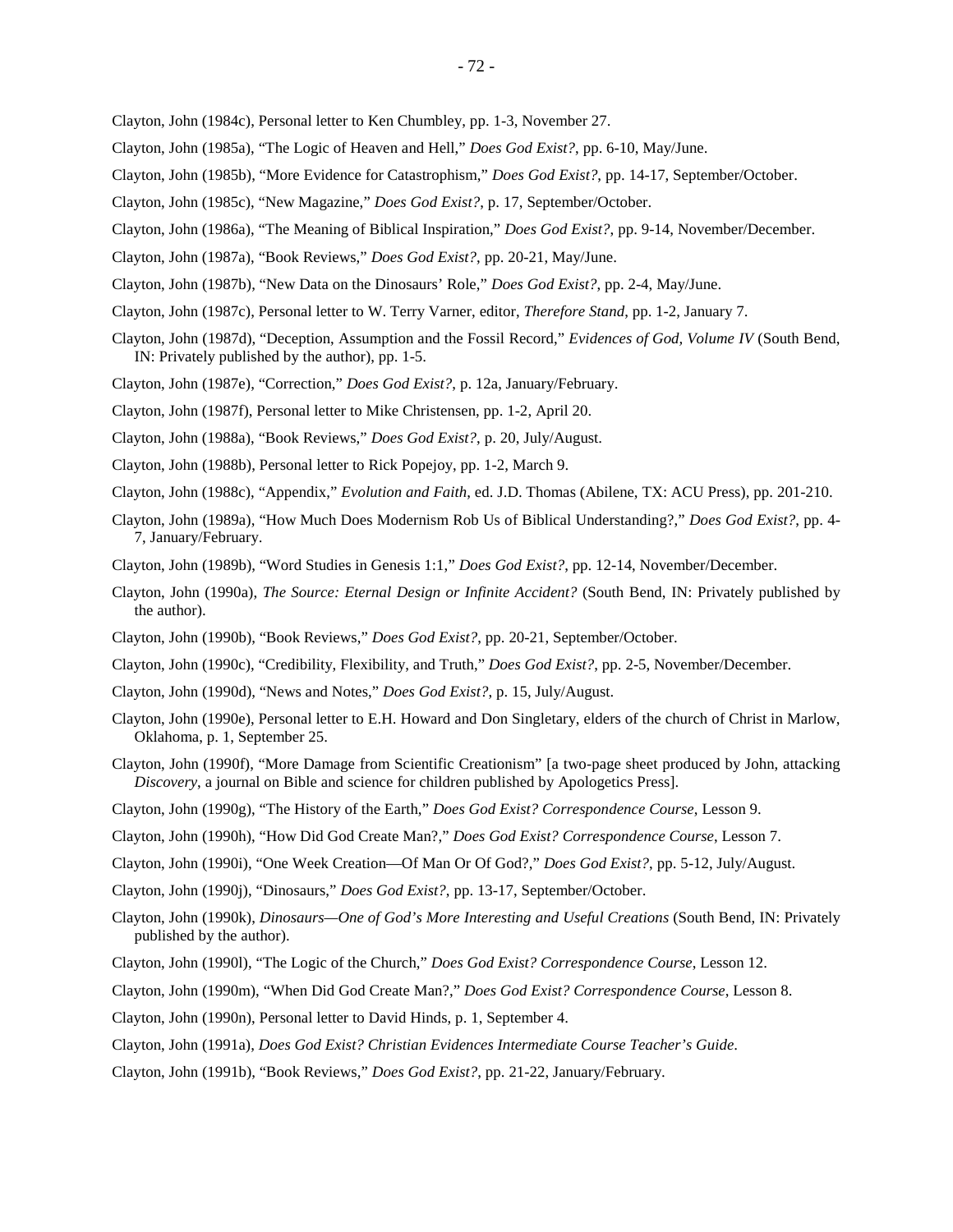- Clayton, John (1991c), "Creation Versus Making—A Key To Genesis 1," *Does God Exist?*, pp. 6-10, January/February.
- Clayton, John (1991d), "News & Notes," *Does God Exist?*, p. 12a, September/October.
- Clayton, John (1991e), "The Universal Rule," *Does God Exist?*, pp. 8-11, May/June.
- Clayton, John (1992a), Personal letter to Buddy Grieb, pp. 1-2, January 14.
- Clayton, John (1992b), Personal letter to Buddy Grieb, p. 1, February 4.
- Clayton, John (1992c), "Ideas From The Past," *Does God Exist?*, pp. 13-20, March/April.
- Cremer, H. (1962), *Biblico-Theological Lexicon of New Testament Greek* (London: T&T Clark).
- Culp, G. Richard (1975), *Remember Thy Creator* (Grand Rapids, MI: Baker).
- Custance, Arthur C. (1967), *The Genealogies of the Bible*, Doorway Papers, #24 (Ottawa, Canada: Privately published by the author).
- Davidson, Benjamin (1970), *The Analytical Hebrew and Chaldee Lexicon* (Grand Rapids, MI: Zondervan).
- Davis, John (1978), *Paradise to Prison—Studies in Genesis* (Grand Rapids, MI: Baker).
- England, Donald (1972), *A Christian View of Origins* (Grand Rapids, MI: Baker).
- Fields, Weston W. (1976), *Unformed and Unfilled* (Grand Rapids, MI: Baker)
- Filby, F.A. (1970), *The Flood Reconsidered* (Grand Rapids, MI: Zondervan).
- Francella, Kevin (1981), "Former Atheist Says Bible and Evolutionism Are Compatible," *The Sunday Press*, Binghamton, New York, May 17.
- Grieb, Buddy (1992), Personal letter to John N. Clayton, pp. 1-2, January 29.
- Harris, R.L., G.L. Archer, and B.K. Waltke (1980), *Theological Wordbook of the Old Testament* (Chicago, IL: Moody).
- Hoffman, Paul (1982), "Asteroid on Trial," *Science Digest*, 90:[6]:58-63, June.
- Hook, Cecil (1986), *Free to Speak* (New Braunfels, TX: Privately published by the author).
- Hook, Cecil (1990), "Evolution or Revolution?," *Does God Exist?*, pp. 17-20, September/October.
- Horne, Thomas H. (1841), *An Introduction to the Critical Study and Knowledge of the Holy Scriptures* (Philadelphia, PA: J. Whetham & Son).
- Hughes, Norman (1984a), "Monism, Belief, and Scientific Explanations," *Does God Exist?*, pp. 12-18, September/ October.
- Hughes, Norman (1984b), Personal letter to Wayne Jackson, p. 1, November 23.
- Hughes, Norman (1986), "Letter to the Editor," *Journal of the American Scientific Affiliation*, 38[4]:282, December.
- Jackson, Wayne (1984), "A Pepperdine Professor and Evolution," *Christian Courier*, 20[8]:29-31, December.
- Jackson, Wayne and Bert Thompson (1979), *Evolutionary Creationism—A Review of the Teaching of John Clayton*  (Montgomery, AL: Apologetics Press).
- Jacobus, Melancthon W. (1864), *Notes on the Book of Genesis* (Philadelphia, PA: Presbyterian Board of Publication).
- Jordan, James (1979/1980), "The Biblical Chronology Question," *Creation Social Sciences and Humanities Journal*, Winter, 1979, 2[2]:9-15; Spring, 1980, 2[3]:17-26.
- Keil, C.F. and F. Delitzsch (1971), *The Pentateuch* (Grand Rapids, MI: Eerdmans).
- Kerkut, G.A. (1960), *The Implications of Evolution* (London: Pergamon).
- Lammerts, Walter (1970), *Why Not Creation?* (Grand Rapids, MI: Baker).